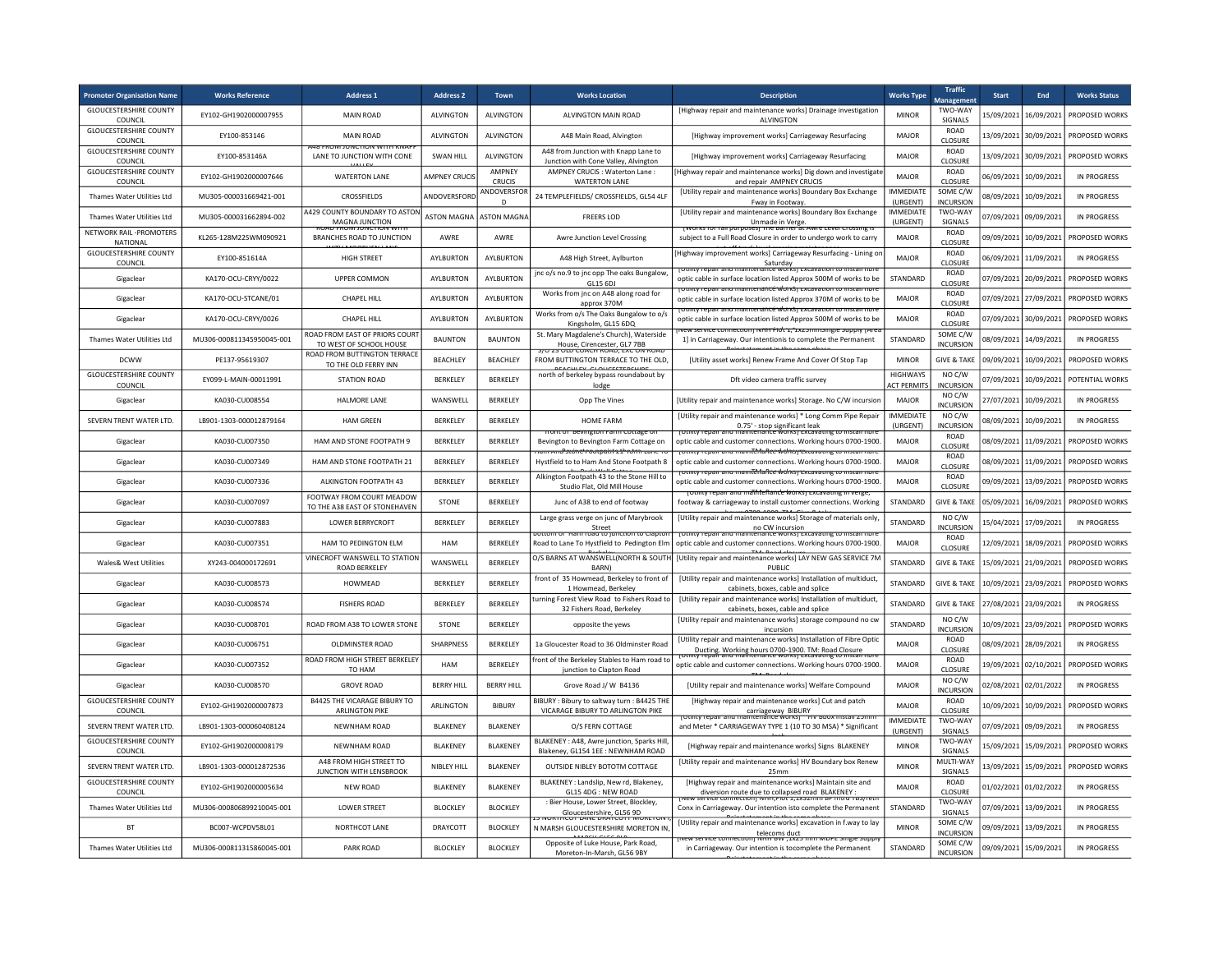| Thames Water Utilities Ltd                      | MU305-000031634217-002    | WINTERWAY                                                 | <b>BLOCKLEY</b>             | <b>BLOCKLEY</b>                 | 11                                                                                   | [Utility repair and maintenance works] Valve Install 0 to 6' Fway ir<br>Footway                                                           | <b>MINOR</b>                          | SOME C/W<br>INCURSION        |            | 13/09/2021 15/09/2021 | PROPOSED WORKS     |
|-------------------------------------------------|---------------------------|-----------------------------------------------------------|-----------------------------|---------------------------------|--------------------------------------------------------------------------------------|-------------------------------------------------------------------------------------------------------------------------------------------|---------------------------------------|------------------------------|------------|-----------------------|--------------------|
| <b>GLOUCESTERSHIRE COUNTY</b><br>COUNCIL        | EY099-L-MAIN-00011990     | UPPER RODLEY ROAD                                         | <b>BOLLOW</b>               | <b>BOLLOW</b>                   | just below Stantway Lane ject                                                        | DFT video camera traffic survey                                                                                                           | <b>HIGHWAYS</b><br><b>ACT PERMITS</b> | NO C/W<br><b>INCURSION</b>   |            | 07/09/2021 10/09/2021 | POTENTIAL WORKS    |
| <b>BT</b>                                       | BC410-TM00000500297589003 | <b>RISSINGTON ROAD</b>                                    | BOURTON-ON-<br>THE-WATER    | <b>BOURTON-ON-</b><br>THE-WATER | OPP TRADE WINDS ON , RISSINGTON ROAD                                                 | INew service connection] Excavate for an earth pit                                                                                        | <b>MINOR</b>                          | NO C/W<br><b>INCURSION</b>   | 13/09/2021 | 15/09/2021            | PROPOSED WORKS     |
| <b>GLOUCESTERSHIRE COUNTY</b><br>COUNCIL        | EY100-870709              | FOSSEWAY                                                  | BOURTON-ON-<br>THE-WATER    | BOURTON-ON-<br>THE-WATER        | A429 Fosseway, Bourton-on-the-Water                                                  | [Highway improvement works] Carriageway Resurfacing                                                                                       | MAJOR                                 | <b>ROAD</b><br>CLOSURE       | 31/08/2021 | 15/09/2021            | IN PROGRESS        |
| <b>BT</b>                                       | BC210-MW00000500296941702 | STOW ROAD                                                 | BOURTON-ON-<br>THE-WATER    | <b>BOURTON-ON-</b><br>THE-WATER | (PCP2) OPP JNC ROAD FROM THE OLD<br>PARSONAGE TO PIKE HOUSE, STOW ROAD               | [Utility repair and maintenance works] redoing a earth pit in the<br>soft                                                                 | <b>MINOR</b>                          | SOME C/W<br>INCURSION        | 13/09/2021 | 15/09/2021            | PROPOSED WORKS     |
| <b>GLOUCESTERSHIRE COUNTY</b><br>COUNCIL        | EY099-S50-00887           | <b>BOURTON INDUSTRIAL PARK</b>                            | BOURTON-ON-<br>THE-WATER    | <b>BOURTON-ON-</b><br>THE-WATER | rom electricty sub station to new unit 5 & 6                                         | New LV electric connection, Contractor: Rock Power Connections<br>1 <sub>td</sub>                                                         | STANDARD                              | <b>GIVE &amp; TAKE</b>       | 06/09/2021 | 17/09/2021            | <b>IN PROGRESS</b> |
| <b>GLOUCESTERSHIRE COUNTY</b><br>COUNCIL        | EY100-853405A             | OLD GLOUCESTER ROAD                                       | BOURTON-ON-<br>THE-WATER    | BOURTON-ON-<br>THE-WATER        | A436 Old Gloucester Road Bourton-on-the-<br>Water                                    | [Highway improvement works] Carriageway Resurfacing                                                                                       | MAJOR                                 | ROAD<br>CLOSURE              | 17/09/2021 | 20/09/2021            | PROPOSED WORKS     |
| Gigaclear                                       | KA170-OCU-CRYY/008        | LYDNEY ROAD                                               | <b>BREAM</b>                | <b>BREAM</b>                    | From jnc leading to Maypole House to<br><b>Woodville Cottage</b>                     | [Remedial works] Excavation to install fibre optic cable in surface<br>location listed Approx [*]M of works to be carried out             | STANDARD                              | MULTI-WAY<br>SIGNALS         | 27/08/2021 | 09/09/2021            | <b>IN PROGRESS</b> |
| Gigaclear                                       | KA170-OCU-BREYNY/0022     | GREENACRE                                                 | <b>BREAM</b>                | <b>BREAM</b>                    | Works located in greenacre, GL15 6AW                                                 | optic cable in surface location listed Approx 200M of works to be                                                                         | <b>MAJOR</b>                          | <b>GIVE &amp; TAKE</b>       | 19/08/2021 | 10/09/2021            | <b>IN PROGRESS</b> |
| Gigaclear                                       | KA170-OCU-BREYNY/0026     | <b>TRENCHARD ROAD</b>                                     | <b>BREAM</b>                | <b>BRFAM</b>                    | Works located in Trenchard road.                                                     | <u>tomity repair and maintenance worksj excavation to instan nore</u><br>optic cable in surface location listed Approx 40M of works to be | <b>MAJOR</b>                          | <b>GIVE &amp; TAKE</b>       | 23/07/2021 | 10/09/2021            | <b>IN PROGRESS</b> |
| Gigaclear                                       | KA170-OCU-BREYNY/0012     | <b>NEW ROAD</b>                                           | <b>BREAM</b>                | <b>BREAM</b>                    | from jnc o/s the turfs to forest view cottage<br>GL15 6HH                            | otility repair and maintenance works) excavation to install non<br>optic cable in surface location listed Approx 600M of works to be      | MAJOR                                 | MULTI-WAY<br>SIGNALS         |            | 02/02/2021 13/09/2021 | <b>IN PROGRESS</b> |
| SEVERN TRENT WATER LTD.                         | LB901-1303-000012868448A  | <b>HIGHBURY ROAD</b>                                      | <b>BREAM</b>                | <b>BREAM</b>                    | OUTSIDE NUMBER 30                                                                    | [Utility repair and maintenance works] * Bbox Renew 25mm add<br>Meter                                                                     | <b>MINOR</b>                          | SOME C/W<br><b>INCURSION</b> | 10/09/2021 | 14/09/2021            | PROPOSED WORKS     |
| <b>GLOUCESTERSHIRE COUNTY</b><br>COUNCIL        | EY102-GH1902000008118     | <b>HIGH STREET</b>                                        | BREAM                       | <b>BREAM</b>                    | <b>BREAM HIGH STREET</b>                                                             | [Highway repair and maintenance works] 6m of c/way patching.<br><b>BREAM</b>                                                              | <b>MINOR</b>                          | TWO-WAY<br>SIGNALS           | 17/09/2021 | 17/09/2021            | PROPOSED WORKS     |
| Gigaclear                                       | KA170-OCU-CRYY/0030       | <b>BAKERY MEWS</b>                                        | BREAM                       | <b>BREAM</b>                    | Bakery Mews, GL15 6EQ                                                                | [Permanent reinstatement] Excavation to install fibre optic cable<br>in surface location listed Approx 70M of works to be carried out     | STANDARD                              | <b>GIVE &amp; TAKE</b>       | 07/09/2021 | 17/09/2021            | <b>IN PROGRESS</b> |
| Gigaclear                                       | KA170-OCU-BREYNY/0032     | <b>RYELANDS ROAD</b>                                      | <b>BREAM</b>                | <b>BREAM</b>                    | WURKS LUCATED UN RTELANDS RUI<br>FROM 1 TO 31 THEN BACK TOWARDS HIGH                 | optic cable in surface location listed Approx 290M of works to be                                                                         | <b>MAJOR</b>                          | <b>GIVE &amp; TAKE</b>       | 25/08/2021 | 24/09/2021            | <b>IN PROGRESS</b> |
| Gigaclear                                       | KA170-OCU-BREYNY/COM2     | <b>GREENACRE</b>                                          | <b>BRFAM</b>                | <b>BRFAM</b>                    | Works located on Greenacre                                                           | Utility repair and maintenance works] Permit to cover materials &<br>storage for works near site.                                         | <b>MAJOR</b>                          | <b>GIVE &amp; TAKE</b>       | 06/08/2021 | 30/09/2021            | <b>IN PROGRESS</b> |
| <b>NETWORK RAIL -PROMOTERS</b><br>NATIONAL      | KL237-01576BBE07/09/2021  | LONDON ROAD                                               | <b>BRIMSCOMBE</b>           | <b>BRIMSCOMBE</b>               | London Road, Brimscome                                                               | [Works for rail purposes] Installing new boundary Fence along the<br>railway.                                                             | MAIOR                                 | TWO-WAY<br>SIGNALS           | 13/09/2021 | 01/10/2021            | PROPOSED WORKS     |
| <b>GLOUCESTERSHIRE COUNTY</b><br>COUNCIL        | EY020-GB0909              | <b>HIGH STREET</b>                                        | <b>STANTON</b>              | <b>BROADWAY</b>                 | Stanton village                                                                      | <b>BBC Filming (Amberon TM)</b>                                                                                                           | MINOR                                 | STOP/GO<br><b>BOARDS</b>     | 09/09/2021 | 10/09/2021            | PROPOSED WORKS     |
| Gigaclear                                       | KA080-GC/C194388/S169932  | <b>MAIN STREET</b>                                        | WORMINGTON                  | <b>BROADWAY</b>                 | VERGE, FW THE WHOLE USRN                                                             | [Utility repair and maintenance works] Relocating pots to<br>customer boundary<br>סיסומים ומשטח דמו משטח היה היה באזטישין                 | <b>MINOR</b>                          | NO C/W<br><b>INCURSION</b>   | 15/09/2021 | 17/09/2021            | PROPOSED WORKS     |
| NETWORK RAIL -PROMOTERS<br>NATIONAL             | KL233-OWW88M64C250121     | ROAD FROM BROADWELL TO<br>RAILWAY LINE                    | BROADWELL                   | <b>BROADWELL</b>                | ROAD OVER RIAL BRIDGE NAMED: STOCKS                                                  | replacement. Works will be a mixture of daytime and weekend                                                                               | MAJOR                                 | <b>ROAD</b><br>CLOSURE       | 25/01/2021 | 12/09/2021            | <b>IN PROGRESS</b> |
| SEVERN TRENT WATER LTD.                         | LB901-1303-000060394378   | ROAD FROM BIRCH HILL ROAD TO<br>JUNCTION WITH HILGAY ROAD | THE COMMON                  | <b>BROCKWEIR</b>                | O/S HILL FARM HOUSE                                                                  | [Utility repair and maintenance works] * HV Bbox Install.Clear to<br><b>Boundary logger</b>                                               | MAJOR                                 | ROAD<br>CLOSURE              | 13/09/2021 | 15/09/2021            | PROPOSED WORKS     |
| SEVERN TRENT WATER LTD.                         | LB901-1303-000012868849   | ROAD FROM WOODEND STREET TO<br>HAMMERSTONE COTTAGE        | <b>BROMSBERROW</b><br>HEATH | <b>BROMSBERRO</b><br>W HEATH    | 92M WEST OF LETTERHOUSE                                                              | [Utility repair and maintenance works] Short Comm Pipe Repair .5                                                                          | <b>MINOR</b>                          | TWO-WAY<br>SIGNALS           | 08/09/2021 | 10/09/2021            | <b>IN PROGRESS</b> |
| <b>GLOUCESTERSHIRE COUNTY</b><br><b>COUNCIL</b> | FY099-1-MAIN-00011755     | ROAD FROM OLD CROFT TO GREAT<br><b>HFATH</b>              | <b>BROMSBERROW</b><br>HEATH | <b>BROMSBERRO</b><br>W HEATH    | approx 10M West of 'Great Heath                                                      | DFT video camera traffic survey                                                                                                           | <b>HIGHWAYS</b><br><b>ACT PERMITS</b> | NO C/W<br><b>INCURSION</b>   | 13/09/2021 | 13/09/2021            | PROPOSED WORKS     |
| <b>GLOUCESTERSHIRE COUNTY</b><br>COUNCIL        | EY050-VDK11320610         | <b>KNAPP LANE</b>                                         | CAM                         | CAM                             | 22                                                                                   | <b>VDK</b>                                                                                                                                | <b>MINOR</b>                          | SOME C/W<br><b>INCURSION</b> | 10/09/2021 | 10/09/2021            | PROPOSED WORKS     |
| SEVERN TRENT WATER LTD.                         | LB901-1303-000012874897   | WOODFIELD ROAD                                            | CAM                         | CAM                             | OUTSIDE 38                                                                           | [Utility repair and maintenance works] HV Bbox Install 25mm and<br>Meter                                                                  | <b>MINOR</b>                          | <b>GIVE &amp; TAKE</b>       | 09/09/2021 | 13/09/2021            | PROPOSED WORKS     |
| SEVERN TRENT WATER LTD.                         | LB701-2302-000012828614   | WOODFIELD ROAD                                            | CAM                         | CAM                             | <b>OUTSIDE NUMBER 16</b>                                                             | <b>IUtility repair and maintenance works1 * FC - COLUS -</b><br>REPAIR/REPLACE DEFECTIVE FRAME AND COVER                                  | <b>MINOR</b>                          | TWO-WAY<br>SIGNALS           | 17/09/2021 | 17/09/2021            | PROPOSED WORKS     |
| <b>GLOUCESTERSHIRE COUNTY</b><br>COUNCIL        | EY102-GH1902000007887     | <b>BOX ROAD</b>                                           | CAM                         | CAM                             | Aivi : Juricuon with box Ku Avenue nea<br>Bovis Homes development : FROM             | [Highway repair and maintenance works] EMER OOH Ringway<br>Emergency - Hydraulic oil spilled on road. CAM                                 | <b>IMMEDIATE</b><br>(URGENT)          | TWO-WAY<br>SIGNALS           | 09/08/2021 | 30/09/2021            | IN PROGRESS        |
| Gigaclear                                       | KA030-CU008190            | <b>ELMCOTE LANE</b>                                       | CAMBRIDGE                   | CAMBRIDGE                       | ante mortie Faint Gales Cancute Fai<br>to At the property boundary of Elmcote        | [Utility repair and maintenance works] Installation multiduct,<br>cabinets, boxes, cabling and splicing                                   | MAJOR                                 | ROAD<br>CLOSURE              | 04/09/2021 | 09/09/2021            | PROPOSED WORKS     |
| <b>GLOUCESTERSHIRE COUNTY</b><br>COUNCIL        | EY102-GH1901000005690     | ROAD FROM WICKWATER LANE TO<br><b>CERNEY WICK LANE</b>    | <b>CERNEY WICK</b>          | <b>CERNEY WICK</b>              | Wickwater Lane South Cerney 8070                                                     | [Highway repair and maintenance works] Pre Surface Dressing<br>Patching Wickwater Lane South Cerney 807007                                | MAIOR                                 | ROAD<br>CLOSURE              | 09/09/2021 | 10/09/2021            | IN PROGRESS        |
| <b>GLOUCESTERSHIRE COUNTY</b><br>COUNCIL        | EY099-L-MAIN-00011989     | <b>HARP HILL</b>                                          | CHARLTON<br><b>KINGS</b>    | CHELTENHAM                      | outside 1/2 battledown cottages                                                      | DFT video camera traffic survey                                                                                                           | HIGHWAYS<br><b>ACT PERMITS</b>        | NO C/W<br><b>INCURSION</b>   | 06/09/2021 | 09/09/2021            | POTENTIAL WORKS    |
| <b>BT</b>                                       | BC410-TM00000500313874600 | LIDDINGTON CLOSE                                          | CHELTENHAM                  | CHELTENHAM                      | SS1EXD73, O/S 18 TO O/S 16 ON,<br>LIDDINGTON CLOSE                                   | [New service connection] Install 15m of 1 way poly duct in<br>Footway                                                                     | <b>IMMEDIATE</b><br>(URGENT)          | SOME C/W<br><b>INCURSION</b> |            | 02/09/2021 09/09/2021 | IN PROGRESS        |
| <b>GLOUCESTERSHIRE COUNTY</b><br>COUNCIL        | EY099-L-MAIN-00011736     | RIVELANDS ROAD                                            | CHELTENHAM                  | CHELTENHAM                      | O/S <sub>2</sub>                                                                     | DFT video camera traffic survey                                                                                                           | <b>HIGHWAYS</b><br><b>ACT PERMITS</b> | SOME C/W<br>INCURSION        | 09/09/2021 | 09/09/2021            | PROPOSED WORKS     |
| <b>BT</b>                                       | BC410-TM00000500315217400 | <b>ARLE DRIVE</b>                                         | CHELTENHAM                  | CHELTENHAM                      | Hazardous site sunken 7 conapsed frame<br>and cover in footway fault ref ON-02491757 | [Utility repair and maintenance works] Replace 1 jointbox frame<br>and cover(s) (2315mm x 737mm) in Footway                               | <b>EMERGENCY</b>                      | SOME C/W<br><b>INCURSION</b> | 07/09/2021 | 09/09/2021            | <b>IN PROGRESS</b> |
| Wales& West Utilities                           | XY244-004000172537        | <b>TENNYSON ROAD</b>                                      | CHELTENHAM                  | CHELTENHAM                      | O/S 72                                                                               | [Utility repair and maintenance works] LAY NEW GAS SERVICE(S)X2<br><b>4M PUBLIC</b>                                                       | STANDARD                              | <b>GIVE &amp; TAKE</b>       | 06/09/2021 | 09/09/2021            | <b>IN PROGRESS</b> |
| <b>GLOUCESTERSHIRE COUNTY</b><br>COUNCIL        | EY102-GH1902000006838     | <b>GOTHERINGTON LANE</b>                                  | <b>BISHOPS CLEEVI</b>       | CHELTENHAM                      | CHELTENHAM :: GOTHERINGTON LANE                                                      | [Highway repair and maintenance works] Replace kerbs and instal<br>concrete grip_CHELTENHAM                                               | <b>MINOR</b>                          | MULTI-WAY<br>SIGNALS         | 06/09/2021 | 09/09/2021            | <b>IN PROGRESS</b> |
|                                                 |                           |                                                           |                             |                                 |                                                                                      |                                                                                                                                           |                                       |                              |            |                       |                    |
| <b>BT</b>                                       | BC010-01242254541         | <b>GLOUCESTER ROAD</b>                                    | CHELTENHAM                  | CHELTENHAM                      | OUTSIDE NUMBER 257, GLOUCESTER ROAD<br><b>GL51 8PA</b>                               | [Utility asset works] Disconnect and Remove Kiosk                                                                                         | <b>MINOR</b>                          | SOME C/W<br><b>INCURSION</b> |            | 10/09/2021 10/09/2021 | PROPOSED WORKS     |
| Netomnia Ltd                                    | D2003-LSCH41639-B12A      | <b>GLOUCESTER ROAD</b>                                    | CHELTENHAM                  | CHELTENHAM                      | S/O 60 Gloucester Road from Gloucester<br>Road to Old Millbrook Terrace              | <u>IV ASSEL WULKSLEALAVAIRULIEUULEU IU BA ALE AIBLU</u><br>blockages at base of telecoms pole bend and test rod and rope                  | <b>MINOF</b>                          | SOME C/W<br><b>INCURSION</b> |            | 08/09/2021 10/09/2021 | PROPOSED WORKS     |
| <b>GLOUCESTERSHIRE COUNTY</b><br>COUNCIL        | EY204-67245753            | MOOREND PARK ROAD                                         | CHELTENHAM                  | CHELTENHAM                      | From Shurdington Road JN to Moorend<br>Grove                                         | [Highway repair and maintenance works] Replacing 12 x Columns                                                                             | <b>MINOR</b>                          | <b>GIVE &amp; TAKE</b>       |            | 06/09/2021 10/09/2021 | PROPOSED WORKS     |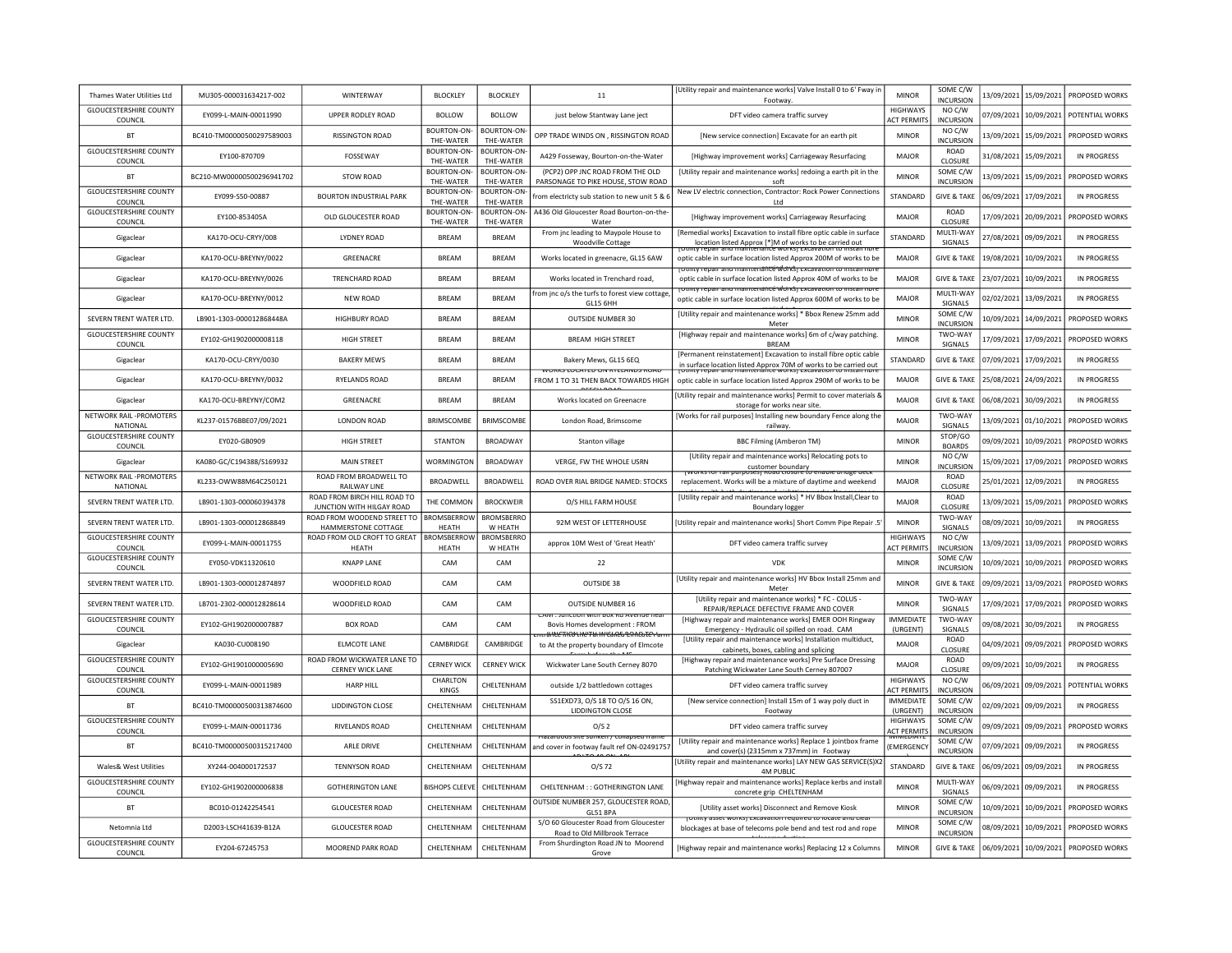| <b>IMMEDIATE</b><br>SOME C/W<br>[Utility repair and maintenance works] Urgent excavation in<br>HM751-6003565<br>ST GEORGES ROAD<br>CHELTENHAM<br>CHELTENHAM<br>10/09/2021<br><b>IN PROGRESS</b><br>Western Power Distribution<br>outside carpark<br>01/09/2021<br>highway to locate and repair street light cable fault.<br>(URGENT)<br><b>INCURSION</b><br>NO C/W<br>D2003-LSCH34510NL<br>CHELTENHAM<br>10/09/2021<br>Netomnia Ltd<br>ST GEORGES ROAD<br>CHELTENHAM<br>O/S 139 St Georges Road<br><b>MINOR</b><br>08/09/2021<br><b>IN PROGRESS</b><br>jointing chamber and lay ducting to connect new chamber to<br>INCURSION<br>KG046-CHE-1-FTTH-PN158-31<br>CHELTENHAM<br>CHELTENHAM<br>STANDARD<br><b>GIVE &amp; TAKE</b><br>10/09/2021<br>PROPOSED WORKS<br>CityFibre<br><b>RUSSET ROAD</b><br>Juc Orchard way -o/s 27 Russet road<br>07/09/2021<br>[Utility repair and maintenance works] Micro tarck to feeded pole<br>o/s CARECO UNIT V, KINGSVILLE ROAD,<br>SOME C/W<br>NK110-ANSL029860<br>CHELTENHAM<br>CHELTENHAM<br>10/09/2021<br>PROPOSED WORKS<br><b>VIRGIN MEDIA</b><br>KINGSVILLE ROAD<br>[Utility repair and maintenance works] LAY DUCT 1m IN F/W<br><b>MINOR</b><br>08/09/2021<br>GLOUCESTERSHIRE, GL51 9LX<br><b>INCURSION</b><br>SOME C/W<br>[Utility asset works] Excavation required to repair telecoms<br>Netomnia Ltd<br>D2003-LSCH41586-B27<br>PRESTBURY ROAD<br>CHELTENHAM<br>CHELTENHAM<br>O/S 205 Prestbury Road<br><b>MINOR</b><br>07/09/2021<br>10/09/2021<br>PROPOSED WORKS<br>INCURSION<br>ducting<br>[Utility asset works] Excavation required to repair telecoms<br>SOME C/W<br>CHELTENHAM<br><b>MINOR</b><br>PROPOSED WORKS<br>Netomnia Ltd<br>D2003-LSCH41586-B28<br>PRESTBURY ROAD<br>CHELTENHAM<br>O/S 218 Prestbury Road<br>07/09/2021<br>10/09/2021<br><b>INCURSION</b><br>ductin<br>s/U 29 SWINDON RO. ON SEPAUIS SUB<br>MULTI-WAY<br>[Utility asset works] excavation required to install new telecoms<br>D2003-LSCH34415A<br><b>SWINDON ROAD</b><br>CHELTENHAM<br>CHELTENHAM<br><b>MINOR</b><br>08/09/2021<br>10/09/2021<br>PROPOSED WORKS<br>Netomnia Ltd<br>South, junction of St Pauls Street North, St<br>jointing chamber and connect to existing telecoms network<br>SIGNALS<br>ਤਾਹ za swihudn fitu: oh fst Pauis stree<br>MULTI-WAY<br>[Utility asset works] excavation required to install new telecoms<br>Netomnia Ltd<br>D2003-LSCH34415C<br>ST PAULS STREET NORTH<br>CHELTENHAM<br>CHELTENHAM<br>South, junction of St Pauls Street North, St<br><b>MINOR</b><br>08/09/2021<br>10/09/2021<br>PROPOSED WORKS<br>SIGNALS<br>jointing chamber and connect to existing telecoms network<br>πεετεινιπΑϊντ <del>.' 4/90972 ειό</del> ατ <del>γ κο</del> λα &<br><b>GLOUCESTERSHIRE COUNTY</b><br>MULTI-WAY<br>[Highway repair and maintenance works] Footway resurfacing<br>EY102-GH1902000006715<br>CHELTENHAM<br>CHELTENHAM<br><b>MAJOR</b><br>19/07/2021<br>10/09/2021<br>IN PROGRESS<br><b>BIBURY ROAD</b><br>Whittington Road Benhall Cheltenham<br>COUNCIL<br><b>CHFITENHAM</b><br>SIGNALS<br>ntv repair and ma<br>o/s 2-4 WHITTINGTON ROAD CHELTENHAM,<br><b>IMMEDIATE</b><br>STOP/GO<br><b>BT</b><br>BC007-WCPG4F0B<br><b>BIBURY ROAD</b><br>CHELTENHAM<br>CHELTENHAM<br>08/09/2021<br>10/09/2021<br><b>IN PROGRESS</b><br>excavation required to fix faulty telecom duct css fault ref<br>GL51 6BS<br>(URGENT)<br><b>BOARDS</b><br>Junc Willersley Road/Nettleton Road and<br>MULTI-WAY<br>[Utility repair and maintenance works] installation of duct for City<br>KG046-CHE-1-FTTH-PN113-6<br><b>WILLERSEY ROAD</b><br>CHELTENHAM<br>CHELTENHAM<br><b>IN PROGRESS</b><br>CityFibre<br><b>MAJOR</b><br>20/07/2021<br>10/09/2021<br>Willersley Road/Robert burns avenue<br>Fibre build in the footway with 1 road crossing<br>SIGNALS<br>[Utility repair and maintenance works] * Hydrant Renew * Job in<br>SOME C/W<br>SEVERN TRENT WATER LTD.<br>LB901-1303-000012836561B<br>MONTPELLIER GROVE<br>CHELTENHAM<br>CHELTENHAM<br>9<br><b>MINOR</b><br>08/09/2021<br>10/09/2021<br>PROPOSED WORKS<br><b>INCURSION</b><br>Footway<br>[Utility asset works] excavation required to install new telecoms<br>MULTI-WAY<br>Netomnia Ltd<br>D2003-LSCH34415B<br>ST PAULS STREET SOUTH<br>CHELTENHAM<br>CHELTENHAM<br>South, junction of St Pauls Street North, St<br><b>MINOR</b><br>08/09/2021<br>10/09/2021<br>PROPOSED WORKS<br>jointing chamber and connect to existing telecoms network<br>SIGNALS<br>10 - 12 FIDDLERS GREEN LANE.<br>NO C/W<br>[Utility repair and maintenance works] Excavation to lay duct for<br><b>BT</b><br>BC007-WCPCTM8Y<br><b>FIDDLERS GREEN LANE</b><br>CHELTENHAM<br>CHELTENHAM<br><b>MINOR</b><br>09/09/2021<br>10/09/2021<br><b>IN PROGRESS</b><br>CHELTENHAM. GL51 OJS<br><b>INCURSION</b><br>new telecoms cabling to provide new service.<br>The asset works excavation required to install the<br>NO C/W<br>D2003-LSCH34423<br>CHELTENHAM<br>10/09/2021<br>Netomnia Itd<br>SMYTHE ROAD<br><b>CHFITENHAM</b><br>S/O 40 Church Road on Smythe Road<br><b>MINOR</b><br>08/09/2021<br>IN PROGRESS<br>telecoms jointing chamber and lay 3m of telecoms ducting to<br><b>INCURSION</b><br>TWO-WAY<br>[Utility repair and maintenance works] Long Comm pipe Renew<br>SEVERN TRENT WATER LTD.<br>LB901-1303-000012856367<br>ROYAL WELL PLACE<br>CHELTENHAM<br>CHELTENHAM<br><b>OUTSIDE NUMBER 3</b><br><b>MINOR</b><br>08/09/2021<br>10/09/2021<br><b>IN PROGRESS</b><br>25 <sub>mm</sub><br>SIGNALS<br>Airband Community Internet<br>[Utility asset works] Excavation in the verge to install telegraph<br>A8001 -- G9-LA06POLE-SH<br><b>GRETTON ROAD</b><br><b>SOTHERINGTON</b><br>CHELTENHAM<br>Wide verge on junction with The Lawns<br><b>MINOR</b><br><b>GIVE &amp; TAKE</b><br>08/09/2021<br>10/09/2021<br>PROPOSED WORKS<br>Ltd<br>pole<br>Airband Community Internet<br>Jnc with Malleson Road to O/S The Knolls.<br>MULTI-WAY<br>A8001-RO-G9-SPL-02-SAS<br><b>GRETTON ROAD</b><br><b>GOTHERINGTON</b><br>CHELTENHAM<br>[Utility asset works] NO EXCAVATION, SPLICING WORKS<br><b>MINOR</b><br>10/09/2021<br><b>IN PROGRESS</b><br>08/09/2021<br>Rolling 3 WAY SIGNALS<br>SIGNALS<br>Ltd<br>Airband Community Internet<br>Footway along Manor Lane, carriageway<br>[Utility asset works] Excavation in the footway, carriageway and<br>CHELTENHAM<br><b>GIVE &amp; TAKE</b><br>08/09/2021<br>10/09/2021<br>A8001-RO-G9-LA14-SH<br><b>MANOR LANE</b><br>GOTHERINGTON<br><b>MINOR</b><br>PROPOSED WORKS<br>Ltd<br>and verge near Hill View<br>חדרות של כ <del>דרית</del> והוא הוא הוס הו<br>verge to lay ducting, fibre optic cable and install telegraph poles<br>Airband Community Internet<br>MULTI-WAY<br>A8001-RO-G9-SPI-01-SAS<br>MALLESON ROAD<br>GOTHERINGTON<br>CHELTENHAM<br><b>MINOR</b><br>08/09/2021<br>10/09/2021<br>IN PROGRESS<br><b>IUtility asset works] NO EXCAVATION, SPLICING WORKS</b><br>Gretton Road. 3 WAY ROLLING SIGNAL.<br>SIGNALS<br>I <sub>td</sub><br><del>um u28fn?E√G000fiån u280fdfn^c09nc wr</del><br>MULTI-WAY<br>Airband Community Internet<br><b>CLEEVE ROAD</b><br><b>GOTHERINGTON</b><br>CHELTENHAM<br>[Utility asset works] NO EXCAVATION, SPLICING WORKS<br><b>MINOR</b><br>10/09/2021<br><b>IN PROGRESS</b><br>A8001-RO-G9-03-SAS<br>08/09/2021<br>Gretton Road. Rolloing 3 WAY SIGNALS.<br>SIGNALS<br>Ltd<br>7S CHEL LERRA RECEIVE LA COLECTO<br>SOME C/W<br><b>VIRGIN MEDIA</b><br>NK110-ANSL029509<br><b>GLOUCESTER ROAD</b><br>STAVERTON<br>CHELTENHAM<br>HAYDON LAURELS ON GLOUCESTER ROAD,<br><b>MINOR</b><br>08/09/2021<br>10/09/2021<br>PROPOSED WORKS<br><b>IUtility repair and maintenance works] LAY DUCT 18m IN F/W</b><br><b>INCURSION</b><br>Othity asset workst Permit for hem, nead and place<br>MULTI-WAY<br>SEVERN TRENT WATER LTD.<br>CHELTENHAM<br>LB529-A7W-12758056A<br><b>KENELM RISE</b><br>WINCHCOMBE<br>junction of greet road<br>within TM set up, work is being done in conjunction with water<br><b>MAJOR</b><br>05/07/2021<br>11/09/2021<br><b>IN PROGRESS</b><br>SIGNALS<br>ROAD<br>[Utility repair and maintenance works] Approx 10m Excavate in<br>KG046-CHE-1-FTTH-PN309-10<br>MALVERN ROAD<br>CHELTENHAM<br>CHELTENHAM<br>Junction of Gloucester Road, Malvern Road<br>MAJOR<br>11/09/2021<br>12/09/2021<br>PROPOSED WORKS<br>CityFibre<br>CLOSURE<br>Verge, Footpath & Carriageway to install fibre optic apparatus<br>works for rail purposes) The Barner at worns militate crossing<br>NETWORK RAIL -PROMOTERS<br>ROAD<br>KL265-85M03BAG110921<br><b>SWINDON LANE</b><br>CHELTENHAM<br>CHELTENHAM<br>Morris Hill Level crossing on Swindon Lane<br>subject to a Full Road Closure in order to undergo work to carry<br><b>MAJOR</b><br>11/09/2021<br>12/09/2021<br>PROPOSED WORKS<br>NATIONAL<br>CLOSURE<br>SOME C/W<br>Drop zone on Evington Road to work on the<br>[Utility repair and maintenance works] Area required to install a<br>CHELTENHAM<br>Vodafone<br>NX260-VF80499WHP/EW01<br><b>EVINGTON ROAD</b><br><b>ST MARKS</b><br><b>MINOR</b><br>12/09/2021<br>12/09/2021<br>PROPOSED WORKS<br>INCURSION<br>roof of card factory<br>scaffold unit to the side of building<br>SOME C/W<br>D2003-LSCH41599-B4<br>COTSWOLD ROAD<br>CHELTENHAM<br>CHELTENHAM<br>O/S 1-21 Cotswold Road<br>STANDARD<br>11/09/2021<br>12/09/2021<br>PROPOSED WORKS<br>Netomnia Ltd<br>[Utility asset works] Excavation required to install 117m new track<br><b>INCURSION</b><br><b>GLOUCESTERSHIRE COUNTY</b><br>400673 WOOD STANWAY LANE TO<br>WOOD<br><b>HIGHWAYS</b><br>NO C/W<br>EY099-L-MAIN-00011993<br>CHELTENHAM<br>Junction of Winchcombe Road, Stanway<br>DFT Video camera traffic survey<br>09/09/2021<br>12/09/2021<br>POTENTIAL WORKS<br><b>INCURSION</b><br>COUNCIL<br><b>GLEBE FARM</b><br>STANWAY<br><b>ACT PERMIT</b><br>[Utility repair and maintenance works] Urgent excavation in<br><b>IMMEDIATE</b><br>SOME C/W<br>Western Power Distribution<br>HM751-9506426<br>THE LANES<br>CHELTENHAM<br>CHELTENHAM<br>07/09/2021<br>13/09/2021<br>IN PROGRESS<br>opposite 2<br>(URGENT)<br><b>INCURSION</b><br>highway to locate and repair LV cable fault.<br>CHARLTON<br>FROM JUNCTION OF MILL LANE TO<br>[Utility repair and maintenance works] Clearing blockages in<br>TWO-WAY<br><b>BT</b><br>BC110-0000000500314768501<br><b>HARP HILL</b><br>CHELTENHAM<br><b>MINOR</b><br>09/09/2021<br>13/09/2021<br>PROPOSED WORKS<br>JUNCTION OF BIRDLIP ROAD, HARP HILL<br>KINGS<br>SIGNALS<br>existing BT duct<br>SOME C/W<br>USRN: 6700190 O/S Bunwell House,<br>[Utility repair and maintenance works] To clear 1 x blockage o/s<br>KG046-CHE-1-FTTH-PN307-24<br>CHELTENHAM<br>CHELTENHAM<br><b>MINOR</b><br>CityFibre<br>PARABOLA ROAD<br>09/09/2021<br>13/09/2021<br>PROPOSED WORKS<br>INCURSION<br>PARABOLA ROAD, CHELTENHAM<br>Bunwell House, Parabola Road<br>OPP NO20 HALL ROAD, CHELTNHAM, GL53<br>SOME C/W<br>[Utility repair and maintenance works] Replace 1 existing pole<br>BC410-TM00000500310070400<br>CHELTENHAM<br>CHELTENHAM<br><b>MINOR</b><br>PROPOSED WORKS<br><b>BT</b><br>HALL ROAD<br>09/09/2021 13/09/2021<br>OHN., HALL ROAD<br><b>INCURSION</b><br>$0.5m \times 0.5m$<br>NO C/W<br>[Utility repair and maintenance works] To clear one blockages on<br>KG046-CHE-1-FTTH-PN151-2<br><b>KIPLING ROAD</b><br>CHELTENHAM<br>CHELTENHAM<br><b>MINOR</b><br>09/09/2021 13/09/2021<br>PROPOSED WORKS<br>CityFibre<br>Kipling Road, Shelley Road, Cheltenham<br><b>INCURSION</b><br>Village Rd Cheltenham.<br>NO C/W<br><b>VIRGIN MEDIA</b><br>NK110-ANSL030027<br><b>CHAPMAN WAY</b><br>CHELTENHAM<br>CHELTENHAM<br>39 CHAPMAN WAY CHELTENHAM GL51 3NE<br>[Utility repair and maintenance works] INSTALL TEE IN FOOTWAY<br><b>MINOR</b><br>10/09/2021<br>13/09/2021<br>PROPOSED WORKS<br><b>INCURSION</b><br>SOME C/W<br>[Utility repair and maintenance works] ELR of underground<br>CityFibre<br>KG046-CHE-1-FTTH-PN152-28<br>PENNSYLVANIA AVENUE<br>CHELTENHAM<br>CHELTENHAM<br>From No 1 No 53 Pennsylvania Avenue<br>STANDARD<br>17/08/2021<br>13/09/2021<br>IN PROGRESS<br>infrastructure<br><b>INCURSION</b><br>[Utility asset works] Excavation required to locate and clear<br>SOME C/W<br>D2003-LSCH41597-B18<br>ORCHARD WAY<br>PROPOSED WORKS<br>Netomnia Ltd<br><b>CHFITENHAM</b><br>CHELTENHAM<br><b>MINOR</b><br>09/09/2021<br>13/09/2021<br>O/S 29-31 Orchard Way<br><b>INCURSION</b><br>blockages at base of pole bend in telecoms ducting<br>repair and maintenance worksj civenvech TO CANN<br><b>JINAJJ VENUE UJ ZU IU ZH FININGE</b><br><b>IMMEDIATE</b><br>NO C/W<br><b>BT</b><br>BC008-09SEPSS1FGG61<br>PRINCESS ELIZABETH WAY<br>CHELTENHAM<br>CHELTENHAM<br>13/09/2021<br>IN PROGRESS<br>09/09/2021<br>FLIZABETH WAY CHELTENHAM<br>HAND DIG IN GRASS VERGE TO EXPOSE A BURIED CABLE IN ORDER<br>(URGENT)<br><b>INCURSION</b> | <b>BT</b> | BC110-0000000500314768500 | <b>HARP HILL</b> | CHARLTON<br><b>KINGS</b> | CHELTENHAM | FROM JUNCTION OF BATTLEDOWN MEAD<br>TO OUTSIDE THE OAKS, HARP HILL | [Utility repair and maintenance works] Clearing blockages in<br>existing BT duct. | <b>MINOR</b> | TWO-WAY<br>SIGNALS | 08/09/2021 | 10/09/2021 | IN PROGRESS |
|---------------------------------------------------------------------------------------------------------------------------------------------------------------------------------------------------------------------------------------------------------------------------------------------------------------------------------------------------------------------------------------------------------------------------------------------------------------------------------------------------------------------------------------------------------------------------------------------------------------------------------------------------------------------------------------------------------------------------------------------------------------------------------------------------------------------------------------------------------------------------------------------------------------------------------------------------------------------------------------------------------------------------------------------------------------------------------------------------------------------------------------------------------------------------------------------------------------------------------------------------------------------------------------------------------------------------------------------------------------------------------------------------------------------------------------------------------------------------------------------------------------------------------------------------------------------------------------------------------------------------------------------------------------------------------------------------------------------------------------------------------------------------------------------------------------------------------------------------------------------------------------------------------------------------------------------------------------------------------------------------------------------------------------------------------------------------------------------------------------------------------------------------------------------------------------------------------------------------------------------------------------------------------------------------------------------------------------------------------------------------------------------------------------------------------------------------------------------------------------------------------------------------------------------------------------------------------------------------------------------------------------------------------------------------------------------------------------------------------------------------------------------------------------------------------------------------------------------------------------------------------------------------------------------------------------------------------------------------------------------------------------------------------------------------------------------------------------------------------------------------------------------------------------------------------------------------------------------------------------------------------------------------------------------------------------------------------------------------------------------------------------------------------------------------------------------------------------------------------------------------------------------------------------------------------------------------------------------------------------------------------------------------------------------------------------------------------------------------------------------------------------------------------------------------------------------------------------------------------------------------------------------------------------------------------------------------------------------------------------------------------------------------------------------------------------------------------------------------------------------------------------------------------------------------------------------------------------------------------------------------------------------------------------------------------------------------------------------------------------------------------------------------------------------------------------------------------------------------------------------------------------------------------------------------------------------------------------------------------------------------------------------------------------------------------------------------------------------------------------------------------------------------------------------------------------------------------------------------------------------------------------------------------------------------------------------------------------------------------------------------------------------------------------------------------------------------------------------------------------------------------------------------------------------------------------------------------------------------------------------------------------------------------------------------------------------------------------------------------------------------------------------------------------------------------------------------------------------------------------------------------------------------------------------------------------------------------------------------------------------------------------------------------------------------------------------------------------------------------------------------------------------------------------------------------------------------------------------------------------------------------------------------------------------------------------------------------------------------------------------------------------------------------------------------------------------------------------------------------------------------------------------------------------------------------------------------------------------------------------------------------------------------------------------------------------------------------------------------------------------------------------------------------------------------------------------------------------------------------------------------------------------------------------------------------------------------------------------------------------------------------------------------------------------------------------------------------------------------------------------------------------------------------------------------------------------------------------------------------------------------------------------------------------------------------------------------------------------------------------------------------------------------------------------------------------------------------------------------------------------------------------------------------------------------------------------------------------------------------------------------------------------------------------------------------------------------------------------------------------------------------------------------------------------------------------------------------------------------------------------------------------------------------------------------------------------------------------------------------------------------------------------------------------------------------------------------------------------------------------------------------------------------------------------------------------------------------------------------------------------------------------------------------------------------------------------------------------------------------------------------------------------------------------------------------------------------------------------------------------------------------------------------------------------------------------------------------------------------------------------------------------------------------------------------------------------------------------------------------------------------------------------------------------------------------------------------------------------------------------------------------------------------------------------------------------------------------------------------------------------------------------------------------------------------------------------------------------------------------------------------------------------------------------------------------------------------------------------------------------------------------------------------------------------------------------------------------------------------------------------------------------------------------------------------------------------------------------------------------------------------------------------------------------------------------------------------------------------------------------------------------------------------------------------------------------------------------------------------------------------------------------------------------------------------------------------------------------------------------------------------------------------------------------------------------------------------------------------------------------------------------------------------------------------------------------------------------------------------------------------------------------------------------------------------------------------------------------------------------------------------------------------------------------------------------------------------------------------------------------------------------------------------------------------------------------------------------------------------------------------------------------------------------------------------------------------------------------------------------------------------------------------------------------------------------------------------------------------------------------------------------------------------------------------------------------------------------------------------------------------------------------------------------------------------------------------------------------------------------------------------------------------------------------------------------------------------------------------------------------------------------------------------------------------------------------------------------------------------------------------------------------------------------------------------------------------------------------------------------------------------------------------------------------------------------------------------------------------------------------------------------------------------------------------------------------------------------------------------------------------------------------------------------------------------------------------------------------------------------------------------------------------------------------------------------------------------------------------------------------------------------------------------------------------------------------------------------------------------------------------------------------------------------------------------------------------------------------------------------------------------------------------------------------------------------------------------------------------------------------------------------------------------------------------------------------------------------------------------------------------------------------------------------------------------------------------------------------------------------------------------------------------------------------------------------------------------------------------------------------------------------------------------------------------------------------------------------------------------------------------------------------------------------------------------------------------------------------------------------------------------------------------------------------------------------------------------------------------------------------------------------------------------------------------------------------------------------------------------------------------------------------------------------------------------------------------------------------------|-----------|---------------------------|------------------|--------------------------|------------|--------------------------------------------------------------------|-----------------------------------------------------------------------------------|--------------|--------------------|------------|------------|-------------|
|                                                                                                                                                                                                                                                                                                                                                                                                                                                                                                                                                                                                                                                                                                                                                                                                                                                                                                                                                                                                                                                                                                                                                                                                                                                                                                                                                                                                                                                                                                                                                                                                                                                                                                                                                                                                                                                                                                                                                                                                                                                                                                                                                                                                                                                                                                                                                                                                                                                                                                                                                                                                                                                                                                                                                                                                                                                                                                                                                                                                                                                                                                                                                                                                                                                                                                                                                                                                                                                                                                                                                                                                                                                                                                                                                                                                                                                                                                                                                                                                                                                                                                                                                                                                                                                                                                                                                                                                                                                                                                                                                                                                                                                                                                                                                                                                                                                                                                                                                                                                                                                                                                                                                                                                                                                                                                                                                                                                                                                                                                                                                                                                                                                                                                                                                                                                                                                                                                                                                                                                                                                                                                                                                                                                                                                                                                                                                                                                                                                                                                                                                                                                                                                                                                                                                                                                                                                                                                                                                                                                                                                                                                                                                                                                                                                                                                                                                                                                                                                                                                                                                                                                                                                                                                                                                                                                                                                                                                                                                                                                                                                                                                                                                                                                                                                                                                                                                                                                                                                                                                                                                                                                                                                                                                                                                                                                                                                                                                                                                                                                                                                                                                                                                                                                                                                                                                                                                                                                                                                                                                                                                                                                                                                                                                                                                                                                                                                                                                                                                                                                                                                                                                                                                                                                                                                                                                                                                                                                                                                                                                                                                                                                                                                                                                                                                                                                                                                                                                                                                                                                                                                                                                                                                                                                                                                                                                                                                                                                                                                                                                                                                                                                                                                                                                                                                                                                                                                                                                                                                                                                                                                                                                                                                                                                                                                                                                                                                                                                                                                                                                                                                                                                                                                                                                                                                                                                                                             |           |                           |                  |                          |            |                                                                    |                                                                                   |              |                    |            |            |             |
|                                                                                                                                                                                                                                                                                                                                                                                                                                                                                                                                                                                                                                                                                                                                                                                                                                                                                                                                                                                                                                                                                                                                                                                                                                                                                                                                                                                                                                                                                                                                                                                                                                                                                                                                                                                                                                                                                                                                                                                                                                                                                                                                                                                                                                                                                                                                                                                                                                                                                                                                                                                                                                                                                                                                                                                                                                                                                                                                                                                                                                                                                                                                                                                                                                                                                                                                                                                                                                                                                                                                                                                                                                                                                                                                                                                                                                                                                                                                                                                                                                                                                                                                                                                                                                                                                                                                                                                                                                                                                                                                                                                                                                                                                                                                                                                                                                                                                                                                                                                                                                                                                                                                                                                                                                                                                                                                                                                                                                                                                                                                                                                                                                                                                                                                                                                                                                                                                                                                                                                                                                                                                                                                                                                                                                                                                                                                                                                                                                                                                                                                                                                                                                                                                                                                                                                                                                                                                                                                                                                                                                                                                                                                                                                                                                                                                                                                                                                                                                                                                                                                                                                                                                                                                                                                                                                                                                                                                                                                                                                                                                                                                                                                                                                                                                                                                                                                                                                                                                                                                                                                                                                                                                                                                                                                                                                                                                                                                                                                                                                                                                                                                                                                                                                                                                                                                                                                                                                                                                                                                                                                                                                                                                                                                                                                                                                                                                                                                                                                                                                                                                                                                                                                                                                                                                                                                                                                                                                                                                                                                                                                                                                                                                                                                                                                                                                                                                                                                                                                                                                                                                                                                                                                                                                                                                                                                                                                                                                                                                                                                                                                                                                                                                                                                                                                                                                                                                                                                                                                                                                                                                                                                                                                                                                                                                                                                                                                                                                                                                                                                                                                                                                                                                                                                                                                                                                                                                             |           |                           |                  |                          |            |                                                                    |                                                                                   |              |                    |            |            |             |
|                                                                                                                                                                                                                                                                                                                                                                                                                                                                                                                                                                                                                                                                                                                                                                                                                                                                                                                                                                                                                                                                                                                                                                                                                                                                                                                                                                                                                                                                                                                                                                                                                                                                                                                                                                                                                                                                                                                                                                                                                                                                                                                                                                                                                                                                                                                                                                                                                                                                                                                                                                                                                                                                                                                                                                                                                                                                                                                                                                                                                                                                                                                                                                                                                                                                                                                                                                                                                                                                                                                                                                                                                                                                                                                                                                                                                                                                                                                                                                                                                                                                                                                                                                                                                                                                                                                                                                                                                                                                                                                                                                                                                                                                                                                                                                                                                                                                                                                                                                                                                                                                                                                                                                                                                                                                                                                                                                                                                                                                                                                                                                                                                                                                                                                                                                                                                                                                                                                                                                                                                                                                                                                                                                                                                                                                                                                                                                                                                                                                                                                                                                                                                                                                                                                                                                                                                                                                                                                                                                                                                                                                                                                                                                                                                                                                                                                                                                                                                                                                                                                                                                                                                                                                                                                                                                                                                                                                                                                                                                                                                                                                                                                                                                                                                                                                                                                                                                                                                                                                                                                                                                                                                                                                                                                                                                                                                                                                                                                                                                                                                                                                                                                                                                                                                                                                                                                                                                                                                                                                                                                                                                                                                                                                                                                                                                                                                                                                                                                                                                                                                                                                                                                                                                                                                                                                                                                                                                                                                                                                                                                                                                                                                                                                                                                                                                                                                                                                                                                                                                                                                                                                                                                                                                                                                                                                                                                                                                                                                                                                                                                                                                                                                                                                                                                                                                                                                                                                                                                                                                                                                                                                                                                                                                                                                                                                                                                                                                                                                                                                                                                                                                                                                                                                                                                                                                                                                                             |           |                           |                  |                          |            |                                                                    |                                                                                   |              |                    |            |            |             |
|                                                                                                                                                                                                                                                                                                                                                                                                                                                                                                                                                                                                                                                                                                                                                                                                                                                                                                                                                                                                                                                                                                                                                                                                                                                                                                                                                                                                                                                                                                                                                                                                                                                                                                                                                                                                                                                                                                                                                                                                                                                                                                                                                                                                                                                                                                                                                                                                                                                                                                                                                                                                                                                                                                                                                                                                                                                                                                                                                                                                                                                                                                                                                                                                                                                                                                                                                                                                                                                                                                                                                                                                                                                                                                                                                                                                                                                                                                                                                                                                                                                                                                                                                                                                                                                                                                                                                                                                                                                                                                                                                                                                                                                                                                                                                                                                                                                                                                                                                                                                                                                                                                                                                                                                                                                                                                                                                                                                                                                                                                                                                                                                                                                                                                                                                                                                                                                                                                                                                                                                                                                                                                                                                                                                                                                                                                                                                                                                                                                                                                                                                                                                                                                                                                                                                                                                                                                                                                                                                                                                                                                                                                                                                                                                                                                                                                                                                                                                                                                                                                                                                                                                                                                                                                                                                                                                                                                                                                                                                                                                                                                                                                                                                                                                                                                                                                                                                                                                                                                                                                                                                                                                                                                                                                                                                                                                                                                                                                                                                                                                                                                                                                                                                                                                                                                                                                                                                                                                                                                                                                                                                                                                                                                                                                                                                                                                                                                                                                                                                                                                                                                                                                                                                                                                                                                                                                                                                                                                                                                                                                                                                                                                                                                                                                                                                                                                                                                                                                                                                                                                                                                                                                                                                                                                                                                                                                                                                                                                                                                                                                                                                                                                                                                                                                                                                                                                                                                                                                                                                                                                                                                                                                                                                                                                                                                                                                                                                                                                                                                                                                                                                                                                                                                                                                                                                                                                                                             |           |                           |                  |                          |            |                                                                    |                                                                                   |              |                    |            |            |             |
|                                                                                                                                                                                                                                                                                                                                                                                                                                                                                                                                                                                                                                                                                                                                                                                                                                                                                                                                                                                                                                                                                                                                                                                                                                                                                                                                                                                                                                                                                                                                                                                                                                                                                                                                                                                                                                                                                                                                                                                                                                                                                                                                                                                                                                                                                                                                                                                                                                                                                                                                                                                                                                                                                                                                                                                                                                                                                                                                                                                                                                                                                                                                                                                                                                                                                                                                                                                                                                                                                                                                                                                                                                                                                                                                                                                                                                                                                                                                                                                                                                                                                                                                                                                                                                                                                                                                                                                                                                                                                                                                                                                                                                                                                                                                                                                                                                                                                                                                                                                                                                                                                                                                                                                                                                                                                                                                                                                                                                                                                                                                                                                                                                                                                                                                                                                                                                                                                                                                                                                                                                                                                                                                                                                                                                                                                                                                                                                                                                                                                                                                                                                                                                                                                                                                                                                                                                                                                                                                                                                                                                                                                                                                                                                                                                                                                                                                                                                                                                                                                                                                                                                                                                                                                                                                                                                                                                                                                                                                                                                                                                                                                                                                                                                                                                                                                                                                                                                                                                                                                                                                                                                                                                                                                                                                                                                                                                                                                                                                                                                                                                                                                                                                                                                                                                                                                                                                                                                                                                                                                                                                                                                                                                                                                                                                                                                                                                                                                                                                                                                                                                                                                                                                                                                                                                                                                                                                                                                                                                                                                                                                                                                                                                                                                                                                                                                                                                                                                                                                                                                                                                                                                                                                                                                                                                                                                                                                                                                                                                                                                                                                                                                                                                                                                                                                                                                                                                                                                                                                                                                                                                                                                                                                                                                                                                                                                                                                                                                                                                                                                                                                                                                                                                                                                                                                                                                                                                             |           |                           |                  |                          |            |                                                                    |                                                                                   |              |                    |            |            |             |
|                                                                                                                                                                                                                                                                                                                                                                                                                                                                                                                                                                                                                                                                                                                                                                                                                                                                                                                                                                                                                                                                                                                                                                                                                                                                                                                                                                                                                                                                                                                                                                                                                                                                                                                                                                                                                                                                                                                                                                                                                                                                                                                                                                                                                                                                                                                                                                                                                                                                                                                                                                                                                                                                                                                                                                                                                                                                                                                                                                                                                                                                                                                                                                                                                                                                                                                                                                                                                                                                                                                                                                                                                                                                                                                                                                                                                                                                                                                                                                                                                                                                                                                                                                                                                                                                                                                                                                                                                                                                                                                                                                                                                                                                                                                                                                                                                                                                                                                                                                                                                                                                                                                                                                                                                                                                                                                                                                                                                                                                                                                                                                                                                                                                                                                                                                                                                                                                                                                                                                                                                                                                                                                                                                                                                                                                                                                                                                                                                                                                                                                                                                                                                                                                                                                                                                                                                                                                                                                                                                                                                                                                                                                                                                                                                                                                                                                                                                                                                                                                                                                                                                                                                                                                                                                                                                                                                                                                                                                                                                                                                                                                                                                                                                                                                                                                                                                                                                                                                                                                                                                                                                                                                                                                                                                                                                                                                                                                                                                                                                                                                                                                                                                                                                                                                                                                                                                                                                                                                                                                                                                                                                                                                                                                                                                                                                                                                                                                                                                                                                                                                                                                                                                                                                                                                                                                                                                                                                                                                                                                                                                                                                                                                                                                                                                                                                                                                                                                                                                                                                                                                                                                                                                                                                                                                                                                                                                                                                                                                                                                                                                                                                                                                                                                                                                                                                                                                                                                                                                                                                                                                                                                                                                                                                                                                                                                                                                                                                                                                                                                                                                                                                                                                                                                                                                                                                                                                                             |           |                           |                  |                          |            |                                                                    |                                                                                   |              |                    |            |            |             |
|                                                                                                                                                                                                                                                                                                                                                                                                                                                                                                                                                                                                                                                                                                                                                                                                                                                                                                                                                                                                                                                                                                                                                                                                                                                                                                                                                                                                                                                                                                                                                                                                                                                                                                                                                                                                                                                                                                                                                                                                                                                                                                                                                                                                                                                                                                                                                                                                                                                                                                                                                                                                                                                                                                                                                                                                                                                                                                                                                                                                                                                                                                                                                                                                                                                                                                                                                                                                                                                                                                                                                                                                                                                                                                                                                                                                                                                                                                                                                                                                                                                                                                                                                                                                                                                                                                                                                                                                                                                                                                                                                                                                                                                                                                                                                                                                                                                                                                                                                                                                                                                                                                                                                                                                                                                                                                                                                                                                                                                                                                                                                                                                                                                                                                                                                                                                                                                                                                                                                                                                                                                                                                                                                                                                                                                                                                                                                                                                                                                                                                                                                                                                                                                                                                                                                                                                                                                                                                                                                                                                                                                                                                                                                                                                                                                                                                                                                                                                                                                                                                                                                                                                                                                                                                                                                                                                                                                                                                                                                                                                                                                                                                                                                                                                                                                                                                                                                                                                                                                                                                                                                                                                                                                                                                                                                                                                                                                                                                                                                                                                                                                                                                                                                                                                                                                                                                                                                                                                                                                                                                                                                                                                                                                                                                                                                                                                                                                                                                                                                                                                                                                                                                                                                                                                                                                                                                                                                                                                                                                                                                                                                                                                                                                                                                                                                                                                                                                                                                                                                                                                                                                                                                                                                                                                                                                                                                                                                                                                                                                                                                                                                                                                                                                                                                                                                                                                                                                                                                                                                                                                                                                                                                                                                                                                                                                                                                                                                                                                                                                                                                                                                                                                                                                                                                                                                                                                                                             |           |                           |                  |                          |            |                                                                    |                                                                                   |              |                    |            |            |             |
|                                                                                                                                                                                                                                                                                                                                                                                                                                                                                                                                                                                                                                                                                                                                                                                                                                                                                                                                                                                                                                                                                                                                                                                                                                                                                                                                                                                                                                                                                                                                                                                                                                                                                                                                                                                                                                                                                                                                                                                                                                                                                                                                                                                                                                                                                                                                                                                                                                                                                                                                                                                                                                                                                                                                                                                                                                                                                                                                                                                                                                                                                                                                                                                                                                                                                                                                                                                                                                                                                                                                                                                                                                                                                                                                                                                                                                                                                                                                                                                                                                                                                                                                                                                                                                                                                                                                                                                                                                                                                                                                                                                                                                                                                                                                                                                                                                                                                                                                                                                                                                                                                                                                                                                                                                                                                                                                                                                                                                                                                                                                                                                                                                                                                                                                                                                                                                                                                                                                                                                                                                                                                                                                                                                                                                                                                                                                                                                                                                                                                                                                                                                                                                                                                                                                                                                                                                                                                                                                                                                                                                                                                                                                                                                                                                                                                                                                                                                                                                                                                                                                                                                                                                                                                                                                                                                                                                                                                                                                                                                                                                                                                                                                                                                                                                                                                                                                                                                                                                                                                                                                                                                                                                                                                                                                                                                                                                                                                                                                                                                                                                                                                                                                                                                                                                                                                                                                                                                                                                                                                                                                                                                                                                                                                                                                                                                                                                                                                                                                                                                                                                                                                                                                                                                                                                                                                                                                                                                                                                                                                                                                                                                                                                                                                                                                                                                                                                                                                                                                                                                                                                                                                                                                                                                                                                                                                                                                                                                                                                                                                                                                                                                                                                                                                                                                                                                                                                                                                                                                                                                                                                                                                                                                                                                                                                                                                                                                                                                                                                                                                                                                                                                                                                                                                                                                                                                                                                             |           |                           |                  |                          |            |                                                                    |                                                                                   |              |                    |            |            |             |
|                                                                                                                                                                                                                                                                                                                                                                                                                                                                                                                                                                                                                                                                                                                                                                                                                                                                                                                                                                                                                                                                                                                                                                                                                                                                                                                                                                                                                                                                                                                                                                                                                                                                                                                                                                                                                                                                                                                                                                                                                                                                                                                                                                                                                                                                                                                                                                                                                                                                                                                                                                                                                                                                                                                                                                                                                                                                                                                                                                                                                                                                                                                                                                                                                                                                                                                                                                                                                                                                                                                                                                                                                                                                                                                                                                                                                                                                                                                                                                                                                                                                                                                                                                                                                                                                                                                                                                                                                                                                                                                                                                                                                                                                                                                                                                                                                                                                                                                                                                                                                                                                                                                                                                                                                                                                                                                                                                                                                                                                                                                                                                                                                                                                                                                                                                                                                                                                                                                                                                                                                                                                                                                                                                                                                                                                                                                                                                                                                                                                                                                                                                                                                                                                                                                                                                                                                                                                                                                                                                                                                                                                                                                                                                                                                                                                                                                                                                                                                                                                                                                                                                                                                                                                                                                                                                                                                                                                                                                                                                                                                                                                                                                                                                                                                                                                                                                                                                                                                                                                                                                                                                                                                                                                                                                                                                                                                                                                                                                                                                                                                                                                                                                                                                                                                                                                                                                                                                                                                                                                                                                                                                                                                                                                                                                                                                                                                                                                                                                                                                                                                                                                                                                                                                                                                                                                                                                                                                                                                                                                                                                                                                                                                                                                                                                                                                                                                                                                                                                                                                                                                                                                                                                                                                                                                                                                                                                                                                                                                                                                                                                                                                                                                                                                                                                                                                                                                                                                                                                                                                                                                                                                                                                                                                                                                                                                                                                                                                                                                                                                                                                                                                                                                                                                                                                                                                                                                                             |           |                           |                  |                          |            |                                                                    |                                                                                   |              |                    |            |            |             |
|                                                                                                                                                                                                                                                                                                                                                                                                                                                                                                                                                                                                                                                                                                                                                                                                                                                                                                                                                                                                                                                                                                                                                                                                                                                                                                                                                                                                                                                                                                                                                                                                                                                                                                                                                                                                                                                                                                                                                                                                                                                                                                                                                                                                                                                                                                                                                                                                                                                                                                                                                                                                                                                                                                                                                                                                                                                                                                                                                                                                                                                                                                                                                                                                                                                                                                                                                                                                                                                                                                                                                                                                                                                                                                                                                                                                                                                                                                                                                                                                                                                                                                                                                                                                                                                                                                                                                                                                                                                                                                                                                                                                                                                                                                                                                                                                                                                                                                                                                                                                                                                                                                                                                                                                                                                                                                                                                                                                                                                                                                                                                                                                                                                                                                                                                                                                                                                                                                                                                                                                                                                                                                                                                                                                                                                                                                                                                                                                                                                                                                                                                                                                                                                                                                                                                                                                                                                                                                                                                                                                                                                                                                                                                                                                                                                                                                                                                                                                                                                                                                                                                                                                                                                                                                                                                                                                                                                                                                                                                                                                                                                                                                                                                                                                                                                                                                                                                                                                                                                                                                                                                                                                                                                                                                                                                                                                                                                                                                                                                                                                                                                                                                                                                                                                                                                                                                                                                                                                                                                                                                                                                                                                                                                                                                                                                                                                                                                                                                                                                                                                                                                                                                                                                                                                                                                                                                                                                                                                                                                                                                                                                                                                                                                                                                                                                                                                                                                                                                                                                                                                                                                                                                                                                                                                                                                                                                                                                                                                                                                                                                                                                                                                                                                                                                                                                                                                                                                                                                                                                                                                                                                                                                                                                                                                                                                                                                                                                                                                                                                                                                                                                                                                                                                                                                                                                                                                                                             |           |                           |                  |                          |            |                                                                    |                                                                                   |              |                    |            |            |             |
|                                                                                                                                                                                                                                                                                                                                                                                                                                                                                                                                                                                                                                                                                                                                                                                                                                                                                                                                                                                                                                                                                                                                                                                                                                                                                                                                                                                                                                                                                                                                                                                                                                                                                                                                                                                                                                                                                                                                                                                                                                                                                                                                                                                                                                                                                                                                                                                                                                                                                                                                                                                                                                                                                                                                                                                                                                                                                                                                                                                                                                                                                                                                                                                                                                                                                                                                                                                                                                                                                                                                                                                                                                                                                                                                                                                                                                                                                                                                                                                                                                                                                                                                                                                                                                                                                                                                                                                                                                                                                                                                                                                                                                                                                                                                                                                                                                                                                                                                                                                                                                                                                                                                                                                                                                                                                                                                                                                                                                                                                                                                                                                                                                                                                                                                                                                                                                                                                                                                                                                                                                                                                                                                                                                                                                                                                                                                                                                                                                                                                                                                                                                                                                                                                                                                                                                                                                                                                                                                                                                                                                                                                                                                                                                                                                                                                                                                                                                                                                                                                                                                                                                                                                                                                                                                                                                                                                                                                                                                                                                                                                                                                                                                                                                                                                                                                                                                                                                                                                                                                                                                                                                                                                                                                                                                                                                                                                                                                                                                                                                                                                                                                                                                                                                                                                                                                                                                                                                                                                                                                                                                                                                                                                                                                                                                                                                                                                                                                                                                                                                                                                                                                                                                                                                                                                                                                                                                                                                                                                                                                                                                                                                                                                                                                                                                                                                                                                                                                                                                                                                                                                                                                                                                                                                                                                                                                                                                                                                                                                                                                                                                                                                                                                                                                                                                                                                                                                                                                                                                                                                                                                                                                                                                                                                                                                                                                                                                                                                                                                                                                                                                                                                                                                                                                                                                                                                                                                             |           |                           |                  |                          |            |                                                                    |                                                                                   |              |                    |            |            |             |
|                                                                                                                                                                                                                                                                                                                                                                                                                                                                                                                                                                                                                                                                                                                                                                                                                                                                                                                                                                                                                                                                                                                                                                                                                                                                                                                                                                                                                                                                                                                                                                                                                                                                                                                                                                                                                                                                                                                                                                                                                                                                                                                                                                                                                                                                                                                                                                                                                                                                                                                                                                                                                                                                                                                                                                                                                                                                                                                                                                                                                                                                                                                                                                                                                                                                                                                                                                                                                                                                                                                                                                                                                                                                                                                                                                                                                                                                                                                                                                                                                                                                                                                                                                                                                                                                                                                                                                                                                                                                                                                                                                                                                                                                                                                                                                                                                                                                                                                                                                                                                                                                                                                                                                                                                                                                                                                                                                                                                                                                                                                                                                                                                                                                                                                                                                                                                                                                                                                                                                                                                                                                                                                                                                                                                                                                                                                                                                                                                                                                                                                                                                                                                                                                                                                                                                                                                                                                                                                                                                                                                                                                                                                                                                                                                                                                                                                                                                                                                                                                                                                                                                                                                                                                                                                                                                                                                                                                                                                                                                                                                                                                                                                                                                                                                                                                                                                                                                                                                                                                                                                                                                                                                                                                                                                                                                                                                                                                                                                                                                                                                                                                                                                                                                                                                                                                                                                                                                                                                                                                                                                                                                                                                                                                                                                                                                                                                                                                                                                                                                                                                                                                                                                                                                                                                                                                                                                                                                                                                                                                                                                                                                                                                                                                                                                                                                                                                                                                                                                                                                                                                                                                                                                                                                                                                                                                                                                                                                                                                                                                                                                                                                                                                                                                                                                                                                                                                                                                                                                                                                                                                                                                                                                                                                                                                                                                                                                                                                                                                                                                                                                                                                                                                                                                                                                                                                                                                                             |           |                           |                  |                          |            |                                                                    |                                                                                   |              |                    |            |            |             |
|                                                                                                                                                                                                                                                                                                                                                                                                                                                                                                                                                                                                                                                                                                                                                                                                                                                                                                                                                                                                                                                                                                                                                                                                                                                                                                                                                                                                                                                                                                                                                                                                                                                                                                                                                                                                                                                                                                                                                                                                                                                                                                                                                                                                                                                                                                                                                                                                                                                                                                                                                                                                                                                                                                                                                                                                                                                                                                                                                                                                                                                                                                                                                                                                                                                                                                                                                                                                                                                                                                                                                                                                                                                                                                                                                                                                                                                                                                                                                                                                                                                                                                                                                                                                                                                                                                                                                                                                                                                                                                                                                                                                                                                                                                                                                                                                                                                                                                                                                                                                                                                                                                                                                                                                                                                                                                                                                                                                                                                                                                                                                                                                                                                                                                                                                                                                                                                                                                                                                                                                                                                                                                                                                                                                                                                                                                                                                                                                                                                                                                                                                                                                                                                                                                                                                                                                                                                                                                                                                                                                                                                                                                                                                                                                                                                                                                                                                                                                                                                                                                                                                                                                                                                                                                                                                                                                                                                                                                                                                                                                                                                                                                                                                                                                                                                                                                                                                                                                                                                                                                                                                                                                                                                                                                                                                                                                                                                                                                                                                                                                                                                                                                                                                                                                                                                                                                                                                                                                                                                                                                                                                                                                                                                                                                                                                                                                                                                                                                                                                                                                                                                                                                                                                                                                                                                                                                                                                                                                                                                                                                                                                                                                                                                                                                                                                                                                                                                                                                                                                                                                                                                                                                                                                                                                                                                                                                                                                                                                                                                                                                                                                                                                                                                                                                                                                                                                                                                                                                                                                                                                                                                                                                                                                                                                                                                                                                                                                                                                                                                                                                                                                                                                                                                                                                                                                                                                                                             |           |                           |                  |                          |            |                                                                    |                                                                                   |              |                    |            |            |             |
|                                                                                                                                                                                                                                                                                                                                                                                                                                                                                                                                                                                                                                                                                                                                                                                                                                                                                                                                                                                                                                                                                                                                                                                                                                                                                                                                                                                                                                                                                                                                                                                                                                                                                                                                                                                                                                                                                                                                                                                                                                                                                                                                                                                                                                                                                                                                                                                                                                                                                                                                                                                                                                                                                                                                                                                                                                                                                                                                                                                                                                                                                                                                                                                                                                                                                                                                                                                                                                                                                                                                                                                                                                                                                                                                                                                                                                                                                                                                                                                                                                                                                                                                                                                                                                                                                                                                                                                                                                                                                                                                                                                                                                                                                                                                                                                                                                                                                                                                                                                                                                                                                                                                                                                                                                                                                                                                                                                                                                                                                                                                                                                                                                                                                                                                                                                                                                                                                                                                                                                                                                                                                                                                                                                                                                                                                                                                                                                                                                                                                                                                                                                                                                                                                                                                                                                                                                                                                                                                                                                                                                                                                                                                                                                                                                                                                                                                                                                                                                                                                                                                                                                                                                                                                                                                                                                                                                                                                                                                                                                                                                                                                                                                                                                                                                                                                                                                                                                                                                                                                                                                                                                                                                                                                                                                                                                                                                                                                                                                                                                                                                                                                                                                                                                                                                                                                                                                                                                                                                                                                                                                                                                                                                                                                                                                                                                                                                                                                                                                                                                                                                                                                                                                                                                                                                                                                                                                                                                                                                                                                                                                                                                                                                                                                                                                                                                                                                                                                                                                                                                                                                                                                                                                                                                                                                                                                                                                                                                                                                                                                                                                                                                                                                                                                                                                                                                                                                                                                                                                                                                                                                                                                                                                                                                                                                                                                                                                                                                                                                                                                                                                                                                                                                                                                                                                                                                                                                             |           |                           |                  |                          |            |                                                                    |                                                                                   |              |                    |            |            |             |
|                                                                                                                                                                                                                                                                                                                                                                                                                                                                                                                                                                                                                                                                                                                                                                                                                                                                                                                                                                                                                                                                                                                                                                                                                                                                                                                                                                                                                                                                                                                                                                                                                                                                                                                                                                                                                                                                                                                                                                                                                                                                                                                                                                                                                                                                                                                                                                                                                                                                                                                                                                                                                                                                                                                                                                                                                                                                                                                                                                                                                                                                                                                                                                                                                                                                                                                                                                                                                                                                                                                                                                                                                                                                                                                                                                                                                                                                                                                                                                                                                                                                                                                                                                                                                                                                                                                                                                                                                                                                                                                                                                                                                                                                                                                                                                                                                                                                                                                                                                                                                                                                                                                                                                                                                                                                                                                                                                                                                                                                                                                                                                                                                                                                                                                                                                                                                                                                                                                                                                                                                                                                                                                                                                                                                                                                                                                                                                                                                                                                                                                                                                                                                                                                                                                                                                                                                                                                                                                                                                                                                                                                                                                                                                                                                                                                                                                                                                                                                                                                                                                                                                                                                                                                                                                                                                                                                                                                                                                                                                                                                                                                                                                                                                                                                                                                                                                                                                                                                                                                                                                                                                                                                                                                                                                                                                                                                                                                                                                                                                                                                                                                                                                                                                                                                                                                                                                                                                                                                                                                                                                                                                                                                                                                                                                                                                                                                                                                                                                                                                                                                                                                                                                                                                                                                                                                                                                                                                                                                                                                                                                                                                                                                                                                                                                                                                                                                                                                                                                                                                                                                                                                                                                                                                                                                                                                                                                                                                                                                                                                                                                                                                                                                                                                                                                                                                                                                                                                                                                                                                                                                                                                                                                                                                                                                                                                                                                                                                                                                                                                                                                                                                                                                                                                                                                                                                                                                                             |           |                           |                  |                          |            |                                                                    |                                                                                   |              |                    |            |            |             |
|                                                                                                                                                                                                                                                                                                                                                                                                                                                                                                                                                                                                                                                                                                                                                                                                                                                                                                                                                                                                                                                                                                                                                                                                                                                                                                                                                                                                                                                                                                                                                                                                                                                                                                                                                                                                                                                                                                                                                                                                                                                                                                                                                                                                                                                                                                                                                                                                                                                                                                                                                                                                                                                                                                                                                                                                                                                                                                                                                                                                                                                                                                                                                                                                                                                                                                                                                                                                                                                                                                                                                                                                                                                                                                                                                                                                                                                                                                                                                                                                                                                                                                                                                                                                                                                                                                                                                                                                                                                                                                                                                                                                                                                                                                                                                                                                                                                                                                                                                                                                                                                                                                                                                                                                                                                                                                                                                                                                                                                                                                                                                                                                                                                                                                                                                                                                                                                                                                                                                                                                                                                                                                                                                                                                                                                                                                                                                                                                                                                                                                                                                                                                                                                                                                                                                                                                                                                                                                                                                                                                                                                                                                                                                                                                                                                                                                                                                                                                                                                                                                                                                                                                                                                                                                                                                                                                                                                                                                                                                                                                                                                                                                                                                                                                                                                                                                                                                                                                                                                                                                                                                                                                                                                                                                                                                                                                                                                                                                                                                                                                                                                                                                                                                                                                                                                                                                                                                                                                                                                                                                                                                                                                                                                                                                                                                                                                                                                                                                                                                                                                                                                                                                                                                                                                                                                                                                                                                                                                                                                                                                                                                                                                                                                                                                                                                                                                                                                                                                                                                                                                                                                                                                                                                                                                                                                                                                                                                                                                                                                                                                                                                                                                                                                                                                                                                                                                                                                                                                                                                                                                                                                                                                                                                                                                                                                                                                                                                                                                                                                                                                                                                                                                                                                                                                                                                                                                                                             |           |                           |                  |                          |            |                                                                    |                                                                                   |              |                    |            |            |             |
|                                                                                                                                                                                                                                                                                                                                                                                                                                                                                                                                                                                                                                                                                                                                                                                                                                                                                                                                                                                                                                                                                                                                                                                                                                                                                                                                                                                                                                                                                                                                                                                                                                                                                                                                                                                                                                                                                                                                                                                                                                                                                                                                                                                                                                                                                                                                                                                                                                                                                                                                                                                                                                                                                                                                                                                                                                                                                                                                                                                                                                                                                                                                                                                                                                                                                                                                                                                                                                                                                                                                                                                                                                                                                                                                                                                                                                                                                                                                                                                                                                                                                                                                                                                                                                                                                                                                                                                                                                                                                                                                                                                                                                                                                                                                                                                                                                                                                                                                                                                                                                                                                                                                                                                                                                                                                                                                                                                                                                                                                                                                                                                                                                                                                                                                                                                                                                                                                                                                                                                                                                                                                                                                                                                                                                                                                                                                                                                                                                                                                                                                                                                                                                                                                                                                                                                                                                                                                                                                                                                                                                                                                                                                                                                                                                                                                                                                                                                                                                                                                                                                                                                                                                                                                                                                                                                                                                                                                                                                                                                                                                                                                                                                                                                                                                                                                                                                                                                                                                                                                                                                                                                                                                                                                                                                                                                                                                                                                                                                                                                                                                                                                                                                                                                                                                                                                                                                                                                                                                                                                                                                                                                                                                                                                                                                                                                                                                                                                                                                                                                                                                                                                                                                                                                                                                                                                                                                                                                                                                                                                                                                                                                                                                                                                                                                                                                                                                                                                                                                                                                                                                                                                                                                                                                                                                                                                                                                                                                                                                                                                                                                                                                                                                                                                                                                                                                                                                                                                                                                                                                                                                                                                                                                                                                                                                                                                                                                                                                                                                                                                                                                                                                                                                                                                                                                                                                                                                             |           |                           |                  |                          |            |                                                                    |                                                                                   |              |                    |            |            |             |
|                                                                                                                                                                                                                                                                                                                                                                                                                                                                                                                                                                                                                                                                                                                                                                                                                                                                                                                                                                                                                                                                                                                                                                                                                                                                                                                                                                                                                                                                                                                                                                                                                                                                                                                                                                                                                                                                                                                                                                                                                                                                                                                                                                                                                                                                                                                                                                                                                                                                                                                                                                                                                                                                                                                                                                                                                                                                                                                                                                                                                                                                                                                                                                                                                                                                                                                                                                                                                                                                                                                                                                                                                                                                                                                                                                                                                                                                                                                                                                                                                                                                                                                                                                                                                                                                                                                                                                                                                                                                                                                                                                                                                                                                                                                                                                                                                                                                                                                                                                                                                                                                                                                                                                                                                                                                                                                                                                                                                                                                                                                                                                                                                                                                                                                                                                                                                                                                                                                                                                                                                                                                                                                                                                                                                                                                                                                                                                                                                                                                                                                                                                                                                                                                                                                                                                                                                                                                                                                                                                                                                                                                                                                                                                                                                                                                                                                                                                                                                                                                                                                                                                                                                                                                                                                                                                                                                                                                                                                                                                                                                                                                                                                                                                                                                                                                                                                                                                                                                                                                                                                                                                                                                                                                                                                                                                                                                                                                                                                                                                                                                                                                                                                                                                                                                                                                                                                                                                                                                                                                                                                                                                                                                                                                                                                                                                                                                                                                                                                                                                                                                                                                                                                                                                                                                                                                                                                                                                                                                                                                                                                                                                                                                                                                                                                                                                                                                                                                                                                                                                                                                                                                                                                                                                                                                                                                                                                                                                                                                                                                                                                                                                                                                                                                                                                                                                                                                                                                                                                                                                                                                                                                                                                                                                                                                                                                                                                                                                                                                                                                                                                                                                                                                                                                                                                                                                                                                                             |           |                           |                  |                          |            |                                                                    |                                                                                   |              |                    |            |            |             |
|                                                                                                                                                                                                                                                                                                                                                                                                                                                                                                                                                                                                                                                                                                                                                                                                                                                                                                                                                                                                                                                                                                                                                                                                                                                                                                                                                                                                                                                                                                                                                                                                                                                                                                                                                                                                                                                                                                                                                                                                                                                                                                                                                                                                                                                                                                                                                                                                                                                                                                                                                                                                                                                                                                                                                                                                                                                                                                                                                                                                                                                                                                                                                                                                                                                                                                                                                                                                                                                                                                                                                                                                                                                                                                                                                                                                                                                                                                                                                                                                                                                                                                                                                                                                                                                                                                                                                                                                                                                                                                                                                                                                                                                                                                                                                                                                                                                                                                                                                                                                                                                                                                                                                                                                                                                                                                                                                                                                                                                                                                                                                                                                                                                                                                                                                                                                                                                                                                                                                                                                                                                                                                                                                                                                                                                                                                                                                                                                                                                                                                                                                                                                                                                                                                                                                                                                                                                                                                                                                                                                                                                                                                                                                                                                                                                                                                                                                                                                                                                                                                                                                                                                                                                                                                                                                                                                                                                                                                                                                                                                                                                                                                                                                                                                                                                                                                                                                                                                                                                                                                                                                                                                                                                                                                                                                                                                                                                                                                                                                                                                                                                                                                                                                                                                                                                                                                                                                                                                                                                                                                                                                                                                                                                                                                                                                                                                                                                                                                                                                                                                                                                                                                                                                                                                                                                                                                                                                                                                                                                                                                                                                                                                                                                                                                                                                                                                                                                                                                                                                                                                                                                                                                                                                                                                                                                                                                                                                                                                                                                                                                                                                                                                                                                                                                                                                                                                                                                                                                                                                                                                                                                                                                                                                                                                                                                                                                                                                                                                                                                                                                                                                                                                                                                                                                                                                                                                                                             |           |                           |                  |                          |            |                                                                    |                                                                                   |              |                    |            |            |             |
|                                                                                                                                                                                                                                                                                                                                                                                                                                                                                                                                                                                                                                                                                                                                                                                                                                                                                                                                                                                                                                                                                                                                                                                                                                                                                                                                                                                                                                                                                                                                                                                                                                                                                                                                                                                                                                                                                                                                                                                                                                                                                                                                                                                                                                                                                                                                                                                                                                                                                                                                                                                                                                                                                                                                                                                                                                                                                                                                                                                                                                                                                                                                                                                                                                                                                                                                                                                                                                                                                                                                                                                                                                                                                                                                                                                                                                                                                                                                                                                                                                                                                                                                                                                                                                                                                                                                                                                                                                                                                                                                                                                                                                                                                                                                                                                                                                                                                                                                                                                                                                                                                                                                                                                                                                                                                                                                                                                                                                                                                                                                                                                                                                                                                                                                                                                                                                                                                                                                                                                                                                                                                                                                                                                                                                                                                                                                                                                                                                                                                                                                                                                                                                                                                                                                                                                                                                                                                                                                                                                                                                                                                                                                                                                                                                                                                                                                                                                                                                                                                                                                                                                                                                                                                                                                                                                                                                                                                                                                                                                                                                                                                                                                                                                                                                                                                                                                                                                                                                                                                                                                                                                                                                                                                                                                                                                                                                                                                                                                                                                                                                                                                                                                                                                                                                                                                                                                                                                                                                                                                                                                                                                                                                                                                                                                                                                                                                                                                                                                                                                                                                                                                                                                                                                                                                                                                                                                                                                                                                                                                                                                                                                                                                                                                                                                                                                                                                                                                                                                                                                                                                                                                                                                                                                                                                                                                                                                                                                                                                                                                                                                                                                                                                                                                                                                                                                                                                                                                                                                                                                                                                                                                                                                                                                                                                                                                                                                                                                                                                                                                                                                                                                                                                                                                                                                                                                                                                             |           |                           |                  |                          |            |                                                                    |                                                                                   |              |                    |            |            |             |
|                                                                                                                                                                                                                                                                                                                                                                                                                                                                                                                                                                                                                                                                                                                                                                                                                                                                                                                                                                                                                                                                                                                                                                                                                                                                                                                                                                                                                                                                                                                                                                                                                                                                                                                                                                                                                                                                                                                                                                                                                                                                                                                                                                                                                                                                                                                                                                                                                                                                                                                                                                                                                                                                                                                                                                                                                                                                                                                                                                                                                                                                                                                                                                                                                                                                                                                                                                                                                                                                                                                                                                                                                                                                                                                                                                                                                                                                                                                                                                                                                                                                                                                                                                                                                                                                                                                                                                                                                                                                                                                                                                                                                                                                                                                                                                                                                                                                                                                                                                                                                                                                                                                                                                                                                                                                                                                                                                                                                                                                                                                                                                                                                                                                                                                                                                                                                                                                                                                                                                                                                                                                                                                                                                                                                                                                                                                                                                                                                                                                                                                                                                                                                                                                                                                                                                                                                                                                                                                                                                                                                                                                                                                                                                                                                                                                                                                                                                                                                                                                                                                                                                                                                                                                                                                                                                                                                                                                                                                                                                                                                                                                                                                                                                                                                                                                                                                                                                                                                                                                                                                                                                                                                                                                                                                                                                                                                                                                                                                                                                                                                                                                                                                                                                                                                                                                                                                                                                                                                                                                                                                                                                                                                                                                                                                                                                                                                                                                                                                                                                                                                                                                                                                                                                                                                                                                                                                                                                                                                                                                                                                                                                                                                                                                                                                                                                                                                                                                                                                                                                                                                                                                                                                                                                                                                                                                                                                                                                                                                                                                                                                                                                                                                                                                                                                                                                                                                                                                                                                                                                                                                                                                                                                                                                                                                                                                                                                                                                                                                                                                                                                                                                                                                                                                                                                                                                                                                                             |           |                           |                  |                          |            |                                                                    |                                                                                   |              |                    |            |            |             |
|                                                                                                                                                                                                                                                                                                                                                                                                                                                                                                                                                                                                                                                                                                                                                                                                                                                                                                                                                                                                                                                                                                                                                                                                                                                                                                                                                                                                                                                                                                                                                                                                                                                                                                                                                                                                                                                                                                                                                                                                                                                                                                                                                                                                                                                                                                                                                                                                                                                                                                                                                                                                                                                                                                                                                                                                                                                                                                                                                                                                                                                                                                                                                                                                                                                                                                                                                                                                                                                                                                                                                                                                                                                                                                                                                                                                                                                                                                                                                                                                                                                                                                                                                                                                                                                                                                                                                                                                                                                                                                                                                                                                                                                                                                                                                                                                                                                                                                                                                                                                                                                                                                                                                                                                                                                                                                                                                                                                                                                                                                                                                                                                                                                                                                                                                                                                                                                                                                                                                                                                                                                                                                                                                                                                                                                                                                                                                                                                                                                                                                                                                                                                                                                                                                                                                                                                                                                                                                                                                                                                                                                                                                                                                                                                                                                                                                                                                                                                                                                                                                                                                                                                                                                                                                                                                                                                                                                                                                                                                                                                                                                                                                                                                                                                                                                                                                                                                                                                                                                                                                                                                                                                                                                                                                                                                                                                                                                                                                                                                                                                                                                                                                                                                                                                                                                                                                                                                                                                                                                                                                                                                                                                                                                                                                                                                                                                                                                                                                                                                                                                                                                                                                                                                                                                                                                                                                                                                                                                                                                                                                                                                                                                                                                                                                                                                                                                                                                                                                                                                                                                                                                                                                                                                                                                                                                                                                                                                                                                                                                                                                                                                                                                                                                                                                                                                                                                                                                                                                                                                                                                                                                                                                                                                                                                                                                                                                                                                                                                                                                                                                                                                                                                                                                                                                                                                                                                                                             |           |                           |                  |                          |            |                                                                    |                                                                                   |              |                    |            |            |             |
|                                                                                                                                                                                                                                                                                                                                                                                                                                                                                                                                                                                                                                                                                                                                                                                                                                                                                                                                                                                                                                                                                                                                                                                                                                                                                                                                                                                                                                                                                                                                                                                                                                                                                                                                                                                                                                                                                                                                                                                                                                                                                                                                                                                                                                                                                                                                                                                                                                                                                                                                                                                                                                                                                                                                                                                                                                                                                                                                                                                                                                                                                                                                                                                                                                                                                                                                                                                                                                                                                                                                                                                                                                                                                                                                                                                                                                                                                                                                                                                                                                                                                                                                                                                                                                                                                                                                                                                                                                                                                                                                                                                                                                                                                                                                                                                                                                                                                                                                                                                                                                                                                                                                                                                                                                                                                                                                                                                                                                                                                                                                                                                                                                                                                                                                                                                                                                                                                                                                                                                                                                                                                                                                                                                                                                                                                                                                                                                                                                                                                                                                                                                                                                                                                                                                                                                                                                                                                                                                                                                                                                                                                                                                                                                                                                                                                                                                                                                                                                                                                                                                                                                                                                                                                                                                                                                                                                                                                                                                                                                                                                                                                                                                                                                                                                                                                                                                                                                                                                                                                                                                                                                                                                                                                                                                                                                                                                                                                                                                                                                                                                                                                                                                                                                                                                                                                                                                                                                                                                                                                                                                                                                                                                                                                                                                                                                                                                                                                                                                                                                                                                                                                                                                                                                                                                                                                                                                                                                                                                                                                                                                                                                                                                                                                                                                                                                                                                                                                                                                                                                                                                                                                                                                                                                                                                                                                                                                                                                                                                                                                                                                                                                                                                                                                                                                                                                                                                                                                                                                                                                                                                                                                                                                                                                                                                                                                                                                                                                                                                                                                                                                                                                                                                                                                                                                                                                                                                             |           |                           |                  |                          |            |                                                                    |                                                                                   |              |                    |            |            |             |
|                                                                                                                                                                                                                                                                                                                                                                                                                                                                                                                                                                                                                                                                                                                                                                                                                                                                                                                                                                                                                                                                                                                                                                                                                                                                                                                                                                                                                                                                                                                                                                                                                                                                                                                                                                                                                                                                                                                                                                                                                                                                                                                                                                                                                                                                                                                                                                                                                                                                                                                                                                                                                                                                                                                                                                                                                                                                                                                                                                                                                                                                                                                                                                                                                                                                                                                                                                                                                                                                                                                                                                                                                                                                                                                                                                                                                                                                                                                                                                                                                                                                                                                                                                                                                                                                                                                                                                                                                                                                                                                                                                                                                                                                                                                                                                                                                                                                                                                                                                                                                                                                                                                                                                                                                                                                                                                                                                                                                                                                                                                                                                                                                                                                                                                                                                                                                                                                                                                                                                                                                                                                                                                                                                                                                                                                                                                                                                                                                                                                                                                                                                                                                                                                                                                                                                                                                                                                                                                                                                                                                                                                                                                                                                                                                                                                                                                                                                                                                                                                                                                                                                                                                                                                                                                                                                                                                                                                                                                                                                                                                                                                                                                                                                                                                                                                                                                                                                                                                                                                                                                                                                                                                                                                                                                                                                                                                                                                                                                                                                                                                                                                                                                                                                                                                                                                                                                                                                                                                                                                                                                                                                                                                                                                                                                                                                                                                                                                                                                                                                                                                                                                                                                                                                                                                                                                                                                                                                                                                                                                                                                                                                                                                                                                                                                                                                                                                                                                                                                                                                                                                                                                                                                                                                                                                                                                                                                                                                                                                                                                                                                                                                                                                                                                                                                                                                                                                                                                                                                                                                                                                                                                                                                                                                                                                                                                                                                                                                                                                                                                                                                                                                                                                                                                                                                                                                                                                                             |           |                           |                  |                          |            |                                                                    |                                                                                   |              |                    |            |            |             |
|                                                                                                                                                                                                                                                                                                                                                                                                                                                                                                                                                                                                                                                                                                                                                                                                                                                                                                                                                                                                                                                                                                                                                                                                                                                                                                                                                                                                                                                                                                                                                                                                                                                                                                                                                                                                                                                                                                                                                                                                                                                                                                                                                                                                                                                                                                                                                                                                                                                                                                                                                                                                                                                                                                                                                                                                                                                                                                                                                                                                                                                                                                                                                                                                                                                                                                                                                                                                                                                                                                                                                                                                                                                                                                                                                                                                                                                                                                                                                                                                                                                                                                                                                                                                                                                                                                                                                                                                                                                                                                                                                                                                                                                                                                                                                                                                                                                                                                                                                                                                                                                                                                                                                                                                                                                                                                                                                                                                                                                                                                                                                                                                                                                                                                                                                                                                                                                                                                                                                                                                                                                                                                                                                                                                                                                                                                                                                                                                                                                                                                                                                                                                                                                                                                                                                                                                                                                                                                                                                                                                                                                                                                                                                                                                                                                                                                                                                                                                                                                                                                                                                                                                                                                                                                                                                                                                                                                                                                                                                                                                                                                                                                                                                                                                                                                                                                                                                                                                                                                                                                                                                                                                                                                                                                                                                                                                                                                                                                                                                                                                                                                                                                                                                                                                                                                                                                                                                                                                                                                                                                                                                                                                                                                                                                                                                                                                                                                                                                                                                                                                                                                                                                                                                                                                                                                                                                                                                                                                                                                                                                                                                                                                                                                                                                                                                                                                                                                                                                                                                                                                                                                                                                                                                                                                                                                                                                                                                                                                                                                                                                                                                                                                                                                                                                                                                                                                                                                                                                                                                                                                                                                                                                                                                                                                                                                                                                                                                                                                                                                                                                                                                                                                                                                                                                                                                                                                                                             |           |                           |                  |                          |            |                                                                    |                                                                                   |              |                    |            |            |             |
|                                                                                                                                                                                                                                                                                                                                                                                                                                                                                                                                                                                                                                                                                                                                                                                                                                                                                                                                                                                                                                                                                                                                                                                                                                                                                                                                                                                                                                                                                                                                                                                                                                                                                                                                                                                                                                                                                                                                                                                                                                                                                                                                                                                                                                                                                                                                                                                                                                                                                                                                                                                                                                                                                                                                                                                                                                                                                                                                                                                                                                                                                                                                                                                                                                                                                                                                                                                                                                                                                                                                                                                                                                                                                                                                                                                                                                                                                                                                                                                                                                                                                                                                                                                                                                                                                                                                                                                                                                                                                                                                                                                                                                                                                                                                                                                                                                                                                                                                                                                                                                                                                                                                                                                                                                                                                                                                                                                                                                                                                                                                                                                                                                                                                                                                                                                                                                                                                                                                                                                                                                                                                                                                                                                                                                                                                                                                                                                                                                                                                                                                                                                                                                                                                                                                                                                                                                                                                                                                                                                                                                                                                                                                                                                                                                                                                                                                                                                                                                                                                                                                                                                                                                                                                                                                                                                                                                                                                                                                                                                                                                                                                                                                                                                                                                                                                                                                                                                                                                                                                                                                                                                                                                                                                                                                                                                                                                                                                                                                                                                                                                                                                                                                                                                                                                                                                                                                                                                                                                                                                                                                                                                                                                                                                                                                                                                                                                                                                                                                                                                                                                                                                                                                                                                                                                                                                                                                                                                                                                                                                                                                                                                                                                                                                                                                                                                                                                                                                                                                                                                                                                                                                                                                                                                                                                                                                                                                                                                                                                                                                                                                                                                                                                                                                                                                                                                                                                                                                                                                                                                                                                                                                                                                                                                                                                                                                                                                                                                                                                                                                                                                                                                                                                                                                                                                                                                                                                             |           |                           |                  |                          |            |                                                                    |                                                                                   |              |                    |            |            |             |
|                                                                                                                                                                                                                                                                                                                                                                                                                                                                                                                                                                                                                                                                                                                                                                                                                                                                                                                                                                                                                                                                                                                                                                                                                                                                                                                                                                                                                                                                                                                                                                                                                                                                                                                                                                                                                                                                                                                                                                                                                                                                                                                                                                                                                                                                                                                                                                                                                                                                                                                                                                                                                                                                                                                                                                                                                                                                                                                                                                                                                                                                                                                                                                                                                                                                                                                                                                                                                                                                                                                                                                                                                                                                                                                                                                                                                                                                                                                                                                                                                                                                                                                                                                                                                                                                                                                                                                                                                                                                                                                                                                                                                                                                                                                                                                                                                                                                                                                                                                                                                                                                                                                                                                                                                                                                                                                                                                                                                                                                                                                                                                                                                                                                                                                                                                                                                                                                                                                                                                                                                                                                                                                                                                                                                                                                                                                                                                                                                                                                                                                                                                                                                                                                                                                                                                                                                                                                                                                                                                                                                                                                                                                                                                                                                                                                                                                                                                                                                                                                                                                                                                                                                                                                                                                                                                                                                                                                                                                                                                                                                                                                                                                                                                                                                                                                                                                                                                                                                                                                                                                                                                                                                                                                                                                                                                                                                                                                                                                                                                                                                                                                                                                                                                                                                                                                                                                                                                                                                                                                                                                                                                                                                                                                                                                                                                                                                                                                                                                                                                                                                                                                                                                                                                                                                                                                                                                                                                                                                                                                                                                                                                                                                                                                                                                                                                                                                                                                                                                                                                                                                                                                                                                                                                                                                                                                                                                                                                                                                                                                                                                                                                                                                                                                                                                                                                                                                                                                                                                                                                                                                                                                                                                                                                                                                                                                                                                                                                                                                                                                                                                                                                                                                                                                                                                                                                                                                                             |           |                           |                  |                          |            |                                                                    |                                                                                   |              |                    |            |            |             |
|                                                                                                                                                                                                                                                                                                                                                                                                                                                                                                                                                                                                                                                                                                                                                                                                                                                                                                                                                                                                                                                                                                                                                                                                                                                                                                                                                                                                                                                                                                                                                                                                                                                                                                                                                                                                                                                                                                                                                                                                                                                                                                                                                                                                                                                                                                                                                                                                                                                                                                                                                                                                                                                                                                                                                                                                                                                                                                                                                                                                                                                                                                                                                                                                                                                                                                                                                                                                                                                                                                                                                                                                                                                                                                                                                                                                                                                                                                                                                                                                                                                                                                                                                                                                                                                                                                                                                                                                                                                                                                                                                                                                                                                                                                                                                                                                                                                                                                                                                                                                                                                                                                                                                                                                                                                                                                                                                                                                                                                                                                                                                                                                                                                                                                                                                                                                                                                                                                                                                                                                                                                                                                                                                                                                                                                                                                                                                                                                                                                                                                                                                                                                                                                                                                                                                                                                                                                                                                                                                                                                                                                                                                                                                                                                                                                                                                                                                                                                                                                                                                                                                                                                                                                                                                                                                                                                                                                                                                                                                                                                                                                                                                                                                                                                                                                                                                                                                                                                                                                                                                                                                                                                                                                                                                                                                                                                                                                                                                                                                                                                                                                                                                                                                                                                                                                                                                                                                                                                                                                                                                                                                                                                                                                                                                                                                                                                                                                                                                                                                                                                                                                                                                                                                                                                                                                                                                                                                                                                                                                                                                                                                                                                                                                                                                                                                                                                                                                                                                                                                                                                                                                                                                                                                                                                                                                                                                                                                                                                                                                                                                                                                                                                                                                                                                                                                                                                                                                                                                                                                                                                                                                                                                                                                                                                                                                                                                                                                                                                                                                                                                                                                                                                                                                                                                                                                                                                                                             |           |                           |                  |                          |            |                                                                    |                                                                                   |              |                    |            |            |             |
|                                                                                                                                                                                                                                                                                                                                                                                                                                                                                                                                                                                                                                                                                                                                                                                                                                                                                                                                                                                                                                                                                                                                                                                                                                                                                                                                                                                                                                                                                                                                                                                                                                                                                                                                                                                                                                                                                                                                                                                                                                                                                                                                                                                                                                                                                                                                                                                                                                                                                                                                                                                                                                                                                                                                                                                                                                                                                                                                                                                                                                                                                                                                                                                                                                                                                                                                                                                                                                                                                                                                                                                                                                                                                                                                                                                                                                                                                                                                                                                                                                                                                                                                                                                                                                                                                                                                                                                                                                                                                                                                                                                                                                                                                                                                                                                                                                                                                                                                                                                                                                                                                                                                                                                                                                                                                                                                                                                                                                                                                                                                                                                                                                                                                                                                                                                                                                                                                                                                                                                                                                                                                                                                                                                                                                                                                                                                                                                                                                                                                                                                                                                                                                                                                                                                                                                                                                                                                                                                                                                                                                                                                                                                                                                                                                                                                                                                                                                                                                                                                                                                                                                                                                                                                                                                                                                                                                                                                                                                                                                                                                                                                                                                                                                                                                                                                                                                                                                                                                                                                                                                                                                                                                                                                                                                                                                                                                                                                                                                                                                                                                                                                                                                                                                                                                                                                                                                                                                                                                                                                                                                                                                                                                                                                                                                                                                                                                                                                                                                                                                                                                                                                                                                                                                                                                                                                                                                                                                                                                                                                                                                                                                                                                                                                                                                                                                                                                                                                                                                                                                                                                                                                                                                                                                                                                                                                                                                                                                                                                                                                                                                                                                                                                                                                                                                                                                                                                                                                                                                                                                                                                                                                                                                                                                                                                                                                                                                                                                                                                                                                                                                                                                                                                                                                                                                                                                                                                             |           |                           |                  |                          |            |                                                                    |                                                                                   |              |                    |            |            |             |
|                                                                                                                                                                                                                                                                                                                                                                                                                                                                                                                                                                                                                                                                                                                                                                                                                                                                                                                                                                                                                                                                                                                                                                                                                                                                                                                                                                                                                                                                                                                                                                                                                                                                                                                                                                                                                                                                                                                                                                                                                                                                                                                                                                                                                                                                                                                                                                                                                                                                                                                                                                                                                                                                                                                                                                                                                                                                                                                                                                                                                                                                                                                                                                                                                                                                                                                                                                                                                                                                                                                                                                                                                                                                                                                                                                                                                                                                                                                                                                                                                                                                                                                                                                                                                                                                                                                                                                                                                                                                                                                                                                                                                                                                                                                                                                                                                                                                                                                                                                                                                                                                                                                                                                                                                                                                                                                                                                                                                                                                                                                                                                                                                                                                                                                                                                                                                                                                                                                                                                                                                                                                                                                                                                                                                                                                                                                                                                                                                                                                                                                                                                                                                                                                                                                                                                                                                                                                                                                                                                                                                                                                                                                                                                                                                                                                                                                                                                                                                                                                                                                                                                                                                                                                                                                                                                                                                                                                                                                                                                                                                                                                                                                                                                                                                                                                                                                                                                                                                                                                                                                                                                                                                                                                                                                                                                                                                                                                                                                                                                                                                                                                                                                                                                                                                                                                                                                                                                                                                                                                                                                                                                                                                                                                                                                                                                                                                                                                                                                                                                                                                                                                                                                                                                                                                                                                                                                                                                                                                                                                                                                                                                                                                                                                                                                                                                                                                                                                                                                                                                                                                                                                                                                                                                                                                                                                                                                                                                                                                                                                                                                                                                                                                                                                                                                                                                                                                                                                                                                                                                                                                                                                                                                                                                                                                                                                                                                                                                                                                                                                                                                                                                                                                                                                                                                                                                                                                                             |           |                           |                  |                          |            |                                                                    |                                                                                   |              |                    |            |            |             |
|                                                                                                                                                                                                                                                                                                                                                                                                                                                                                                                                                                                                                                                                                                                                                                                                                                                                                                                                                                                                                                                                                                                                                                                                                                                                                                                                                                                                                                                                                                                                                                                                                                                                                                                                                                                                                                                                                                                                                                                                                                                                                                                                                                                                                                                                                                                                                                                                                                                                                                                                                                                                                                                                                                                                                                                                                                                                                                                                                                                                                                                                                                                                                                                                                                                                                                                                                                                                                                                                                                                                                                                                                                                                                                                                                                                                                                                                                                                                                                                                                                                                                                                                                                                                                                                                                                                                                                                                                                                                                                                                                                                                                                                                                                                                                                                                                                                                                                                                                                                                                                                                                                                                                                                                                                                                                                                                                                                                                                                                                                                                                                                                                                                                                                                                                                                                                                                                                                                                                                                                                                                                                                                                                                                                                                                                                                                                                                                                                                                                                                                                                                                                                                                                                                                                                                                                                                                                                                                                                                                                                                                                                                                                                                                                                                                                                                                                                                                                                                                                                                                                                                                                                                                                                                                                                                                                                                                                                                                                                                                                                                                                                                                                                                                                                                                                                                                                                                                                                                                                                                                                                                                                                                                                                                                                                                                                                                                                                                                                                                                                                                                                                                                                                                                                                                                                                                                                                                                                                                                                                                                                                                                                                                                                                                                                                                                                                                                                                                                                                                                                                                                                                                                                                                                                                                                                                                                                                                                                                                                                                                                                                                                                                                                                                                                                                                                                                                                                                                                                                                                                                                                                                                                                                                                                                                                                                                                                                                                                                                                                                                                                                                                                                                                                                                                                                                                                                                                                                                                                                                                                                                                                                                                                                                                                                                                                                                                                                                                                                                                                                                                                                                                                                                                                                                                                                                                                                                             |           |                           |                  |                          |            |                                                                    |                                                                                   |              |                    |            |            |             |
|                                                                                                                                                                                                                                                                                                                                                                                                                                                                                                                                                                                                                                                                                                                                                                                                                                                                                                                                                                                                                                                                                                                                                                                                                                                                                                                                                                                                                                                                                                                                                                                                                                                                                                                                                                                                                                                                                                                                                                                                                                                                                                                                                                                                                                                                                                                                                                                                                                                                                                                                                                                                                                                                                                                                                                                                                                                                                                                                                                                                                                                                                                                                                                                                                                                                                                                                                                                                                                                                                                                                                                                                                                                                                                                                                                                                                                                                                                                                                                                                                                                                                                                                                                                                                                                                                                                                                                                                                                                                                                                                                                                                                                                                                                                                                                                                                                                                                                                                                                                                                                                                                                                                                                                                                                                                                                                                                                                                                                                                                                                                                                                                                                                                                                                                                                                                                                                                                                                                                                                                                                                                                                                                                                                                                                                                                                                                                                                                                                                                                                                                                                                                                                                                                                                                                                                                                                                                                                                                                                                                                                                                                                                                                                                                                                                                                                                                                                                                                                                                                                                                                                                                                                                                                                                                                                                                                                                                                                                                                                                                                                                                                                                                                                                                                                                                                                                                                                                                                                                                                                                                                                                                                                                                                                                                                                                                                                                                                                                                                                                                                                                                                                                                                                                                                                                                                                                                                                                                                                                                                                                                                                                                                                                                                                                                                                                                                                                                                                                                                                                                                                                                                                                                                                                                                                                                                                                                                                                                                                                                                                                                                                                                                                                                                                                                                                                                                                                                                                                                                                                                                                                                                                                                                                                                                                                                                                                                                                                                                                                                                                                                                                                                                                                                                                                                                                                                                                                                                                                                                                                                                                                                                                                                                                                                                                                                                                                                                                                                                                                                                                                                                                                                                                                                                                                                                                                                                                             |           |                           |                  |                          |            |                                                                    |                                                                                   |              |                    |            |            |             |
|                                                                                                                                                                                                                                                                                                                                                                                                                                                                                                                                                                                                                                                                                                                                                                                                                                                                                                                                                                                                                                                                                                                                                                                                                                                                                                                                                                                                                                                                                                                                                                                                                                                                                                                                                                                                                                                                                                                                                                                                                                                                                                                                                                                                                                                                                                                                                                                                                                                                                                                                                                                                                                                                                                                                                                                                                                                                                                                                                                                                                                                                                                                                                                                                                                                                                                                                                                                                                                                                                                                                                                                                                                                                                                                                                                                                                                                                                                                                                                                                                                                                                                                                                                                                                                                                                                                                                                                                                                                                                                                                                                                                                                                                                                                                                                                                                                                                                                                                                                                                                                                                                                                                                                                                                                                                                                                                                                                                                                                                                                                                                                                                                                                                                                                                                                                                                                                                                                                                                                                                                                                                                                                                                                                                                                                                                                                                                                                                                                                                                                                                                                                                                                                                                                                                                                                                                                                                                                                                                                                                                                                                                                                                                                                                                                                                                                                                                                                                                                                                                                                                                                                                                                                                                                                                                                                                                                                                                                                                                                                                                                                                                                                                                                                                                                                                                                                                                                                                                                                                                                                                                                                                                                                                                                                                                                                                                                                                                                                                                                                                                                                                                                                                                                                                                                                                                                                                                                                                                                                                                                                                                                                                                                                                                                                                                                                                                                                                                                                                                                                                                                                                                                                                                                                                                                                                                                                                                                                                                                                                                                                                                                                                                                                                                                                                                                                                                                                                                                                                                                                                                                                                                                                                                                                                                                                                                                                                                                                                                                                                                                                                                                                                                                                                                                                                                                                                                                                                                                                                                                                                                                                                                                                                                                                                                                                                                                                                                                                                                                                                                                                                                                                                                                                                                                                                                                                                                                             |           |                           |                  |                          |            |                                                                    |                                                                                   |              |                    |            |            |             |
|                                                                                                                                                                                                                                                                                                                                                                                                                                                                                                                                                                                                                                                                                                                                                                                                                                                                                                                                                                                                                                                                                                                                                                                                                                                                                                                                                                                                                                                                                                                                                                                                                                                                                                                                                                                                                                                                                                                                                                                                                                                                                                                                                                                                                                                                                                                                                                                                                                                                                                                                                                                                                                                                                                                                                                                                                                                                                                                                                                                                                                                                                                                                                                                                                                                                                                                                                                                                                                                                                                                                                                                                                                                                                                                                                                                                                                                                                                                                                                                                                                                                                                                                                                                                                                                                                                                                                                                                                                                                                                                                                                                                                                                                                                                                                                                                                                                                                                                                                                                                                                                                                                                                                                                                                                                                                                                                                                                                                                                                                                                                                                                                                                                                                                                                                                                                                                                                                                                                                                                                                                                                                                                                                                                                                                                                                                                                                                                                                                                                                                                                                                                                                                                                                                                                                                                                                                                                                                                                                                                                                                                                                                                                                                                                                                                                                                                                                                                                                                                                                                                                                                                                                                                                                                                                                                                                                                                                                                                                                                                                                                                                                                                                                                                                                                                                                                                                                                                                                                                                                                                                                                                                                                                                                                                                                                                                                                                                                                                                                                                                                                                                                                                                                                                                                                                                                                                                                                                                                                                                                                                                                                                                                                                                                                                                                                                                                                                                                                                                                                                                                                                                                                                                                                                                                                                                                                                                                                                                                                                                                                                                                                                                                                                                                                                                                                                                                                                                                                                                                                                                                                                                                                                                                                                                                                                                                                                                                                                                                                                                                                                                                                                                                                                                                                                                                                                                                                                                                                                                                                                                                                                                                                                                                                                                                                                                                                                                                                                                                                                                                                                                                                                                                                                                                                                                                                                                                                             |           |                           |                  |                          |            |                                                                    |                                                                                   |              |                    |            |            |             |
|                                                                                                                                                                                                                                                                                                                                                                                                                                                                                                                                                                                                                                                                                                                                                                                                                                                                                                                                                                                                                                                                                                                                                                                                                                                                                                                                                                                                                                                                                                                                                                                                                                                                                                                                                                                                                                                                                                                                                                                                                                                                                                                                                                                                                                                                                                                                                                                                                                                                                                                                                                                                                                                                                                                                                                                                                                                                                                                                                                                                                                                                                                                                                                                                                                                                                                                                                                                                                                                                                                                                                                                                                                                                                                                                                                                                                                                                                                                                                                                                                                                                                                                                                                                                                                                                                                                                                                                                                                                                                                                                                                                                                                                                                                                                                                                                                                                                                                                                                                                                                                                                                                                                                                                                                                                                                                                                                                                                                                                                                                                                                                                                                                                                                                                                                                                                                                                                                                                                                                                                                                                                                                                                                                                                                                                                                                                                                                                                                                                                                                                                                                                                                                                                                                                                                                                                                                                                                                                                                                                                                                                                                                                                                                                                                                                                                                                                                                                                                                                                                                                                                                                                                                                                                                                                                                                                                                                                                                                                                                                                                                                                                                                                                                                                                                                                                                                                                                                                                                                                                                                                                                                                                                                                                                                                                                                                                                                                                                                                                                                                                                                                                                                                                                                                                                                                                                                                                                                                                                                                                                                                                                                                                                                                                                                                                                                                                                                                                                                                                                                                                                                                                                                                                                                                                                                                                                                                                                                                                                                                                                                                                                                                                                                                                                                                                                                                                                                                                                                                                                                                                                                                                                                                                                                                                                                                                                                                                                                                                                                                                                                                                                                                                                                                                                                                                                                                                                                                                                                                                                                                                                                                                                                                                                                                                                                                                                                                                                                                                                                                                                                                                                                                                                                                                                                                                                                                                                             |           |                           |                  |                          |            |                                                                    |                                                                                   |              |                    |            |            |             |
|                                                                                                                                                                                                                                                                                                                                                                                                                                                                                                                                                                                                                                                                                                                                                                                                                                                                                                                                                                                                                                                                                                                                                                                                                                                                                                                                                                                                                                                                                                                                                                                                                                                                                                                                                                                                                                                                                                                                                                                                                                                                                                                                                                                                                                                                                                                                                                                                                                                                                                                                                                                                                                                                                                                                                                                                                                                                                                                                                                                                                                                                                                                                                                                                                                                                                                                                                                                                                                                                                                                                                                                                                                                                                                                                                                                                                                                                                                                                                                                                                                                                                                                                                                                                                                                                                                                                                                                                                                                                                                                                                                                                                                                                                                                                                                                                                                                                                                                                                                                                                                                                                                                                                                                                                                                                                                                                                                                                                                                                                                                                                                                                                                                                                                                                                                                                                                                                                                                                                                                                                                                                                                                                                                                                                                                                                                                                                                                                                                                                                                                                                                                                                                                                                                                                                                                                                                                                                                                                                                                                                                                                                                                                                                                                                                                                                                                                                                                                                                                                                                                                                                                                                                                                                                                                                                                                                                                                                                                                                                                                                                                                                                                                                                                                                                                                                                                                                                                                                                                                                                                                                                                                                                                                                                                                                                                                                                                                                                                                                                                                                                                                                                                                                                                                                                                                                                                                                                                                                                                                                                                                                                                                                                                                                                                                                                                                                                                                                                                                                                                                                                                                                                                                                                                                                                                                                                                                                                                                                                                                                                                                                                                                                                                                                                                                                                                                                                                                                                                                                                                                                                                                                                                                                                                                                                                                                                                                                                                                                                                                                                                                                                                                                                                                                                                                                                                                                                                                                                                                                                                                                                                                                                                                                                                                                                                                                                                                                                                                                                                                                                                                                                                                                                                                                                                                                                                                                                             |           |                           |                  |                          |            |                                                                    |                                                                                   |              |                    |            |            |             |
|                                                                                                                                                                                                                                                                                                                                                                                                                                                                                                                                                                                                                                                                                                                                                                                                                                                                                                                                                                                                                                                                                                                                                                                                                                                                                                                                                                                                                                                                                                                                                                                                                                                                                                                                                                                                                                                                                                                                                                                                                                                                                                                                                                                                                                                                                                                                                                                                                                                                                                                                                                                                                                                                                                                                                                                                                                                                                                                                                                                                                                                                                                                                                                                                                                                                                                                                                                                                                                                                                                                                                                                                                                                                                                                                                                                                                                                                                                                                                                                                                                                                                                                                                                                                                                                                                                                                                                                                                                                                                                                                                                                                                                                                                                                                                                                                                                                                                                                                                                                                                                                                                                                                                                                                                                                                                                                                                                                                                                                                                                                                                                                                                                                                                                                                                                                                                                                                                                                                                                                                                                                                                                                                                                                                                                                                                                                                                                                                                                                                                                                                                                                                                                                                                                                                                                                                                                                                                                                                                                                                                                                                                                                                                                                                                                                                                                                                                                                                                                                                                                                                                                                                                                                                                                                                                                                                                                                                                                                                                                                                                                                                                                                                                                                                                                                                                                                                                                                                                                                                                                                                                                                                                                                                                                                                                                                                                                                                                                                                                                                                                                                                                                                                                                                                                                                                                                                                                                                                                                                                                                                                                                                                                                                                                                                                                                                                                                                                                                                                                                                                                                                                                                                                                                                                                                                                                                                                                                                                                                                                                                                                                                                                                                                                                                                                                                                                                                                                                                                                                                                                                                                                                                                                                                                                                                                                                                                                                                                                                                                                                                                                                                                                                                                                                                                                                                                                                                                                                                                                                                                                                                                                                                                                                                                                                                                                                                                                                                                                                                                                                                                                                                                                                                                                                                                                                                                                                                             |           |                           |                  |                          |            |                                                                    |                                                                                   |              |                    |            |            |             |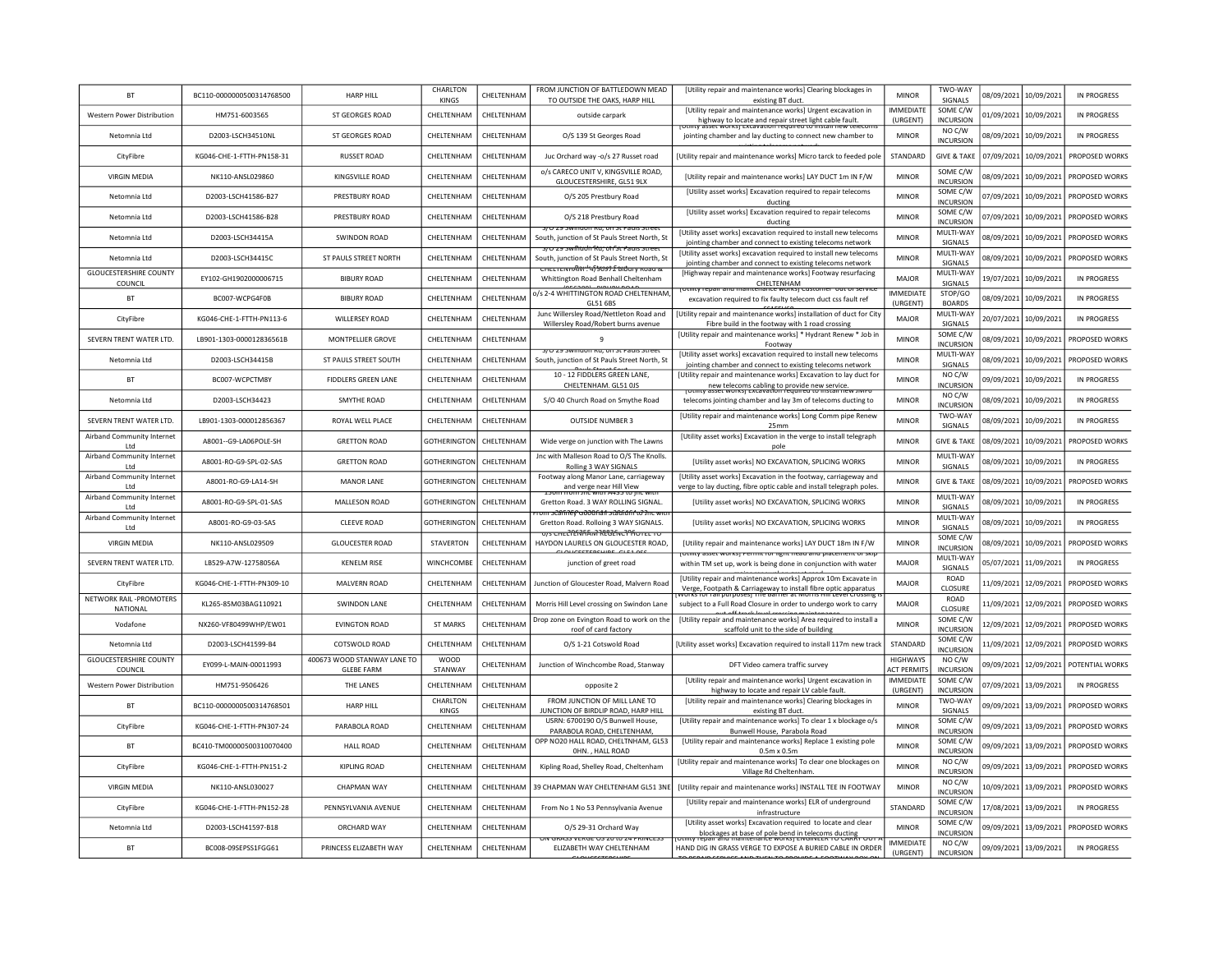| Netomnia Itd                             | D2003-LSCH42933-B13B      | <b>FAST FND ROAD</b>          | CHARLTON<br>KINGS  | CHELTENHAM        | Junction East End Road and London Road                                       | ity asset worksj framc management required<br>and gully suck of telecoms ducting from jointing chamber to                                                                                          | <b>MINOR</b>                 | MULTI-WAY<br>SIGNALS         | 09/09/2021 | 13/09/2021 | IN PROGRESS        |
|------------------------------------------|---------------------------|-------------------------------|--------------------|-------------------|------------------------------------------------------------------------------|----------------------------------------------------------------------------------------------------------------------------------------------------------------------------------------------------|------------------------------|------------------------------|------------|------------|--------------------|
| CityFibre                                | KG046-CHE-1-FTTH-PN158-24 | <b>BROOKLYN ROAD</b>          | CHELTENHAM         | CHELTENHAM        | O/S 49 Brooklyn Road GL51 8DT,<br>CHELTENHAM                                 | [Utility repair and maintenance works] To clear one blockage on<br>Brooklyn Road                                                                                                                   | <b>MINOR</b>                 | NO C/W<br><b>INCURSION</b>   | 09/09/2021 | 13/09/2021 | PROPOSED WORKS     |
| CityFibre                                | KG046-CHE-1-FTTH-PN158-2  | <b>BROOKLYN ROAD</b>          | CHELTENHAM         | CHELTENHAM        | 89 brooklyn rd to o/s 133 brooklyn rd                                        | [Utility repair and maintenance works] Approx 120M of Micro<br><b>Trenching ELR</b>                                                                                                                | STANDARD                     | SOME C/W<br><b>INCURSION</b> | 15/08/2021 | 13/09/2021 | <b>IN PROGRESS</b> |
| Netomnia Ltd                             | D2003-LSCH41597-B14       | <b>BROOKLYN ROAD</b>          | CHELTENHAM         | CHELTENHAM        | 177 Brooklyn Road                                                            | [Utility asset works] Excavation required to locate and clear<br>blockages in telecoms ducts and test rod and rope ducting section<br>potinty asset worksj Excavation required to ideate and clear | <b>MINOR</b>                 | SOME C/W<br><b>INCURSION</b> | 09/09/2021 | 13/09/2021 | PROPOSED WORKS     |
| Netomnia Ltd                             | D2003-LSCH41639-B13       | <b>ARLE AVENUE</b>            | CHELTENHAM         | CHELTENHAM        | S/O River Chelt on Arle Avenue                                               | blockages in pole bend at base of telecoms pole and test rod and                                                                                                                                   | <b>MINOR</b>                 | SOME C/W<br><b>INCURSION</b> | 09/09/2021 | 13/09/2021 | IN PROGRESS        |
| CityFibre                                | KG046-CHE-1-FTTH-PN163-12 | <b>BUCKINGHAM AVENUE</b>      | CHELTENHAM         | CHELTENHAM        | o/s4 Buckingham ave - o/s 6 Norfolk Ave                                      | [Utility repair and maintenance works] Mirco works to feed poles                                                                                                                                   | STANDARD                     | <b>GIVE &amp; TAKE</b>       | 31/08/2021 | 13/09/2021 | IN PROGRESS        |
| CityFibre                                | KG046-CHF-1-FTTH-PN202-15 | MACKENZIE WAY                 | CHELTENHAM         | CHFI TFNHAM       | Junc Manor road to existing OR joint box<br>entrance to manor way Approx 28m | Juliuv repair and maintenance works     Statutory infrastructur<br>Work] INSTALL FIBRE OPTIC APPARATUS IN VERGE, FOOTWAY &                                                                         | <b>MINOR</b>                 | NO C/W<br><b>INCURSION</b>   | 09/09/2021 | 13/09/2021 | PROPOSED WORKS     |
| <b>BT</b>                                | BC410-TM00000500310065500 | LECKHAMPTON ROAD              | CHELTENHAM         | CHELTENHAM        | CHELTENHAM GL53 OAD, LECKHAMPTON                                             | [Utility repair and maintenance works] Replace 1 existing pole<br>$0.5m \times 0.5m$                                                                                                               | <b>MINOR</b>                 | SOME C/W<br><b>INCURSION</b> | 09/09/2021 | 13/09/2021 | PROPOSED WORKS     |
| <b>BT</b>                                | BC410-TM00000500310065400 | LECKHAMPTON ROAD              | CHELTENHAM         | CHELTENHAM        | O\S 179 LECKHAMPTON RD, CHELTENHAM<br>LECKHAMPTON ROAD                       | [Utility repair and maintenance works] Replace 1 existing pole<br>$0.5m \times 0.5m$                                                                                                               | <b>MINOR</b>                 | SOME C/W<br><b>INCURSION</b> | 09/09/2021 | 13/09/2021 | PROPOSED WORKS     |
| CityFibre                                | KG046-CHE-1-FTTH-PN311-30 | <b>OVERTON ROAD</b>           | CHELTENHAM         | CHELTENHAM        | Overton Road, Jct Overton Park Road to<br>new Telegraph Pole                 | [Utility repair and maintenance works] Approx 20m Excavate in<br>footway                                                                                                                           | <b>MINOR</b>                 | SOME C/W<br><b>INCURSION</b> | 09/09/2021 | 13/09/2021 | <b>IN PROGRESS</b> |
| Netomnia Ltd                             | D2003-LSCH42958-B10       | <b>TEWKESBURY ROAD</b>        | CHELTENHAM         | CHELTENHAM        | near Tewksbury Bridge on Tewksbury Road                                      | [Utility asset works] Excavation required to carry out repair of<br>telecoms ducting                                                                                                               | <b>MINOR</b>                 | SOME C/W<br><b>INCURSION</b> | 09/09/2021 | 13/09/2021 | PROPOSED WORKS     |
| CityFibre                                | KG046-CHE-1-FTTH-PN164-1  | <b>NORFOLK AVENUE</b>         | CHELTENHAM         | CHELTENHAM        | 40 Norfolk Ave -juc cambridge ave                                            | [Utility repair and maintenance works] Micro work to feed pole                                                                                                                                     | STANDARD                     | <b>GIVE &amp; TAKE</b>       | 31/08/2021 | 13/09/2021 | <b>IN PROGRESS</b> |
| Netomnia Itd                             | D2003-LSCH42933-B13A      | <b>LONDON ROAD</b>            | CHARLTON<br>KINGS  | CHELTENHAM        | R/O 1-11 Detmore Close on London Road to<br>O/S 386 London Road              | וונץ asset worksj frame management required to carry o<br>gully suck and jetting of telecoms ducting from jointing chamber to                                                                      | <b>MINOR</b>                 | MULTI-WAY<br>SIGNALS         | 09/09/2021 | 13/09/2021 | IN PROGRESS        |
| CityFibre                                | KG046-CHE-1-FTTH-PN160-5  | <b>LUCINIA MEWS</b>           | CHELTENHAM         | CHELTENHAM        | S/O 10 Lucina Mews GL51 8DR                                                  | <b>IUtility repair and maintenance works] Stand a SN Cabinet, instal</b><br>duct and core drill to BT network. In footway                                                                          | STANDARD                     | <b>GIVE &amp; TAKE</b>       | 07/09/2021 | 13/09/2021 | <b>IN PROGRESS</b> |
| CityFibre                                | KG046-CHE-1-FTTH-PN160-4  | SOUTH BANK                    | CHELTENHAM         | CHELTENHAM        | OP 1 Southbank GL51 8DN                                                      | [Utility repair and maintenance works] Stand a SN Cabinet, install<br>duct and core drill to BT network. In footway                                                                                | STANDARD                     | <b>GIVE &amp; TAKE</b>       | 07/09/2021 | 13/09/2021 | <b>IN PROGRESS</b> |
| Gigaclear                                | KA080-GC/C221020/S440909  | POST OFFICE LANE              | <b>CLEEVE HILL</b> | CHELTENHAM        | CW & VERGE from O/S Ivydene to junction<br>with Cleeve Hill                  | [Utility repair and maintenance works] Resolving Blockage                                                                                                                                          | <b>MINOR</b>                 | SOME C/W<br><b>INCURSION</b> | 09/09/2021 | 13/09/2021 | PROPOSED WORKS     |
| Gigaclear                                | KA080-GC/S448363          | <b>BODDINGTON FOOTPATH 24</b> | CHELTENHAM         | CHELTENHAM        | CW V FROM MILL COTTAGE TO MILL BARN                                          | [Utility repair and maintenance works] RELOCATING POT TO<br><b>CUSTOMERS BOUNDARY</b>                                                                                                              | <b>MINOR</b>                 | SOME C/W<br><b>INCURSION</b> | 09/09/2021 | 13/09/2021 | <b>IN PROGRESS</b> |
| CityFibre                                | KG005-NDW0626-01          | <b>GLOUCESTER ROAD</b>        | CHELTENHAM         | CHELTENHAM        | From Subway to junction Kingsley Gardens                                     | Utility repair and maintenance works] Lay approx. 265m and build<br>2 chambers                                                                                                                     | STANDARD                     | SOME C/W<br><b>INCURSION</b> | 01/09/2021 | 14/09/2021 | <b>IN PROGRESS</b> |
| CityFibre                                | KG046-CHE-1-FTTH-PN105-32 | <b>STANWAY ROAD</b>           | CHELTENHAM         | CHELTENHAM        | O/s 73 to juc Benhall Ave                                                    | [Utility repair and maintenance works] Installation of duct for City<br>Fibre build in the footway and the carriageway                                                                             | MAJOR                        | <b>GIVE &amp; TAKE</b>       | 28/07/2021 | 14/09/2021 | <b>IN PROGRESS</b> |
| Western Power Distribution               | HM751-2318658             | <b>BRIZEN LANE</b>            | CHELTENHAM         | CHELTENHAM        | Opposite No 3 Nourse Close                                                   | [Utility asset works] 1 joint hole in tarmac footway and grass verge<br>for reinforcement scheme                                                                                                   | STANDARD                     | SOME C/W<br><b>INCURSION</b> | 07/09/2021 | 14/09/2021 | <b>IN PROGRESS</b> |
| <b>BT</b>                                | BC410-TM00000500313978502 | <b>FARM LANE</b>              | LECKHAMPTON        | CHELTENHAM        | JUC OF KIDNAPPERS LANE ON, FARM LANE                                         | repair and maintenance works install<br>duct in Footway, Install 1m of 1 way poly duct in Verge, Install 1m                                                                                        | <b>MINOR</b>                 | SOME C/W<br><b>INCURSION</b> | 10/09/2021 | 14/09/2021 | PROPOSED WORKS     |
| <b>Wales&amp; West Utilities</b>         | XY244-004000172926        | <b>FLECKERS DRIVE</b>         | CHELTENHAM         | CHELTENHAM        | O/S <sub>1</sub>                                                             | [Utility repair and maintenance works] LAY NEW GAS SERVICE 2M<br>PUBLIC                                                                                                                            | <b>MINOR</b>                 | <b>GIVE &amp; TAKE</b>       | 10/09/2021 | 14/09/2021 | PROPOSED WORKS     |
| Western Power Distribution               | HM751-6005709             | PORTLAND STREET               | CHELTENHAM         | CHELTENHAM        | Opposite Sofa Workshop                                                       | [Utility repair and maintenance works] Urgent excavation in<br>highway to locate and repair street light cable fault                                                                               | <b>IMMEDIATE</b><br>(URGENT) | SOME C/W<br><b>INCURSION</b> | 08/09/2021 | 14/09/2021 | <b>IN PROGRESS</b> |
| <b>GLOUCESTERSHIRE COUNTY</b><br>COUNCIL | EY102-GH1902000006457     | <b>CHRISTCHURCH ROAD</b>      | CHELTENHAM         | CHELTENHAM        | CHELTENHAM: : CHRISTCHURCH ROAD                                              | [Highway repair and maintenance works] Install new soakaway<br>gully by tree. CHELTENHAM                                                                                                           | <b>MINOR</b>                 | <b>GIVE &amp; TAKE</b>       | 13/09/2021 | 14/09/2021 | PROPOSED WORKS     |
| CityFibre                                | KG046-CHF-1-FTTH-PN111-6  | <b>TERRY RUCK CLOSE</b>       | CHELTENHAM         | CHELTENHAM        | Junction of Fiddlers Green Lane                                              | [Utility repair and maintenance works] Permit for TTL head on<br>junction of Fiddlers Green Lane                                                                                                   | STANDARD                     | MULTI-WAY<br>SIGNALS         | 09/09/2021 | 14/09/2021 | PROPOSED WORKS     |
| CityFibre                                | KG046-CHE-1-FTTH-PN111-5  | DORINGTON WALK                | CHELTENHAM         | CHELTENHAM        | Dorington walk                                                               | [Utility repair and maintenance works] to lay 40m mirco track to<br>feed flats                                                                                                                     | <b>STANDARD</b>              | <b>GIVE &amp; TAKE</b>       | 09/09/2021 | 14/09/2021 | PROPOSED WORKS     |
| Wales& West Utilities                    | XY245-001003947160        | <b>THE LAWNS</b>              | GOTHERINGTON       | <b>CHFITENHAM</b> | OUTSIDE 3                                                                    | [Utility repair and maintenance works] TRACE AND REPAIR GAS<br>ESCAPE AND PERMANENTLY REINSTATE WHERE POSSIBLE.                                                                                    | <b>EMERGENCY</b>             | SOME C/W<br><b>INCURSION</b> | 08/09/2021 | 14/09/2021 | IN PROGRESS        |
| <b>Wales&amp; West Utilities</b>         | XY245-009500014149        | MILL LANE                     | CHELTENHAM         | CHELTENHAM        | O/S HILL COTTAGE                                                             | [Utility repair and maintenance works] SERVICE DISCONNECTION<br><b>1M PUBLIC</b>                                                                                                                   | <b>MINOR</b>                 | <b>GIVE &amp; TAKE</b>       | 10/09/2021 | 14/09/2021 | PROPOSED WORKS     |
| Energy Assests Networks Ltd              | TT004-ENV1648             | <b>GLOUCESTER ROAD</b>        | CHELTENHAM         | CHELTENHAM        | gloucester road from shell garage to<br>junction of church road              | [Utility repair and maintenance works] 2 high voltage joints and<br>installing EV chargers                                                                                                         | STANDARD                     | LANE<br><b>CLOSURE</b>       | 06/09/2021 | 15/09/2021 | <b>IN PROGRESS</b> |
| <b>GLOUCESTERSHIRE COUNTY</b><br>COUNCIL | EY204-92398036            | ROWANFIELD ROAD               | CHELTENHAM         | CHELTENHAM        | Jn Libertus Road                                                             | [Highway repair and maintenance works] Replacing Sign Post                                                                                                                                         | <b>MINOR</b>                 | <b>GIVE &amp; TAKE</b>       | 13/09/2021 | 15/09/2021 | PROPOSED WORKS     |
| <b>GLOUCESTERSHIRE COUNTY</b><br>COUNCIL | EY204-38509530            | SHAKESPEARE ROAD              | CHELTENHAM         | CHELTENHAM        | OS 40                                                                        | [Highway repair and maintenance works] Replacing Sign Post                                                                                                                                         | <b>MINOR</b>                 | <b>GIVE &amp; TAKE</b>       | 13/09/2021 | 15/09/2021 | PROPOSED WORKS     |
| <b>GLOUCESTERSHIRE COUNTY</b><br>COUNCIL | EY204-61118760            | <b>GRIFFITHS AVENUE</b>       | CHELTENHAM         | CHELTENHAM        | <b>SO 28</b>                                                                 | [Highway repair and maintenance works] Replacing Sign                                                                                                                                              | <b>MINOR</b>                 | <b>GIVE &amp; TAKE</b>       | 13/09/2021 | 15/09/2021 | PROPOSED WORKS     |
| <b>GLOUCESTERSHIRE COUNTY</b><br>COUNCIL | FY204-14349855            | <b>LIBERTUS ROAD</b>          | <b>CHEITENHAM</b>  | <b>CHFITENHAM</b> | OS 267                                                                       | [Highway repair and maintenance works] Replacing Sign Post                                                                                                                                         | <b>MINOR</b>                 | <b>GIVE &amp; TAKE</b>       | 13/09/2021 | 15/09/2021 | PROPOSED WORKS     |
| Netomnia Ltd                             | D2003-LSCH41498-B20       | PRIORS ROAD                   | CHELTENHAM         | CHELTENHAM        | Opp 174 Priors Road                                                          | [Utility asset works] Excavation required to locate and clear<br>blockages in telecoms ducting                                                                                                     | <b>MINOR</b>                 | SOME C/W<br><b>INCURSION</b> | 13/09/2021 | 15/09/2021 | PROPOSED WORKS     |
| Netomnia Itd                             | D2003-LSCH41676-B1C       | ST PAULS STREET NORTH         | CHELTENHAM         | CHELTENHAM        | Junction of Hanover Street, St Pauls Road<br>and St Pauls Street North       | [Utility asset works] Excavation required to locate and clear<br>blockages in telecoms ducting                                                                                                     | <b>MINOR</b>                 | MULTI-WAY<br>SIGNALS         | 13/09/2021 | 15/09/2021 | PROPOSED WORKS     |
| <b>GLOUCESTERSHIRE COUNTY</b><br>COUNCIL | EY204-28781561            | <b>GOLDSMITH ROAD</b>         | CHELTENHAM         | CHELTENHAM        | Jn Shakespeare Road                                                          | [Highway repair and maintenance works] Replacing Sign                                                                                                                                              | <b>MINOR</b>                 | <b>GIVE &amp; TAKE</b>       | 13/09/2021 | 15/09/2021 | PROPOSED WORKS     |
| Western Power Distribution               | HM751-2317463             | <b>BIBURY ROAD</b>            | CHELTENHAM         | CHELTENHAM        | Outside 43                                                                   | הוונץ SSCL WOLNS בן סווות ווטופ זו נמוזוומט וטו<br>trenching in tarmac road for new supply. Full width footpath                                                                                    | STANDARD                     | TWO-WAY<br>SIGNALS           | 09/09/2021 | 15/09/2021 | IN PROGRESS        |
| <b>GLOUCESTERSHIRE COUNTY</b><br>COUNCIL | EY204-41032424            | <b>BROOK ROAD</b>             | CHELTENHAM         | CHELTENHAM        | Jn Tewkesbury Road                                                           | [Highway repair and maintenance works] Replacing Sign Post                                                                                                                                         | <b>MINOR</b>                 | <b>GIVE &amp; TAKE</b>       | 13/09/2021 | 15/09/2021 | PROPOSED WORKS     |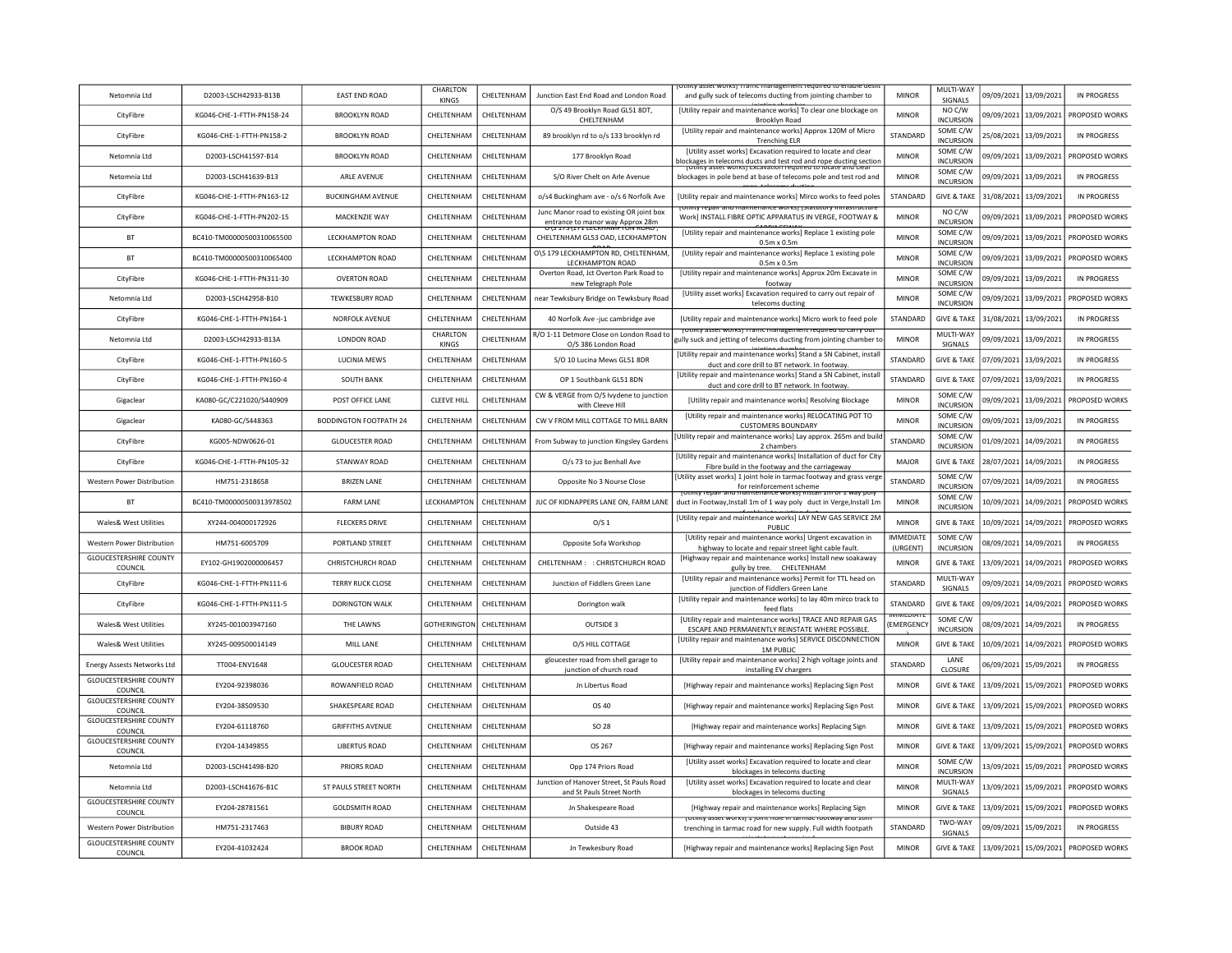| Wales& West Utilities                    | XY245-009500014209        | <b>EVESHAM ROAD</b>                             | CHELTENHAM           | CHELTENHAM | O/S CHERRY TREES                                                       | [Utility repair and maintenance works] SERVICE DISCONNECTION<br><b>1M PUBLIC</b>                                                                                         | <b>MINOR</b>                          | <b>GIVE &amp; TAKE</b>                           |            | 13/09/2021 15/09/2021 | PROPOSED WORKS               |
|------------------------------------------|---------------------------|-------------------------------------------------|----------------------|------------|------------------------------------------------------------------------|--------------------------------------------------------------------------------------------------------------------------------------------------------------------------|---------------------------------------|--------------------------------------------------|------------|-----------------------|------------------------------|
| <b>GLOUCESTERSHIRE COUNTY</b><br>COUNCIL | EY204-78235483            | ORCHARD WAY                                     | CHELTENHAM           | CHELTENHAM | Jn Princess Elizabeth Way                                              | [Highway repair and maintenance works] Replacing Sign Post                                                                                                               | MINOR                                 | <b>GIVE &amp; TAKE</b>                           | 13/09/2021 | 15/09/2021            | PROPOSED WORKS               |
| CityFibre                                | KG046-CHE-1-FTTH-PN158-28 | <b>HAWTHORN ROAD</b>                            | <b>CHFITFNHAM</b>    | CHELTENHAM | juc Orchard ave - juc Tanner road                                      | [Utility repair and maintenance works] 76m mirco track to feed<br>poles Hawthorn road                                                                                    | <b>STANDARD</b>                       | <b>GIVE &amp; TAKE</b>                           | 02/09/2021 | 15/09/2021            | IN PROGRESS                  |
| CityFibre                                | KG046-CHE-1-FTTH-PN163-13 | <b>ALSTONE LANE</b>                             | CHELTENHAM           | CHELTENHAM | Alstone lane - Brookyn road                                            | [Utility repair and maintenance works] Alstone lane 2way on the<br>carriageway to get past School                                                                        | STANDARD                              | TWO-WAY<br>SIGNALS                               | 23/08/2021 | 15/09/2021            | <b>IN PROGRESS</b>           |
| CityFibre                                | KG046-CHE-1-FTTH-PN163-14 | <b>ALSTONE LANE</b>                             | CHELTENHAM           | CHELTENHAM | Alstone lane / The Business park                                       | [Utility repair and maintenance works] Road crossing across The<br><b>Bramery Business park</b>                                                                          | STANDARD                              | <b>GIVE &amp; TAKE</b>                           | 02/09/2021 | 15/09/2021            | <b>IN PROGRESS</b>           |
| CityFibre                                | KG046-CHE-1-FTTH-PN304-42 | <b>ALSTONE LANE</b>                             | CHELTENHAM           | CHELTENHAM | 48-58 Alstone lane                                                     | [Utility repair and maintenance works] micro works to feed 8<br>house on Alstone lane                                                                                    | STANDARD                              | <b>GIVE &amp; TAKE</b>                           | 02/09/2021 | 15/09/2021            | <b>IN PROGRESS</b>           |
| <b>GLOUCESTERSHIRE COUNTY</b><br>COUNCIL | EY204-43534029            | <b>CHURCH ROAD</b>                              | <b>ST MARKS</b>      | CHELTENHAM | OS 1                                                                   | [Highway repair and maintenance works] Replacing Sign Post                                                                                                               | <b>MINOR</b>                          | <b>GIVE &amp; TAKE</b>                           | 13/09/2021 | 15/09/2021            | PROPOSED WORKS               |
| Netomnia Ltd                             | D2003-LSCH41676-B1B       | ST PAULS ROAD                                   | CHELTENHAM           | CHELTENHAM | Junction of Hanover Street, St Pauls Road<br>and St Pauls Street North | [Utility asset works] Excavation required to locate and clear<br>blockages in telecoms ducting                                                                           | <b>MINOR</b>                          | MULTI-WAY<br>SIGNALS                             | 13/09/2021 | 15/09/2021            | PROPOSED WORKS               |
| <b>GLOUCESTERSHIRE COUNTY</b><br>COUNCIL | EY204-18228813            | <b>ARLE GARDENS</b>                             | CHELTENHAM           | CHELTENHAM | Op 57                                                                  | [Highway repair and maintenance works] Replacing Sign Post                                                                                                               | <b>MINOR</b>                          | <b>GIVE &amp; TAKE</b>                           | 13/09/2021 | 15/09/2021            | PROPOSED WORKS               |
| Netomnia Ltd                             | D2003-LSCH42957-3         | <b>DEVON AVENUE</b>                             | CHELTENHAM           | CHELTENHAM | O/S 1 Bishop Court to O/S Devon Place on<br>Devon Avenue               | [Utility asset works] Excavation required to lay approximately 55n<br>of new telecoms ducting                                                                            | <b>MINOR</b>                          | SOME C/W<br><b>INCURSION</b>                     | 13/09/2021 | 15/09/2021            | PROPOSED WORKS               |
| <b>GLOUCESTERSHIRE COUNTY</b><br>COUNCIL | EY204-24318907            | <b>DEVON AVENUE</b>                             | CHELTENHAM           | CHELTENHAM | SO 49                                                                  | [Highway repair and maintenance works] Sign Post Replacement                                                                                                             | <b>MINOR</b>                          | <b>GIVE &amp; TAKE</b>                           | 13/09/2021 | 15/09/2021            | PROPOSED WORKS               |
| <b>GLOUCESTERSHIRE COUNTY</b><br>COUNCIL | EY204-17119690            | SHELLEY ROAD                                    | CHELTENHAM           | CHELTENHAM | OS <sub>4</sub>                                                        | [Highway repair and maintenance works] Replacing Sign Post                                                                                                               | <b>MINOR</b>                          | <b>GIVE &amp; TAKE</b>                           | 13/09/2021 | 15/09/2021            | PROPOSED WORKS               |
| <b>GLOUCESTERSHIRE COUNTY</b><br>COUNCIL | EY204-48472838            | <b>GREVIL ROAD</b>                              | CHELTENHAM           | CHELTENHAM | Jn Princess Elizabeth Way                                              | [Highway repair and maintenance works] Replacing Sign Post                                                                                                               | <b>MINOR</b>                          | <b>GIVE &amp; TAKE</b>                           | 13/09/2021 | 15/09/2021            | PROPOSED WORKS               |
| Netomnia Ltd                             | D2003-LSCH34413           | ST MARGARETS ROAD                               | CHELTENHAM           | CHELTENHAM | O/S 6a St Margarets Road                                               | ן טנווונץ מאפנ שטרגאן בגעמעמנוטור וכעשווכט גט ווואנמורווכש נכוכנטווו<br>jointing chamber and connect new chamber to existing telecoms                                    | MINOR                                 | NO C/W<br><b>INCURSION</b>                       | 13/09/2021 | 15/09/2021            | PROPOSED WORKS               |
| Netomnia Ltd                             | D2003-LSCH34511NL         | <b>TEWKESBURY ROAD</b>                          | CHELTENHAM           | CHELTENHAM | O/S 107b Tewksbury Road                                                | <u>TUtility asset works extavation regained to</u><br>jointing chamber and lay 3m ducting to connect new chamber to                                                      | <b>MINOR</b>                          | NO C/W<br><b>INCURSION</b>                       | 13/09/2021 | 15/09/2021            | PROPOSED WORKS               |
| Netomnia Ltd                             | D2003-LSCH41676-B1A       | <b>HANOVER STREET</b>                           | CHELTENHAM           | CHELTENHAM | Junction of Hanover Street, St Pauls Road<br>and St Pauls Street North | [Utility asset works] Excavation require to locate and clear<br>blockages in telecoms ducting                                                                            | <b>MINOR</b>                          | MULTI-WAY<br>SIGNALS                             | 13/09/2021 | 15/09/2021            | PROPOSED WORKS               |
| <b>BT</b>                                | BC410-TM00000500313362600 | <b>GROVEFIELD WAY</b>                           | CHELTENHAM           | CHFITENHAM | 75M AND 145M NORTH FAST FROM INC.<br>CORINTHIAN WAY ON, GROVEFIELD WAY | [New service connection] 1, Replace 1 jointbox frame and cover(s)<br>(915mm x 445mm) in Footway                                                                          | <b>MINOR</b>                          | TWO-WAY<br>SIGNALS                               | 13/09/2021 | 15/09/2021            | PROPOSED WORKS               |
| <b>Western Power Distribution</b>        | HM751-2310517             | <b>BLENHEIM ORCHARD</b>                         | SHURDINGTON          | CHELTENHAM | Outside 26                                                             | [Utility repair and maintenance works] 1 joint hole in tarmac<br>footway for supply alteration<br>no maintenance worksj installexter                                     | STANDARD                              | SOME C/W<br>INCURSION                            | 09/09/2021 | 15/09/2021            | PROPOSED WORKS               |
| SEVERN TRENT WATER LTD.                  | LB906-0000-0000800081847  | <b>BODNAM ROAD</b>                              | CHELTENHAM           | CHELTENHAM | ON VERGE OUTSIDE NUMBER 3                                              | boundary box at depth of under 1.5 meters by Minimum dig with                                                                                                            | <b>MINOR</b>                          | NO C/W<br><b>INCURSION</b>                       | 14/09/2021 | 16/09/2021            | PROPOSED WORKS               |
| CityFibre                                | KG046-CHE-1-FTTH-PN307-25 | <b>BAYSHILL VILLAS LANE</b>                     | CHELTENHAM           | CHELTENHAM | O/S PARABOLA ARTS CENTER, BAYSHILL<br>VILLAS LANE, CHELTENHAM, GL503PF | [Utility repair and maintenance works] To clear 1 x blockage o/s<br>Parabola Arts Center, Bayshill Villas Lane                                                           | <b>MINOR</b>                          | SOME C/W<br><b>INCURSION</b>                     | 14/09/2021 | 16/09/2021            | PROPOSED WORKS               |
| CityFibre                                | KG046-CHE-1-FTTH-PN307-29 | 490512 PARABOLA ROAD SERVICE<br>ROAD CHELTENHAM | CHELTENHAM           | CHELTENHAM | D/S MAGISTRATES COURT, PARABOLA LANE<br>CHELTENHAM, GL503PF            | [Utility repair and maintenance works] To clear 1 x blockage o/s<br>Magistrates Court, Parabola Lane                                                                     | <b>MINOR</b>                          | SOME C/W<br><b>INCURSION</b>                     | 14/09/2021 | 16/09/2021            | PROPOSED WORKS               |
| <b>GLOUCESTERSHIRE COUNTY</b><br>COUNCIL | EY099-L-MAIN-00012026     | <b>LANSDOWN ROAD</b>                            | CHELTENHAM           | CHELTENHAM | Westa; Green Opposite Texaco garage                                    | upgrading RTI Bus stop signs                                                                                                                                             | <b>HIGHWAYS</b><br><b>ACT PERMITS</b> | NO C/W<br><b>INCURSION</b>                       | 14/09/2021 |                       | 16/09/2021   POTENTIAL WORKS |
| <b>GLOUCESTERSHIRE COUNTY</b><br>COUNCIL | FY099-1-MAIN-00012025     | <b>GLOUCESTER ROAD</b>                          | <b>CHFITFNHAM</b>    | CHFITENHAM | just down from Tennyson Road jct by bus<br>stop                        | Updating RTI bus stop signs                                                                                                                                              | <b>HIGHWAYS</b><br><b>ACT PERMITS</b> | NO C/W<br><b>INCURSION</b>                       | 14/09/2021 |                       | 16/09/2021 POTENTIAL WORKS   |
| SEVERN TRENT WATER LTD.                  | LB901-1303-000060406246   | MOOREND ROAD                                    |                      |            |                                                                        |                                                                                                                                                                          |                                       |                                                  |            |                       |                              |
| CityFibre                                |                           |                                                 | CHELTENHAM           | CHELTENHAM | $O/S$ 22                                                               | [Utility repair and maintenance works] Boundary box Install, Clear                                                                                                       | <b>MINOR</b>                          | SOME C/W                                         | 14/09/2021 | 16/09/2021            | PROPOSED WORKS               |
|                                          | KG046-CHE-1-FTTH-PN163-15 | ROWANFIELD ROAD                                 | CHELTENHAM           | CHELTENHAM | o/s83 Rowanfield road                                                  | to Boundary<br>[Utility repair and maintenance works] Carriageway /footway                                                                                               | STANDARD                              | <b>INCURSION</b><br><b>GIVE &amp; TAKE</b>       | 13/09/2021 | 16/09/2021            | PROPOSED WORKS               |
| SEVERN TRENT WATER LTD.                  | LB906-0000-000041026134   | <b>GLYNBRIDGE GARDENS</b>                       | CHELTENHAM           | CHELTENHAM | ON FOOTWAY OUTSIDE NUMBER 21                                           | works to finished crossing half crossing<br><u>joulity repair and maintenance worksj install extern</u><br>boundary box at depth of under 1.5 meters by Minimum dig with | <b>MINOR</b>                          | NO C/W                                           | 14/09/2021 | 16/09/2021            | PROPOSED WORKS               |
| SEVERN TRENT WATER LTD.                  | LB906-0000-0000800078192  | <b>FALKLAND PLACE</b>                           | CHELTENHAM           | CHELTENHAM | ON FOOTWAY OUTSIDE NUMBER 18                                           | Tounty repair and fhamtenance works) instan external meter in<br>boundary box at depth of under 1.5 meters by Minimum dig with                                           | <b>MINOR</b>                          | <b>INCURSION</b><br>NO C/W                       | 14/09/2021 | 16/09/2021            | PROPOSED WORKS               |
| Netomnia Ltd                             | D2003-LSCH42957-B33       | <b>PRIORS ROAD</b>                              | CHELTENHAM           | CHELTENHAM | O/S 1-25 Bush Court on Priors Road,                                    | [Utility asset works] Excavation required to lay 39m of new                                                                                                              | <b>MINOR</b>                          | INCURSION<br>MULTI-WAY                           | 14/09/2021 | 16/09/2021            | <b>PROPOSED WORKS</b>        |
| Netomnia Itd                             | D2003-LSCHPOLE3158        | <b>GROSVENOR PLACE SOUTH</b>                    | <b>CHFITENHAM</b>    | CHELTENHAM | junction with Cromwell Road<br>O/S 17 Grosvenor Place South            | telecoms ducting<br>[Utility asset works] Excavation required to install new telecoms                                                                                    | <b>MINOR</b>                          | SIGNALS<br>SOME C/W                              | 14/09/2021 | 16/09/2021            | PROPOSED WORKS               |
| CityFibre                                | KG046-CHE-1-FTTH-PN507-1  | <b>EVESHAM ROAD</b>                             | CHELTENHAM           | CHELTENHAM | JUNCTION CLEVEMONT TO CHELTENHAM                                       | pole<br>[Utility repair and maintenance works] Approx 350m. Footway &                                                                                                    | <b>MINOR</b>                          | <b>INCURSION</b><br>MULTI-WAY                    | 14/09/2021 | 16/09/2021            | PROPOSED WORKS               |
| CityFibre                                | KG046-CHE-1-FTTH-PN507-2  | <b>SWINDON LANE</b>                             | CHELTENHAM           | CHELTENHAM | RACECOURSE<br>JUNCTION PADDOCKS LANE TO EVESHAM                        | Carriageway to install fibre optic apparatus<br>[Utility repair and maintenance works] Approx 200m. Footway &                                                            | <b>MINOR</b>                          | SIGNALS<br>MULTI-WAY                             | 14/09/2021 | 16/09/2021            | PROPOSED WORKS               |
| SEVERN TRENT WATER LTD.                  | LB906-0000-0000800071410  | HATHERLEY COURT ROAD                            | CHELTENHAM           | CHELTENHAM | ROAD ROUND-A-BOUT<br>ON FOOTWAY OUTSIDE NUMBER 28                      | Carriageway to install fibre optic apparatus<br>Tepair and maintenance worksj install externa<br>boundary box at depth of under 1.5 meters by Minimum dig with           | <b>MINOR</b>                          | SIGNALS<br>NO C/W                                | 14/09/2021 | 16/09/2021            | PROPOSED WORKS               |
| SEVERN TRENT WATER LTD.                  | LB901-1303-000012874887   | <b>WESSEX DRIVE</b>                             | CHELTENHAM           | CHELTENHAM | O/S NO 55                                                              | [Utility repair and maintenance works] HV Bbox Install 25mm and                                                                                                          | <b>MINOR</b>                          | <b>INCURSION</b><br><b>GIVE &amp; TAKE</b>       | 14/09/2021 | 16/09/2021            | PROPOSED WORKS               |
| CityFibre                                | KG046-CHE-1-FTTH-PN304-40 | ARLE ROAD                                       | CHELTENHAM           | CHELTENHAM | OPP 46 Arle road                                                       | Meter<br>[Utility repair and maintenance works] FW works to link up CW                                                                                                   | STANDARD                              | <b>GIVE &amp; TAKE</b>                           | 03/09/2021 | 16/09/2021            | IN PROGRESS                  |
| CityFibre                                | KG046-CHE-1-FTTH-PN307-28 | <b>BAYSHILL LANE</b>                            | <b>BAYSHILL ROAD</b> | CHELTENHAM | O/S OF ASHFIELD HOUSE, BAYSHILL LANE                                   | box to ducts<br>[Utility repair and maintenance works] To clear 1 x blockage o/s                                                                                         | <b>MINOR</b>                          | SOME C/W                                         | 14/09/2021 | 16/09/2021            | PROPOSED WORKS               |
| Netomnia Ltd                             | D2003-LSCHPOLE8539        | ST PETERS SQUARE                                | CHELTENHAM           | CHELTENHAM | O/S 42-43 St Peters Square                                             | Ashfield House, Bayshill Lane<br>[Utility asset works] Excavation required to install new telecoms                                                                       | <b>MINOR</b>                          | <b>INCURSION</b><br>SOME C/W                     |            | 14/09/2021 16/09/2021 | PROPOSED WORKS               |
| Netomnia Ltd                             | D2003-LSCH34431           | <b>HAYDEN ROAD</b>                              | CHELTENHAM           | CHELTENHAM | O/S Cross Hands Inn, Hayden Road                                       | pole בספר works ו pole<br><del>מאפת works ו באנסעמוניות ופעמופט נס</del><br>jointing chamber and lay 3m telecoms ducting to connect new                                  | <b>MINOF</b>                          | <b>INCURSION</b><br>SOME C/W                     |            | 14/09/2021 16/09/2021 | PROPOSED WORKS               |
| Netomnia Ltd                             | D2003-LSCHPOLE3151        | <b>GROSVENOR STREET</b>                         | CHELTENHAM           | CHELTENHAM | O/S 18 Grosvenor Street                                                | [Utility asset works] Excavation required to new install telecoms<br>pole                                                                                                | <b>MINOR</b>                          | <b>INCURSION</b><br>SOME C/W<br><b>INCURSION</b> |            | 14/09/2021 16/09/2021 | PROPOSED WORKS               |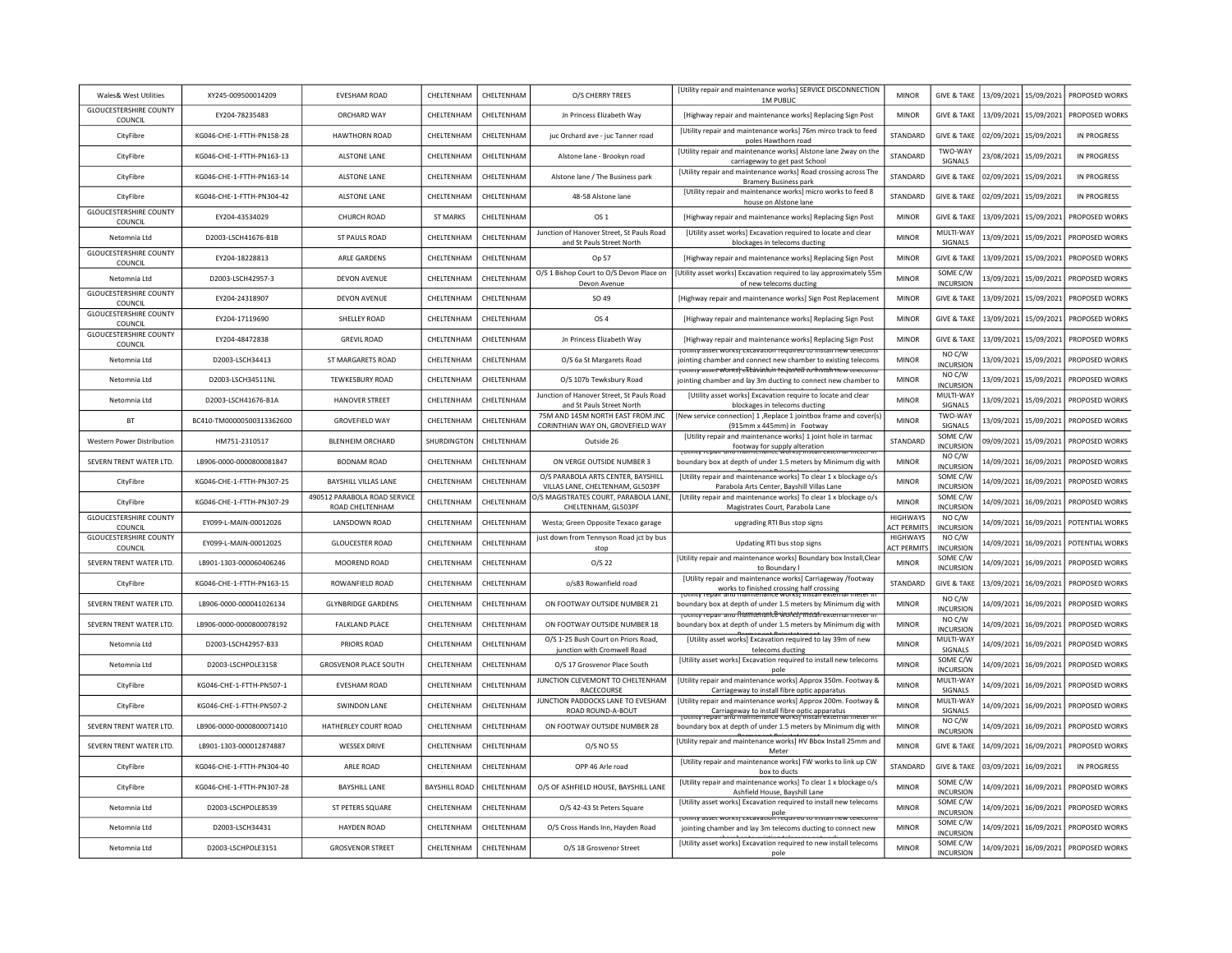| Netomnia Ltd                               | D2003-LSCHPOLE8510        | YARNOLDS TERRACE           | CHELTENHAM            | CHELTENHAM        | O/S 12 Tewksbury Road (A4019)                     | [Utility asset works] Excavation required to install new telecoms                                                                          | <b>MINOR</b>    | SOME C/W                          | 14/09/2021 | 16/09/2021              | PROPOSED WORKS            |
|--------------------------------------------|---------------------------|----------------------------|-----------------------|-------------------|---------------------------------------------------|--------------------------------------------------------------------------------------------------------------------------------------------|-----------------|-----------------------------------|------------|-------------------------|---------------------------|
|                                            |                           |                            |                       |                   |                                                   | <u>touluv repair and maintenance workst install external meter in</u>                                                                      |                 | <b>INCURSION</b><br>NO C/W        |            |                         |                           |
| SEVERN TRENT WATER LTD.                    | LB906-0000-0000800068168  | <b>TOBYFIELD ROAD</b>      | <b>BISHOPS CLEEVE</b> | CHELTENHAM        | ON FOOTWAY OUTSIDE NUMBER 104                     | boundary box at depth of under 1.5 meters by Minimum dig with                                                                              | <b>MINOR</b>    | INCURSION<br>SOME C/W             |            | 14/09/2021   16/09/2021 | PROPOSED WORKS            |
| Western Power Distribution                 | HM751-2317224             | THE WITHERS                | <b>BISHOPS CLEEVE</b> | <b>CHFITENHAM</b> | Outside 39                                        | [Utility asset works] 1 joint hole in tarmac footway for new supply<br>jotinty repair and maintenance works) Excavate track in tr          | <b>MINOR</b>    | <b>INCURSION</b>                  | 14/09/2021 | 16/09/2021              | PROPOSED WORKS            |
| <b>FS Pinelines Itd</b>                    | ZY049-ALIC002/008/2       | CENTRAI WAY                | CHELTENHAM            | <b>CHFITENHAM</b> | Junction of Enterprise Way                        | footway/carriageway to install single electric cable for upto 50                                                                           | <b>STANDARD</b> | <b>GIVE &amp; TAKE</b>            | 31/08/2021 | 17/09/2021              | IN PROGRESS               |
| Western Power Distribution                 | HM751-2316957             | <b>CENTRAL WAY</b>         | CHELTENHAM            | CHELTENHAM        | Outside substation                                | [New service connection] 2 joint holes in tarmac footway and<br>tarmac road and 4m trenching in tarmac road for new supply                 | STANDARD        | SOME C/W<br><b>INCURSION</b>      | 10/09/2021 | 17/09/2021              | PROPOSED WORKS            |
| <b>GLOUCESTERSHIRE COUNTY</b><br>COUNCIL   | EY100-870950              | LANSDOWN ROAD              | CHELTENHAM            | CHELTENHAM        | A40 Landsdown Road, Chelt & Rbt                   | [Highway improvement works] Carriageway Resurfacing                                                                                        | MAJOR           | ROAD<br>CLOSURE                   | 15/09/2021 | 17/09/2021              | PROPOSED WORKS            |
| SEVERN TRENT WATER LTD.                    | LB517-A7W-12678024A       | <b>MANOR ROAD</b>          | SWINDON<br>VILLAGE    | CHELTENHAM        | Near junction with Runnings Road.                 | [Utility asset works] Trial holes to confirm line and level of existing<br>main                                                            | STANDARD        | MULTI-WAY<br>SIGNALS              | 13/09/2021 | 17/09/2021              | PROPOSED WORKS            |
| SEVERN TRENT WATER LTD.                    | LB901-1303-000012857749   | MEAD ROAD                  | CHELTENHAM            | CHELTENHAM        | 51                                                | [Remedial works] * Lift and reset 6 York Paving slabs in footway<br>O/S customers gate                                                     | <b>MINOR</b>    | SOME C/W<br><b>INCURSION</b>      | 16/09/2021 | 17/09/2021              | PROPOSED<br>REMEDIAL      |
| CityFibre                                  | KG046-CHE-1-FTTH-PN307-19 | PARABOLA ROAD              | CHELTENHAM            | CHELTENHAM        | Footway O/S St Helens                             | [Utility repair and maintenance works] Remedial work to excavate<br>around FW chamber to successfully identify straws                      | STANDARD        | SOME C/W<br><b>INCURSION</b>      | 06/09/2021 | 17/09/2021              | <b>IN PROGRESS</b>        |
| CityFibre                                  | KG046-CHE-1-FTTH-PN158-29 | <b>TANNERS ROAD</b>        | CHELTENHAM            | CHELTENHAM        | Juc Hawthorn road -35 Tanners road                | [Utility repair and maintenance works] 120m Micro and crossing to<br>feed poles Tanners road                                               | STANDARD        | <b>GIVE &amp; TAKE</b>            | 06/09/2021 | 17/09/2021              | IN PROGRESS               |
| <b>GLOUCESTERSHIRE COUNTY</b><br>COUNCIL   | EY204-01822467            | <b>ALSTONE CROFT</b>       | CHELTENHAM            | CHELTENHAM        | OP <sub>2</sub>                                   | [Highway repair and maintenance works] Replacing Sign Post                                                                                 | <b>MINOR</b>    | <b>GIVE &amp; TAKE</b>            | 15/09/2021 | 17/09/2021              | PROPOSED WORKS            |
| <b>GLOUCESTERSHIRE COUNTY</b><br>COUNCIL   | EY204-70497185            | <b>ALSTONE CROFT</b>       | CHELTENHAM            | CHELTENHAM        | OS 62                                             | [Highway repair and maintenance works] Replacing Sign Post                                                                                 | <b>MINOR</b>    | <b>GIVE &amp; TAKE</b>            | 15/09/2021 | 17/09/2021              | PROPOSED WORKS            |
| <b>GLOUCESTERSHIRE COUNTY</b>              | EY091-GCC/TS-187          | <b>BATH ROAD</b>           | CHELTENHAM            | CHELTENHAM        | Junction with Vernon Place                        | Signal Poles removed for Safety Reasons Retrospective start due                                                                            | MAJOR           | MULTI-WAY                         |            | 23/08/2021 17/09/2021   | <b>IN PROGRESS</b>        |
| COUNCIL<br>SEVERN TRENT WATER LTD.         | LB517-A7W-12678024B       | <b>RUNNINGS ROAD</b>       | CHELTENHAM            | CHELTENHAM        | JUNCTION WITH MANOR ROAD - HEAD                   | to emergency attendance<br>[Optional permit no fee] Trial holes to confirm line and level of                                               | STANDARD        | SIGNALS<br>MULTI-WAY              |            | 13/09/2021 17/09/2021   | PROPOSED WORKS            |
| CityFibre                                  | KG046-CHE-1-FTTH-PN111-2  | SEACOMBE ROAD              | CHELTENHAM            | CHELTENHAM        | ONLY<br>juc - Marsland road -o/s 61 Seacome road  | existing main. HEAD ONLY.<br>[Utility repair and maintenance works] Micro works to feed flats                                              | STANDARD        | SIGNALS<br><b>GIVE &amp; TAKE</b> |            | 06/09/2021 17/09/2021   | IN PROGRESS               |
|                                            |                           |                            |                       |                   |                                                   | for cityfibre<br>[Utility repair and maintenance works] Excavate, install and                                                              |                 | SOME C/W                          |            |                         |                           |
| CityFibre<br><b>GLOUCESTERSHIRE COUNTY</b> | KG046-CHE-1-FTTH-PN307-18 | PARABOLA CLOSE             | CHELTENHAM            | CHELTENHAM        | Jn of Parabola Rd to all fo Parabola Close        | backfill approx. 30m footway, verge, carriageway.                                                                                          | STANDARD        | <b>INCURSION</b>                  | 06/09/2021 | 17/09/2021              | <b>IN PROGRESS</b>        |
| COUNCIL<br><b>GLOUCESTERSHIRE COUNTY</b>   | EY204-35849160            | ALSTONE LANE               | CHELTENHAM            | CHELTENHAM        | Jn Gloucester Road                                | [Highway repair and maintenance works] Replacing Sign Post                                                                                 | <b>MINOR</b>    | <b>GIVE &amp; TAKE</b>            | 15/09/2021 | 17/09/2021              | PROPOSED WORKS            |
| COUNCIL                                    | EY204-19919038            | <b>BEDFORD AVENUE</b>      | CHELTENHAM            | CHELTENHAM        | OS School                                         | [Highway repair and maintenance works] Replacing Sign Post<br>[Utility repair and maintenance works] 2 way duct and box built to           | <b>MINOR</b>    | <b>GIVE &amp; TAKE</b>            | 15/09/2021 | 17/09/2021              | PROPOSED WORKS            |
| CityFibre                                  | KG046-CHE-1-FTTH-PN111-4  | <b>FIDDLERS GREEN LANE</b> | CHELTENHAM            | <b>CHFITENHAM</b> | Juc Camberwell road - juc Marsland road           | be built                                                                                                                                   | STANDARD        | <b>GIVE &amp; TAKE</b>            | 06/09/2021 | 17/09/2021              | IN PROGRESS               |
| <b>GLOUCESTERSHIRE COUNTY</b><br>COUNCIL   | EY204-07336168            | ARLE ROAD                  | CHELTENHAM            | CHELTENHAM        | Jn Gloucester Road                                | [Highway repair and maintenance works] Replacing Sign Post                                                                                 | <b>MINOR</b>    | <b>GIVE &amp; TAKE</b>            | 15/09/2021 | 17/09/2021              | PROPOSED WORKS            |
| CityFibre                                  | KG046-CHE-1-FTTH-PN105-36 | <b>COBERLEY ROAD</b>       | CHELTENHAM            | CHELTENHAM        | Side of 2 Coberley Road to OS 38 Coberley<br>Road | [Utility repair and maintenance works] Installation of duct for City<br>Fibre build in the footway and the carriageway                     | STANDARD        | SOME C/W<br><b>INCURSION</b>      | 06/09/2021 | 17/09/2021              | <b>IN PROGRESS</b>        |
| <b>GLOUCESTERSHIRE COUNTY</b><br>COUNCIL   | EY204-29521493            | ARLE DRIVE                 | CHELTENHAM            | CHELTENHAM        | OS 46                                             | [Highway repair and maintenance works] Replacing Sign                                                                                      | <b>MINOR</b>    | <b>GIVE &amp; TAKE</b>            | 15/09/2021 | 17/09/2021              | PROPOSED WORKS            |
| <b>GLOUCESTERSHIRE COUNTY</b><br>COUNCIL   | EY204-12239909            | <b>ARLE DRIVE</b>          | CHELTENHAM            | CHELTENHAM        | SO 108 Arle Road                                  | [Highway repair and maintenance works] Replacing Sign Post                                                                                 | <b>MINOR</b>    | <b>GIVE &amp; TAKE</b>            | 15/09/2021 | 17/09/2021              | PROPOSED WORKS            |
| <b>GLOUCESTERSHIRE COUNTY</b><br>COUNCII   | EY204-40400210            | <b>ALSTONE AVENUE</b>      | CHELTENHAM            | CHELTENHAM        | OS 71                                             | [Highway repair and maintenance works] Replacing Sign Post                                                                                 | <b>MINOR</b>    | <b>GIVE &amp; TAKE</b>            | 15/09/2021 | 17/09/2021              | PROPOSED WORKS            |
| <b>GLOUCESTERSHIRE COUNTY</b><br>COUNCIL   | EY204-17278758            | ALSTONE AVENUE             | CHFI TFNHAM           | <b>CHEITENHAM</b> | OS 35                                             | [Highway repair and maintenance works] Replacing Sign Post                                                                                 | <b>MINOR</b>    | <b>GIVE &amp; TAKE</b>            | 15/09/2021 | 17/09/2021              | PROPOSED WORKS            |
| <b>GLOUCESTERSHIRE COUNTY</b><br>COUNCIL   | EY100-870950C             | <b>SUFFOLK SQUARE</b>      | CHELTENHAM            | CHELTENHAM        | 3/9029 Suffolk Square, Chelt                      | [Highway improvement works] Carriageway Resurfacing                                                                                        | MAJOR           | <b>ROAD</b><br>CLOSURE            | 15/09/2021 |                         | 17/09/2021 PROPOSED WORKS |
| <b>GLOUCESTERSHIRE COUNTY</b><br>COUNCIL   | EY204-11133367            | ARLE GARDENS               | CHELTENHAM            | CHELTENHAM        | OS <sub>1</sub>                                   | [Highway repair and maintenance works] Replacing Sign Post                                                                                 | <b>MINOR</b>    | <b>GIVE &amp; TAKE</b>            | 15/09/2021 | 17/09/2021              | PROPOSED WORKS            |
| <b>ES Pipelines Ltd</b>                    | ZY049-ALIC002/088         | <b>ENTERPRISE WAY</b>      | CHELTENHAM            | CHELTENHAM        | Junction of Central Way                           | [Utility repair and maintenance works] Instalaltion of single electri<br>cable in track up to 80 metres for supply on behalf of city fibre | STANDARD        | MULTI-WAY<br>SIGNALS              | 31/08/2021 | 17/09/2021              | IN PROGRESS               |
| CityFibre                                  | KG046-CHE-1-FTTH-PN160-7  | <b>GREVIL ROAD</b>         | CHELTENHAM            | CHELTENHAM        | jn Arle Road up to 3A Grevil Road                 | <u>iu maintenance worksi instali z way uuct ii</u><br>carriageway, with a carriageway crossing, also micro trench in                       | STANDARD        | <b>GIVE &amp; TAKE</b>            | 06/09/2021 | 17/09/2021              | <b>IN PROGRESS</b>        |
| CityFibre                                  | KG046-CHE-1-FTTH-PN111-1  | <b>MARSLAND ROAD</b>       | CHELTENHAM            | CHELTENHAM        | Juc Winterbotham road-opp Juc fiddleris           | [Utility repair and maintenance works] Installation of duct for City                                                                       | STANDARD        | <b>GIVE &amp; TAKE</b>            | 06/09/2021 | 17/09/2021              | PROPOSED WORKS            |
| <b>GLOUCESTERSHIRE COUNTY</b>              | EY100-870950B             | MONTPELLIER WALK           | CHELTENHAM            | CHELTENHAM        | green lane<br>A4015 Montpellier Walk, Chelt       | Fibre build in the footway and the carriageway<br>[Highway improvement works] Carriageway Resurfacing                                      | <b>MAJOR</b>    | <b>ROAD</b>                       | 15/09/2021 | 17/09/2021              | PROPOSED WORKS            |
| COUNCIL<br><b>GLOUCESTERSHIRE COUNTY</b>   | EY204-00915318            | <b>TEWKESBURY ROAD</b>     | <b>CHEITENHAM</b>     | CHELTENHAM        | On Central Res                                    | [Highway repair and maintenance works] Replacing Sign Post                                                                                 | <b>MINOR</b>    | CLOSURE<br><b>GIVE &amp; TAKE</b> | 15/09/2021 | 17/09/2021              | PROPOSED WORKS            |
| COUNCIL<br><b>GLOUCESTERSHIRE COUNTY</b>   |                           |                            |                       |                   |                                                   |                                                                                                                                            |                 | ROAD                              |            |                         |                           |
| COUNCIL<br><b>GLOUCESTERSHIRE COUNTY</b>   | EY100-870950A             | MONTPELLIER TERRACE        | CHELTENHAM            | CHELTENHAM        | A40 Montpellier Terrace, Chelt                    | [Highway improvement works] Carriageway Resurfacing<br><u>henwav repair and maintenance worksji ro install zx gully pot</u>                | MAJOR           | CLOSURE<br>TWO-WAY                | 15/09/2021 | 17/09/2021              | PROPOSED WORKS            |
| COUNCIL                                    | EY102-GH1902000006461     | <b>BADGEWORTH ROAD</b>     | CHELTENHAM            | CHELTENHAM        | CHELTENHAM : BADGEWORTH ROAD                      | Each one to be connected to a 2m3 (1m x 1m x 2m) Soakway in                                                                                | <b>MINOR</b>    | SIGNALS<br>MULTI-WAY              | 15/09/2021 | 17/09/2021              | PROPOSED WORKS            |
| Wales& West Utilities                      | XY245-003001599169/PTS    | <b>GRETTON ROAD</b>        | WINCHCOMBE            | CHELTENHAM        | JUNCTION OF KYDERMINSRTER ROAD                    | [Utility repair and maintenance works] TRAFFIC LIGHT HEADS                                                                                 | STANDARD        | SIGNALS                           | 07/09/2021 | 17/09/2021              | <b>IN PROGRESS</b>        |
| <b>GLOUCESTERSHIRE COUNTY</b><br>COUNCIL   | EY102-GH1901000005697     | COLD POOL LANE             | BADGEWORTH            | CHELTENHAM        | Cold Pool Lane                                    | [Highway repair and maintenance works] Pre Surface Dressing<br>Patching Cold Pool Lane Cheltenham 854611<br><b>IDI 1 IVIUUU</b> IDI        | <b>MAJOR</b>    | ROAD<br>CLOSURE                   | 17/09/2021 | 17/09/2021              | PROPOSED WORKS            |
| Western Power Distribution                 | HM751-2317467             | <b>CLEEVE ROAD</b>         | <b>GOTHERINGTON</b>   | CHELTENHAM        | Outside 6                                         | footway and 10m road crossing in tarmac road for supply                                                                                    | STANDARD        | TWO-WAY<br>SIGNALS                |            | 13/09/2021 17/09/2021   | PROPOSED WORKS            |
| Western Power Distribution                 | HM751-2317468             | DESERT ORCHID ROAD         | PRESTBURY             | CHELTENHAM        | Outside 1                                         | [New service connection] 1 joint hole in tarmac footway and 6m<br>trenching in tarmac footway for new supply                               | <b>MINOR</b>    | SOME C/W<br><b>INCURSION</b>      |            | 15/09/2021 17/09/2021   | PROPOSED WORKS            |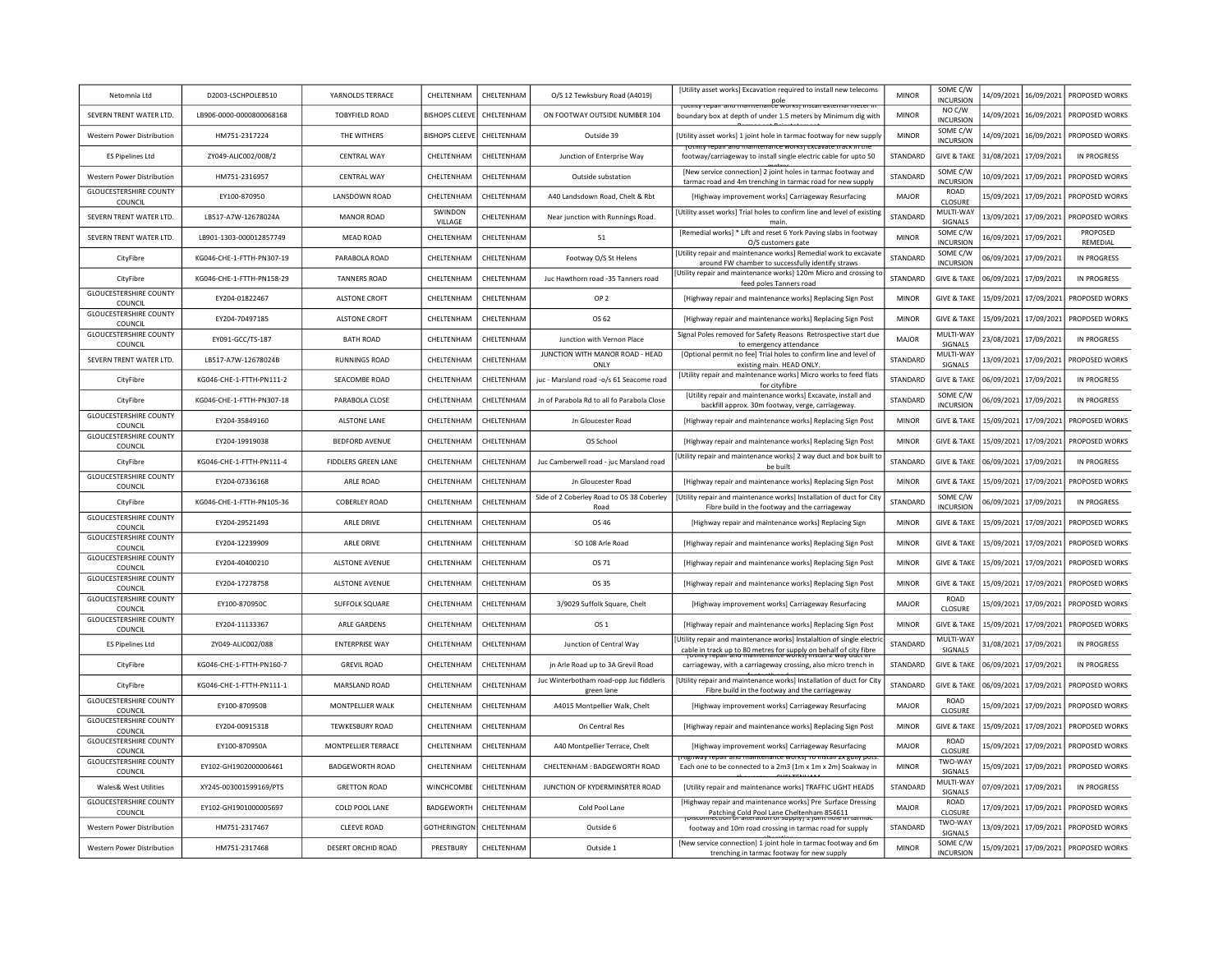| Western Power Distribution               | HM751-2310476             | <b>BADGEWORTH LANE</b>                                         | <b>BADGEWORTH</b>        | CHELTENHAM        | adiacent Ashley Villa                                                           | [New service connection] 1 joint hole in grass verge and 1m<br>trenching in grass verge for new supply<br><del>נצי השום המוסט המוסט המוסיכון באוסטומט ווא</del> די האדי האדי האדי האדי האדי | <b>MINOR</b>    | SOME C/W<br><b>INCURSION</b> |            | 15/09/2021 18/09/2021   | PROPOSED WORKS     |
|------------------------------------------|---------------------------|----------------------------------------------------------------|--------------------------|-------------------|---------------------------------------------------------------------------------|---------------------------------------------------------------------------------------------------------------------------------------------------------------------------------------------|-----------------|------------------------------|------------|-------------------------|--------------------|
| NETWORK RAIL -PROMOTERS<br>NATIONAL      | KL231-RSRW0023            | <b>SWINDON LANE</b>                                            | CHELTENHAM               | CHELTENHAM        | MORRIS HILL LEVEL CROSSING                                                      | of off load Road Rail Plant and equipment. End of shift load Road                                                                                                                           | <b>MINOR</b>    | <b>ROAD</b><br>CLOSURE       |            | 18/09/2021   19/09/2021 | PROPOSED WORKS     |
| SEVERN TRENT WATER LTD.                  | LB901-1303-000012873289   | <b>LYPIATT STREET</b>                                          | CHELTENHAM               | CHELTENHAM        | AT JUNC OF PRINCES ROAD                                                         | [Utility repair and maintenance works] * 3rd LH for LB9011303-<br>000012852363                                                                                                              | STANDARD        | MULTI-WAY<br>SIGNALS         |            | 15/09/2021   20/09/2021 | PROPOSED WORKS     |
| Wales& West Utilities                    | XY244-004000172306        | <b>ST STEPHENS ROAD</b>                                        | CHELTENHAM               | CHELTENHAM        | O/S PLOT 1 R/O 35                                                               | [Utility repair and maintenance works] LAY NEW GAS SERVICE 4M<br><b>PUBLIC</b>                                                                                                              | <b>MINOR</b>    | <b>GIVE &amp; TAKE</b>       | 16/09/2021 | 20/09/2021              | PROPOSED WORKS     |
| CityFibre                                | KG046-CHF-1-FTTH-PN305-4  | CHRISTCHURCH ROAD                                              | <b>CHFITENHAM</b>        | CHFITENHAM        | JN MALVERN RD TO JN QUEENS RD                                                   | <b>TULINEY TEDAH AND MANY</b><br><b>J</b> atutory<br>Work] INSTALL FIBRE OPTIC APPARATUS IN VERGE, FOOTWAY.                                                                                 | MAIOR           | NO C/W<br><b>INCURSION</b>   | 17/08/2021 | 20/09/2021              | IN PROGRESS        |
| SEVERN TRENT WATER LTD.                  | LB901-1303-000012873290   | ALEXANDRA STREET                                               | CHELTENHAM               | CHELTENHAM        | AT JUNC OF PRINCES ROAD                                                         | [Utility repair and maintenance works] * 4th Lh for LB9011303-<br>000012852363                                                                                                              | STANDARD        | MULTI-WAY<br>SIGNALS         | 15/09/2021 | 20/09/2021              | PROPOSED WORKS     |
| SEVERN TRENT WATER LTD.                  | LB901-1303-000012852363   | PRINCES ROAD                                                   | CHELTENHAM               | CHELTENHAM        | <b>OUTSIDE NUMBER 23</b>                                                        | [Utility repair and maintenance works] * Long Comm pipe Renew<br>25 <sub>mm</sub>                                                                                                           | STANDARD        | MULTI-WAY<br>SIGNALS         |            | 15/09/2021 20/09/2021   | PROPOSED WORKS     |
| Gigaclear                                | KA080-GC/C173874/S450282  | SALTERS LANE                                                   | WINCHCOMBE               | CHELTENHAM        | FW, CW, VERGE FROM 4 HAILES GREEN TO<br><b>HAILES GREEN BARNS</b>               | [Utility repair and maintenance works] Relocate POT                                                                                                                                         | <b>MAJOR</b>    | ROAD<br>CLOSURE              |            | 16/09/2021 20/09/2021   | PROPOSED WORKS     |
| Gigaclear                                | KA080-GC/C249514/S448473  | <b>SUDELEY ROAD</b>                                            | WINCHCOMBE               | CHELTENHAM        | CW, VERGE THE WHOLE USRN                                                        | [Utility repair and maintenance works] Relocating pots to<br>customer boundary                                                                                                              | <b>MINOR</b>    | SOME C/W<br><b>INCURSION</b> |            | 16/09/2021 20/09/2021   | PROPOSED WORKS     |
| CityFibre                                | KG046-CHE-1-FTTH-PN152-30 | PRINCESS ELIZABETH WAY                                         | CHELTENHAM               | CHELTENHAM        | Juc Orchard way -juc Grevil road                                                | [Utility repair and maintenance works] Micro tarck in footway                                                                                                                               | STANDARD        | <b>GIVE &amp; TAKE</b>       |            | 08/09/2021 21/09/2021   | PROPOSED WORKS     |
| CityFibre                                | KG046-CHF-1-FTTH-PN111-3  | ST AIDANS CLOSE                                                | CHELTENHAM               | CHELTENHAM        | Juc-Seacome road -end of the road                                               | Othity repair and maintenance works) installation or quet for Ch<br>Fibre build in the footway and the carriageway, 2 way duct and                                                          | STANDARD        | <b>GIVE &amp; TAKE</b>       |            | 08/09/2021 21/09/2021   | IN PROGRESS        |
| CityFibre                                | KG005-S74315-01           | <b>GLOUCESTER ROAD</b>                                         | CHELTENHAM               | CHELTENHAM        | Outside number 247                                                              | [Utility repair and maintenance works] Lay duct and build<br>associated chambers                                                                                                            | STANDARD        | NO C/W<br><b>INCURSION</b>   |            | 09/09/2021 22/09/2021   | PROPOSED WORKS     |
| <b>GLOUCESTERSHIRE COUNTY</b><br>COUNCIL | EY020-JH-RMCONTRACT-01    | <b>STOKE ROAD</b>                                              | <b>BISHOPS CLEEVE</b>    | CHELTENHAM        | Opposite Rugby Ground                                                           | Works to install a Bellmouth to a future development.                                                                                                                                       | STANDARD        | TWO-WAY<br>SIGNALS           |            | 13/09/2021 22/09/2021   | PROPOSED WORKS     |
| Wales& West Utilities                    | XY410-003001523264/999    | LEDMORE ROAD                                                   | CHARLTON<br>KINGS        | CHELTENHAM        | $O/S$ 34                                                                        | [Utility repair and maintenance works] WELFARE UNIT LOCATION                                                                                                                                | MAJOR           | NO C/W<br><b>INCURSION</b>   |            | 06/07/2021 24/09/2021   | IN PROGRESS        |
| CityFibre                                | KG046-CHE-1-FTTH-PN160-8  | ARLE ROAD                                                      | CHELTENHAM               | CHELTENHAM        | Juc brooklyn Gardens - Grevil road                                              | [Utility repair and maintenance works] Installation of duct for City<br>Fibre build in the footway and the carriageway                                                                      | STANDARD        | MULTI-WAY<br>SIGNALS         |            | 13/09/2021 24/09/2021   | PROPOSED WORKS     |
| CityFibre                                | KG046-CHE-1-FTTH-PN311-31 | HONEYBOURNE WAY                                                | CHELTENHAM               | CHELTENHAM        | St James Roundabout                                                             | [Utility repair and maintenance works] Approx 20m Excavate in<br>carriageway across St James Roundabout<br>- asset worksj water Quanty scheme to renew                                      | STANDARD        | MULTI-WAY<br>SIGNALS         |            | 13/09/2021 24/09/2021   | PROPOSED WORKS     |
| SEVERN TRENT WATER LTD                   | LB529-A7W-12758055A       | <b>GREET ROAD</b>                                              | WINCHCOMBE               | CHELTENHAM        | from old station house to kenelm rise                                           | existing water mains in carriageway and footway along Greet Road                                                                                                                            | MAJOR           | MULTI-WAY<br>SIGNALS         | 05/07/2021 | 24/09/2021              | <b>IN PROGRESS</b> |
| Western Power Distribution               | HM751-2312498             | LITTLE CLEEVEMOUNT                                             | CHELTENHAM               | CHFITENHAM        | Outside No. 1 and 3                                                             | [Utility asset works] 2 joint holes in tarmac footway for supply<br>alteration                                                                                                              | <b>STANDARD</b> | <b>GIVE &amp; TAKE</b>       | 16/09/2021 | 26/09/2021              | PROPOSED WORKS     |
| CityFibre                                | KG046-CHE-1-FTTH-PN202-18 | <b>WYMANS LANE</b>                                             | CHELTENHAM               | CHFITENHAM        | trance to Kummigs Koad to new rive (to<br>be built) entrance to new development | TULINLY TEDAIL and maintenance works   Statutory<br>rastructur<br>Work] INSTALL FIBRE OPTIC APPARATUS IN VERGE, FOOTWAY &                                                                   | STANDARD        | NO C/W<br><b>INCURSION</b>   | 15/09/2021 | 28/09/2021              | PROPOSED WORKS     |
| <b>Western Power Distribution</b>        | HM751-2312592             | <b>BROOKLYN ROAD</b>                                           | CHELTENHAM               | CHELTENHAM        | outside even numbers 64 up to 90                                                | otmty asset worksj 12 junit <del>NOIES הו למונים וסטנאפץ פחס חוט</del> טמה<br>footway and 10m trenching in tarmac footway and modular                                                       | MAJOR           | SOME C/W<br><b>INCURSION</b> |            | 14/09/2021 30/09/2021   | PROPOSED WORKS     |
| CityFibre                                | KG046-CHE-1-FTTH-PN507-4  | EVESHAM ROAD                                                   | CHELTENHAM               | CHELTENHAM        | Jnc Swindon Lane, Evesham Road to Jnc<br>Wellington Road, Evesham Road.         | [Utility repair and maintenance works] Approx, 1200m of trench<br>work to install telecommunication ducting and chambers.                                                                   | MAJOR           | MULTI-WAY<br>SIGNALS         |            | 13/09/2021 01/10/2021   | PROPOSED WORKS     |
| CityFibre                                | KG046-CHE-1-FTTH-PN114-10 | <b>LIBERTUS ROAD</b>                                           | CHELTENHAM               | CHELTENHAM        | JUNCTION GLOUCESTER ROAD TO<br><b>TENNYSON ROAD</b>                             | [Utility repair and maintenance works] Approx 450m. Excavate in<br>Verge, Footway & Carriageway to install fibre optic apparatus                                                            | MAJOR           | MULTI-WAY<br>SIGNALS         |            | 23/08/2021 04/10/2021   | <b>IN PROGRESS</b> |
| <b>GLOUCESTERSHIRE COUNTY</b><br>COUNCIL | EY020-GB1309              | <b>HIGH STREET</b>                                             | WINCHCOMBE               | CHELTENHAM        | Lloyds Bank                                                                     | Development works to Building adj public footway                                                                                                                                            | MAJOR           | NO C/W<br><b>INCURSION</b>   | 13/09/2021 | 04/10/2021              | PROPOSED WORKS     |
| CityFibre                                | KG046-CHE-1-FTTH-PN202-21 | <b>MANOR ROAD</b>                                              | SWINDON<br>VILLAGE       | CHELTENHAM        | Manor Road roundabout to jn with<br><b>Runnings Road</b>                        | <b>Othicy repair and maintenance works; istatutory inirastructu</b><br>Work] INSTALL FIBRE OPTIC APPARATUS IN VERGE, FOOTWAY &                                                              | <b>MAJOR</b>    | NO C/W<br><b>INCURSION</b>   |            | 08/09/2021 05/10/2021   | PROPOSED WORKS     |
| Wales& West Utilities                    | XY410-003001235755/01     | <b>BUCKLES CLOSE</b>                                           | CHARLTON<br><b>KINGS</b> | CHELTENHAM        | JUNC BUCKLES CLOSE/GLYNROSA ROAD -<br>O/S NO. 37 BUCKLES CLOSE                  | TOthity repair and mam@hante@MWKSj KEPLACE 250M OF 21N<br>100MM ST, DI WITH 230M OF 40MM, 75MM PE AND REPLACE OR<br><b>BANCEED ADDROVAACE</b>                                               | <b>MAJOR</b>    | <b>GIVE &amp; TAKE</b>       |            | 29/07/2021 06/10/2021   | <b>IN PROGRESS</b> |
| <b>GLOUCESTERSHIRE COUNTY</b><br>COUNCIL | FY102-GH1902000007335     | COLESBOURNE ROAD                                               | CHELTENHAM               | CHELTENHAM        | CHELTENHAM COLESBOURNE ROAD                                                     | [Highway repair and maintenance works] Footway resurfacing<br>CHELTENHAM                                                                                                                    | <b>MAJOR</b>    | MULTI-WAY<br>SIGNALS         |            | 13/09/2021 08/10/2021   | PROPOSED WORKS     |
| CityFibre                                | KG046-CHE-1-FTTH-PN105-34 | <b>CAMPDEN ROAD</b>                                            | CHELTENHAM               | CHELTENHAM        | Junc Campden Road/behhall avenue to end<br>of Campden avenue road end           | [Utility repair and maintenance works] Installation of duct for City<br>Fibre build in the footway and the carridgeway                                                                      | MAJOR           | <b>GIVE &amp; TAKE</b>       | 31/08/2021 | 11/10/2021              | <b>IN PROGRESS</b> |
| CityFibre                                | KG046-CHE-1-FTTH-PN113-16 | NETTLETON ROAD                                                 | CHELTENHAM               | CHELTENHAM        | Outside 85 Nettleton Road to Outside 5<br>Nettleton Road                        | [Utility repair and maintenance works] Installation of duct for City<br>Fibre build in the footway and the carridgeway                                                                      | MAJOR           | SOME C/W<br><b>INCURSION</b> | 06/09/2021 | 15/10/2021              | IN PROGRESS        |
| CityFibre                                | KG046-CHE-1-FTTH-PN103-7  | SHELLEY ROAD                                                   | CHELTENHAM               | CHELTENHAM        | From Junction Pittman Road to Junction<br>Tennyson Road                         | <u>inty repair and maniteriance worksi LACava</u><br>footpath/CW where needed - Road crossing at junc Kipling Road                                                                          | MAJOR           | SOME C/W<br>INCURSION        |            | 13/09/2021 22/10/2021   | PROPOSED WORKS     |
| <b>GLOUCESTERSHIRE COUNTY</b><br>COUNCIL | EY101-WCTIS4              | <b>GLOUCESTER ROAD</b>                                         | CHELTENHAM               | CHELTENHAM        | A40 Court Roundabout                                                            | [Highway improvement works] Arle Court Improvements                                                                                                                                         | MAJOR           | LANE<br>CLOSURE              |            | 01/07/2020 31/10/2021   | <b>IN PROGRESS</b> |
| <b>GLOUCESTERSHIRE COUNTY</b><br>COUNCIL | EY101-WCTIS9              | <b>GLOUCESTER ROAD</b>                                         | CHELTENHAM               | CHELTENHAM        | B4063                                                                           | [Highway improvement works] Arle Court Improvements                                                                                                                                         | <b>MAJOR</b>    | LANE<br>CLOSURE              |            | 01/07/2020 31/10/2021   | IN PROGRESS        |
| <b>GLOUCESTERSHIRE COUNTY</b><br>COUNCIL | EY101-WCTIS11             | HATHERLEY LANE                                                 | CHELTENHAM               | <b>CHFITENHAM</b> | Hatherley Lane                                                                  | [Highway improvement works] Arle Court Improvements                                                                                                                                         | MAJOR           | <b>I ANF</b><br>CLOSURE      |            | 01/07/2020 31/10/2021   | <b>IN PROGRESS</b> |
| <b>GLOUCESTERSHIRE COUNTY</b><br>COUNCIL | EY101-WCTIS10             | <b>FIDDLERS GREEN LANE</b>                                     | CHELTENHAM               | CHELTENHAM        | <b>Fiddlers Green Lane</b>                                                      | [Highway improvement works] Arle Court Improvements                                                                                                                                         | <b>MAJOR</b>    | LANE<br>CLOSURE              |            | 01/07/2020 31/10/2021   | <b>IN PROGRESS</b> |
| <b>GLOUCESTERSHIRE COUNTY</b><br>COUNCIL | EY101-WCTIS3              | A40 GOLDEN VALLEY EASTBOUND<br>SLIP ROAD ON FROM ROUNDABOUT    | CHELTENHAM               | CHELTENHAM        | A40 Golden Valley Slip Road                                                     | [Highway improvement works] A40 EB Widening - M5 J11 to Arle<br>Court                                                                                                                       | MAJOR           | LANE<br>CLOSURE              |            | 01/07/2020 31/10/2021   | <b>IN PROGRESS</b> |
| <b>GLOUCESTERSHIRE COUNTY</b><br>COUNCIL | EY101-WCTIS2              | A40 GOLDEN VALLEY EASTBOUND<br>CENTRE JUNCTION TO SLIP ROAD ON | CHELTENHAM               | CHELTENHAM        | A40 Golden Valley Overbridge                                                    | [Highway improvement works] A40 EB Widening - M5 J11 to Arle<br>Court<br>TOthity repair and maintenance workslike PLACE 410M OF 21N                                                         | MAJOR           | LANE<br>CLOSURE              |            | 01/07/2020 31/10/2021   | <b>IN PROGRESS</b> |
| Wales& West Utilities                    | XY410-003001235752/01     | <b>GLYNROSA ROAD</b>                                           | CHARLTON<br>KINGS        | CHELTENHAM        | JUNC EAST END ROAD/GLYNROSA ROAD -<br>O/S NO.34 GLYNROSA ROAD                   | 100MM ST, DI WITH 410M OF 40MM, 75MM, 90MM PE AND                                                                                                                                           | MAJOR           | <b>GIVE &amp; TAKE</b>       | 13/09/2021 | 19/11/2021              | PROPOSED WORKS     |
| <b>Wales&amp; West Utilities</b>         | XY410-003001235757/01     | <b>FAST FND ROAD</b>                                           | CHARLTON<br><b>KINGS</b> | CHELTENHAM        | O/S NO. 19/21 EAST END ROAD - O/S NO. 2<br><b>EAST END ROAD</b>                 | <del>ות יו פֿן פֿון אַ די אָזווי פֿון פֿון אַ דער דער פֿון פֿון אַ דער דער פֿון פֿון אַ דער דער דער דער פֿון פֿון א</del><br>100MM ST, DI WITH 55M OF 40MM, 90MM PE AND REPLACE OR          | MAJOR           | <b>GIVE &amp; TAKE</b>       |            | 13/09/2021 19/11/2021   | PROPOSED WORKS     |
| <b>GLOUCESTERSHIRE COUNTY</b><br>COUNCIL | EY101-WCTIS15             | <b>KINGSLEY GARDENS</b>                                        | CHELTENHAM               | CHELTENHAM        | Kingsley Gardens access to A40 Gloucester<br>Road                               | [Highway improvement works] New raised table crossing,                                                                                                                                      | MAJOR           | SOME C/W<br><b>INCURSION</b> |            | 01/09/2021 30/11/2021   | PROPOSED WORKS     |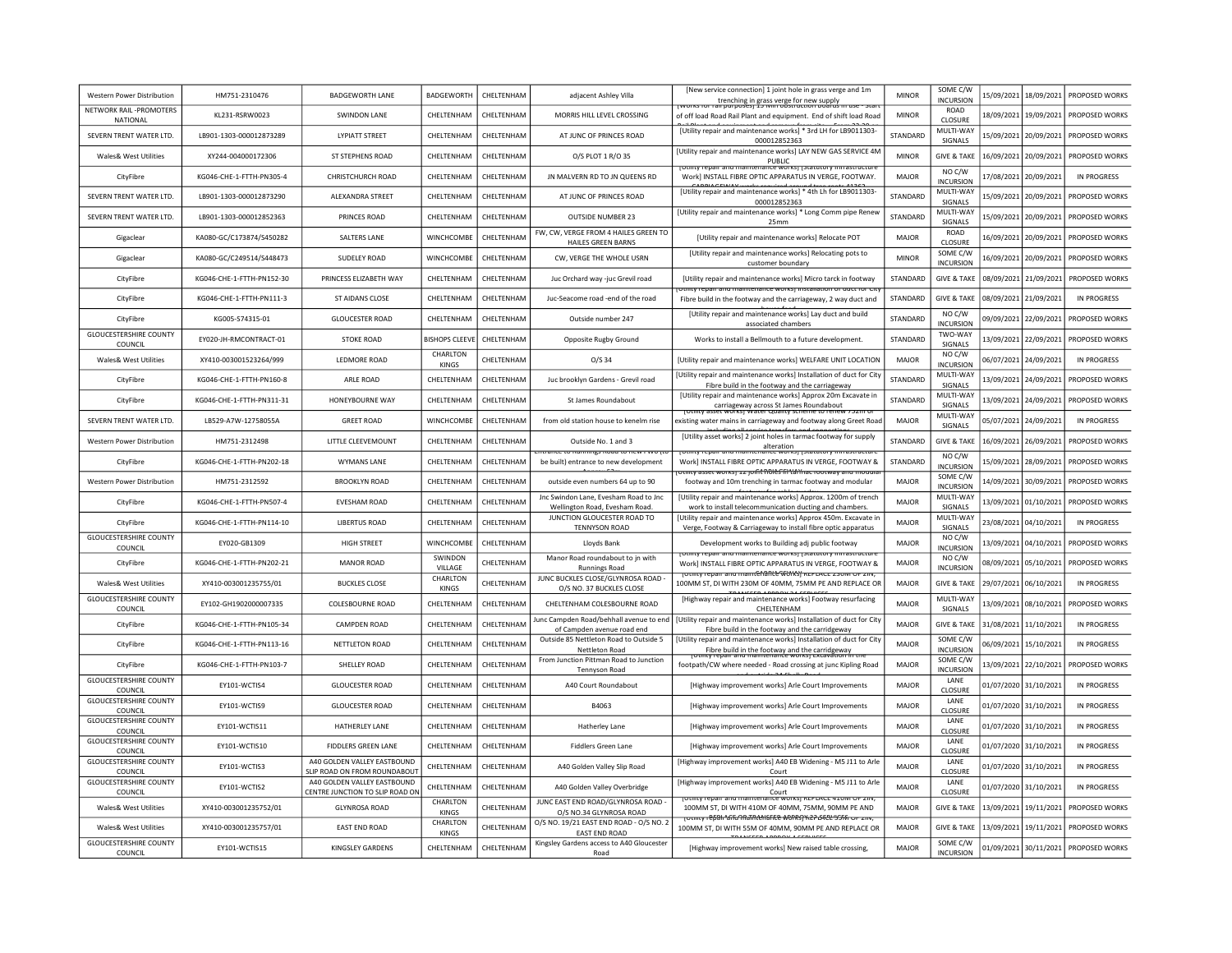| <b>GLOUCESTERSHIRE COUNTY</b><br>COUNCIL | EY101-WCTIS16             | <b>TENNYSON ROAD</b>                                               | CHELTENHAM          | CHELTENHAM                 | Tennyson Road access to A40 Gloucester<br>Road                                        | [Highway improvement works] New raised table crossing                                                                                                                                                                          | MAIOR                        | SOME C/W<br><b>INCURSION</b>  | 01/09/2021 | 30/11/2021            | PROPOSED WORKS     |
|------------------------------------------|---------------------------|--------------------------------------------------------------------|---------------------|----------------------------|---------------------------------------------------------------------------------------|--------------------------------------------------------------------------------------------------------------------------------------------------------------------------------------------------------------------------------|------------------------------|-------------------------------|------------|-----------------------|--------------------|
| <b>GLOUCESTERSHIRE COUNTY</b><br>COUNCIL | EY102-GH1901000005695     | <b>BADGEWORTH LANE</b>                                             | <b>BADGEWORTH</b>   | CHELTENHAM                 | <b>Badgeworth Lane</b>                                                                | [Highway repair and maintenance works] Pre Surface Dressing<br>Patching Badgeworth Lane Cheltenham 817157                                                                                                                      | <b>MAJOR</b>                 | <b>ROAD</b><br>CLOSURE        | 01/09/2021 | 30/11/2021            | PROPOSED WORKS     |
| Wales& West Utilities                    | XY245-003001599173        | <b>KYDERMINSTER ROAD</b>                                           | WINCHCOMBE          | CHELTENHAM                 | FORM THE JUNC WITH GRETTON RD TO ADJ<br>OF 1 ELDERSFIELD                              | [Utility repair and maintenance works] REPLACE 307M X GAS<br>MAINS AND 6 GAS SERVICES                                                                                                                                          | MAJOR                        | <b>GIVE &amp; TAKE</b>        | 02/09/2021 | 07/12/2021            | IN PROGRESS        |
| <b>Wales&amp; West Utilities</b>         | XY245-003001599172        | <b>PUUTWAT SUUTH UF Z NUNTU</b><br>CLOSE AND ADJOINING WESTSIDE OF | WINCHCOMBE          | CHELTENHAM                 | ADJ OF 2 - REAR OF 12 NORTON CLOSE                                                    | Utility repair and maintenance works] REPLACE 80M XGAS MAINS<br>AND 6 X SERVICES                                                                                                                                               | <b>MAJOR</b>                 | <b>GIVE &amp; TAKE</b>        | 02/09/2021 | 07/12/2021            | IN PROGRESS        |
| Wales& West Utilities                    | XY245-003001599177        | FOOTWAY ADJOINING WESTSIDE OF<br>1 TO 9 ODDS NORTON CLOSE          | <b>WINCHCOMBE</b>   | <b>CHEITENHAM</b>          | REAR OF 1-9 NORTON CLOSE                                                              | Utility repair and maintenance works] REPLACE 38M X GAS MAINS<br>AND 5 X SERVICES                                                                                                                                              | MAIOR                        | <b>GIVE &amp; TAKE</b>        | 02/09/2021 | 07/12/2021            | IN PROGRESS        |
| <b>Wales&amp; West Utilities</b>         | XY245-003001599174        | FOOTWAY ADJOINING WESTSIDE OF<br>6 TO 18 EVENS HUDDLESTON ROAD     | WINCHCOMBE          | CHELTENHAM                 | REAR OF 6-18 HUDDLESTON RD                                                            | [Utility repair and maintenance works] REPLACE 50 M XGAS MAINS<br>AND 7 SERVICES                                                                                                                                               | <b>MAJOR</b>                 | <b>GIVE &amp; TAKE</b>        | 02/09/2021 | 07/12/2021            | IN PROGRESS        |
| <b>Wales&amp; West Utilities</b>         | XY245-003001599179        | KYDERMINSTER ROAD AND NORTH                                        | <b>WINCHCOMBE</b>   | CHELTENHAM                 | REAR OF 1-5 CLARENDON RD                                                              | [Utility repair and maintenance works] REPLACE 27M X GAS MAINS<br>AND 3 SERVICES                                                                                                                                               | MAJOR                        | <b>GIVE &amp; TAKE</b>        | 02/09/2021 | 07/12/2021            | <b>IN PROGRESS</b> |
| Wales& West Utilities                    | XY245-003001599182        | FOOTWAY FROM KYDERMINSTER<br>ROAD TO GRETTON ROAD                  | WINCHCOMBE          | CHELTENHAM                 | REAR OF 1 - 15 HUDDLESTON RD                                                          | Utility repair and maintenance works] REPLACE 76M X GAS MAINS<br>AND 8 SERVICES                                                                                                                                                | MAJOR                        | <b>GIVE &amp; TAKE</b>        | 02/09/2021 | 07/12/2021            | <b>IN PROGRESS</b> |
| <b>Wales&amp; West Utilities</b>         | XY245-003001599181        | FOOTWAY ADJOINING SOUTHSIDE<br>OF 1 TO 9 ODDS ELDERSFIELD CLOSE    | WINCHCOMBE          | CHELTENHAM                 | REAR OF 1-9 ELDERSFIELD                                                               | [Utility repair and maintenance works] REPLACE 29M X GAS MAINS<br>AND 5 SERVICES                                                                                                                                               | MAJOR                        | <b>GIVE &amp; TAKE</b>        | 02/09/2021 | 07/12/2021            | IN PROGRESS        |
| <b>Wales&amp; West Utilities</b>         | XY245-003001599180        | FOOTWAY ADJOINING SOUTHSIDE<br>OF 2 TO 8 CLAREDON ROAD             | WINCHCOMBE          | CHELTENHAM                 | REAR OF 2 - 8 CLAREDOWN RD                                                            | [Utility repair and maintenance works] REPLACE 43M X GAS MAINS<br>AND 6 X SERVICES                                                                                                                                             | MAJOR                        | <b>GIVE &amp; TAKE</b>        | 02/09/2021 | 07/12/2021            | <b>IN PROGRESS</b> |
| <b>GLOUCESTERSHIRE COUNTY</b><br>COUNCIL | EY101-WCTIS12             | <b>GLOUCESTER ROAD</b>                                             | CHELTENHAM          | CHELTENHAM                 | A40 Gloucester Road                                                                   | inigiiway improvement worksi Cheitermani Transport<br>Improvement Scheme Phase 3: Improve access & reduce                                                                                                                      | MAJOR                        | LANE<br><b>CLOSURE</b>        |            | 04/01/2021 28/01/2022 | PROPOSED WORKS     |
| <b>GLOUCESTERSHIRE COUNTY</b><br>COUNCIL | FY101-WCTIS14             | PRINCESS FLIZABETH WAY                                             | <b>CHFITENHAM</b>   | CHELTENHAM                 | Princess Elizabeth Way                                                                | <del>mgnway MiprovEfileitt worksj Mansporc'erlei</del><br>Improvement Scheme Phase 3: Improve access & congestion to                                                                                                           | MAJOR                        | LANE<br><b>CLOSURE</b>        |            | 04/01/2021 28/01/2022 | PROPOSED WORKS     |
| <b>GLOUCESTERSHIRE COUNTY</b><br>COUNCIL | EY101-WCTIS13             | <b>TELSTAR WAY</b>                                                 | CHELTENHAM          | CHELTENHAM                 | <b>Telstar Wav</b>                                                                    | <del>n fißh way hnordVendent worksmaansport ener</del> t<br>Improvement Scheme Phase 3: Improve access & congestion to                                                                                                         | MAJOR                        | LANE<br>CLOSURE               |            | 04/01/2021 28/01/2022 | PROPOSED WORKS     |
| <b>GLOUCESTERSHIRE COUNTY</b><br>COUNCIL | EY101-43072765            | <b>HUBBLE ROAD</b>                                                 | CHELTENHAM          | CHELTENHAM                 | Hubble Road                                                                           | [Highway improvement works] Hubble Road Cycleway Scheme                                                                                                                                                                        | MAJOR                        | SOME C/W<br><b>INCURSION</b>  |            | 02/08/2021 01/02/2022 | PROPOSED WORKS     |
| <b>GLOUCESTERSHIRE COUNTY</b><br>COUNCIL | EY101-1300024             | <b>BADGEWORTH ROAD</b>                                             | CHELTENHAM          | CHELTENHAM                 | Junction with B4063                                                                   | [Highway improvement works] New uncontrolled pedestrian<br>crossing and footway links to it.                                                                                                                                   | MAJOR                        | SOME C/W<br>INCURSION         | 06/09/2021 | 31/03/2022            | PROPOSED WORKS     |
| SEVERN TRENT WATER LTD.                  | LB901-1303-000012881347   | ROSEMARY LANE                                                      | <b>STROAT</b>       | CHEPSTOW                   | CHASE COTTAGE                                                                         | [Utility repair and maintenance works] * HV Boundary box Renew<br>25mm - stop significant leak                                                                                                                                 | <b>IMMEDIATE</b><br>(URGENT) | NO C/W<br><b>INCURSION</b>    | 09/09/2021 | 13/09/2021            | <b>IN PROGRESS</b> |
| <b>GLOUCESTERSHIRE COUNTY</b><br>COUNCIL | EY102-GH1901000005702     | <b>BISHTON LANE</b>                                                | TIDENHAM            | CHEPSTOW                   | For the attention of Ali Jackson : Whole of<br>gloucestershire, for mass orders only. | [Highway repair and maintenance works] Pre Surface Dressing<br>Patching Bishton Lane Tidenham 807094                                                                                                                           | <b>MAJOR</b>                 | ROAD<br>CLOSURE               | 01/09/2021 | 30/11/2021            | PROPOSED WORKS     |
| <b>GLOUCESTERSHIRE COUNTY</b><br>COUNCIL | EY030-1281/CHERINGTONSHOW | 3/190 MAIN STREET THROUGH<br>CHERINGTON                            | CHERINGTON          | CHERINGTON                 | Cricket Ground to Village Green                                                       | Cherington Show                                                                                                                                                                                                                | <b>MINOR</b>                 | <b>ROAD</b><br><b>CLOSURE</b> | 19/09/2021 | 19/09/2021            | PROPOSED WORKS     |
| <b>GLOUCESTERSHIRE COUNTY</b><br>COUNCIL | EY102-GH1902000007624     | LEYSBOURNE                                                         | CHIPPING<br>CAMPDEN | <b>CHIPPING</b><br>CAMPDEN | CHIPPING CAMPDEN : Campden High st to<br>shops at top of grass bank : LEYSBOURNE      | [Highway repair and maintenance works] renew york pathe road<br>to block paving. topsoil n turf plus fillet work CHIPPING CAMPDEN                                                                                              | STANDARD                     | <b>GIVE &amp; TAKE</b>        | 06/09/2021 | 10/09/2021            | <b>IN PROGRESS</b> |
| <b>GLOUCESTERSHIRE COUNTY</b><br>COUNCIL | EY102-GH1902000006787     | PAXFORD ROAD                                                       | CHIPPING<br>CAMPDEN | CHIPPING<br>CAMPDEN        | CHIPPING CAMPDEN : paxford road by<br>white house : PAXFORD ROAD                      | traffic signals to protect failing retaining wall CHIPPING CAMPDEN                                                                                                                                                             | MAJOR                        | TWO-WAY<br>SIGNALS            | 31/12/2020 | 31/12/2021            | <b>IN PROGRESS</b> |
| <b>BT</b>                                | BC008-SS1EYT56LK1         | <b>CHAPEL LANE</b>                                                 | CHURCHAM            | CHURCHAM                   | CHAPEL LANE 80M TO 200M EAST OF JNC<br>UPPER LEY CHURCHAM GL14 1PR                    | <b>IUtility repair and maintenance works] Access to Overhead</b><br>Network - cable renewal to restore customer service                                                                                                        | <b>IMMEDIATE</b><br>(URGENT) | ROAD<br>CLOSURE               | 09/09/2021 | 10/09/2021            | <b>IN PROGRESS</b> |
| <b>BT</b>                                | BC010-01594823128         | <b>HIGH STREET</b>                                                 | CINDERFORD          | CINDERFORD                 | 10M AWAY FROM JUNCTION TO ALBION<br>PLACE, HIGH STREET, GL14 2TB                      | [Utility asset works] Disconnect and Remove Kiosk                                                                                                                                                                              | <b>MINOR</b>                 | SOME C/W<br><b>INCURSION</b>  | 10/09/2021 | 14/09/2021            | PROPOSED WORKS     |
| Western Power Distribution               | HM755-2320429             | <b>EDGE HILLS ROAD</b>                                             | CINDERFORD          | CINDERFORD                 | Adjacent to Sunnymeade                                                                | [Utility repair and maintenance works] Urgent excavation in<br>highway to locate and repair HV cable fault                                                                                                                     | <b>IMMEDIATE</b><br>(URGENT) | NO C/W<br><b>INCURSION</b>    | 08/09/2021 | 14/09/2021            | IN PROGRESS        |
| Gigaclear                                | KA170-OCU-CIND-2          | <b>BELLE VUE ROAD</b>                                              | CINDERFORD          | CINDERFORD                 | Works located from WOODSIDE STREET TO<br>JNC OF FLAXLEY STREET                        | [Utility repair and maintenance works] Non Excavation works<br>ocated on site to ROD & ROPE using existing BT chmabers on site                                                                                                 | <b>MINOR</b>                 | STOP/GO<br><b>BOARDS</b>      | 13/09/2021 | 15/09/2021            | PROPOSED WORKS     |
| Gigaclear                                | KA170-OCU-CIND-1          | <b>HIGH STREET</b>                                                 | CINDERFORD          | CINDERFORD                 | Works located from Market street to A415:                                             | [Utility repair and maintenance works] Non excavation works<br>located on site to ROD & ROPE using existing BT chmabers on site                                                                                                | <b>MINOR</b>                 | STOP/GO<br><b>BOARDS</b>      | 13/09/2021 | 15/09/2021            | PROPOSED WORKS     |
| <b>BT</b>                                | BC117-0000000000176125L2C | SPRINGFIFLD DRIVE                                                  | <b>CINDERFORD</b>   | <b>CINDERFORD</b>          | Outside 23                                                                            | [Utility asset works] Install 1m of duct in footway                                                                                                                                                                            | <b>MINOR</b>                 | NO C/W<br><b>INCURSION</b>    | 13/09/2021 | 15/09/2021            | PROPOSED WORKS     |
| <b>Wales&amp; West Utilities</b>         | XY244-003001493328        | <b>WESTFIELD ROAD</b>                                              | CINDERFORD          | CINDERFORD                 | JUNCTION OF EDGE HILLS ROAD TO O/S<br><b>NO.23</b>                                    | <b>FOLITILY TEDAIT AND MAINTENANCE WORKST KEPLACE 59IVFOR OLD</b><br>METALLIC GAS MAINS WITH NEW PLASTIC MAINS IN THE<br>tuchty asset works) in joint more in tarinac rootway and 22 m                                         | MAJOR                        | <b>GIVE &amp; TAKE</b>        | 03/08/2021 | 20/09/2021            | <b>IN PROGRESS</b> |
| Western Power Distribution               | HM755-2291505A            | PARRAGATE                                                          | CINDERFORD          | CINDERFORD                 | Side of 23                                                                            | trenching in tarmac footway and tarmac road for cable overlay In<br>Totmty asset worksjill joith Hole fif tannachoot way and wom                                                                                               | MAJOR                        | SOME C/W<br><b>INCURSION</b>  | 03/08/2021 | 27/09/2021            | <b>IN PROGRESS</b> |
| Western Power Distribution               | HM755-2291505B            | <b>STATION TERRACE</b>                                             | CINDERFORD          | CINDERFORD                 | Outside 2a to opposite 28                                                             | trenching in tarmac footway for cable overlay In conjunction with<br>TOUTHLY asset works!" <del>WJFFQ20CFRFE*IFP&amp;FmacToauTor.capic</del>                                                                                   | MAJOR                        | SOME C/W<br><b>INCURSION</b>  | 03/08/2021 | 27/09/2021            | IN PROGRESS        |
| Western Power Distribution               | HM755-2291505F            | <b>BARLEY CORN SQUARE</b>                                          | CINDERFORD          | CINDERFORD                 | From 38 to 34                                                                         | overlay, LONG DELAYS ON THIS EXCAVATION In conjunction with<br>TUtility asset works  27 10fift 110fes 1fi tariflat Tootway and 42011                                                                                           | <b>MAJOR</b>                 | <b>GIVE &amp; TAKE</b>        | 03/08/2021 | 27/09/2021            | IN PROGRESS        |
| Western Power Distribution               | HM755-2291505D            | <b>STATION STREET</b>                                              | CINDERFORD          | CINDERFORD                 | From the The Keelings to outside 1                                                    | trenching in tarmac footway and tarmac road for cable overlay In<br>TUtility asset worksji z joritt riches fif tannac foot way and grass                                                                                       | <b>MAJOR</b>                 | SOME C/W<br><b>INCURSION</b>  | 03/08/2021 | 27/09/2021            | IN PROGRESS        |
| Western Power Distribution               | HM755-2291505E            | PARRAGATE ROAD                                                     | CINDERFORD          | <b>CINDERFORD</b>          | Outside 21-23                                                                         | verge and 20m trenching in tarmac road and grass verge and 10m                                                                                                                                                                 | MAJOR                        | SOME C/W<br><b>INCURSION</b>  | 03/08/2021 | 27/09/2021            | IN PROGRESS        |
| Western Power Distribution               | HM755-2291505C            | FOOTWAY ADJOINING 8 TO 18<br><b>EVENS PARRAGATE ROAD</b>           | CINDERFORD          | CINDERFORD                 | From No. 8-16                                                                         | <del>וַ לְמוֹת asset works) ב Jonk note hh tarmac rootway and za ווּחַט (</del><br>trenching in tarmac footway and grass verge for cable overlay In<br>otmt <del>y repair and itiamteitarite Works) ולבו באמצעים לידי סב</del> | <b>MAJOR</b>                 | SOME C/W<br><b>INCURSION</b>  | 03/08/2021 | 27/09/2021            | IN PROGRESS        |
| <b>Wales&amp; West Utilities</b>         | XY244-003001493327        | <b>EDGE HILLS ROAD</b>                                             | CINDERFORD          | CINDERFORD                 | JUNCTION OF CAUSEWAY ROAD TO<br>JUNCTION OF NORTHWOOD CLOSE                           | METALLIC GAS MAINS WITH NEW PLASTIC MAINS IN THE                                                                                                                                                                               | MAJOR                        | <b>GIVE &amp; TAKE</b>        | 03/08/2021 | 08/10/2021            | <b>IN PROGRESS</b> |
| <b>GLOUCESTERSHIRE COUNTY</b><br>COUNCIL | EY102-GH1902000007864     | <b>CHESTERTON GROVE</b>                                            | CIRENCESTER         | CIRENCESTER                | KEMBLE: Ewen Wharf Ewen: 401009<br>TETBURY ROAD TO EWEN                               | [Highway repair and maintenance works] Cut and patch<br>carriageway KEMBLE                                                                                                                                                     | MAJOR                        | <b>ROAD</b><br>CLOSURE        | 10/09/2021 | 10/09/2021            | PROPOSED WORKS     |
| Thames Water Utilities Ltd               | MU305-000031629506-002    | <b>AUSTIN ROAD</b>                                                 | CIRENCESTER         | CIRENCESTER                | 60 AUSTIN ROAD                                                                        | [Utility repair and maintenance works] Main Clamp 0 to 6' Fway in<br>Footway                                                                                                                                                   | <b>MINOR</b>                 | SOME C/W<br>INCURSION         | 08/09/2021 | 10/09/2021            | IN PROGRESS        |
| <b>GLOUCESTERSHIRE COUNTY</b><br>COUNCIL | EY204-93019147            | <b>HAMMOND WAY</b>                                                 | CIRENCESTER         | CIRENCESTER                | Jn Old Tetbury Road                                                                   | [Highway repair and maintenance works] New Service to Feeder<br>Pillar                                                                                                                                                         | <b>MINOR</b>                 | <b>GIVE &amp; TAKE</b>        | 08/09/2021 | 10/09/2021            | PROPOSED WORKS     |
| Thames Water Utilities Ltd               | MU026-00019519            | QUEEN ELIZABETH ROAD                                               | CIRENCESTER         | CIRENCESTER                | outside number 2 windsor terrace                                                      | [Utility repair and maintenance works] smell investigation                                                                                                                                                                     | <b>IMMEDIATE</b><br>(URGENT) | SOME C/W<br><b>INCURSION</b>  |            | 08/09/2021 12/09/2021 | <b>IN PROGRESS</b> |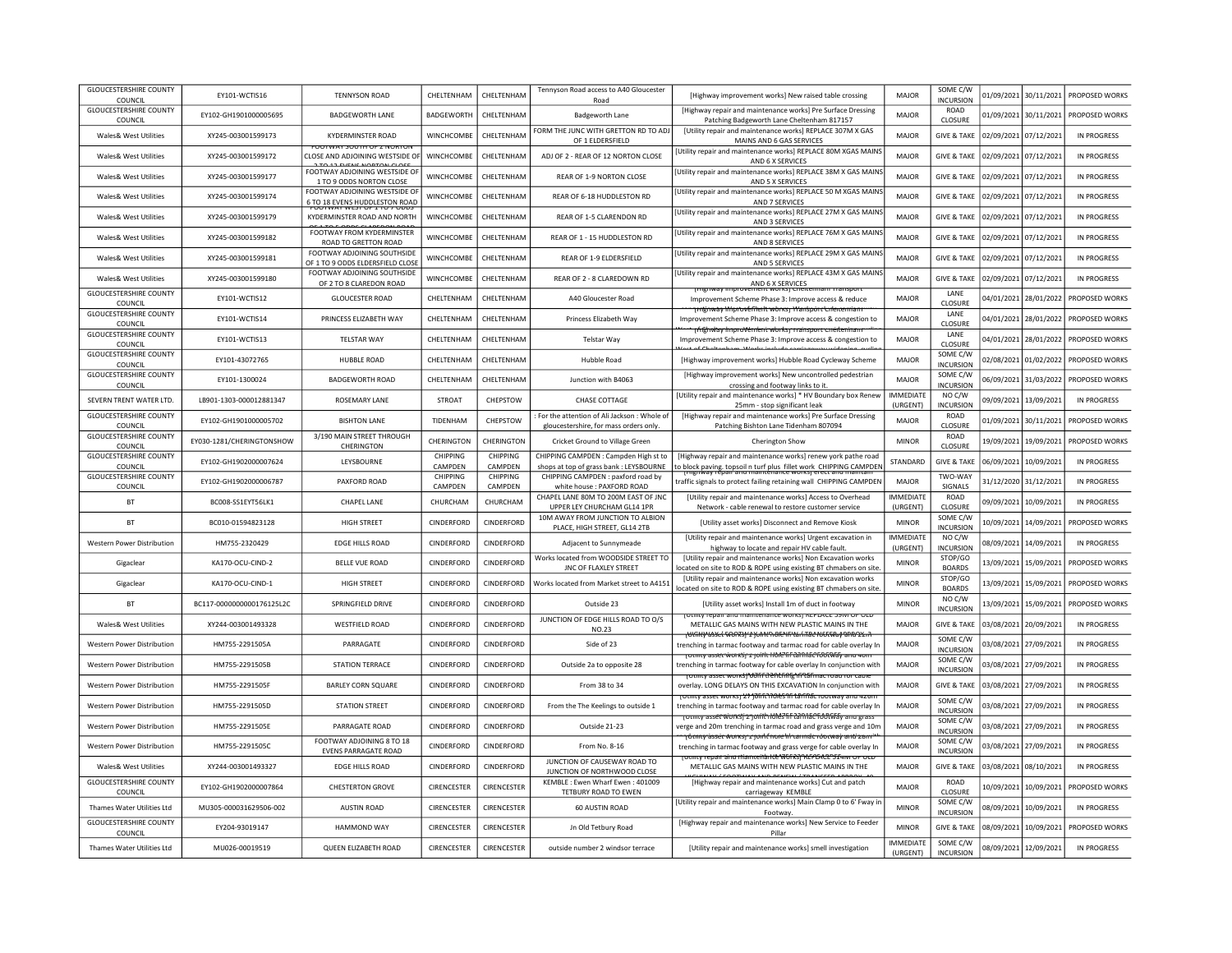| <b>GLOUCESTERSHIRE COUNTY</b><br>COUNCIL   | EY030-1243/RENTEQ-TM      | <b>STROUD ROAD</b>                                   | CIRENCESTER         | CIRENCESTER         | Bathurst Estate Car Park                                                                                           | 278 works                                                                                                                                                | MAJOR        | SOME C/W<br><b>INCURSION</b>      | 19/04/2021            | 13/09/2021 | <b>IN PROGRESS</b> |
|--------------------------------------------|---------------------------|------------------------------------------------------|---------------------|---------------------|--------------------------------------------------------------------------------------------------------------------|----------------------------------------------------------------------------------------------------------------------------------------------------------|--------------|-----------------------------------|-----------------------|------------|--------------------|
| <b>BT</b>                                  | BC410-TM00000500309029100 | CHERRY TREE LANE                                     | CIRENCESTER         | CIRENCESTER         | CHERRY TREE LANE                                                                                                   | [Utility repair and maintenance works] to provide 2 x BT poles                                                                                           | <b>MINOR</b> | TWO-WAY<br>SIGNALS                | 15/09/2021            | 15/09/2021 | PROPOSED WORKS     |
| <b>BT</b>                                  | BC311-WCLHH735001         | WATERMOOR ROAD                                       | <b>CIRENCESTER</b>  | CIRENCESTER         | outside Riverside house on WATERMOOR<br><b>ROAD</b>                                                                | [Utility asset works] TO15 - CIRENCESTER 877621 - TRAFFIC<br>MANAGEMENT to facilitate BT Openreach Fibre Cabling Works.                                  | <b>MINOR</b> | STOP/GO<br><b>BOARDS</b>          | 14/09/2021            | 16/09/2021 | PROPOSED WORKS     |
| <b>BT</b>                                  | BC410-TM00000500313890500 | <b>BOWLING GREEN LANE</b>                            | CIRENCESTER         | CIRENCESTER         | UIJ IVU.JO AIVU UFFUJ<br>$\overline{r}$ is the contract of $\overline{r}$<br>BOWLING, GREEN LANE, CIRENCESTER. GL7 | [Utility repair and maintenance works] to change a BT pole out                                                                                           | <b>MINOR</b> | SOME C/W<br><b>INCURSION</b>      | 15/09/2021            | 16/09/2021 | PROPOSED WORKS     |
| <b>GLOUCESTERSHIRE COUNTY</b><br>COUNCIL   | EY030-1346/BATHURSTDEVELO | <b>LOVE LANE</b>                                     | CIRENCESTER         | CIRENCESTER         | Love Lane/Wilkinson Road Roundabout                                                                                | s278 works Bathurst Development                                                                                                                          | MAJOR        | MULTI-WAY<br>SIGNALS              | 31/08/2021            | 17/09/2021 | <b>IN PROGRESS</b> |
| Vodafone                                   | NX508-FWI851A-CIVILS-REDS | <b>LONDON ROAD</b>                                   | CIRENCESTER         | CIRENCESTER         | JUNC A429                                                                                                          | [Utility repair and maintenance works] TO INSTALL NEW FW<br>CHAMBER AND INTERCONNECTION BETWEEN TWO CHAMBERS                                             | <b>MINOR</b> | NO C/W<br><b>INCURSION</b>        | 18/09/2021            | 19/09/2021 | PROPOSED WORKS     |
| <b>GLOUCESTERSHIRE COUNTY</b><br>COUNCIL   | EY099-LURSB974957         | STROUD ROAD                                          | CIRENCESTER         | CIRENCESTER         | Entrance to Deer Park School                                                                                       | Traffic signals to ease congestion for Dogfest event                                                                                                     | <b>MINOR</b> | MULTI-WAY<br>SIGNALS              | 19/09/2021            | 19/09/2021 | PROPOSED WORKS     |
| SCOTTISH& SOUTHERN<br>ELECTRICITY NETWORKS | LP121-S30005334           | ALEXANDER DRIVE                                      | CIRENCESTER         | CIRENCESTER         | O/S ALEXANDER DRIVE NO2 SUBSTATION                                                                                 | [Utility repair and maintenance works] TO CHANGE SUBSTATION<br>WITH ASSOCIATED IV AND HV IOINTING                                                        | STANDARD     | NO C/W<br><b>INCURSION</b>        | 14/09/2021            | 20/09/2021 | PROPOSED WORKS     |
| SCOTTISH& SOUTHERN<br>ELECTRICITY NETWORKS | LP151-S30005545           | <b>DOLLAR STREET</b>                                 | CIRENCESTER         | CIRENCESTER         | $0/s$ 11                                                                                                           | bay in the public footway/ possibly incuring in the carriageway                                                                                          | STANDARD     | SOME C/W<br><b>INCURSION</b>      | 14/09/2021            | 21/09/2021 | PROPOSED WORKS     |
| Gigaclear                                  | KA030-CU007965            | <b>TOWER STREET</b>                                  | CIRENCESTER         | CIRENCESTER         | At the cross roads joining Tower Lane to End<br>of the road, junction joining The Avenue                           | [Utility repair and maintenance works] Installation of multiduct,<br>subscriber duct, boxes, cabinets and cable                                          | MAJOR        | ROAD<br>CLOSURE                   | 06/09/2021            | 22/09/2021 | PROPOSED WORKS     |
| <b>GLOUCESTERSHIRE COUNTY</b><br>COUNCIL   | EY030-1313/BATHURSTDEVELO | <b>WILKINSON ROAD</b>                                | CIRENCESTER         | CIRENCESTER         | Wilkinson Road/Somerford Rd junction                                                                               | Traffic Lights for Bathurst Development works                                                                                                            | MAJOR        | MULTI-WAY<br>SIGNALS              | 12/07/2021            | 24/09/2021 | <b>IN PROGRESS</b> |
| <b>GLOUCESTERSHIRE COUNTY</b><br>COUNCIL   | EY099-S50-00871           | <b>LONDON ROAD</b>                                   | CIRENCESTER         | CIRENCESTER         | JNC WITPIT LANE & LONDON ROAD                                                                                      | INSTALLATION OF ELECTRICITY SUPPLY FOR SOLAR FARM<br>CONTRACTORS - TAYLOR PLANT DRILLING LTD                                                             | STANDARD     | TWO-WAY<br>SIGNALS                | 31/08/2021            | 24/09/2021 | <b>IN PROGRESS</b> |
| Thames Water Utilities Ltd                 | MU026-001119RXVX--001001  | <b>PARK STREET</b>                                   | CIRENCESTER         | CIRENCESTER         | Outside 26-28 Monmouth House                                                                                       | [Utility repair and maintenance works] Sewer repairs relating to<br>possible flooding                                                                    | STANDARD     | MULTI-WAY<br>SIGNALS              | 14/09/2021            | 27/09/2021 | PROPOSED WORKS     |
| Thames Water Utilities Ltd                 | MU026-001119RXVX--001003  | <b>PARK STREET</b>                                   | CIRENCESTER         | CIRENCESTER         | Junction of Cecily Hill                                                                                            | ונכוומוונכ שטו גאו ועטו<br>traffic signals relating to sewer repairs under MU026001119RXVX-                                                              | STANDARD     | MULTI-WAY<br>SIGNALS              | 14/09/2021            | 27/09/2021 | PROPOSED WORKS     |
| Thames Water Utilities Ltd                 | MU026-001119RXVX--001002  | <b>CECILY HILL</b>                                   | CIRENCESTER         | CIRENCESTER         | Junction of Park St                                                                                                | <u>דסנווונץ דפטמור מזום והמוזונפוזמות (County repair and maintenanter AM) וויזטק</u><br>traffic signals relating to sewer repairs under MU026001119RXVX- | STANDARD     | MULTI-WAY<br>SIGNALS              | 14/09/2021            | 27/09/2021 | PROPOSED WORKS     |
| <b>GLOUCESTERSHIRE COUNTY</b><br>COUNCIL   | EY030-1325/BATHURSTDEVELO | <b>CHESTERTON LANE</b>                               | CIRENCESTER         | CIRENCESTER         | Junction Somerford Road                                                                                            | Proposed 278 works. Creating a zebra crossing                                                                                                            | MAJOR        | MULTI-WAY<br>SIGNALS              | 16/08/2021            | 08/10/2021 | IN PROGRESS        |
| <b>GLOUCESTERSHIRE COUNTY</b><br>COUNCIL   | FY102-GH1901000006386     | STROUD ROAD                                          | CIRENCESTER         | <b>CIRENCESTER</b>  | Stroud Road Chalford 806091                                                                                        | [Highway repair and maintenance works] Pre Surface Dressing<br>Patching Stroud Road Chalford 806091                                                      | <b>MAJOR</b> | ROAD<br>CLOSURE                   | 01/09/2021            | 30/11/2021 | PROPOSED WORKS     |
| <b>GLOUCESTERSHIRE COUNTY</b><br>COUNCIL   | EY030-1017A/ISHERWOOD     | <b>BURFORD ROAD</b>                                  | CIRENCESTER         | CIRENCESTER         | A429/B4425 junction                                                                                                | Proposed 278 works at junction                                                                                                                           | MAJOR        | MULTI-WAY<br>SIGNALS              | 02/08/2021            | 31/12/2021 | PROPOSED WORKS     |
| <b>GLOUCESTERSHIRE COUNTY</b><br>COUNCIL   | EY030-1345/BATHURSTDEVELO | <b>BURFORD ROAD</b>                                  | CIRENCESTER         | <b>CIRENCESTER</b>  | A429 Burford Road                                                                                                  | s278 works Bathurst Developments                                                                                                                         | MAIOR        | LANE<br>CLOSURE                   | 23/08/2021            | 31/01/2022 | <b>IN PROGRESS</b> |
|                                            |                           |                                                      |                     |                     |                                                                                                                    |                                                                                                                                                          |              |                                   |                       |            |                    |
| Gigaclear                                  | KA030-CU007920            | ROAD FROM MARSH HILL TO                              | <b>CLEMENTS END</b> | <b>CLEMENTS END</b> | Marsh Lane to Oakwood Bottom                                                                                       | [Utility repair and maintenance works] Instalation of Fibre Optic                                                                                        | MAJOR        | ROAD                              | 05/08/2021            | 22/09/2021 | <b>IN PROGRESS</b> |
| SEVERN TRENT WATER LTD                     | LB901-1303-000012876546   | OAKWOOD ROAD<br>FARM TO JUNCTION WITH OAKS           | <b>CLIFFORDS</b>    | <b>CLIFFORDS</b>    | <b>RIDGE HOUSE</b>                                                                                                 | Ducting and Chambers<br>[Utility repair and maintenance works] HV Bbox Install 25mm and                                                                  | <b>MINOR</b> | CLOSURE<br>SOME C/W               | 10/09/2021            | 14/09/2021 | PROPOSED WORKS     |
| SEVERN TRENT WATER LTD.                    | LB521-A6S-125699481A      | THE STREET COALEY TO CAM AND                         | MESNE<br>COALEY     | MESNE<br>COALEY     | O/S Number 5 West End on The Street                                                                                | Meter<br>ance works<br>monitoring equipment in the dirty water system to help prevent                                                                    | <b>MINOR</b> | <b>INCURSION</b><br>NO C/W        | 15/09/2021            | 17/09/2021 | PROPOSED WORKS     |
| Gigaclear                                  | KA030-CU008406            | DURSLEY RAILWAY STATION<br>PFTFRS STRFFT             | <b>COALEY</b>       | COALEY              | Coaley to Cam & Railway Station<br>Farm to Field boundary after the pond in                                        | [Utility repair and maintenance works] Install multiduct, subscribe                                                                                      | <b>MAJOR</b> | <b>INCURSION</b><br>ROAD          | 13/09/2021            | 21/09/2021 | PROPOSED WORKS     |
| Gigaclear                                  | KA030-CU008343            | TICKSHILL TO HARVEST HOUSE                           | <b>FAR GREEN</b>    | COALEY              | re rancaon or 'ncksthi romme me me na<br>lane to Track before the property called                                  | ducts, cabinets, boxes, cable, splice and test<br>[Utility repair and maintenance works] Install Chamber CHA05                                           | MAJOR        | CLOSURE<br>ROAD                   | 04/09/2021            | 24/09/2021 | PROPOSED WORKS     |
| Gigaclear                                  | KA030-CU008191            | <b>ELMCOTE LANE</b>                                  | COALEY              | COALEY              | <del>Junction leading past the property or</del><br>Millham to Entrance into the Farm called                       | [Utility repair and maintenance works] Installation multiduct,                                                                                           | MAJOR        | CLOSURE<br>ROAD                   | 10/09/2021            | 01/10/2021 | PROPOSED WORKS     |
| <b>BT</b>                                  | BC008-09SEPSSZZX139       | <b>BAKERS HILL</b>                                   | COLEFORD            | COLEFORD            | OPPOSITE WOODSIDE BAKERS HILL                                                                                      | cabinets, boxes, cabling and splicing<br>[Highway repair and maintenance works] Access to Overhead                                                       | <b>MINOR</b> | CLOSURE<br>TWO-WAY                | 09/09/2021            | 09/09/2021 | IN PROGRESS        |
| Gigaclear                                  | KA030-CU008264            | <b>JOYFORD</b>                                       | COLEFORD            | COLEFORD            | COLEFORD GLOUCESTERSHIRE GL16 7QB<br>Joyford Farm to The Green                                                     | Network - cabling for new customer connection - SSZZX139/22<br><b>IUtility repair and maintenance works] Installation of Fibre Optic</b>                 | MAJOR        | SIGNALS<br>ROAD                   | 01/09/2021            | 10/09/2021 | <b>IN PROGRESS</b> |
| <b>GLOUCESTERSHIRE COUNTY</b>              | EY102-GH1902000007952     | <b>B4234 MIREY STOCK CROSSROADS</b>                  | CANNOP              | COLEFORD            | COLEFORD B4234 MIREY STOCK XRDS TO                                                                                 | Ducting and Chambers.<br>maintenance works raise<br>crossing kerb following surface dressing. tm 2 way lights                                            | <b>MINOR</b> | CLOSURE<br>TWO-WAY                | 10/09/2021            | 10/09/2021 | PROPOSED WORKS     |
| COUNCIL<br>Gigaclear                       | KA030-CU008055            | TO CANNOP CROSSROADS<br>4/218 TRACK OFF JOYFORD HILL | COLEFORD            | COLEFORD            | <b>CANNOP XRDS</b><br>O/s Flat Royal Forest Inn, Edge End Road to                                                  | [Utility repair and maintenance works] Instalation of Fibre Optic                                                                                        | STANDARD     | SIGNALS<br>MULTI-WAY              | 01/09/2021            | 10/09/2021 | PROPOSED WORKS     |
| Gigaclear                                  | KA030-CU008468            | <b>JOYFORD</b>                                       | COLEFORD            | COLEFORD            | O/s April Trees, Buckstone Close<br>Jnc at Wallmeadow Lane to The Barn                                             | Ducting and Chambers<br>[Utility repair and maintenance works] Installation of Fibre Optic                                                               | MAJOR        | SIGNALS<br>ROAD                   | 01/09/2021            | 13/09/2021 | <b>IN PROGRESS</b> |
| Gigaclear                                  | KA030-CU008261            | JOYFORD HILL                                         | COLEFORD            | COLEFORD            | <b>Bicknor Street to Rock Cottage</b>                                                                              | Ducting and Chambers.<br>[Utility repair and maintenance works] Installation of Fibre Optic                                                              | MAJOR        | CLOSURE<br>ROAD                   | 01/09/2021            | 13/09/2021 | <b>IN PROGRESS</b> |
| <b>BT</b>                                  | BC117-0000000000175883L2C | <b>PARK ROAD</b>                                     | <b>FIVE ACRES</b>   | COLEFORD            | OPP 2 TO O/S 1 PARK ROAD                                                                                           | Ducting and Chambers.<br>[Utility asset works] LAY NEW DUCT                                                                                              | <b>MINOR</b> | CLOSURE<br>NO C/W                 | 09/09/2021            | 13/09/2021 | <b>IN PROGRESS</b> |
| <b>BT</b>                                  | BC008-WC8N077X            | NEWLAND STREET                                       | COLEFORD            | COLEFORD            | Outside 53 Newland Street Coleford                                                                                 | [Utility asset works] Traffic management for safe access to an                                                                                           | MAJOR        | <b>INCURSION</b><br>ROAD          | 14/09/2021            | 14/09/2021 | PROPOSED WORKS     |
| Gigaclear                                  | KA170-OCU-STBYY-7-32      | NEWLAND FOOTPATH 42                                  | COLEFORD            | COLEFORD            | Gloucester GL16 8NA<br>Works located from Lodge barn Farm to jno                                                   | existing carriageway box for cabling<br>and maintenance worksjextavation<br>optci cable, Dig trench and install main ducts between CHA38 and             | MAJOR        | CLOSURE<br><b>GIVE &amp; TAKE</b> | 27/08/2021            | 15/09/2021 | <b>IN PROGRESS</b> |
| Gigaclear                                  | KA030-CU008383            | <b>HAMPSHIRE GARDENS</b>                             | COLEFORD            | COLEFORD            | of coxbury lane<br>O/S 19 Gampshire Gardens to O/S 11                                                              | [Utility repair and maintenance works] Instalation of Fibre optic                                                                                        | <b>MAJOR</b> | <b>GIVE &amp; TAKE</b>            | 21/07/2021            | 17/09/2021 | IN PROGRESS        |
| Gigaclear                                  | KA030-CU008384            | HAMPSHIRE GARDENS                                    | COLEFORD            | COLEFORD            | <b>Hampshire Gardens</b><br>O/S 11 Hampshire Gardens to O/S 14                                                     | connection Ducting and Chambers<br>[Utility repair and maintenance works] Instalation of Fibre optic                                                     | MAJOR        | <b>GIVE &amp; TAKE</b>            | 21/07/2021 17/09/2021 |            | <b>IN PROGRESS</b> |
| Gigaclear                                  | KA030-CU008385            | <b>HAMPSHIRE GARDENS</b>                             | COLEFORD            | COLEFORD            | <b>Hampshire Gardens</b><br>O/S 11 Hampshire Gardens to OPP 1                                                      | connection Ducting and Chambers<br>[Utility repair and maintenance works] Instalation of Fibre optic                                                     | MAJOR        | <b>GIVE &amp; TAKE</b>            | 21/07/2021            | 17/09/2021 | <b>IN PROGRESS</b> |
| Gigaclear                                  | KA030-CU008378            | <b>LAWDLEY ROAD</b>                                  | COLEFORD            | COLEFORD            | <b>Hampshire Gardens</b><br>Full Length of Lawdley Road                                                            | connection Ducting and Chambers<br>[Utility repair and maintenance works] Instalation of Fibre optic<br>connection Ducting and Chambers                  | MAJOR        | <b>GIVE &amp; TAKE</b>            | 19/07/2021 17/09/2021 |            | <b>IN PROGRESS</b> |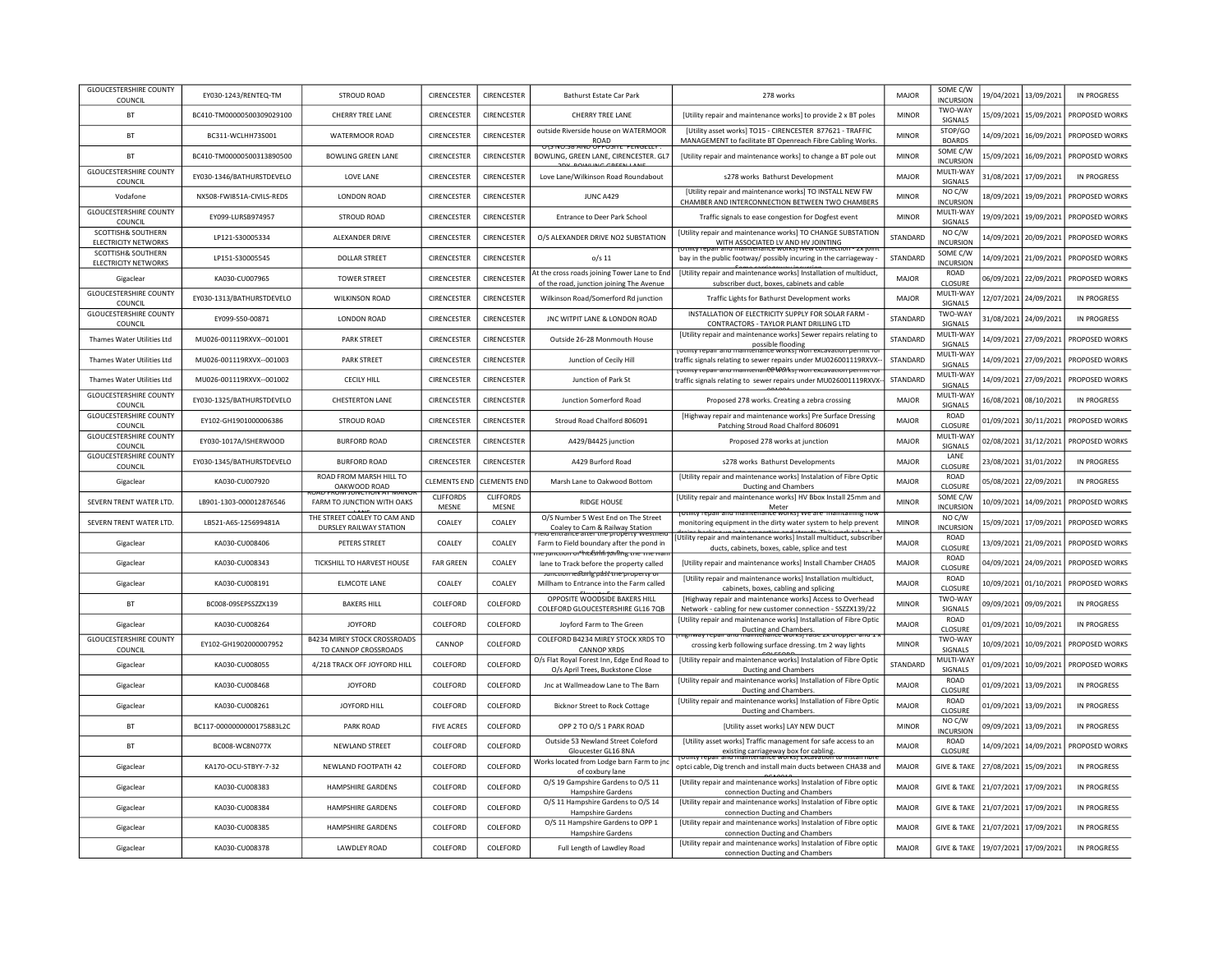| Gigaclear                                | KA030-CU008380            | PARLIAMENT PLACE                                       | COLEFORD                           | COLEFORD                     | S/O 74 Lawdley Road to S/O 40 Lawdley<br>Road                                      | [Utility repair and maintenance works] Instalation of Fibre optic<br>connection Ducting and Chambers                                   | MAJOR                                 | <b>GIVE &amp; TAKE</b>       | 21/07/2021 | 17/09/2021            | IN PROGRESS                           |
|------------------------------------------|---------------------------|--------------------------------------------------------|------------------------------------|------------------------------|------------------------------------------------------------------------------------|----------------------------------------------------------------------------------------------------------------------------------------|---------------------------------------|------------------------------|------------|-----------------------|---------------------------------------|
| Gigaclear                                | KA030-CU008382            | PARLIAMENT PLACE                                       | COLEFORD                           | COLEFORD                     | S/O 58 Lawdley Road to O/S 2 Parliament<br>Place                                   | [Utility repair and maintenance works] Instalation of Fibre optic<br>connection Ducting and Chambers                                   | MAJOR                                 | <b>GIVE &amp; TAKE</b>       | 21/07/2021 | 17/09/2021            | IN PROGRESS                           |
| Western Power Distribution               | HM755-2320219             | LORDS HILL                                             | COLEFORD                           | COLEFORD                     | Opposite 12a                                                                       | [Utility asset works] 1 joint hole in grass verge for disconnection of<br>supply, reconnection of supply                               | STANDARD                              | SOME C/W<br><b>INCURSION</b> |            | 16/09/2021 22/09/2021 | PROPOSED WORKS                        |
| Gigaclear                                | KA030-CU008265            | <b>BICKNOR STREET</b>                                  | <b>JOYFORD</b>                     | COLEFORD                     | The Green to Ross Road                                                             | [Utility repair and maintenance works] Installation of Fibre Optic<br>Ducting and Chambers.                                            | MAJOR                                 | ROAD<br>CLOSURE              |            | 08/09/2021 24/09/2021 | PROPOSED WORKS                        |
| Gigaclear                                | KA030-CU008059            | <b>BAKERS HILL</b>                                     | COLEFORD                           | COLEFORD                     | Junc with Mile End Rd to Union Road                                                | [Utility repair and maintenance works] Instalation of Fibre Optic<br>Ducting and Chambers                                              | STANDARD                              | MULTI-WAY<br>SIGNALS         | 15/09/2021 | 28/09/2021            | PROPOSED WORKS                        |
| Gigaclear                                | KA030-CU008095            | PARKSIDE                                               | COLEFORD                           | COLEFORD                     | Parkside to Sparrow Hill                                                           | [Utility repair and maintenance works] Instalation of Fibre Optic<br>Ducting, Chambers and Cabinets                                    | STANDARD                              | <b>GIVE &amp; TAKE</b>       |            | 24/05/2021 01/10/2021 | <b>IN PROGRESS</b>                    |
| Gigaclear                                | KA030-CU007922            | <b>LITTLE DRYBROOK</b>                                 | CLEMENTS END                       | COLEFORD                     | Little Drybrook Full Length                                                        | [Utility repair and maintenance works] Instalation of Fibre Optic<br>Ducting and Chambers TM long delays                               | MAIOR                                 | <b>GIVE &amp; TAKE</b>       |            | 08/09/2021 05/10/2021 | IN PROGRESS                           |
| Gigaclear                                | KA030-CU007921            | <b>CLEMENTS TUMP</b>                                   | <b>CLEMENTS END</b>                | COLEFORD                     | Clements Tump Full Length                                                          | [Utility repair and maintenance works] Instalation of Fibre Optic<br>Ducting and Chambers TM Long Delays                               | MAJOR                                 | <b>GIVE &amp; TAKE</b>       | 08/09/2021 | 05/10/2021            | <b>IN PROGRESS</b>                    |
| Thames Water Utilities Ltd               | MU305-000031605806-001    | ROAD FROM HATHEROP ROAD TO<br><b>COLN MANOR</b>        | COLN ST<br>ALDWYNS                 | <b>COLN ST</b><br>ALDWYNS    | CHERRY TREE COTTAGE                                                                | [Utility repair and maintenance works] Chamber Repair Med Cway<br>in Carriageway.                                                      | <b>MINOR</b>                          | SOME C/W<br><b>INCURSION</b> | 09/09/2021 | 13/09/2021            | PROPOSED WORKS                        |
| <b>GLOUCESTERSHIRE COUNTY</b><br>COUNCIL | EY102-GH1901000005681     | WHITE WAY                                              | COMPTON<br>ABDALE                  | COMPTON<br>ABDALE            | Whiteways Compton Abdale                                                           | [Highway repair and maintenance works] Pre Surface Dressing<br>Patching White Way Compton Abdale 807523                                | MAJOR                                 | ROAD<br>CLOSURE              | 15/09/2021 | 16/09/2021            | PROPOSED WORKS                        |
| <b>GLOUCESTERSHIRE COUNTY</b><br>COUNCIL | EY030-NRS-S184-WILKS95    | B4077 OAK COVERT TO FOX FARM                           | CONDICOTE                          | CONDICOTE                    | approx 350m east of Kineton Hill cross<br>roads                                    | Installation of 9 metres of granite drop kerbs for road access to<br>new property, Contractor: Wilkinson Envir Ltd                     | <b>MINOR</b>                          | TWO-WAY<br>SIGNALS           |            | 13/09/2021 15/09/2021 | PROPOSED WORKS                        |
| <b>GLOUCESTERSHIRE COUNTY</b><br>COUNCIL | EY099-L-MAIN-00011992     | 400862 GREEN DRAGON INN TO<br><b>COWLEY MANOR</b>      | COWLEY                             | COWLEY                       | outside Langtree near Girl Guide HQ                                                | DFT video camera traffic survey                                                                                                        | <b>HIGHWAYS</b><br><b>ACT PERMITS</b> | NO C/W<br><b>INCURSION</b>   |            |                       | 07/09/2021 10/09/2021 POTENTIAL WORKS |
| <b>BT</b>                                | BC008-PTMS26129001        | MILL LANE                                              | CRANHAM                            | CRANHAM                      | OPPOSITE BROOK COTTAGE MILL LANE<br>CRANHAM GL4 8HU                                | [Utility asset works] TRAFFIC MANAGMENT REQUIRED TO<br>PROVIDE SAFE AREA FOR OVERHEAD WORKINGS                                         | MAJOR                                 | ROAD<br>CLOSURE              |            | 14/09/2021 14/09/2021 | PROPOSED WORKS                        |
| <b>GLOUCESTERSHIRE COUNTY</b><br>COUNCIL | EY102-GH1902000007750     | <b>TETBURY ROAD</b>                                    | CULKERTON                          | <b>CULKERTON</b>             | RODMARTON: A433 Haresdown Hill:<br>HARESDOWN HILL                                  | [Highway repair and maintenance works] Reinstate cat eyes<br>RODMARTON                                                                 | MAJOR                                 | ROAD<br>CLOSURE              |            | 09/09/2021 13/09/2021 | PROPOSED WORKS                        |
| <b>GLOUCESTERSHIRE COUNTY</b><br>COUNCIL | EY102-GH1901000005686     | 3/188 GLOUCESTER ROAD<br>CIRENCESTER TO DAGLINGWORTH   | DAGLINGWORT                        | <b>DAGLINGWORT</b><br>H      | Gloucester Road Cirencester 816820                                                 | [Highway repair and maintenance works] Pre Surface Dressing<br>Patching Gloucester Road Cirencester 816820                             | MAJOR                                 | ROAD<br>CLOSURE              | 10/09/2021 | 14/09/2021            | PROPOSED WORKS                        |
| Gigaclear                                | KA080-GC/C177931/S099488A | DAGLINGWORTH FOOTPATH 12                               | DAGLINGWORT                        | DAGLINGWORT<br>H             | FW, VERGE O/S Manor Farm                                                           | [Utility repair and maintenance works] RELOCATING POTS TO<br><b>CUSTOMERS BOUNDARIES</b>                                               | <b>MINOR</b>                          | NO C/W<br><b>INCURSION</b>   | 10/09/2021 | 14/09/2021            | PROPOSED WORKS                        |
| Gigaclear                                | KA080-GC/C036220/S099486  | 3/188 GLOUCESTER ROAD<br>CIRENCESTER TO DAGLINGWORTH   | DAGLINGWORT<br>н                   | <b>DAGLINGWORT</b><br>H      | CW, VERGE FROM GRANARY MANOR BARN<br>TO LOWER END                                  | [Utility repair and maintenance works] Relocate POTs                                                                                   | MAJOR                                 | ROAD<br>CLOSURE              |            | 13/09/2021 15/09/2021 | PROPOSED WORKS                        |
| Thames Water Utilities Ltd               | MU305-000031669768-001    | ROAD FROM A40 TO COACH HOUSE<br>FARM                   | LOWER<br>DOWDESWELL                | DOWDESWELL                   | DOWDESWELL LODGE,                                                                  | [Utility repair and maintenance works] Service Pipe Repair <33mm<br>Unmade in Verge                                                    | <b>IMMEDIATE</b><br>(URGENT)          | SOME C/W<br><b>INCURSION</b> | 08/09/2021 | 10/09/2021            | <b>IN PROGRESS</b>                    |
| <b>BT</b>                                | BC008-PTMS256578A         | ROAD FROM A40 TO COACH HOUSE<br>FARM                   | LOWER<br>DOWDESWELL                | <b>DOWDESWELL</b>            | Road o/s Dowdeswell House at Old Rectory<br>Lower Dowdeswell GL54 4LX              | [Utility asset works] traffic management required to safely access<br>network                                                          | <b>MINOR</b>                          | TWO-WAY<br>SIGNALS           | 13/09/2021 | 13/09/2021            | PROPOSED WORKS                        |
| Wales& West Utilities                    | XY081-003001651286        | <b>CHARLHAM LANE</b>                                   | DOWN AMPNEY                        | <b>DOWN</b><br>AMPNEY        | O/S SUNNYBANK                                                                      | [Utility repair and maintenance works] TEMP TAR TO BE<br>REMOVED. AND PERMANENTLY REINSTATED                                           | <b>MINOR</b>                          | <b>GIVE &amp; TAKE</b>       | 17/09/2021 | 20/09/2021            | PROPOSED WORKS                        |
| <b>GLOUCESTERSHIRE COUNTY</b><br>COUNCIL | EY010-NRS-S278-LAMBE91650 | <b>HIGH STREET</b>                                     | <b>DRYBROOK</b>                    | <b>DRYBROOK</b>              | new site entrance to Mannings Road<br>junction                                     | S278 resurfacing and kerb works, Contractor: MLambe Ltd                                                                                | STANDARD                              | MULTI-WAY<br>SIGNALS         | 23/08/2021 | 10/09/2021            | <b>IN PROGRESS</b>                    |
| Gigaclear                                | KA030-CU007996            | MORSE ROAD                                             | <b>DRYBROOK</b>                    | <b>DRYBROOK</b>              | O/S Delcroft to Junc Swish lane                                                    | [Utility repair and maintenance works] Instalation of Fibre Optic<br>Ducting and Chambers                                              | MAJOR                                 | <b>ROAD</b><br>CLOSURE       | 08/09/2021 | 17/09/2021            | PROPOSED WORKS                        |
| Gigaclear                                | KA030-CU007993            | MORSE LANE                                             | <b>DRYBROOK</b>                    | <b>DRYBROOK</b>              | Junction with Whithill Lane to Junc Morse<br>Road                                  | [Utility repair and maintenance works] Instalation of Fibre Optic<br><b>Ducting and Chambers</b>                                       | MAJOR                                 | ROAD<br>CLOSURE              | 06/09/2021 | 29/09/2021            | PROPOSED WORKS                        |
| Gigaclear                                | KA030-CU007995            | SWISH LANE                                             | <b>DRYBROOK</b>                    | <b>DRYBROOK</b>              | Junc Morse Lane to Junc Morse Road                                                 | [Utility repair and maintenance works] Instalation of Fibre Optic<br>Ducting and Chambers                                              | MAJOR                                 | ROAD<br>CLOSURE              | 06/09/2021 | 29/09/2021            | PROPOSED WORKS                        |
| Gigaclear                                | KA030-CU007994            | WELL LANE                                              | <b>DRYBROOK</b>                    | <b>DRYBROOK</b>              | Junction of Morse Lane to Junction of<br>Morse Road                                | [Utility repair and maintenance works] Instalation of Fibre Optic<br><b>Ducting and Chambers</b>                                       | MAJOR                                 | ROAD<br>CLOSURE              | 06/09/2021 | 29/09/2021            | PROPOSED WORKS                        |
| <b>GLOUCESTERSHIRE COUNTY</b><br>COUNCIL | EY030-1159/GCC            | 400895 LYCH GATE TO LAVENDER<br>COTTAGE                | <b>DUNTISBOURNE</b><br><b>IFFR</b> | <b>DUNTISBOURN</b><br>E LEER | Long Ford                                                                          | Long Ford Footpath damage                                                                                                              | MAJOR                                 | ROAD<br>CLOSURE              |            | 23/09/2020 31/03/2022 | <b>IN PROGRESS</b>                    |
| <b>GLOUCESTERSHIRE COUNTY</b><br>COUNCIL | EY102-GH1902000008148     | THE AVENUE                                             | STINCHCOMBE                        | <b>DURSLEY</b>               | The Avenue, Stinchcombe                                                            | [Highway repair and maintenance works] Overaching job for Ash<br>Die Back project                                                      | <b>IMMEDIATE</b><br>(URGENT)          | <b>ROAD</b><br>CLOSURE       |            | 06/09/2021 12/09/2021 | IN PROGRESS                           |
| Gigaclear                                | KA080-GC/C193894/S414072  | COCKSHUTE LANE TO THREEWAYS<br><b>WICK</b>             | <b>LOWER WICK</b>                  | DURSLEY                      | VERGE from Lower Wick Farm - Wick Mill<br>House                                    | [Utility repair and maintenance works] Resolving blockage                                                                              | <b>MINOR</b>                          | NO C/W<br><b>INCURSION</b>   |            | 09/09/2021 13/09/2021 | IN PROGRESS                           |
| Western Power Distribution               | HM753-6005813             | <b>ULEY ROAD</b>                                       | DURSLEY                            | DURSLEY                      | $o/s$ 11                                                                           | [Utility repair and maintenance works] Urgent excavation in<br>highway to locate and repair street light cable fault.                  | <b>IMMEDIATE</b><br>(URGENT)          | NO C/W<br><b>INCURSION</b>   |            | 08/09/2021 14/09/2021 | <b>IN PROGRESS</b>                    |
| Western Power Distribution               | HM753-0695562             | TILSDOWN                                               | DURSLEY                            | DURSLEY                      | outside 10                                                                         | [Utility repair and maintenance works] Tree trimming - No<br>excavation                                                                | <b>MINOR</b>                          | TWO-WAY<br>SIGNALS           | 14/09/2021 | 14/09/2021            | PROPOSED WORKS                        |
| <b>GLOUCESTERSHIRE COUNTY</b><br>COUNCIL | FY050-LURSB446811         | KINGSHILL ROAD                                         | <b>DURSLEY</b>                     | <b>DURSLEY</b>               | Outside Garage                                                                     | <b>Tree Works</b>                                                                                                                      | <b>MINOR</b>                          | STOP/GO<br><b>BOARDS</b>     | 15/09/2021 | 15/09/2021            | PROPOSED WORKS                        |
| Airband Community Internet<br>Ltd        | A8001-CI-COX036842-01-BP  | DYMOCK FOOTPATH 8                                      | <b>DYMOCK</b>                      | <b>DYMOCK</b>                | S/O Veldt House, 367014, 234500                                                    | [Utility asset works] TM Setup Only                                                                                                    | <b>MINOR</b>                          | MULTI-WAY<br>SIGNALS         | 14/09/2021 | 14/09/2021            | PROPOSED WORKS                        |
| Netomnia Ltd                             | D2003-LSST70699-8SPINE/1  | 4419 NASTEND TO CHIPMANS PLAT<br>ROUNDABOUT EASTINGTON | <b>EASTINGTON</b>                  | <b>EASTINGTON</b>            | A419, Chipmans Platt Roundabout to<br>Nastend Lane                                 | [Utility asset works] with tiple excavations to carry out work on<br>relecommunication assets - Prove and sub-duct the sections as per | <b>MINOR</b>                          | TWO-WAY<br>SIGNALS           |            | 13/09/2021 15/09/2021 | PROPOSED WORKS                        |
| Western Power Distribution               | HM752-2311199             | ALKERTON CROSS TO ALKERTON<br>PLACE                    | <b>ALKERTON</b>                    | <b>EASTINGTON</b>            | OUTSIDE CHAPEL VIEW AND ASHLEAZE                                                   | [Utility asset works] 28m trenching in tarmac footway for supply<br>alteration                                                         | STANDARD                              | TWO-WAY<br>SIGNALS           |            | 14/09/2021 21/09/2021 | PROPOSED WORKS                        |
| <b>GLOUCESTERSHIRE COUNTY</b><br>COUNCIL | EY050-SDC/060421          | <b>BROADFIELD ROAD</b>                                 | <b>EASTINGTON</b>                  | <b>EASTINGTON</b>            | o/s 10 to o/s 38                                                                   | construction of new homes for SDC                                                                                                      | MAJOR                                 | ROAD<br>CLOSURE              | 06/04/2021 | 24/12/2021            | <b>IN PROGRESS</b>                    |
| <b>BT</b>                                | BC410-TM00000500315015400 | 400968 EASTLEACH TURVILLE TO<br>EASTLEACH ROAD         | EASTLEACH                          | EASTLEACH                    | ADJ,TURVILLE BARNS, GL7 3NQ, 400968<br><b>EASTLEACH TURVILLE TO EASTLEACH ROAD</b> | [Utility repair and maintenance works] Build 1 precast jointing<br>chamber(s) (350mm x 200mm) 300mm                                    | EMERGENCY                             | SOME C/W<br>INCURSION        |            | 07/09/2021 09/09/2021 | <b>IN PROGRESS</b>                    |
| <b>BT</b>                                | BC008-09SEPSS1FEU70       | 3/160 SHEEPBRIDGE COPSE TO                             | <b>FASTI FACH</b>                  | EASTLEACH                    | TRACK LEADING TO EASTLEACH                                                         | HAND DIG IN GRASS VERGE TO EXPOSE A BURIED CABLE IN ORDER                                                                              | <b>IMMEDIATE</b><br>(URGENT)          | NO C/W<br><b>INCURSION</b>   |            | 09/09/2021 13/09/2021 | IN PROGRESS                           |
|                                          |                           |                                                        |                                    |                              |                                                                                    |                                                                                                                                        |                                       |                              |            |                       |                                       |
| <b>GLOUCESTERSHIRE COUNTY</b><br>COUNCIL | EY102-GH1902000008128     | EASTLEACH TURVILLE ROAD<br><b>ROSS ROAD</b>            | <b>ENGLISH</b><br><b>BICKNOR</b>   | ENGLISH<br><b>BICKNOR</b>    | <b>ENGLISH BICKNOR: Ross road English</b><br>bicknor: ROSS ROAD                    | [Highway repair and maintenance works] replace gateway sign<br><b>ENGLISH BICKNOR</b>                                                  | <b>MINOR</b>                          | <b>GIVE &amp; TAKE</b>       |            | 17/09/2021 17/09/2021 | PROPOSED WORKS                        |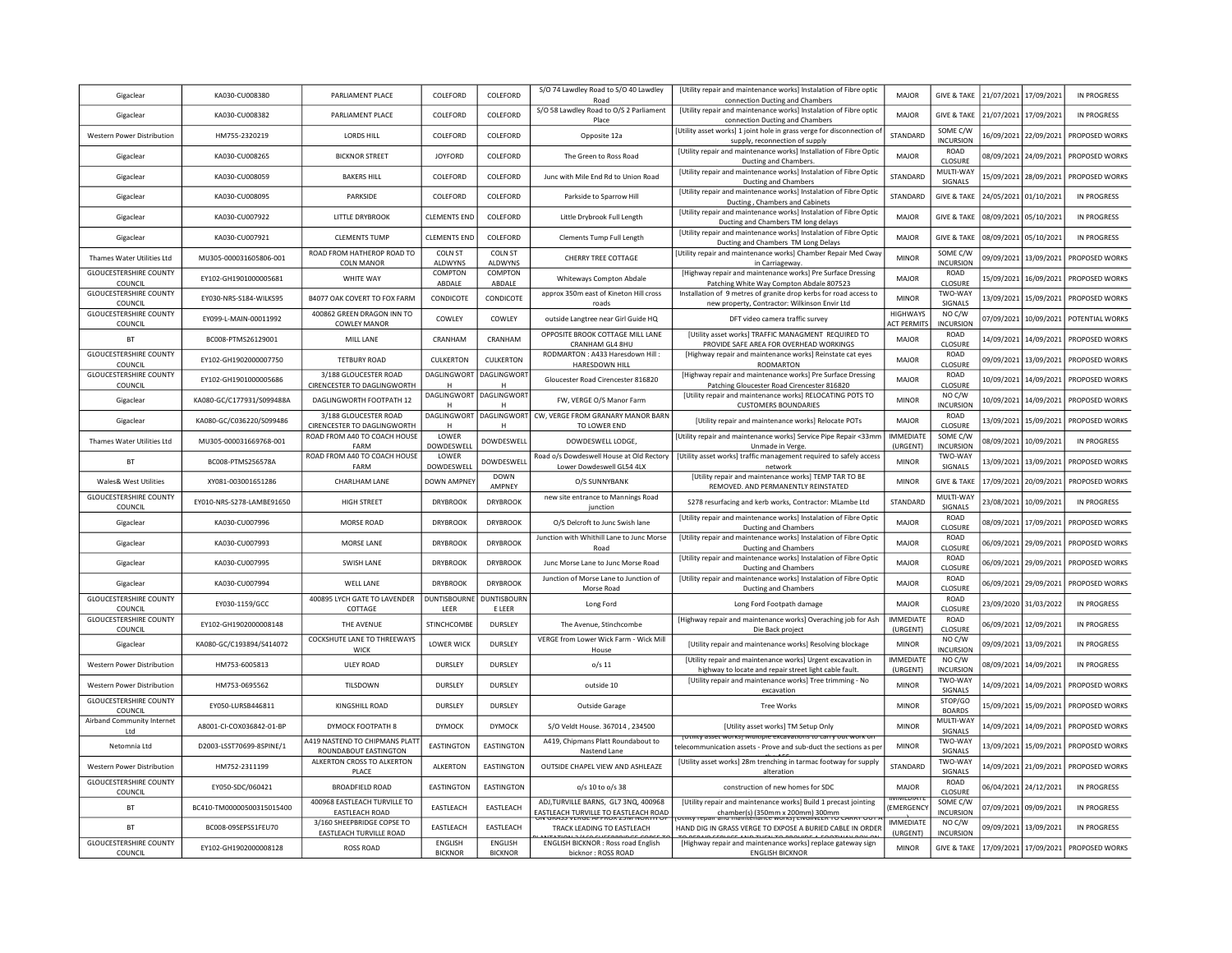| <b>GLOUCESTERSHIRE COUNTY</b><br>COUNCIL | EY100-816754A             | <b>WELSH WAY</b>                            | <b>FAIRFORD</b>              | <b>FAIRFORD</b>              | 3/170 Welsh Way Fairford                                                                     | [Highway improvement works] Carriageway Resurfacing                                                                                        | MAJOR                        | <b>ROAD</b><br>CLOSURE       | 08/09/2021 | 14/09/2021            | <b>IN PROGRESS</b>                   |
|------------------------------------------|---------------------------|---------------------------------------------|------------------------------|------------------------------|----------------------------------------------------------------------------------------------|--------------------------------------------------------------------------------------------------------------------------------------------|------------------------------|------------------------------|------------|-----------------------|--------------------------------------|
| Wales& West Utilities                    | XY242-001003725031        | <b>MILTON STREET</b>                        | <b>FAIRFORD</b>              | <b>FAIRFORD</b>              | OUTSIDE CALDECOTT HOUSE<br>speed, me pirches, cower stu                                      | TRACE AND REPAIR GAS ESCAPE AND PERMANENTLY REINSTATE<br><b>WHERE POSSIBLE</b>                                                             | <b>TEDIAT</b><br>(EMERGENC)  | SOME C/W<br><b>INCURSION</b> |            | 13/09/2020 24/09/2021 | IN PROGRESS                          |
| Gigaclear                                | KA030-CU007342            | MOORSLADE LANE                              | <b>FAIFIELD</b>              | FALFIELD                     | opposite the junc to Morrslade Lane to in                                                    | ic : UUSSEES.<br>ICE WOTKSJ EXCAN<br>optic cable and customer connections. Working hours 0700-1900.                                        | MAJOR                        | <b>ROAD</b><br>CLOSURE       | 07/09/2021 | 11/09/2021            | <b>IN PROGRESS</b>                   |
| <b>GLOUCESTERSHIRE COUNTY</b><br>COUNCIL | EY050-JACKSONCE/270721    | ROAD FROM SHIP INN TO MOOR<br><b>STREET</b> | <b>FRAMILODE</b>             | <b>FRAMILODE</b>             | <b>Frome House</b>                                                                           | works by Jackson Civil Engineers TM required for deliveries to and<br>from site only as needed                                             | <b>MAJOR</b>                 | STOP/GO<br><b>BOARDS</b>     | 06/09/2021 | 10/12/2021            | IN PROGRESS                          |
| <b>GLOUCESTERSHIRE COUNTY</b><br>COUNCIL | EY102-GH1901000005698     | <b>STROUD ROAD</b>                          | <b>FRAMPTON</b><br>MANSELL   | <b>FRAMPTON</b><br>MANSELL   | For the attention of Ali Jackson : Whole of<br>gloucestershire, for mass orders only.        | [Highway repair and maintenance works] Pre Surface Dressing<br>Patching Stroud Road Chalford 806091                                        | MAJOR                        | ROAD<br>CLOSURE              | 01/08/2021 | 30/11/2021            | PROPOSED WORKS                       |
| Gigaclear                                | KA030-CU005816            | <b>VICARAGE LANE</b>                        | <b>FRAMPTON ON</b><br>SEVERN | <b>FRAMPTON ON</b><br>SEVERN | Vicarage lane icn school lane                                                                | [Remedial works] Rectify defect                                                                                                            | <b>MINOR</b>                 | <b>GIVE &amp; TAKE</b>       | 09/09/2021 | 13/09/2021            | PROPOSED<br>REMEDIAL                 |
| <b>BT</b>                                | BC410-TM00000500314613600 | PAINSWICK ROAD                              | <b>GLOUCESTER</b>            | <b>GLOUCESTER</b>            | Tazaruous site sunken 7 collabseu frami<br>and cover in footway ADJ TO 162 ON,               | [Utility repair and maintenance works] Replace 1 jointbox frame<br>and cover(s) (1310mm x 610mm) in Footway                                | EMERGENC                     | SOME C/W<br><b>INCURSION</b> | 07/09/2021 | 09/09/2021            | IN PROGRESS                          |
| CityFibre                                | KG046-GLO-1-FTTH-PN172-4  | <b>COURT GARDENS</b>                        | <b>GLOUCESTER</b>            | <b>GLOUCESTER</b>            | JN Hempsted Lane to Entire Court Gardens                                                     | [Utility repair and maintenance works] City Fibre build to lay two<br>way duct for fibre network                                           | MAJOR                        | <b>GIVE &amp; TAKE</b>       | 17/08/2021 | 09/09/202:            | <b>IN PROGRESS</b>                   |
| CityFibre                                | KG046-GLO-1-FTTH-PN172-11 | <b>REA LANE</b>                             | <b>GLOUCESTER</b>            | <b>GLOUCESTER</b>            | St.Swithuns road junction to o/s high tide                                                   | [Utility repair and maintenance works] City Fibre build to lay two<br>way duct for fibre network                                           | STANDARD                     | MULTI-WAY<br>SIGNALS         | 02/09/2021 | 09/09/2021            | IN PROGRESS                          |
| <b>BT</b>                                | BC410-TM00000500312900400 | LOWER TUFFLEY LANE                          | <b>GLOUCESTER</b>            | <b>GLOUCESTER</b>            | ONEA66308868 112M EAST TO JUC OF<br>COROLIN ROAD ON, LOWER TUFFLEY LANE                      | <u>new service connection i build a concrete cha</u><br>445mm x 965mm deep in Footway, Install 1m of 1 way poly duct                       | <b>MINOR</b>                 | SOME C/W<br><b>INCURSION</b> | 08/09/2021 | 10/09/2021            | <b>IN PROGRESS</b>                   |
| SEVERN TRENT WATER LTD.                  | LB901-1303-000060407749   | WINCHESTER DRIVE                            | <b>GLOUCESTER</b>            | <b>GLOUCESTER</b>            | O/S 18 & 20                                                                                  | [Utility repair and maintenance works] * HV Bbox Install, Clear to<br>Boundary x 2                                                         | <b>MINOR</b>                 | NO C/W<br><b>INCURSION</b>   |            | 08/09/2021 10/09/2021 | IN PROGRESS                          |
| CityFibre                                | KG046-GLO-1-FTTH-PN658-05 | <b>GILES COX</b>                            | QUEDGELEY                    | <b>GLOUCESTER</b>            | From jct of Hadow Way to entire road<br>ווט כאום שהואט זיוט ו טיוועעם דסכ"כ <del>ר</del> טיו | [Utility repair and maintenance works] To excavate and install CF<br>apparatus in verge, FW & CW                                           | STANDARD                     | <b>GIVE &amp; TAKE</b>       |            | 27/08/2021 10/09/2021 | <b>IN PROGRESS</b>                   |
| <b>VIRGIN MEDIA</b>                      | NK110-ANSL029515          | <b>EASTERN AVENUE</b>                       | <b>GLOUCESTER</b>            | <b>GLOUCESTER</b>            | EASTERN AVENUE, GLOUCESTERSHIRE,                                                             | [Utility repair and maintenance works] LAY DUCT 20m IN VERGE                                                                               | <b>MINOR</b>                 | NO C/W<br><b>INCURSION</b>   | 08/09/2021 | 10/09/2021            | PROPOSED WORKS                       |
| <b>GLOUCESTERSHIRE COUNTY</b><br>COUNCIL | EY204-00197382            | <b>BIBURY ROAD</b>                          | <b>GLOUCESTER</b>            | <b>GLOUCESTER</b>            | OS 16                                                                                        | [Highway repair and maintenance works] Realigning Column                                                                                   | <b>MINOR</b>                 | <b>GIVE &amp; TAKE</b>       | 08/09/2021 | 10/09/2021            | PROPOSED WORKS                       |
| SEVERN TRENT WATER LTD.                  | LB901-1303-000060407845   | SANDYLEAZE                                  | <b>GLOUCESTER</b>            | <b>GLOUCESTER</b>            | OUTSIDE NO 75                                                                                | [Utility repair and maintenance works] HV Bbox Install, Clear to<br>Boundary logger                                                        | <b>MINOR</b>                 | <b>GIVE &amp; TAKE</b>       | 08/09/2021 | 10/09/2021            | <b>IN PROGRESS</b>                   |
| CityFibre                                | KG046-GLO-1-FTTH-PN658-02 | <b>HADOW WAY</b>                            | QUEDGELEY                    | <b>GLOUCESTER</b>            | From jct of Fieldcourt Drive to entire road                                                  | [Utility repair and maintenance works] To excavate and install CF<br>apparatus in verge, FW & CW<br>Tepair and maintenance worksj installe | STANDARD                     | <b>GIVE &amp; TAKE</b>       | 26/08/2021 | 10/09/2021            | <b>IN PROGRESS</b>                   |
| SEVERN TRENT WATER LTD.                  | LB906-0000-0000800079312  | <b>TAYLORS GROUND</b>                       | QUEDGELEY                    | <b>GLOUCESTER</b>            | ON FOOTWAY OUTSIDE NUMBER 22                                                                 | boundary box at depth of under 1.5 meters by Minimum dig with                                                                              | <b>MINOR</b>                 | NO C/W<br><b>INCURSION</b>   | 09/09/2021 | 10/09/2021            | <b>IN PROGRESS</b>                   |
| <b>GLOUCESTERSHIRE COUNTY</b><br>COUNCIL | EY102-GH1902000008123     | <b>LLANTHONY ROAD</b>                       | <b>GLOUCESTER</b>            | <b>GLOUCESTER</b>            | GLOUCESTER : Llanthony Road, Gloucester :<br><b>LLANTHONY ROAD</b>                           | [Highway repair and maintenance works] Sink hole investigation<br>and repair GLOUCESTER                                                    | <b>IMMEDIATE</b><br>(URGENT) | LANE<br>CLOSURE              | 03/09/2021 | 10/09/2021            | <b>IN PROGRESS</b>                   |
| <b>GLOUCESTERSHIRE COUNTY</b><br>COUNCIL | FY204-79379290            | <b>BITTERN AVENUE</b>                       | <b>GLOUCESTER</b>            | <b>GLOUCESTER</b>            | Between The Malverns and The Chase                                                           | [Highway repair and maintenance works] Repairing Private Cable                                                                             | <b>MINOR</b>                 | <b>GIVE &amp; TAKE</b>       | 08/09/2021 | 10/09/2021            | PROPOSED WORKS                       |
| <b>VIRGIN MEDIA</b>                      | NK110-ANSL029955          | SAPPERTON ROAD                              | <b>GLOUCESTER</b>            | <b>GLOUCESTER</b>            | 49 SAPPERTON ROAD GLOUCESTER GL4 6UN                                                         | [Utility repair and maintenance works] INSTALL TEE IN FOOTWAY                                                                              | <b>MINOR</b>                 | NO C/W<br><b>INCURSION</b>   | 09/09/2021 | 10/09/2021            | PROPOSED WORKS                       |
| CityFibre                                | KG046-GLO-1-FTTH-PN408-10 | <b>FRAMPTON ROAD</b>                        | <b>GLOUCESTER</b>            | <b>GLOUCESTER</b>            | Seymour Rd junction to Bristol Rd junction                                                   | [Utility repair and maintenance works] Excavation of footway<br>some carraigeway to lay Fibre Optic cables                                 | STANDARD                     | <b>GIVE &amp; TAKE</b>       | 06/09/2021 | 10/09/2021            | PROPOSED WORKS                       |
| SEVERN TRENT WATER LTD.                  | LB701-2302-000012875773   | WEDGWOOD DRIVE                              | <b>GLOUCESTER</b>            | <b>GLOUCESTER</b>            | 26 WEDGWOOD DRIVE                                                                            | front of number 26 wedgewood drive due to possible * collaspe<br><del>inet.nóhr 1 john: nole ní tanmat rootway anu :</del>                 | <b>IMMEDIATE</b><br>(URGENT) | NO C/W<br><b>INCURSION</b>   | 04/09/2021 | 10/09/2021            | IN PROGRESS                          |
| Western Power Distribution               | HM752-2308603             | <b>SECUNDA WAY</b>                          | <b>GLOUCESTER</b>            | <b>GLOUCESTER</b>            | outside 17/19 Wharfside Cl                                                                   | trenching in tarmac footway and grass verge and 15m road                                                                                   | STANDARD                     | LANE<br>CLOSURE              | 06/09/2021 | 10/09/2021            | IN PROGRESS                          |
| SEVERN TRENT WATER LTD                   | LB901-1303-000012879111   | <b>ELMGROVE ROAD EAST</b>                   | HARDWICKE                    | <b>GLOUCESTER</b>            | O/O30                                                                                        | [Utility repair and maintenance works] * HV Stop tap Repair - stop<br>significant leak                                                     | <b>IMMEDIATE</b><br>(URGENT) | SOME C/W<br>INCURSION        | 08/09/2021 | 10/09/2021            | IN PROGRESS                          |
| <b>VIRGIN MEDIA</b>                      | NK110-ANSL029957          | <b>BRIDGE KEEPERS WAY</b>                   | <b>HARDWICKF</b>             | <b>GLOUCESTER</b>            | 7 BRIDGE KEEPERS WAY HARDWICKE<br><b>GLOUCESTER GL2 4BD</b>                                  | [Utility repair and maintenance works] INSTALL TEE IN FOOTWAY                                                                              | <b>MINOR</b>                 | NO C/W<br><b>INCURSION</b>   | 09/09/2021 | 10/09/2021            | <b>IN PROGRESS</b>                   |
| Gigaclear                                | KA080-GC/C225122/S555595  | CHURCH ROAD                                 | TIRLEY                       | <b>GLOUCESTER</b>            | VERGE OS 42 CHURCH ROAD                                                                      | [Utility repair and maintenance works] replace damged pot                                                                                  | <b>MINOR</b>                 | NO C/W<br><b>INCURSION</b>   | 08/09/2021 | 10/09/2021            | IN PROGRESS                          |
| <b>VIRGIN MEDIA</b>                      | NK110-ANSL029934          | CHELTENHAM ROAD EAST                        | CHURCHDOWN                   | <b>GLOUCESTER</b>            | 1 AQUITAINE MEWS GLOUCESTER GL3 1JF                                                          | [Utility repair and maintenance works] INSTALL TEE IN FOOTWAY                                                                              | <b>MINOR</b>                 | NO C/W<br><b>INCURSION</b>   | 09/09/2021 | 10/09/2021            | PROPOSED WORKS                       |
| Western Power Distribution               | HM752-0600584             | SANDHURST LANE                              | SANDHURST                    | <b>GLOUCESTER</b>            | os scothern                                                                                  | [Permanent reinstatement] Urgent excavation in highway to locate<br>and repair LV cable fault.                                             | <b>IMMEDIATE</b><br>(URGENT) | <b>GIVE &amp; TAKE</b>       | 05/09/2021 | 10/09/2021            | <b>IN PROGRESS</b>                   |
| SEVERN TRENT WATER LTD                   | LB901-1303-000012825159   | <b>GREEN ACRE</b>                           | <b>BROCKWORTH</b>            | <b>GLOUCESTER</b>            | O/S NO 26                                                                                    | [Utility repair and maintenance works] HV Stop tap Rebuild<br>chamber                                                                      | <b>MINOR</b>                 | <b>GIVE &amp; TAKE</b>       | 08/09/2021 | 10/09/2021            | IN PROGRESS                          |
| <b>GLOUCESTERSHIRE COUNTY</b><br>COUNCIL | EY204-58486447            | <b>BRUTON WAY</b>                           | <b>GLOUCESTER</b>            | <b>GLOUCESTER</b>            | In Central Res Opp Jn Metz Way                                                               | [Highway repair and maintenance works] Replacing Column and<br>Repairing Cable Damage                                                      | <b>MINOR</b>                 | ROAD<br>CLOSURE              | 12/09/2021 | 12/09/2021            | PROPOSED WORKS                       |
| CityFibre                                | KG046-GLO-1-FTTH-PN657-31 | <b>FIELDCOURT DRIVE</b>                     | QUEDGELEY                    | <b>GLOUCESTER</b>            | Jct of Lower Meadow                                                                          | [Utility repair and maintenance works] To complete road crossing<br>under appropriate TM                                                   | <b>MINOR</b>                 | MULTI-WAY<br>SIGNALS         | 09/09/2021 | 13/09/2021            | IN PROGRESS                          |
| SFVERN TRENT WATER LTD                   | IB901-1303-000012834375A  | <b>BRISTOL ROAD</b>                         | <b>OUFDGELEY</b>             | <b>GLOUCESTER</b>            | OPP 112                                                                                      | [Utility repair and maintenance works] Hydrant Renew                                                                                       | <b>MINOR</b>                 | TWO-WAY<br><b>SIGNALS</b>    | 09/09/2021 | 13/09/2021            | <b>IN PROGRESS</b>                   |
| Wales& West Utilities                    | XY410-003001520474        | <b>COURT GARDENS</b>                        | <b>GLOUCESTER</b>            | <b>GLOUCESTER</b>            | 16                                                                                           | [Remedial works] REPAIRS TO DEFECTIVE REINSTATEMENT (WWU<br>REF: D12498)                                                                   | <b>MINOR</b>                 | <b>GIVE &amp; TAKE</b>       | 11/09/2021 | 13/09/2021            | PROPOSED<br>REMEDIAL                 |
| SEVERN TRENT WATER LTD.                  | LB701-2302-000012845457   | RESERVOIR ROAD                              | <b>GLOUCESTER</b>            | <b>GLOUCESTER</b>            | <b>OUTSIDE NUMBER 75</b>                                                                     | [Utility repair and maintenance works] * FC - COLUS -<br>REPAIR/REPLACE DEFECTIVE FRAME AND COVER                                          | <b>MINOR</b>                 | TWO-WAY<br>SIGNALS           | 13/09/2021 | 13/09/2021            | PROPOSED WORKS                       |
| SEVERN TRENT WATER LTD.                  | LB701-2302-000012839519   | <b>BANEBERRY ROAD</b>                       | <b>GLOUCESTER</b>            | <b>GLOUCESTER</b>            | APPROX 36M EAST OF JUNC WITH CAMPION<br>CLOSE                                                | [Utility repair and maintenance works] * FC - COLUS -<br>REPAIR/REPLACE DEFECTIVE FRAME AND COVER                                          | <b>MINOR</b>                 | TWO-WAY<br>SIGNALS           | 13/09/2021 | 13/09/2021            | PROPOSED WORKS                       |
| CityFibre                                | KG046-GLO-1-FTTH-PN401-27 | <b>BRISTOL ROAD</b>                         | <b>GLOUCESTER</b>            | <b>GLOUCESTER</b>            | Between Hempsted Bridge and Lidl                                                             | [Utility repair and maintenance works] To complete 1 cab to<br>linkup, between Hempsted Bridge and Lidl                                    | STANDARD                     | <b>GIVE &amp; TAKE</b>       | 07/09/2021 | 13/09/2021            | PROPOSED WORKS                       |
| <b>BT</b>                                | BC410-TM00000500306621700 | <b>STANLEY ROAD</b>                         | <b>GLOUCESTER</b>            | GLOUCESTER                   | O\S NO 115 STANLEY RD, GLOS, STANLEY<br><b>ROAD</b>                                          | [Utility repair and maintenance works] Replace 1 existing pole<br>$0.5m \times 0.5m$                                                       | <b>MINOR</b>                 | SOME C/W<br><b>INCURSION</b> |            | 09/09/2021 13/09/2021 | PROPOSED WORKS                       |
| <b>VIRGIN MEDIA</b>                      | NK110-ANSL029611          | <b>COLWELL AVENUE</b>                       | <b>GLOUCESTER</b>            | <b>GLOUCESTER</b>            | 139 CHOSEN WAY HUCCLECOTE<br>GLOUCESTER GL3 3BY                                              | [Utility repair and maintenance works] INSTALL TEE IN FOOTWAY                                                                              | <b>MINOR</b>                 | NO C/W<br><b>INCURSION</b>   |            |                       | 10/09/2021 13/09/2021 PROPOSED WORKS |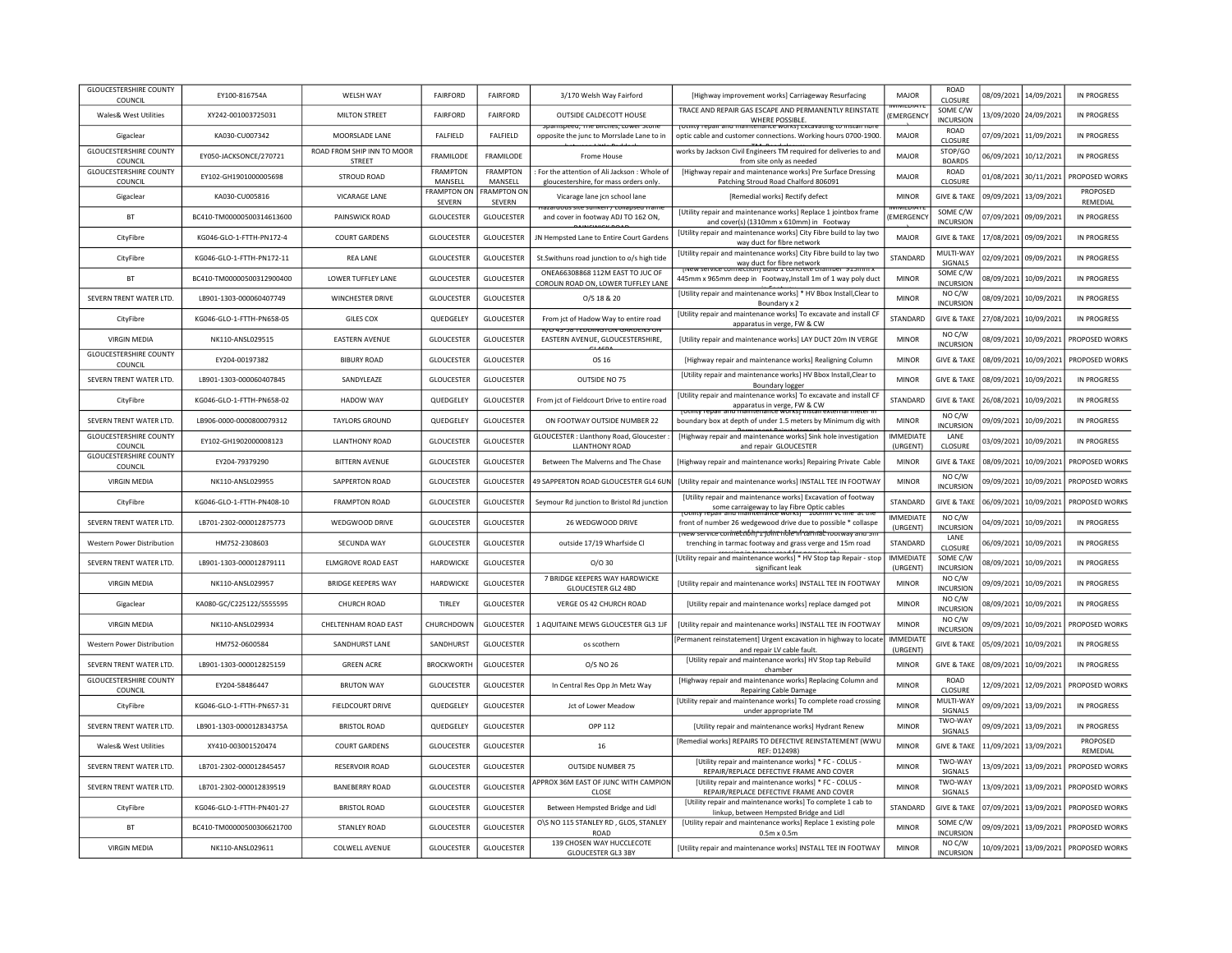| <b>BT</b>                                       | BC410-TM00000500306619100 | <b>CORONATION GROVE</b>                                | <b>GLOUCESTER</b>  | <b>GLOUCESTER</b> | 384816 218489 CORONATION GROVE OPP<br>4, CORONATION GROVE                | [Utility repair and maintenance works] Replace 1 existing pole<br>$0.5m \times 0.5m$                                                                                                                       | <b>MINOR</b>                 | SOME C/W<br><b>INCURSION</b>         |            | 09/09/2021 13/09/2021 | IN PROGRESS          |
|-------------------------------------------------|---------------------------|--------------------------------------------------------|--------------------|-------------------|--------------------------------------------------------------------------|------------------------------------------------------------------------------------------------------------------------------------------------------------------------------------------------------------|------------------------------|--------------------------------------|------------|-----------------------|----------------------|
| CityFibre                                       | KG046-GLO-1-FTTH-PN657-27 | SQUIRREL CLOSE                                         | QUEDGELEY          | <b>GLOUCESTER</b> | jn Water Meadow to all of Squirrel Close                                 | [Utility repair and maintenance works] To rectify blockage on<br>BTOR network in FW,CW & Verge                                                                                                             | STANDARD                     | <b>GIVE &amp; TAKE</b>               |            | 31/08/2021 13/09/2021 | <b>IN PROGRESS</b>   |
| SEVERN TRENT WATER LTD.                         | LB901-1303-000012875111   | NAAS LANE                                              | QUEDGELEY          | <b>GLOUCESTER</b> | O/S <sub>68</sub>                                                        | [Utility repair and maintenance works] HV Bbox Renew 25mm add<br>Meter                                                                                                                                     | <b>MINOR</b>                 | <b>GIVE &amp; TAKE</b>               |            | 09/09/2021 13/09/2021 | <b>IN PROGRESS</b>   |
| <b>BT</b>                                       | BC007-WCPFDF6J01          | FOOTWAYS BEWTEEN 19 TO 36 AND<br>37 TO 51 LINNET CLOSE | <b>GLOUCESTER</b>  | <b>GLOUCESTER</b> | 20 LINNET CLOSE ABBEYDALE GLOUCESTE, R<br>GL4 4UA                        | [Utility repair and maintenance works] excavation in f.way to lay<br>telecoms duct                                                                                                                         | <b>MINOR</b>                 | SOME C/W<br><b>INCURSION</b>         |            | 09/09/2021 13/09/2021 | <b>IN PROGRESS</b>   |
| CityFibre                                       | KG046-GLO-1-FTTH-PN659-13 | SELLARS ROAD                                           | <b>HARDWICKF</b>   | <b>GLOUCESTER</b> | Sellars view to Atlas House                                              | [Remedial works] To rectify a self identified defect                                                                                                                                                       | <b>MINOR</b>                 | <b>GIVE &amp; TAKE</b>               |            | 09/09/2021 13/09/2021 | PROPOSED<br>REMEDIAL |
| CityFibre                                       | KG046-GLO-1-FTTH-PN655-38 | <b>CORNFIELD DRIVE</b>                                 | HARDWICKE          | <b>GLOUCESTER</b> | opposite Elmgrove Estate                                                 | [Utility repair and maintenance works] to excavate to install CF<br>apparatus in CW and FW                                                                                                                 | <b>MINOR</b>                 | <b>GIVE &amp; TAKE</b>               |            | 09/09/2021 13/09/2021 | <b>IN PROGRESS</b>   |
| CityFibre                                       | KG046-GLO-1-FTTH-PN655-37 | FOOTWAY ADJOINING 1 TO 8 LLOYD<br><b>BAKER COURT</b>   | HARDWICKE          | <b>GLOUCESTER</b> | FW from Cornfield Drive to outside number                                | [Utility repair and maintenance works] to excavate to install CF<br>apparatus in CW and FW                                                                                                                 | <b>MINOR</b>                 | <b>GIVE &amp; TAKE</b>               | 09/09/2021 | 13/09/2021            | <b>IN PROGRESS</b>   |
| Gigaclear                                       | KA080-GC/C248164/S195270  | SCHOOL LANE                                            | <b>FORTHAMPTON</b> | <b>GLOUCESTER</b> | CW, VERGE ALONG SCHOOL LANE                                              | [Utility repair and maintenance works] LOCATING AND RESOLVING<br><b>BLOCKAGES</b>                                                                                                                          | <b>MINOR</b>                 | SOME C/W<br><b>INCURSION</b>         | 09/09/2021 | 13/09/2021            | PROPOSED WORKS       |
| SEVERN TRENT WATER LTD.                         | LB901-1303-000060408806   | SANDHURST LANE                                         | SANDHURST          | <b>GLOUCESTER</b> | THE WILLOWS CARAVAN PARK                                                 | [Utility repair and maintenance works] * HV Bbox Renew 25mm w/<br>Trailer add Meter * non visible leak                                                                                                     | <b>IMMEDIATE</b><br>(URGENT) | TWO-WAY<br>SIGNALS                   | 09/09/2021 | 13/09/2021            | <b>IN PROGRESS</b>   |
| <b>GLOUCESTERSHIRE COUNTY</b><br>COUNCIL        | EY102-GH1902000006855     | SANDFIELD ROAD                                         | CHURCHDOWN         | <b>GLOUCESTER</b> | GLOUCESTER: Sandfield Road, Churchdown<br>GL3 2HA: SANDFIELD ROAD        | [Highway repair and maintenance works] To link existing gully to<br>the existing drainage infrastructure. GLOUCESTER                                                                                       | MAJOR                        | ROAD<br>CLOSURE                      | 10/09/2021 | 13/09/2021            | PROPOSED WORKS       |
| Wales& West Utilities                           | XY243-001003944031        | BARNWOOD ROAD                                          | <b>GLOUCESTER</b>  | <b>GLOUCESTER</b> | OUTSIDE 33                                                               | [Utility repair and maintenance works] TRACE AND REPAIR GAS<br>ESCAPE AND PERMANENTLY REINSTATE WHERE POSSIBLE                                                                                             | EMERGENCY                    | LANE<br>CLOSURE                      |            | 08/09/2021 14/09/2021 | IN PROGRESS          |
| Western Power Distribution                      | HM752-2312619             | PARK ROAD                                              | <b>GLOUCESTER</b>  | <b>GLOUCESTER</b> | outside 5, 7 and 13                                                      | [New service connection] 4 joint holes in modular footway for nev<br>supply, link box replacement/installation - with excavation                                                                           | STANDARD                     | SOME C/W<br><b>INCURSION</b>         |            | 06/09/2021 14/09/2021 | IN PROGRESS          |
| <b>BT</b>                                       | BC008-OGEA52625673A       | <b>BRISTOL ROAD</b>                                    | QUEDGELEY          | <b>GLOUCESTER</b> | Outside 233 Bristol Road Quedgeley<br>Gloucester Gloucestershire GL2 4QW | TO provide a sale worki<br>to access EXISTING carriageway box(s) to provide service to a                                                                                                                   | <b>MINOR</b>                 | MULTI-WAY<br>SIGNALS                 |            | 14/09/2021 14/09/2021 | PROPOSED WORKS       |
| CityFibre                                       | KG046-GLO-1-FTTH-PN554-12 | <b>CHATSWORTH AVENUE</b>                               | <b>GLOUCESTER</b>  | <b>GLOUCESTER</b> | From jct of Windsor Drive to No. 60                                      | [Remedial works] To rectify defects                                                                                                                                                                        | <b>MINOR</b>                 | <b>GIVE &amp; TAKE</b>               | 10/09/2021 | 14/09/2021            | PROPOSED<br>REMEDIAL |
| CityFibre                                       | KG046-GLO-1-FTTH-PN554-15 | <b>CHATSWORTH AVENUE</b>                               | <b>GLOUCESTER</b>  | <b>GLOUCESTER</b> | #24-56 Chatsworth Avenue                                                 | [Remedial works] To rectify defects                                                                                                                                                                        | <b>MINOR</b>                 | <b>GIVE &amp; TAKE</b>               | 10/09/2021 | 14/09/2021            | PROPOSED<br>REMEDIAL |
| Western Power Distribution                      | HM752-2310564             | <b>HIGH VIEW</b>                                       | <b>GLOUCESTER</b>  | <b>GLOUCESTER</b> | Outside No 30                                                            | JUINTY asset works) Z JOINT HOIES IN TANNIAC TOOTWAY AND REAS!<br>verge and 41m trenching in tarmac footway and grass verge for                                                                            | STANDARD                     | SOME C/W<br><b>INCURSION</b>         | 02/09/2021 | 14/09/2021            | <b>IN PROGRESS</b>   |
| <b>GLOUCESTERSHIRE COUNTY</b><br><b>COUNCIL</b> | EY099-VDK11331694         | HAYDALE GARDENS                                        | <b>GLOUCESTER</b>  | GLOUCESTER        | 6                                                                        | <b>VDK</b>                                                                                                                                                                                                 | <b>MINOR</b>                 | SOME C/W<br><b>INCURSION</b>         | 13/09/2021 | 14/09/2021            | PROPOSED WORKS       |
| Western Power Distribution                      | HM752-9499795             | <b>BROOK STREET</b>                                    | <b>GLOUCESTER</b>  | <b>GLOUCESTER</b> | Outside No. 10                                                           | [Utility repair and maintenance works] Urgent excavation in<br>highway to locate and repair LV cable fault.                                                                                                | <b>IMMEDIATE</b><br>(URGENT) | SOME C/W<br><b>INCURSION</b>         | 08/09/2021 | 14/09/2021            | <b>IN PROGRESS</b>   |
| CityFibre                                       | KG046-GLO-1-FTTH-PN505-26 | MILLERS DYKE                                           | QUEDGELEY          | <b>GLOUCESTER</b> | Jn Severn Vale Drive to jn The Causeway                                  | tenance works) To Tectify der<br>junction of Severvale Drive to The Causeway as discussed with                                                                                                             | <b>STANDARD</b>              | <b>GIVE &amp; TAKE</b>               | 08/09/2021 | 14/09/2021            | PROPOSED WORKS       |
|                                                 |                           |                                                        |                    |                   |                                                                          |                                                                                                                                                                                                            |                              |                                      |            |                       |                      |
| <b>GLOUCESTERSHIRE COUNTY</b><br>COUNCIL        | EY102-GH1902000008207     | <b>METZ WAY</b>                                        | <b>GLOUCESTER</b>  | <b>GLOUCESTER</b> | GLOUCESTER : Bruton Way/Metz Way :<br><b>BRUTON WAY</b>                  | [Highway repair and maintenance works] Gloucester Rail Station<br>Metz Way Access. Construction works. GLOUCESTER                                                                                          | <b>MINOR</b>                 | LANE<br>CLOSURE                      | 13/09/2021 | 14/09/2021            | PROPOSED WORKS       |
| <b>BT</b>                                       | BC410-TM00000500314950500 | <b>BARTON STREET</b>                                   | <b>GLOUCESTER</b>  | <b>GLOUCESTER</b> | OPP 1 AND O/S 3 AND O/S ENTRANCE TO ST<br>JAMES COURT, BARTON STREET     | [Utility repair and maintenance works] 1, 2, Install 5m of 1 way<br>poly duct in Footway                                                                                                                   | <b>MINOR</b>                 | SOME C/W<br><b>INCURSION</b>         | 10/09/2021 | 14/09/2021            | PROPOSED WORKS       |
| CityFibre                                       | KG046-GLO-1-FTTH-PN554-13 | HAREWOOD CLOSE                                         | <b>GLOUCESTER</b>  | <b>GLOUCESTER</b> | From Chatsworth Avenue JN to Entire<br>Harewood Close                    | [Remedial works] To rectify defects                                                                                                                                                                        | <b>MINOR</b>                 | <b>GIVE &amp; TAKE</b>               | 10/09/2021 | 14/09/2021            | PROPOSED<br>REMEDIAL |
| SEVERN TRENT WATER LTD.                         | LB901-1303-000012875322   | <b>FOXGLOVE CLOSE</b>                                  | <b>GLOUCESTER</b>  | GLOUCESTER        | 34                                                                       | [Utility repair and maintenance works] HV Stop tap Renew 25mm                                                                                                                                              | <b>MINOR</b>                 | SOME C/W<br><b>INCURSION</b>         | 10/09/2021 | 14/09/2021            | PROPOSED WORKS       |
| CityFibre                                       | KG046-GLO-1-FTTH-PN506-21 | THE CAUSEWAY                                           | QUEDGELEY          | <b>GLOUCESTER</b> | 28 The Causeway to jn with teal Close                                    | [Remedial works] To rectify self identified defect                                                                                                                                                         | <b>MINOR</b>                 | <b>GIVE &amp; TAKE</b>               | 10/09/2021 | 14/09/2021            | PROPOSED<br>REMEDIAL |
| <b>BT</b>                                       | BC008-OGEA52625673B       | STANBRIDGE WAY                                         | QUEDGELEY          | <b>GLOUCESTER</b> | Outside 233 Bristol Road Quedgeley<br>Gloucester Gloucestershire GL2 4QW | works) to provide a sale working area.<br>to access EXISTING carriageway box(s) to provide service to a                                                                                                    | <b>MINOR</b>                 | MULTI-WAY<br>SIGNALS                 | 14/09/2021 | 14/09/2021            | PROPOSED WORKS       |
| <b>GLOUCESTERSHIRE COUNTY</b><br>COUNCIL        | EY020-GB0809              | CHELTENHAM ROAD EAST                                   | CHURCHDOWN         | <b>GLOUCESTER</b> | o/s Brickhampton Golf Course                                             | Installation of cycle monitoring equipment on behalf of GCC (c/o<br><b>Kevin Haines</b>                                                                                                                    | <b>MINOR</b>                 | TWO-WAY<br>SIGNALS                   | 14/09/2021 | 14/09/2021            | PROPOSED WORKS       |
| T-Mobile (UK) Limited                           | YN108-GLO10740-WHP3UK-TW2 | KINGSHOLM ROAD                                         | <b>GLOUCESTER</b>  | <b>GLOUCESTER</b> | In the footway on Kingsholm Road, approx.<br>40m north of Skinner Street | <del>otmty repair and maintenance worksj</del><br>Covid-19 Guidance and Government guidelines of social distancing                                                                                         | <b>MINOR</b>                 | MULTI-WAY<br>SIGNALS                 | 14/09/2021 | 15/09/2021            | PROPOSED WORKS       |
| CityFibre                                       | KG046-GLO-1-FTTH-PN403-7  | <b>BRISTOL ROAD</b>                                    | <b>GLOUCESTER</b>  | <b>GLOUCESTER</b> | FROM TUFFLEY AVENUE JUNC TO LYSONS<br>AVENUE JUNC                        | othny repair and maintenance works ji statutory hin astructure<br>Work] INSTALL FIBRE OPTIC APPARATUS IN VERGE, FOOTWAY &                                                                                  | MAJOR                        | MULTI-WAY<br>SIGNALS                 | 11/08/2021 | 15/09/2021            | IN PROGRESS          |
| Western Power Distribution                      | HM752-0699367             | REA LANE                                               | <b>GLOUCESTER</b>  | GLOUCESTER        | Outside Electric Sub Sta                                                 | [Utility asset works] Vehicles/Hoist in carriageway - No excavation                                                                                                                                        | <b>MINOR</b>                 | SOME C/W<br><b>INCURSION</b>         | 14/09/2021 | 15/09/2021            | PROPOSED WORKS       |
| T-Mobile (UK) Limited                           | YN108-GLO10740-WHP3UK-TW3 | <b>SWEETBRIAR STREET</b>                               | <b>GLOUCESTER</b>  | <b>GLOUCESTER</b> | In the footway on Kingsholm Road, approx<br>40m north of Skinner Street  | נץ וכטמו מות והמותכומותכ שטוג) רכוחות וטו נווכ טסכ ט<br>relation to permit YN108-GLO10740-WHP3UK-TW2 High Level                                                                                            | <b>MINOR</b>                 | MULTI-WAY<br>SIGNALS                 | 14/09/2021 | 15/09/2021            | PROPOSED WORKS       |
| CityFibre                                       | KG046-GLO-1-FTTH-PN657-5  | <b>LOWER MEADOW</b>                                    | QUEDGELEY          | <b>GLOUCESTER</b> | JN Fieldcourt Drive to all of Lower Meadow                               | [Remedial works] To excavate and install CF apparatus in Verge,<br>FW & CW                                                                                                                                 | <b>STANDARD</b>              | <b>GIVE &amp; TAKE</b>               | 02/09/2021 | 15/09/2021            | IN PROGRESS          |
| <b>VIRGIN MEDIA</b>                             | NK110-ANSL030073          | PENDOCK CLOSE                                          | QUEDGELEY          | <b>GLOUCESTER</b> | FROM 20-24 PENDOCK CLOSE,<br>GLOUCESTERSHIRE, GL2 4GL                    | [Utility repair and maintenance works] lay 16.5m track extension<br>in F/W                                                                                                                                 | <b>MINOR</b>                 | <b>GIVE &amp; TAKE</b>               | 13/09/2021 | 15/09/2021            | PROPOSED WORKS       |
| <b>VIRGIN MEDIA</b>                             | NK110-ANSL030206          | SPOONBILL CLOSE                                        | QUEDGELEY          | <b>GLOUCESTER</b> | 26 SPOONBILL CLOSE QUEDGELEY<br><b>GLOUCESTER GL2 4LB</b>                | [Utility repair and maintenance works] INSTALL TEE IN FOOTWAY                                                                                                                                              | <b>MINOR</b>                 | NO C/W<br><b>INCURSION</b>           | 14/09/2021 | 15/09/2021            | PROPOSED WORKS       |
| Gigaclear                                       | KA080-GC/C192359/S409665  | <b>STANK LANE</b>                                      | <b>HARDWICKE</b>   | <b>GLOUCESTER</b> | CW, VERGE, O/S FAIRVIEW HOUSE TO O/S<br>DEPOT STANK LANE                 | [Utility repair and maintenance works] FIBRE SERVICE<br><b>INSTALLATION</b>                                                                                                                                | <b>MINOR</b>                 | SOME C/W<br><b>INCURSION</b>         | 13/09/2021 | 15/09/2021            | PROPOSED WORKS       |
| BT                                              | BC008-PTMS215476A         | 3222 LEA COURT FARM TO UPPER<br><b>FRAMILODE</b>       | FRAMILODE          | <b>GLOUCESTER</b> | IRT FARIVI TO OPPER FR<br>BETWEEN GLEBE COTTAGE AND ELMLEA               | [Utility asset works] TEMP OBSTRUCTION REQUIRED TO PROVIDE<br>SAFE WORKING ZONE FOR POLE-TEST                                                                                                              | <b>MINOR</b>                 | SOME C/W<br><b>INCURSION</b>         | 15/09/2021 | 15/09/2021            | PROPOSED WORKS       |
| Wales& West Utilities                           | XY410-003001521661/01     | MILL LANE                                              | <b>BROCKWORTH</b>  | <b>GLOUCESTER</b> | UNCTION OF VICARAGE LANE TO JUNCTION<br>OF TANNERS CLOSE                 | othity repair and maintenance works i RePoACE 25<br>METALLIC GAS MAINS WITH NEW PLASTIC MAINS IN THE                                                                                                       | MAJOR                        | <b>GIVE &amp; TAKE</b>               | 29/07/2021 | 15/09/2021            | <b>IN PROGRESS</b>   |
| SEVERN TRENT WATER LTD.                         | 18906-0000-0000800103062  | MANI FY GARDENS                                        | <b>GLOUCESTER</b>  | <b>GLOUCESTER</b> | ON FOOTWAY OUTSIDE NUMBER 11                                             | <del>inty tepail and than itenance worksj firstair externannet et f</del><br>boundary box at depth of under 1.5 meters by Minimum dig with<br>[Utility repair and maintenance works] Bbox Install 25mm and | <b>MINOR</b>                 | NO C/W<br><b>INCURSION</b><br>NO C/W |            | 14/09/2021 16/09/2021 | PROPOSED WORKS       |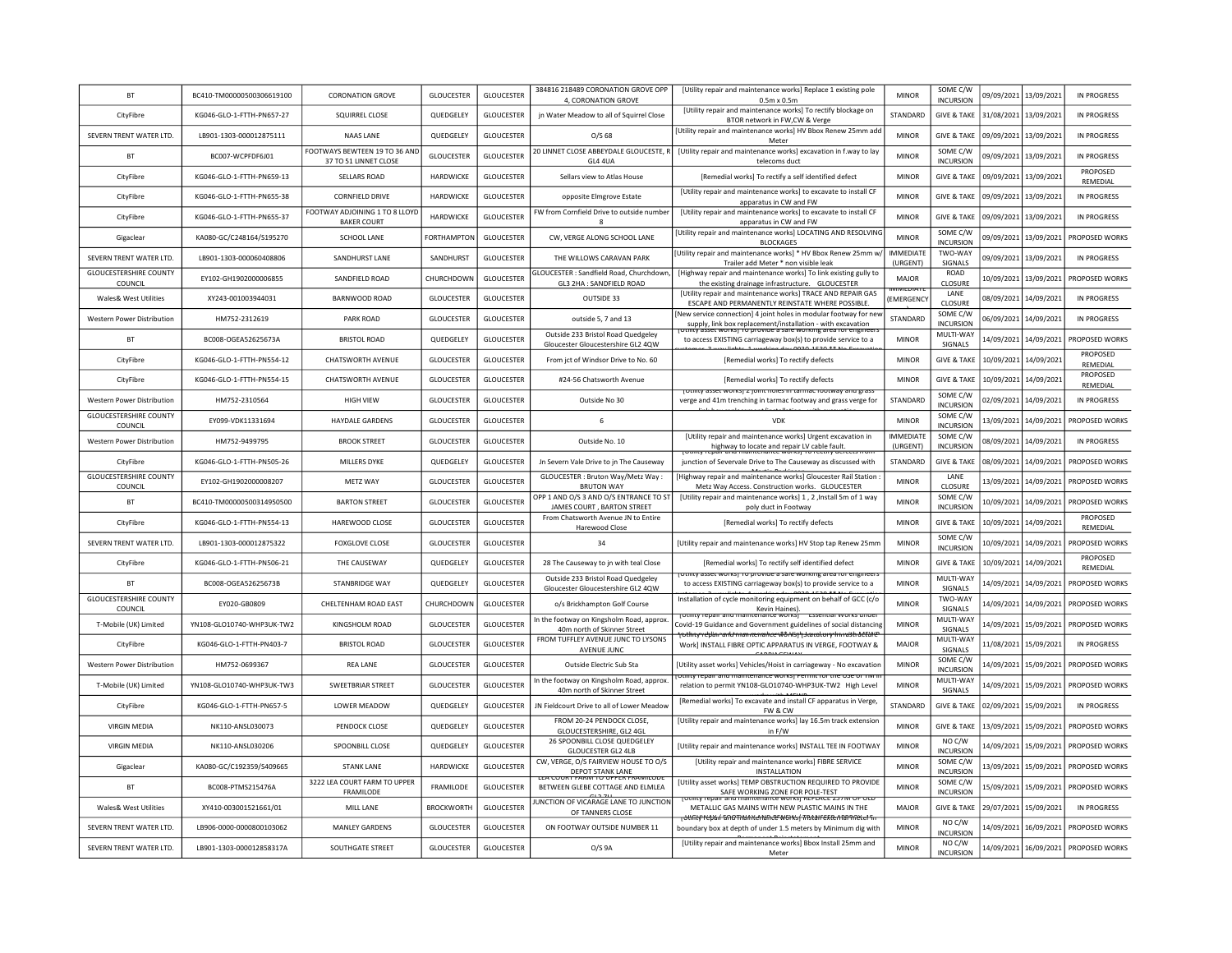| <b>GLOUCESTERSHIRE COUNTY</b><br>COUNCIL        | EY099-L-MAIN-00012027     | CHELTENHAM ROAD                                              | <b>GLOUCESTER</b> | <b>GLOUCESTER</b> | by bus stops on both sides of the road by<br>Greyhound gardens jct                    | Upgrading RTI bus stop signs                                                                                                                                                         | <b>HIGHWAYS</b><br><b>ACT PERMITS</b> | NO C/W<br><b>INCURSION</b>   |            | 14/09/2021 16/09/2021 | POTENTIAL WORKS      |
|-------------------------------------------------|---------------------------|--------------------------------------------------------------|-------------------|-------------------|---------------------------------------------------------------------------------------|--------------------------------------------------------------------------------------------------------------------------------------------------------------------------------------|---------------------------------------|------------------------------|------------|-----------------------|----------------------|
| Western Power Distribution                      | HM752-2296678A            | PAINSWICK ROAD                                               | <b>GLOUCESTER</b> | <b>GLOUCESTER</b> | From Eastern Avenue to Matson Lane                                                    | [Utility asset works] 1089m trenching in tarmac footway and<br>tarmac road and grass verge for cable overlay                                                                         | MAJOR                                 | TWO-WAY<br>SIGNALS           |            | 22/07/2021 16/09/2021 | IN PROGRESS          |
| SEVERN TRENT WATER LTD.                         | LB901-1303-000012866391   | PAINSWICK ROAD                                               | GLOUCESTER        | <b>GLOUCESTER</b> | $C/O$ 236                                                                             | [Utility repair and maintenance works] * Large Sluice Valve Repair<br>q'                                                                                                             | <b>MINOR</b>                          | TWO-WAY<br>SIGNALS           | 14/09/2021 | 16/09/2021            | PROPOSED WORKS       |
| Western Power Distribution                      | HM752-2296678B            | <b>EASTERN AVENUE</b>                                        | <b>GLOUCESTER</b> | <b>GLOUCESTER</b> | Across Painsiwck Road Roundabout                                                      | [Utility asset works] 46m trenching in tarmac footway and tarmac<br>road for cable overlay                                                                                           | <b>MAJOR</b>                          | LANE<br>CLOSURE              | 22/07/2021 | 16/09/2021            | <b>IN PROGRESS</b>   |
| <b>Western Power Distribution</b>               | HM752-2296678C            | COTTESWOLD ROAD                                              | <b>GLOUCESTER</b> | <b>GLOUCESTER</b> | From Painswick Road to Electricity<br>Substation                                      | [Utility asset works] 86m trenching in tarmac footway and tarmac<br>road for cable overlay                                                                                           | <b>MAJOR</b>                          | TWO-WAY<br>SIGNALS           | 22/07/2021 | 16/09/2021            | IN PROGRESS          |
| <b>BT</b>                                       | BC410-TM00000500306606800 | KING EDWARDS AVENUE                                          | <b>GLOUCESTER</b> | <b>GLOUCESTER</b> | O/S 24/26, KING EDWARDS AVENUE                                                        | [Utility repair and maintenance works] Replace 1 existing pole<br>$0.5m \times 0.5m$                                                                                                 | <b>MINOR</b>                          | SOME C/W<br><b>INCURSION</b> | 14/09/2021 | 16/09/2021            | PROPOSED WORKS       |
| SEVERN TRENT WATER LTD.                         | LB906-0000-0000800099096  | SADDLERS ROAD                                                | QUEDGELEY         | <b>GLOUCESTER</b> | ON VERGE OUTSIDE NUMBER 44                                                            | <b>WOTKST</b><br><u>VIIIIIV TEDAT AND IN</u><br>boundary box at depth of under 1.5 meters by Minimum dig with                                                                        | <b>MINOR</b>                          | NO C/W<br><b>INCURSION</b>   | 14/09/2021 | 16/09/2021            | PROPOSED WORKS       |
| SEVERN TRENT WATER LTD.                         | LB906-0000-0000800101109  | THE CAUSEWAY                                                 | QUEDGELEY         | <b>GLOUCESTER</b> | ON FOOTWAY OUTSIDE NUMBER 72                                                          | roumy repair and fhamtenarice works) instali externar meter in<br>boundary box at depth of under 1.5 meters by Minimum dig with                                                      | <b>MINOR</b>                          | NO C/W<br><b>INCURSION</b>   | 14/09/2021 | 16/09/2021            | PROPOSED WORKS       |
| Western Power Distribution                      | HM752-2296678D            | <b>UUTWAT FRUM NURTH UF 6</b><br>LINNET CLOSE TO SOUTH OF 57 | <b>GLOUCESTER</b> | <b>GLOUCESTER</b> | From Painswick Road to Electricity<br>Substation                                      | [Utility asset works] 124m trenching in tarmac footway and grass<br>verge for cable overlay                                                                                          | MAJOR                                 | SOME C/W<br>INCURSION        | 22/07/2021 | 16/09/2021            | IN PROGRESS          |
| <b>GLOUCESTERSHIRE COUNTY</b><br>COUNCIL        | EY020-GB1609              | <b>INNSWORTH LANE</b>                                        | <b>INNSWORTH</b>  | <b>GLOUCESTER</b> | o/s Whittle Gardens                                                                   | S278 capping/topping works                                                                                                                                                           | <b>MINOR</b>                          | TWO-WAY<br>SIGNALS           | 16/09/2021 | 16/09/2021            | PROPOSED WORKS       |
| <b>GLOUCESTERSHIRE COUNTY</b><br><b>COUNCIL</b> | EY099-VDK11331520         | <b>BRYERLAND ROAD</b>                                        | <b>WITCOMBE</b>   | <b>GLOUCESTER</b> | $\overline{\phantom{a}}$                                                              | <b>VDK</b>                                                                                                                                                                           | <b>MINOR</b>                          | SOME C/W<br><b>INCURSION</b> |            | 15/09/2021 16/09/2021 | PROPOSED WORKS       |
| <b>GLOUCESTERSHIRE COUNTY</b><br>COUNCIL        | EY099-VDK11331522         | <b>BRYERLAND ROAD</b>                                        | <b>WITCOMBE</b>   | <b>GLOUCESTER</b> | $\overline{\mathbf{3}}$                                                               | <b>VDK</b>                                                                                                                                                                           | <b>MINOR</b>                          | SOME C/W<br><b>INCURSION</b> |            | 15/09/2021 16/09/2021 | PROPOSED WORKS       |
| Wales& West Utilities                           | XY410-003001423538        | <b>HERON WAY</b>                                             | <b>GLOUCESTER</b> | <b>GLOUCESTER</b> | $O/S$ 12 - 26                                                                         | [Remedial works] REPAIRS TO DEFECTIVE REINSTATEMENT (WWL<br>REF: D10989)                                                                                                             | <b>MINOR</b>                          | <b>GIVE &amp; TAKE</b>       |            | 15/09/2021 17/09/2021 | PROPOSED<br>REMEDIAL |
| Western Power Distribution                      | HM752-2318320             | <b>TUFFLEY AVENUE</b>                                        | <b>GLOUCESTER</b> | <b>GLOUCESTER</b> | Outside Number 26                                                                     | [Disconnection or alteration of supply] 1 joint hole in tarmac<br>footway for disconnection of supply                                                                                | STANDARD                              | NO C/W<br><b>INCURSION</b>   | 14/09/2021 | 17/09/2021            | PROPOSED WORKS       |
| CityFibre                                       | KG046-GLO-1-FTTH-PN654-15 | FIELDCOURT DRIVE                                             | QUEDGELEY         | <b>GLOUCESTER</b> | Just off roundabout with Naas Lane                                                    | [Utility repair and maintenance works] TTL head on junction with<br><b>Bristol Road</b>                                                                                              | STANDARD                              | MULTI-WAY<br>SIGNALS         |            | 06/09/2021 17/09/2021 | PROPOSED WORKS       |
| CityFibre                                       | KG046-GLO-1-FTTH-PN651-21 | COURTFIELD ROAD                                              | QUEDGELEY         | <b>GLOUCESTER</b> | $o/s$ 116                                                                             | [Utility repair and maintenance works] Install of CF pole                                                                                                                            | <b>MINOR</b>                          | <b>GIVE &amp; TAKE</b>       | 15/09/2021 | 17/09/2021            | PROPOSED WORKS       |
| T-Mobile (UK) Limited                           | YN108-GLO16203WHP-3UK-SJ2 | CHELTENHAM ROAD                                              | <b>GLOUCESTER</b> | <b>GLOUCESTER</b> | jun Oxstall Lane                                                                      | tounty repair and maintenance worksj some cw incursion omy to<br>facilitate works on Oxstall Lane under YN108GLO16203WHP-3UK-                                                        | <b>MINOR</b>                          | MULTI-WAY<br>SIGNALS         | 15/09/2021 | 17/09/2021            | PROPOSED WORKS       |
| CityFibre                                       | KG046-GLO-1-FTTH-PN409-06 | <b>LANNETT ROAD</b>                                          | <b>GLOUCESTER</b> | <b>GLOUCESTER</b> | JN of King Edward's Avenue to Entire<br>Lannett Road                                  | [Utility repair and maintenance works] To excavate and install City<br>Fibre apparatus in CW, FW & Verge NPC                                                                         | STANDARD                              | <b>GIVE &amp; TAKE</b>       | 06/09/2021 | 17/09/2021            | PROPOSED WORKS       |
| <b>GLOUCESTERSHIRE COUNTY</b><br>COUNCIL        | EY099-VDK11323854         | AMBERLEY ROAD                                                | <b>GLOUCESTER</b> | <b>GLOUCESTER</b> | $11\,$                                                                                | <b>VDK</b>                                                                                                                                                                           | STANDARD                              | SOME C/W<br><b>INCURSION</b> | 10/09/2021 | 17/09/2021            | PROPOSED WORKS       |
| <b>Wales&amp; West Utilities</b>                | XY243-003001572908        | <b>CRANWELL CLOSE</b>                                        | <b>GLOUCESTER</b> | <b>GLOUCESTER</b> | $O/S$ 1-45                                                                            | [Utility repair and maintenance works] REPLACE 333M X GAS<br>MAINS AND 38 GAS SERVICES                                                                                               | MAJOR                                 | <b>GIVE &amp; TAKE</b>       | 28/05/2021 | 17/09/2021            | <b>IN PROGRESS</b>   |
| T-Mobile (UK) Limited                           | YN110-GLO002-PGN/TP-MEWP  | <b>STROUD ROAD</b>                                           | <b>GLOUCESTER</b> | GLOUCESTER        | The location of the works are on Stroud<br>Road, just before junction Stanley Terrace | Works to be completed on telecommunications equipment at                                                                                                                             | <b>MINOR</b>                          | MULTI-WAY<br>SIGNALS         | 17/09/2021 | 17/09/2021            | PROPOSED WORKS       |
| Western Power Distribution                      | HM752-2318316             | <b>WORCESTER STREET</b>                                      | <b>GLOUCESTER</b> | <b>GLOUCESTER</b> | outside 41a                                                                           | [New service connection] 1 joint hole in tarmac footway and 2m<br>trenching in tarmac footway for new supply                                                                         | STANDARD                              | NO C/W<br><b>INCURSION</b>   | 13/09/2021 | 17/09/2021            | PROPOSED WORKS       |
| SEVERN TRENT WATER LTD.                         | LB922-5201-000006617859   | <b>WORCESTER STREET</b>                                      | <b>GLOUCESTER</b> | <b>GLOUCESTER</b> | <b>OUTSIDE NUMBER 8A</b>                                                              | connection of 32mm MDPE service to 90mm pe * main in                                                                                                                                 | <b>MINOR</b>                          | <b>GIVE &amp; TAKE</b>       | 15/09/2021 | 17/09/2021            | PROPOSED WORKS       |
| SEVERN TRENT WATER LTD.                         | LB901-1303-000012866593   | HOI MWOOD DRIVE                                              | <b>GLOUCESTER</b> | <b>GLOUCESTER</b> | $\overline{\phantom{a}}$                                                              | лаlˈwʊ̂rкsj ≅ ੮tit ario oig ʊˈutˈsprayeo aream ordeˈspfar<br>paint remove old SV lid and * replace with new as old style lid to<br><del>ebail anu maintenance works — EsSêntia</del> | <b>MINOR</b>                          | SOME C/W<br><b>INCURSION</b> | 17/09/2021 | 17/09/2021            | PROPOSED<br>REMEDIAL |
| T-Mobile (UK) Limited                           | YN108-GLO16203WHP-3UK-SJ1 | <b>OXSTALLS LANE</b>                                         | <b>GLOUCESTER</b> | <b>GLOUCESTER</b> | On the footway/verge on Oxstalls Lane jct of<br>Cheltenham Road                       | Covid-19 Guidance and Government guidelines of social distancing                                                                                                                     | <b>MINOR</b>                          | MULTI-WAY<br>SIGNALS         | 15/09/2021 | 17/09/2021            | PROPOSED WORKS       |
| CityFibre                                       | KG046-GLO-1-FTTH-PN552-2  | CHARLECOTE AVENUE                                            | <b>GLOUCESTER</b> | GLOUCESTER        | From jct of Chatsworth Avenue to entire<br>road                                       | [Remedial works] To Rectify Self Identified Defects                                                                                                                                  | <b>STANDARD</b>                       | <b>GIVE &amp; TAKE</b>       | 13/09/2021 | 17/09/2021            | PROPOSED<br>REMEDIAL |
| CityFibre                                       | KG046-GLO-1-FTTH-PN405-03 | ROMNEY CLOSE                                                 | <b>GLOUCESTER</b> | <b>GLOUCESTER</b> | JN of Tuffley Avenue to Entire Romney Close                                           | [Utility repair and maintenance works] To excavate and install City<br>Fibre apparatus in CW, FW & Verge                                                                             | STANDARD                              | <b>GIVE &amp; TAKE</b>       | 06/09/2021 | 17/09/2021            | PROPOSED WORKS       |
| CityFibre                                       | KG046-GLO-1-FTTH-PN409-05 | KING EDWARDS AVENUE                                          | <b>GLOUCESTER</b> | GLOUCESTER        | #20-#40 King Edwards Avenue                                                           | [Utility repair and maintenance works] To excavate and install City<br>Fibre apparatus in CW, FW & Verge NPC                                                                         | STANDARD                              | MULTI-WAY<br>SIGNALS         | 06/09/2021 | 17/09/2021            | PROPOSED WORKS       |
| CityFibre                                       | KG046-GLO-1-FTTH-PN409-04 | <b>DORNEY ROAD</b>                                           | <b>GLOUCESTER</b> | <b>GLOUCESTER</b> | JN of Balfour Road to JN of King Edward's<br>Avenue                                   | [Utility repair and maintenance works] To excavate and install City<br>Fibre apparatus in CW, FW & Verge NPC                                                                         | STANDARD                              | <b>GIVE &amp; TAKE</b>       | 06/09/2021 | 17/09/2021            | PROPOSED WORKS       |
| CityFibre                                       | KG046-GLO-1-FTTH-PN405-05 | <b>LARKSPEAR CLOSE</b>                                       | <b>GLOUCESTER</b> | <b>GLOUCESTER</b> | IN of Sroud Road to Entire Larkspear Close                                            | Utility repair and maintenance works] To excavate and install City<br>Fibre apparatus in CW, FW & Verge                                                                              | STANDARD                              | <b>GIVE &amp; TAKE</b>       | 06/09/2021 | 17/09/2021            | PROPOSED WORKS       |
| <b>GLOUCESTERSHIRE COUNTY</b><br>COUNCIL        | EY102-GH1902000006849     | PARK END ROAD                                                | <b>GLOUCESTER</b> | <b>GLOUCESTER</b> | GLOUCESTER: B655 Parkend Road - PARK<br><b>END ROAD</b>                               | [Highway repair and maintenance works] B655 Parkend Road -<br><b>BRIDGE REPAIR GLOUCESTER</b>                                                                                        | MAJOR                                 | ROAD<br>CLOSURE              | 09/08/2021 | 17/09/2021            | IN PROGRESS          |
| CityFibre                                       | KG046-GLO-1-FTTH-PN651-22 | PINEWOOD ROAD                                                | QUEDGELEY         | <b>GLOUCESTER</b> | Outside Number 51                                                                     | [Utility repair and maintenance works] Install new CF pole                                                                                                                           | <b>MINOR</b>                          | <b>GIVE &amp; TAKE</b>       | 15/09/2021 | 17/09/2021            | PROPOSED WORKS       |
| CityFibre                                       | KG046-GLO-1-FTTH-PN654-14 | <b>NAAS LANE</b>                                             | QUEDGELEY         | <b>GLOUCESTER</b> | Bridge just off Naas Lane roundabout                                                  | Utility repair and maintenance works] TTL head working alongside<br>permit on Bristol Road                                                                                           | STANDARD                              | MULTI-WAY<br>SIGNALS         | 06/09/2021 | 17/09/2021            | PROPOSED WORKS       |
| SEVERN TRENT WATER LTD.                         | LB901-1303-000096003264A  | LONGHORN AVENUE<br><b>TOM END OF CRANWE</b>                  | <b>GLOUCESTER</b> | <b>GLOUCESTER</b> | O/S <sub>5</sub>                                                                      | [Utility repair and maintenance works] Small Meter Renew 25mm                                                                                                                        | <b>MINOR</b>                          | LANE<br>CLOSURE              | 15/09/2021 | 17/09/2021            | PROPOSED WORKS       |
| Wales& West Utilities                           | XY243-003001572911        | CLOSE TO NORTHEAST OF 8                                      | <b>GLOUCESTER</b> | <b>GLOUCESTER</b> | <b>REAR OF 8-10</b>                                                                   | [Utility repair and maintenance works] REPLACE 26M X GAS MAINS                                                                                                                       | <b>MAJOR</b>                          | NO C/W<br><b>INCURSION</b>   | 28/05/2021 | 17/09/2021            | <b>IN PROGRESS</b>   |
| <b>GLOUCESTERSHIRE COUNTY</b><br>COUNCIL        | EY020-GBKIER2             | A417 MAISEMORE ROAD TO<br><b>GLOUCESTER</b>                  | MAISEMORE         | <b>GLOUCESTER</b> | A417 from M50 south                                                                   | HE closure of M50, A417 used as div. route.                                                                                                                                          | <b>HIGHWAYS</b><br><b>ACT PERMITS</b> | NO C/W<br><b>INCURSION</b>   |            | 16/09/2021 17/09/2021 | PROPOSED WORKS       |
| <b>GLOUCESTERSHIRE COUNTY</b><br>COUNCIL        | EY102-GH1902000008127     | <b>WICKRIDGE STREET</b>                                      | ASHLEWORTH        | <b>GLOUCESTER</b> | CORSE : Hasfield road, hartpurry :<br><b>WICKRIDGE STREET</b>                         | [Highway repair and maintenance works] replacement 'Hasfield'<br>finger post sign CORSE                                                                                              | <b>MINOR</b>                          | <b>GIVE &amp; TAKE</b>       |            | 17/09/2021 17/09/2021 | PROPOSED WORKS       |
| Wales& West Utilities                           | XY243-004000172616        | ABBOTSWOOD ROAD                                              | <b>BROCKWORTH</b> | <b>GLOUCESTER</b> | O/S 16A                                                                               | [Utility repair and maintenance works] LAY NEW GAS SERVICE 8M<br>PUBLIC                                                                                                              | STANDARD                              | <b>GIVE &amp; TAKE</b>       |            | 14/09/2021 17/09/2021 | PROPOSED WORKS       |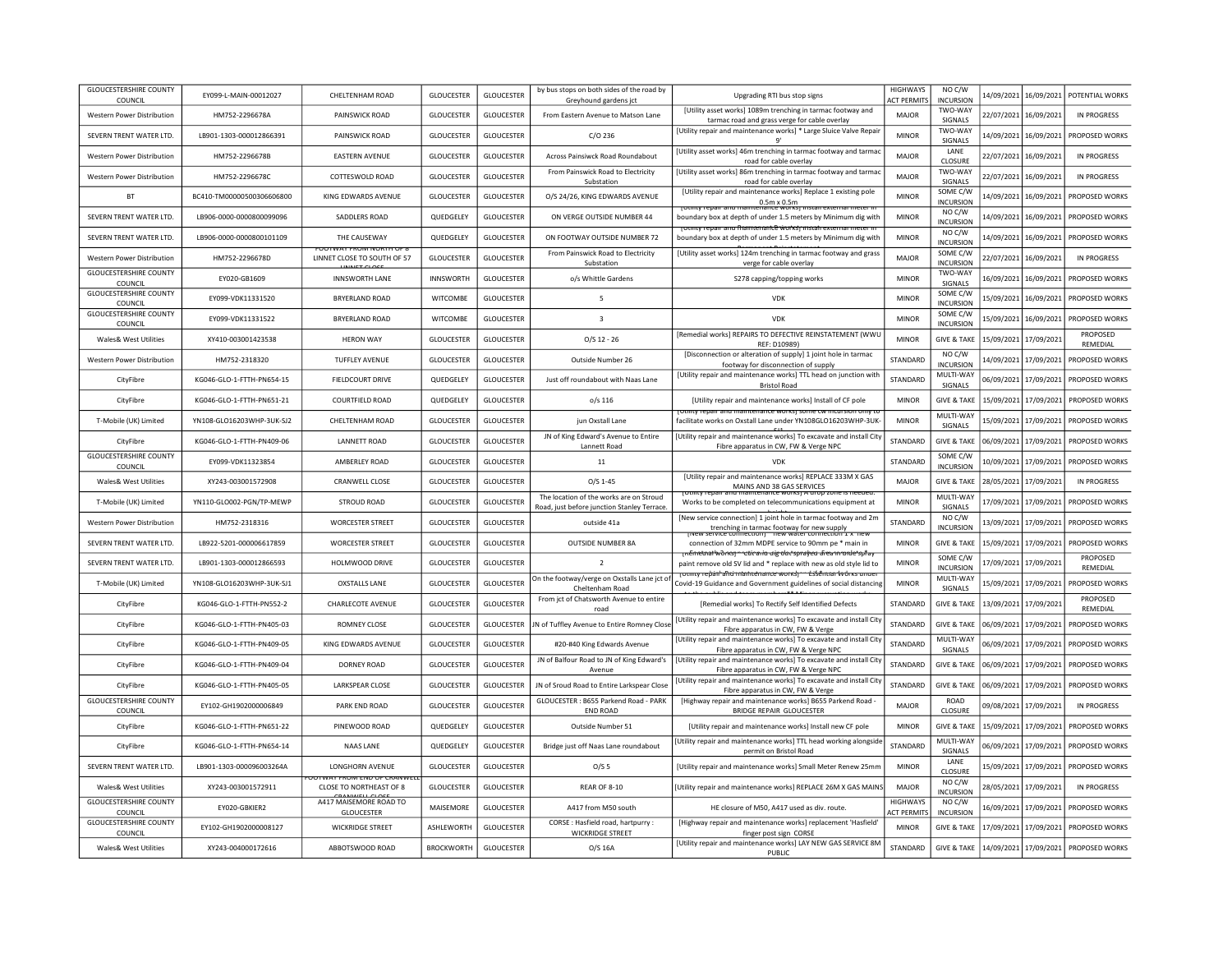| <b>GLOUCESTERSHIRE COUNTY</b><br>COUNCIL | EY102-GH1902000008059       | WAINLODE LANE                                           | <b>APPFRIFY</b>    | <b>GLOUCESTER</b> | GLOUCESTER : (B406) Grey Hill - Ringway<br>2021/22 : WAINLODE LANE                                                                                                                                                                                                    | [Highway repair and maintenance works] (B406) Grey Hill bridge,<br>Wainlode Lane GLOUCESTER                                              | <b>STANDARD</b> | <b>ROAD</b><br>CLOSURE       |            | 06/09/2021 17/09/2021 | IN PROGRESS                 |
|------------------------------------------|-----------------------------|---------------------------------------------------------|--------------------|-------------------|-----------------------------------------------------------------------------------------------------------------------------------------------------------------------------------------------------------------------------------------------------------------------|------------------------------------------------------------------------------------------------------------------------------------------|-----------------|------------------------------|------------|-----------------------|-----------------------------|
| T-Mobile (UK) Limited                    | YN108-GLO16200WHP-3UK-SJ1   | <b>EASTERN AVENUE</b>                                   | <b>GLOUCESTER</b>  | <b>GLOUCESTER</b> | On the grass verge Eastern Avenue approx<br>60m north of Cottesworld Roundabout                                                                                                                                                                                       | <u>iotility repair and maintenance works in essential works unde</u><br>Covid-19 Guidance and Government guidelines of social distancing | <b>MINOR</b>    | LANE<br><b>CLOSURE</b>       |            | 17/09/2021 18/09/2021 | PROPOSED WORKS              |
| CityFibre                                | KG046-GLO-1-FTTH-PN160-2    | <b>MAYFAIR CLOSE</b>                                    | <b>GLOUCESTER</b>  | <b>GLOUCESTER</b> | Jn Hempsted Lane to all of Mayfair Close                                                                                                                                                                                                                              | [Utility repair and maintenance works] City Fibre build to lay two<br>way duct for fibre network                                         | <b>MAJOR</b>    | <b>GIVE &amp; TAKE</b>       |            | 06/09/2021 20/09/2021 | PROPOSED WORKS              |
| <b>Wales&amp; West Utilities</b>         | XY410-003001520473          | <b>HIGH VIEW</b>                                        | <b>GLOUCESTER</b>  | <b>GLOUCESTER</b> | O/S 10                                                                                                                                                                                                                                                                | [Remedial works] REPAIRS TO DEFECTIVE REINSTATEMENT (WWU<br>REF:D12499)                                                                  | <b>MINOR</b>    | <b>GIVE &amp; TAKE</b>       | 17/09/2021 | 20/09/2021            | PROPOSED<br>REMEDIAL        |
| Wales& West Utilities                    | XY243-005000319004          | <b>RYFCROFT STREET</b>                                  | <b>GLOUCESTER</b>  | <b>GLOUCESTER</b> | $O/S$ 24                                                                                                                                                                                                                                                              | [Permanent reinstatement] REPLACE TEMPORARY<br>REINSTATEMENT WITH PERMANENT                                                              | <b>MINOR</b>    | TWO-WAY<br>SIGNALS           | 17/09/2021 | 20/09/2021            | PROPOSED<br>PERMANENT       |
| CityFibre                                | KG046-GLO-1-FTTH-PN554-6    | WINDSOR DRIVE                                           | <b>GLOUCESTER</b>  | <b>GLOUCESTER</b> | from Holmleigh Road interchange to jct of<br>Grange Road                                                                                                                                                                                                              | [Remedial works] To Rectify Self Identified Defects                                                                                      | STANDARD        | <b>GIVE &amp; TAKE</b>       |            | 07/09/2021 20/09/2021 | <b>IN PROGRESS</b>          |
| Western Power Distribution               | HM752-2317439               | <b>ASTOR CLOSE</b>                                      | <b>BROCKWORTH</b>  | <b>GLOUCESTER</b> | outside 34a astor close                                                                                                                                                                                                                                               | [New service connection] 1 joint hole in tarmac footway for new<br>supply                                                                | STANDARD        | NO C/W<br>INCURSION          |            | 14/09/2021 20/09/2021 | PROPOSED WORKS              |
| <b>BT</b>                                | BC410-TM00000500306660300   | <b>SCHOOL ROAD</b>                                      | APPERLEY           | <b>GLOUCESTER</b> | OPP 'ROSE COTTAGE' SCHOOL RD, LOWER<br>APPERLEY, GL19 4DQ, SCHOOL ROAD                                                                                                                                                                                                | [Utility repair and maintenance works] Replace 1 existing pole<br>$0.5m \times 0.5m$                                                     | <b>MINOR</b>    | NO C/W<br>INCURSION          |            | 16/09/2021 20/09/2021 | PROPOSED WORKS              |
| CityFibre                                | KG046-GLO-1-FTTH-PN556-6    | <b>EPNEY ROAD</b>                                       | <b>GLOUCESTER</b>  | <b>GLOUCESTER</b> | 15 to 23 EPNEY ROAD                                                                                                                                                                                                                                                   | [Remedial works] Rectify Verge defect and scars in footway and<br>carriageway                                                            | <b>MINOR</b>    | <b>GIVE &amp; TAKE</b>       | 17/09/2021 | 21/09/2021            | PROPOSED<br>REMEDIAL        |
| <b>VIRGIN MEDIA</b>                      | NK110-ANSL029511            | <b>EASTERN AVENUE</b>                                   | <b>GLOUCESTER</b>  | <b>GLOUCESTER</b> | <b>J73 CAR WASH ON ROONDABOOT O</b><br>EASTERN AVENUE, GLOUCESTERSHIRE,                                                                                                                                                                                               | [Utility repair and maintenance works] LAY DUCT 3m IN F/W &<br>VERGE                                                                     | <b>MINOR</b>    | NO C/W<br><b>INCURSION</b>   |            | 17/09/2021 21/09/2021 | PROPOSED WORKS              |
| CityFibre                                | KG046-GLO-1-FTTH-PN652-08   | MENDIP CLOSE                                            | QUEDGELEY          | <b>GLOUCESTER</b> | From JN of Mendip Close to 26 Mendip<br>close                                                                                                                                                                                                                         | [Remedial works] Rectify scarring in footway and boxes that have<br>sunk                                                                 | <b>MINOR</b>    | <b>GIVE &amp; TAKE</b>       |            | 17/09/2021 21/09/2021 | PROPOSED<br><b>REMEDIAL</b> |
| Western Power Distribution               | HM752-2313294               | <b>BISHOPS ROAD</b>                                     | <b>GLOUCESTER</b>  | <b>GLOUCESTER</b> | Outside No 2                                                                                                                                                                                                                                                          | [Utility asset works] 1 joint hole in tarmac footway and 5m<br>trenching in tarmac footway for supply alteration                         | STANDARD        | SOME C/W<br><b>INCURSION</b> |            | 15/09/2021 21/09/2021 | PROPOSED WORKS              |
| Western Power Distribution               | HM752-2314645               | <b>BARTON STREET</b>                                    | <b>GLOUCESTER</b>  | <b>GLOUCESTER</b> | Opposite 278                                                                                                                                                                                                                                                          | [New service connection] 1 joint hole in tarmac footway and 4m<br>trenching in tarmac footway for new supply                             | STANDARD        | SOME C/W<br><b>INCURSION</b> |            | 16/09/2021 21/09/2021 | PROPOSED WORKS              |
| CityFibre                                | KG046 -- GLO-1-FTTH-PN556-9 | <b>LONGNEY ROAD</b>                                     | <b>GLOUCESTER</b>  | <b>GLOUCESTER</b> | JN EPNEY RD TO JN ARLINGHAM RD                                                                                                                                                                                                                                        | WOO NE DELIUX UIE N AUDIE VILUIE BAUWA<br>on the corner of epney and verge sunk. Rectify wrong width of                                  | <b>MINOR</b>    | <b>GIVE &amp; TAKE</b>       |            | 17/09/2021 21/09/2021 | PROPOSED<br>REMEDIAL        |
| CityFibre                                | KG046-GLO-1-FTTH-PN652-07   | <b>BRECON CLOSE</b>                                     | QUEDGELEY          | <b>GLOUCESTER</b> | 21 to 26 + O/s 30 Brecon Close                                                                                                                                                                                                                                        | [Remedial works] Rectify defects                                                                                                         | <b>MINOR</b>    | <b>GIVE &amp; TAKE</b>       |            | 17/09/2021 21/09/2021 | PROPOSED<br>REMEDIAL        |
| CityFibre                                | KG046-GLO-1-FTTH-PN604-11   | <b>BARKSTON HEATH KINGSWAY</b>                          | <b>GLOUCESTER</b>  | <b>GLOUCESTER</b> | Outside number 12                                                                                                                                                                                                                                                     | [Utility repair and maintenance works] To install cab outside<br>number 12 Barkston Health                                               | STANDARD        | <b>GIVE &amp; TAKE</b>       | 15/09/2021 | 21/09/2021            | PROPOSED WORKS              |
| CityFibre                                | KG046-GLO-1-FTTH-PN604-10   | <b>JUTWATS NURTHWEST UF Z T</b><br>EVENS WADDINGTON WAY | <b>GLOUCESTER</b>  | <b>GLOUCESTER</b> | Outside number 59                                                                                                                                                                                                                                                     | [Utility repair and maintenance works] To install cab and narrow<br>trench to BT box                                                     | STANDARD        | <b>GIVE &amp; TAKE</b>       | 15/09/2021 | 21/09/2021            | PROPOSED WORKS              |
| CityFibre                                | KG046-GLO-1-FTTH-PN655-34   | <b>WESTBOURNE DRIVE</b>                                 | HARDWICKE          | <b>GLOUCESTER</b> | Jn from Poplar Way to Jn Elmgrove Road<br>West                                                                                                                                                                                                                        | [Utility repair and maintenance works] City Fibre build to lay two<br>way duct for fibre network                                         | <b>STANDARD</b> | MULTI-WAY<br>SIGNALS         |            | 08/09/2021 21/09/2021 | IN PROGRESS                 |
| CityFibre                                | KG046-GLO-1-FTTH-PN655-32   | ASHGROVE CLOSE                                          | HARDWICKE          | <b>GLOUCESTER</b> | Jn Westbourne Drive to O/s 17 Ashgrove<br>Close                                                                                                                                                                                                                       | [Utility repair and maintenance works] City Fibre build to lay two<br>way duct for fibre network                                         | STANDARD        | <b>GIVE &amp; TAKE</b>       |            | 08/09/2021 21/09/2021 | IN PROGRESS                 |
| Gigaclear                                | KA030-CU008698              | MANOR FARM LONGNEY TO<br><b>BELLAMYS FARM</b>           | LONGNEY            | <b>GLOUCESTER</b> | <b>USRN Change to Chatter Street</b>                                                                                                                                                                                                                                  | [Utility repair and maintenance works] Excavating in verge to<br>locate and fix customer microduct                                       | <b>MINOR</b>    | <b>GIVE &amp; TAKE</b>       | 17/09/2021 | 21/09/2021            | PROPOSED WORKS              |
| Gigaclear                                | KA030-CU008697              | BELLAMYS FARM TO PEARCROFT                              | LONGNEY            | <b>GLOUCESTER</b> | Bellamys Farm to USRN Change                                                                                                                                                                                                                                          | [Utility repair and maintenance works] Excavating in verge to<br>locate and fix customer microduct                                       | <b>MINOR</b>    | <b>GIVE &amp; TAKE</b>       | 17/09/2021 | 21/09/2021            | PROPOSED WORKS              |
| CityFibre                                | KG046-GLO-1-FTTH-PN172-10   | <b>RECTORY LANE</b>                                     | <b>GLOUCESTER</b>  | GLOUCESTER        | O/s Sewage site to o/s Foxleigh                                                                                                                                                                                                                                       | [Utility repair and maintenance works] City Fibre build to lay two<br>way duct for fibre network                                         | STANDARD        | <b>GIVE &amp; TAKE</b>       | 09/09/2021 | 22/09/2021            | PROPOSED WORKS              |
| CityFibre                                | KG046-GLO-1-FTTH-PN608-02   | VALLEY GARDENS KINGSWAY                                 | QUEDGELEY          | <b>GLOUCESTER</b> | Woodvale jnct to Leeming Walk jnct                                                                                                                                                                                                                                    | [Remedial works] Rectifying blockages, overlay & defects                                                                                 | STANDARD        | MULTI-WAY<br>SIGNALS         |            | 16/09/2021 22/09/2021 | PROPOSED<br>REMEDIAL        |
| CityFibre                                | KG046-GLO-1-FTTH-PN407-6    | <b>IYSONS AVENUE</b>                                    | GLOUCESTER         | GLOUCESTER        | Bristol Rd junction to Seymour Rd junction                                                                                                                                                                                                                            | [Utility repair and maintenance works] Excavation of footway<br>some carraigeway to lay Fibre Optic cables                               | <b>STANDARD</b> | <b>GIVE &amp; TAKE</b>       | 10/09/2021 | 23/09/2021            | PROPOSED WORKS              |
| CityFibre                                | KG046-GLO-1-FTTH-PN407-7    | LINDEN ROAD                                             | <b>GLOUCESTER</b>  | <b>GLOUCESTER</b> | o/s 83 to Bristol Rd junction                                                                                                                                                                                                                                         | [Utility repair and maintenance works] Excavation of footway<br>some carraigeway to lay Fibre Optic cables                               | STANDARD        | <b>GIVE &amp; TAKE</b>       | 10/09/2021 | 23/09/2021            | PROPOSED WORKS              |
| CityFibre                                | KG046-GLO-1-FTTH-PN172-9    | HONEYTHORN CLOSE                                        | <b>GLOUCESTER</b>  | <b>GLOUCESTER</b> | JN Hempsted Lane to Entire Honeythorn<br>Close                                                                                                                                                                                                                        | [Utility repair and maintenance works] City Fibre build to lay two<br>way duct for fibre network                                         | MAIOR           | <b>GIVE &amp; TAKE</b>       | 06/09/2021 | 23/09/2021            | IN PROGRESS                 |
| CityFibre                                | KG046-GLO-1-FTTH-PN160-5    | SUDMEADOW ROAD                                          | <b>GLOUCESTER</b>  | <b>GLOUCESTER</b> | Jn Hemosted Lane to all of Sudmeadow<br>Road                                                                                                                                                                                                                          | [Utility repair and maintenance works] City Fibre build to lay two<br>way duct for fibre network                                         | MAJOR           | <b>GIVE &amp; TAKE</b>       | 23/08/2021 | 24/09/2021            | PROPOSED WORKS              |
| CityFibre                                | KG046-GLO-1-FTTH-PN552-5    | <b>BODIAM AVENUE</b>                                    | <b>GLOUCESTER</b>  | GLOUCESTER        | From jct of Arundel Close to jct of Sandford<br>Way                                                                                                                                                                                                                   | [Utility repair and maintenance works] To excavate and isntall CF<br>apparatus in Verge, Footway & Carriageway                           | STANDARD        | TWO-WAY<br>SIGNALS           |            | 13/09/2021 24/09/2021 | PROPOSED WORKS              |
| CityFibre                                | KG046-GLO-1-FTTH-PN552-9    | SANDFORD WAY                                            | <b>GLOUCESTER</b>  | <b>GLOUCESTER</b> | From jct of Chatsworth Avenue to entire<br>road                                                                                                                                                                                                                       | [Remedial works] To excavate and isntall CF apparatus in Verge,<br>Footway & Carriageway                                                 | STANDARD        | <b>GIVE &amp; TAKE</b>       | 13/09/2021 | 24/09/2021            | PROPOSED<br>REMEDIAL        |
| CityFibre                                | KG046-GLO-1-FTTH-PN551-5    | <b>GLENCAIRN AVENUE</b>                                 | <b>GLOUCESTER</b>  | <b>GLOUCESTER</b> | Entrace to Glencairn Avenue off Vincent<br>Avenue to End of Glencairn Avenue                                                                                                                                                                                          | [Remedial works] To excavate and install City Fibre apparatus in<br>Verge, Footway and Carriageway                                       | <b>STANDARD</b> | <b>GIVE &amp; TAKE</b>       | 13/09/2021 | 24/09/2021            | PROPOSED<br><b>REMEDIAL</b> |
| CityFibre                                | KG046-GLO-1-FTTH-PN160-6    | <b>LLANTHONY ROAD</b>                                   | <b>GLOUCESTER</b>  | <b>GLOUCESTER</b> | Jn Sudmeadow Road to Llantony Bridge                                                                                                                                                                                                                                  | [Utility repair and maintenance works] City Fibre build to lay two<br>way duct for fibre network                                         | MAJOR           | MULTI-WAY<br>SIGNALS         |            | 23/08/2021 24/09/2021 | PROPOSED WORKS              |
| CityFibre                                | KG046-GLO-1-FTTH-PN160-7    | <b>SEVERN ROAD</b>                                      | <b>GLOUCESTER</b>  | <b>GLOUCESTER</b> | In Llantony Rd to O/s Lock Hse Commercial<br>Rd                                                                                                                                                                                                                       | [Utility repair and maintenance works] City Fibre build to lay two<br>way duct for fibre network                                         | MAJOR           | <b>GIVE &amp; TAKE</b>       | 23/08/2021 | 24/09/2021            | PROPOSED WORKS              |
| CityFibre                                | KG046-GLO-1-FTTH-PN604-8    | DONNA NOOK LANE KINGSWAY                                | <b>GLOUCESTER</b>  | <b>GLOUCESTER</b> | jn Brize ave to all of Donna Nook Lane                                                                                                                                                                                                                                | [Utility repair and maintenance works] Excavation and laying of<br>CityFibre duct, back fill & reinstate.                                | STANDARD        | <b>GIVE &amp; TAKE</b>       | 13/09/2021 | 24/09/2021            | PROPOSED WORKS              |
| <b>Wales&amp; West Utilities</b>         | XY244-003001570894/999      | <b>INNSWORTH LANE</b>                                   | INNSWORTH          | <b>GLOUCESTER</b> | IN VERGE ADJ 148                                                                                                                                                                                                                                                      | [Utility repair and maintenance works] NOTICE FOR CABIN ONLY                                                                             | MAJOR           | NO C/W<br><b>INCURSION</b>   |            | 26/07/2021 24/09/2021 | IN PROGRESS                 |
| Western Power Distribution               | HM751-2311230A              | A4019 SWAN INN TO THE<br><b>GLOUCESTER OLD SPOT</b>     | <b>COOMBE HILL</b> | <b>GLOUCESTER</b> | just before the junction with Tewkesbury<br>Road                                                                                                                                                                                                                      | [New service connection] 7m trenching in grass verge for new<br>supply in conjunction with parts B and C                                 | MAJOR           | MULTI-WAY<br>SIGNALS         |            | 13/09/2021 27/09/2021 | PROPOSED WORKS              |
| Western Power Distribution               | HM751-2311230C              | THE WHARF LANE                                          | THE LEIGH          | <b>GLOUCESTER</b> | The side of the Swan Inn                                                                                                                                                                                                                                              | [New service connection] Traffic light head only - no excavation in<br>conjunction with parts A and B                                    | MAJOR           | MULTI-WAY<br>SIGNALS         |            | 13/09/2021 27/09/2021 | PROPOSED WORKS              |
| Western Power Distribution               | HM751-2311230B              | <b>TEWKESBURY ROAD</b>                                  | <b>COOMBE HILL</b> | <b>GLOUCESTER</b> | THE REPORT OF A 49 YEAR OLD A 200 YO MALE OF THE REAL PROPERTY OF THE REAL PROPERTY OF THE REAL PROPERTY OF THE REAL PROPERTY OF THE REAL PROPERTY OF THE REAL PROPERTY OF THE REAL PROPERTY OF THE REAL PROPERTY OF THE REAL<br>THE GLOUCESTER OLD SPOT down to just | [New service connection] 126m trenching in tarmac footway and<br>tarmac road for new supply in conjunction with parts A and C            | MAJOR           | MULTI-WAY<br>SIGNALS         |            | 13/09/2021 27/09/2021 | PROPOSED WORKS              |
| CityFibre                                | KG046-GLO-1-FTTH-PN408-12   | <b>CLEGRAM ROAD</b>                                     | <b>GLOUCESTER</b>  | <b>GLOUCESTER</b> | Seymour Rd junction to Bristol Rd                                                                                                                                                                                                                                     | [Utility repair and maintenance works] Excavation of footway<br>some carraigeway to lay Fibre Optic cables.                              | STANDARD        | <b>GIVE &amp; TAKE</b>       |            | 15/09/2021 28/09/2021 | PROPOSED WORKS              |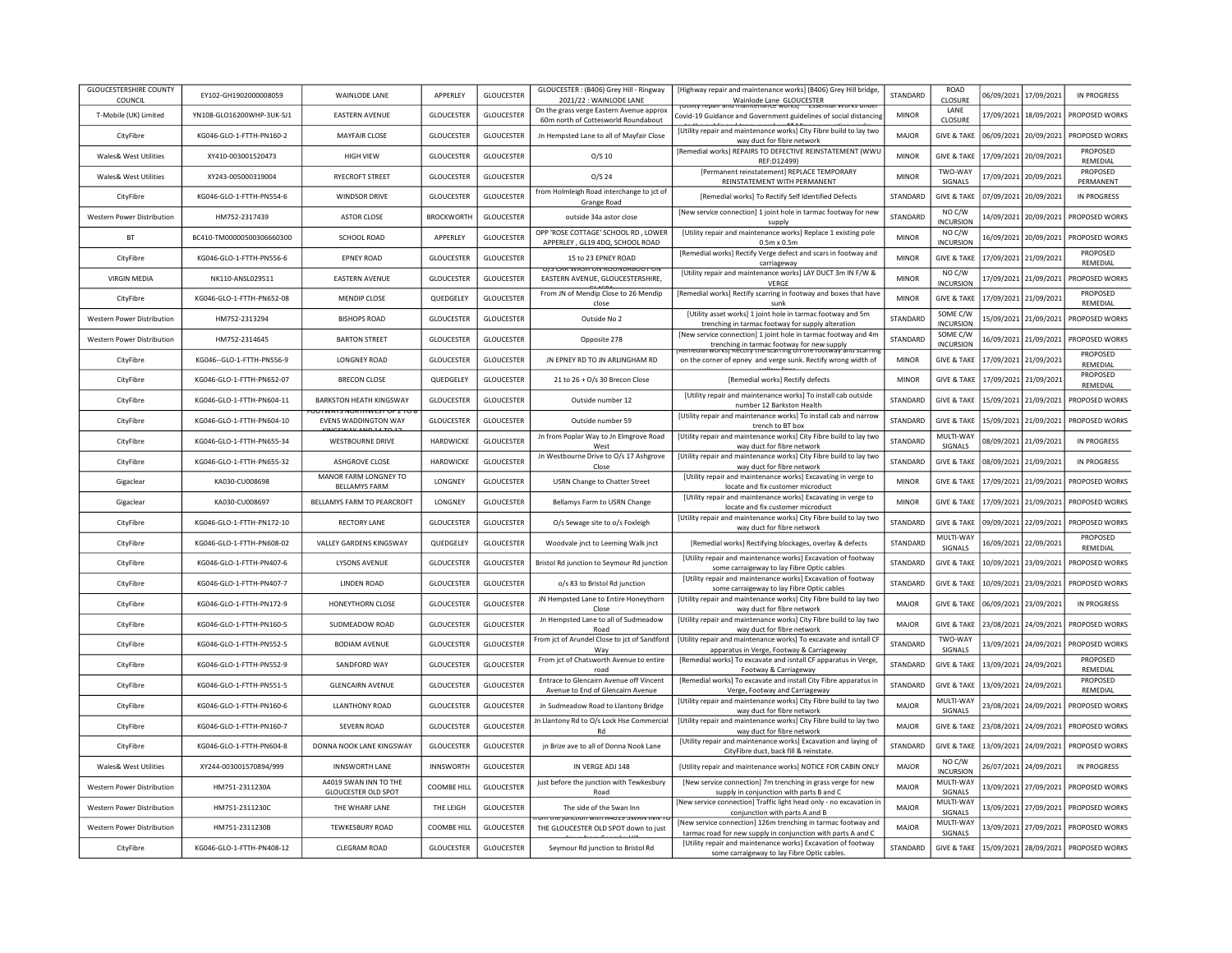| CityFibre                                | KG046-GLO-1-FTTH-PN408-11 | <b>ALMA PLACE</b>                                        | <b>GLOUCESTER</b>    | <b>GLOUCESTER</b>       | Bristol Rd junction to Seymour Rd junction                         | <b>IUtility repair and maintenance worksl Excavation of footway</b><br>some carraigeway to lay Fibre Optic cables.     | <b>STANDARD</b>              | <b>GIVE &amp; TAKE</b>       |            | 15/09/2021 28/09/2021 | PROPOSED WORKS     |
|------------------------------------------|---------------------------|----------------------------------------------------------|----------------------|-------------------------|--------------------------------------------------------------------|------------------------------------------------------------------------------------------------------------------------|------------------------------|------------------------------|------------|-----------------------|--------------------|
| Western Power Distribution               | HM752-2318806             | HUCCLECOTE ROAD                                          | <b>HUCCLECOTE</b>    | <b>GLOUCESTER</b>       | Outside plot 61                                                    | [Utility asset works] 2 joint holes in tarmac footway and 3m<br>trenching in tarmac footway for new substation         | STANDARD                     | SOME C/W<br><b>INCURSION</b> |            | 17/09/2021 28/09/2021 | PROPOSED WORKS     |
| Wales& West Utilities                    | XY244-003001570894/03     | <b>INNSWORTH LANE</b>                                    | <b>INNSWORTH</b>     | GLOUCESTER              | AT THE JUNCTION WITH ROOKERY ROAD                                  | Utility repair and maintenance works] REPLACE 10M X GAS MAINS                                                          | STANDARD                     | <b>GIVE &amp; TAKE</b>       |            | 16/09/2021 29/09/2021 | PROPOSED WORKS     |
| Wales& West Utilities                    | XY244-003001570895/02     | ROOKERY ROAD                                             | <b>INNSWORTH</b>     | <b>GLOUCESTER</b>       | O/S NUMBER 1                                                       | Utility repair and maintenance works] REPLACE 10M X GAS MAIN!                                                          | STANDARD                     | <b>GIVE &amp; TAKE</b>       | 16/09/2021 | 29/09/2021            | PROPOSED WORKS     |
| <b>GLOUCESTERSHIRE COUNTY</b><br>COUNCIL | EY099-15-153-RSB          | <b>MERCHANTS ROAD</b>                                    | <b>GLOUCESTER</b>    | <b>GLOUCESTER</b>       | <b>Downings Malthouse</b>                                          | Road closed and no parking/ no waiting/ no loading for safety<br>shoring, demolitionand construction works.            | MAJOR                        | <b>ROAD</b><br>CLOSURE       |            | 24/07/2020 01/10/2021 | <b>IN PROGRESS</b> |
| <b>GLOUCESTERSHIRE COUNTY</b><br>COUNCIL | EY102-GH1902000008106     | <b>MAIN ROAD</b>                                         | TIRLEY               | <b>GLOUCESTER</b>       | GLOUCESTER: W0896 Tirley High Street<br>(2021/22) : MAIN ROAD      | Highway repair and maintenance works] W0896 Tirley High Street<br>GLOUCESTER                                           | MAIOR                        | MULTI-WAY<br>SIGNALS         |            | 13/09/2021 01/10/2021 | PROPOSED WORKS     |
| Wales& West Utilities                    | XY243-003001625454        | WOODCOCK CLOSE                                           | <b>GLOUCESTER</b>    | <b>GLOUCESTER</b>       | FROM REAR OF NO. 60 FIELDFARE TO<br>OUTSIDE NO. 78 WOODCOCK CLOSE. | <u>otility repair and maintenance worksi Republic 2771Vi Of Oct</u><br>METALLIC GAS MAINS WITH NEW PLASTIC MAINS AND   | MAJOR                        | <b>GIVE &amp; TAKE</b>       | 02/08/2021 | 04/10/2021            | <b>IN PROGRESS</b> |
| CityFibre                                | KG046-GLO-1-FTTH-PN160-8  | ST ANN WAY                                               | <b>GLOUCESTER</b>    | <b>GLOUCESTER</b>       | From Spinnaker Rd Jn to High Orchard<br>Bridge                     | [Utility repair and maintenance works] City Fibre build to lay two<br>way duct for fibre network                       | MAJOR                        | <b>GIVE &amp; TAKE</b>       | 30/08/2021 | 08/10/2021            | PROPOSED WORKS     |
| <b>Wales&amp; West Utilities</b>         | XY243-003001561800        | SPA ROAD                                                 | <b>GLOUCESTER</b>    | <b>GLOUCESTER</b>       | O/S 3- O/S PARKHOUSE                                               | [Utility repair and maintenance works] REPLACE 530M X GAS<br>MAINS AND 32 SERVICES                                     | MAJOR                        | <b>GIVE &amp; TAKE</b>       | 18/08/2021 | 08/10/2021            | <b>IN PROGRESS</b> |
| <b>GLOUCESTERSHIRE COUNTY</b><br>COUNCIL | EY102-GH1902000007837     | <b>METZ WAY</b>                                          | <b>GLOUCESTER</b>    | <b>GLOUCESTER</b>       | GLOUCESTER : Bruton Way/Metz Way :<br><b>BRUTON WAY</b>            | [Highway repair and maintenance works] Gloucester Station<br>Access trial pits/site clearance works. GLOUCESTER        | MAJOR                        | LANE<br>CLOSURE              |            | 06/09/2021 08/10/2021 | <b>IN PROGRESS</b> |
| CityFibre                                | KG046-GLO-1-FTTH-PN610-2  | THATCHAM AVENUE KINGSWAY                                 | QUEDGELEY            | <b>GLOUCESTER</b>       | From O/s Manor Farm to No.115 Thatcham<br>ave                      | [Utility repair and maintenance works] City Fibre build to lay two<br>way duct for fibre network                       | MAJOR                        | <b>GIVE &amp; TAKE</b>       | 30/08/2021 | 08/10/2021            | PROPOSED WORKS     |
| CityFibre                                | KG046-GLO-1-FTTH-PN605-7  | THATCHAM AVENUE KINGSWAY                                 | QUEDGELEY            | GLOUCESTER              | Number 52 Thatcham Ave to junction of<br>Coningsby Walk            | [Utility repair and maintenance works] Excavation and laying of<br>CityFibre duct, back fill & reinstate               | MAJOR                        | MULTI-WAY<br>SIGNALS         | 13/09/2021 | 08/10/2021            | PROPOSED WORKS     |
| <b>GLOUCESTERSHIRE COUNTY</b><br>COUNCIL | EY020-NRS-S278-22352K     | A4019 SWAN INN TO THE<br><b>GLOUCESTER OLD SPOT</b>      | COOMBE HILL          | <b>GLOUCESTER</b>       | from Coombe Hill junction past bus stop                            | ig uit site uramage, new Kerus ar<br>Promoter: Kendrick Homes, Contractors: Raw Civils &                               | MAJOR                        | MULTI-WAY<br>SIGNALS         | 09/08/2021 | 08/10/2021            | IN PROGRESS        |
| <b>GLOUCESTERSHIRE COUNTY</b><br>COUNCIL | EY020-NRS-S278-22351K     | TEWKESBURY ROAD                                          | <b>COOMBE HILL</b>   | <b>GLOUCESTER</b>       | from Coombe Hill junction past bus stop                            | o works merualing on site atalifage, new Kerus and ous stop<br>Promoter: Kendrick Homes, Contractors: Raw Civils &     | MAJOR                        | MULTI-WAY<br>SIGNALS         |            | 09/08/2021 08/10/2021 | <b>IN PROGRESS</b> |
| CityFibre                                | KG046-GLO-1-FTTH-PN165-2  | <b>BRISTOL ROAD</b>                                      | <b>GLOUCESTER</b>    | GLOUCESTER              | From Jn Clifton Ro to Jn St Ann Way                                | [Utility repair and maintenance works] City Fibre build to lay two<br>way duct for fibre network                       | MAJOR                        | TWO-WAY<br>SIGNALS           | 01/09/2021 | 12/10/2021            | PROPOSED WORKS     |
| CityFibre                                | KG046-GLO-1-FTTH-PN160-1  | <b>HFMPSTFD LANF</b>                                     | <b>GLOUCESTER</b>    | <b>GLOUCESTER</b>       | From Jn Honeythorn Close to Jn<br>Sudmeadow Road                   | [Utility repair and maintenance works] City Fibre build to lay two<br>way duct for fibre network                       | MAIOR                        | <b>GIVE &amp; TAKE</b>       | 01/09/2021 | 12/10/2021            | PROPOSED WORKS     |
| CityFibre                                | KG046-GLO-1-FTTH-PN160-4  | SPINNAKER ROAD                                           | <b>GLOUCESTER</b>    | <b>GLOUCESTER</b>       | Jn Hempsted Lane to all of Spinnaker Road                          | [Utility repair and maintenance works] City Fibre build to lay two<br>way duct for fibre network                       | MAJOR                        | <b>GIVE &amp; TAKE</b>       | 01/09/2021 | 12/10/2021            | PROPOSED WORKS     |
| CityFibre                                | KG046-GLO-1-FTTH-PN165-4  | <b>LLANTHONY ROAD</b>                                    | <b>GLOUCESTER</b>    | <b>GLOUCESTER</b>       | From Jn Soutgate St to Jn Church St                                | [Utility repair and maintenance works] City Fibre build to lay two<br>way duct for fibre network                       | MAIOR                        | <b>GIVE &amp; TAKE</b>       | 01/09/2021 | 12/10/2021            | PROPOSED WORKS     |
| CityFibre                                | KG046-GLO-1-FTTH-PN160-3  | SANDALWOOD DRIVE                                         | <b>GLOUCESTER</b>    | <b>GLOUCESTER</b>       | JN Hempsted Lane to all of sandalwood<br>Drive                     | [Utility repair and maintenance works] City Fibre build to lay two<br>way duct for fibre network                       | MAJOR                        | <b>GIVE &amp; TAKE</b>       | 02/09/2021 | 13/10/2021            | <b>IN PROGRESS</b> |
| CityFibre                                | KG046-GLO-1-FTTH-PN408-9  | <b>BRISTOL ROAD</b>                                      | <b>GLOUCESTER</b>    | GLOUCESTER              | Linden Rd junction to O/S William Hill Shop<br><b>Bristol Rd</b>   | [Utility repair and maintenance works] Excavation of footway<br>some carraigeway to lay Fibre Optic cables             | <b>MAJOR</b>                 | <b>GIVE &amp; TAKE</b>       | 06/09/2021 | 15/10/2021            | <b>IN PROGRESS</b> |
| Wales& West Utilities                    | XY410-003001521639/01     | <b>VICARAGE LANE</b>                                     | <b>BROCKWORTH</b>    | <b>GLOUCESTER</b>       | JUNCTION OF ERMIN STREET TO JUNCTION<br>OF MILL LANE               | METALLIC GAS MAINS WITH NEW PLASTIC MAINS IN THE                                                                       | MAIOR                        | MULTI-WAY<br>SIGNALS         | 08/09/2021 | 05/11/2021            | IN PROGRESS        |
| <b>GLOUCESTERSHIRE COUNTY</b><br>COUNCIL | EY050-S278/HUNTSGROVEB    | HARESFIELD LANE                                          | HARDWICKE            | <b>GLOUCESTER</b>       | New Development                                                    | s278 works for new road layout associated with Huntsgrove<br>Development                                               | MAJOR                        | <b>ROAD</b><br>CLOSURE       | 10/03/2021 | 08/12/2021            | <b>IN PROGRESS</b> |
| <b>GLOUCESTERSHIRE COUNTY</b><br>COUNCIL | EY101-1300023             | CHELTENHAM ROAD EAST                                     | CHURCHDOWN           | <b>GLOUCESTER</b>       | B4063 between M5 overbridge and Arle<br>Court Roundabout           | [Highway improvement works] New cycleway along B4063                                                                   | MAJOR                        | SOME C/W<br>INCURSION        | 16/08/2021 | 31/03/2022            | IN PROGRESS        |
| <b>GLOUCESTERSHIRE COUNTY</b><br>COUNCIL | EY050-S278/NEWJUNCTION    | <b>BRISTOL ROAD</b>                                      | <b>HARDWICKE</b>     | <b>GLOUCESTER</b>       | A38 Southern Connector                                             | new junction installation works                                                                                        | MAJOR                        | <b>ROAD</b><br>CLOSURE       | 15/08/2021 | 30/09/2022            | PROPOSED WORKS     |
| <b>GLOUCESTERSHIRE COUNTY</b><br>COUNCIL | EY050-S278/SOUTHERNCONN   | SOUTHERN CONNECTOR                                       | HARDWICKE            | <b>GLOUCESTER</b>       | adj hardwicke slip road                                            | s278 works highway improvements, signalisation, realignment,<br>widening and resurfacing.<br>maintenance worksj costor | MAJOR                        | SOME C/W<br><b>INCURSION</b> | 15/08/2021 | 30/09/2022            | PROPOSED WORKS     |
| Thames Water Utilities Ltd               | MU358-001119RONH--000001  | <b>BARTON LANE</b>                                       | <b>GUITING POWER</b> | GUITING<br>POWER        | <b>BARTON FARM</b>                                                 | <b>rotility repair and</b><br>SUPPLY PIPE REPLACEMENT--WORKS INTENDED TO INCLUDE FIRST                                 | <b>MINOR</b>                 | SOME C/W<br><b>INCURSION</b> | 08/09/2021 | 10/09/2021            | <b>IN PROGRESS</b> |
| <b>GLOUCESTERSHIRE COUNTY</b><br>COUNCIL | EY102-GH1901000005682     | 3/103 COTSWOLD WILDLIFE PARK TO<br>ROAD TO GUITING POWER | <b>GUITING POWER</b> | <b>GUITING</b><br>POWER | Snowshill Road 806827                                              | [Highway repair and maintenance works] Pre Surface Dressing<br>Patching Snowshill Road Upper Slaughter 806827          | MAJOR                        | <b>ROAD</b><br>CLOSURE       | 01/09/2021 | 30/11/2021            | PROPOSED WORKS     |
| <b>GLOUCESTERSHIRE COUNTY</b><br>COUNCIL | EY100-870709D             | FOSSEWAY                                                 | <b>HAMPNFTT</b>      | <b>HAMPNETT</b>         | A429 Fosseway, Hampnett                                            | [Highway improvement works] Carriageway Resurfacing                                                                    | MAJOR                        | <b>ROAD</b><br>CLOSURE       | 31/08/2021 | 15/09/2021            | IN PROGRESS        |
| <b>GLOUCESTERSHIRE COUNTY</b><br>COUNCIL | EY100-870709C             | A40 FROM PUESDOWN TO<br>NORTHLEACH ROUNDABOUT            | <b>HAMPNETT</b>      | HAMPNETT                | A40 from Puesdown to Northleach<br>Roundabout, Hampnett            | [Highway improvement works] Carriageway Resurfacing                                                                    | MAJOR                        | ROAD<br>CLOSURE              | 31/08/2021 | 15/09/2021            | <b>IN PROGRESS</b> |
| <b>Bristol Water</b>                     | AY009-2704517             | HILLESLEY AND TRESHAM FOOTPATH<br>25                     | HILLESLEY            | HILLESLEY               | o/s Yarely House                                                   | [Utility repair and maintenance works] repair leaking stop tap                                                         | <b>IMMEDIATE</b><br>(URGENT) | SOME C/W<br><b>INCURSION</b> | 08/09/2021 | 10/09/2021            | <b>IN PROGRESS</b> |
| <b>GLOUCESTERSHIRE COUNTY</b><br>COUNCIL | EY100-816754              | <b>WELSH WAY</b>                                         | HONEYCOMBE<br>LEAZE  | HONEYCOMBE<br>LEAZE     | 3/170 Welsh Way Fairford                                           | [Highway improvement works] Carriageway Resurfacing                                                                    | MAJOR                        | ROAD<br>CLOSURE              | 08/09/2021 | 14/09/2021            | <b>IN PROGRESS</b> |
| SEVERN TRENT WATER LTD.                  | LB922-5201-000006560558A  | SUNDIAL COTTAGES TO<br><b>TICKMOREND HOUSE</b>           | TICKMOREND           | HORSLEY                 | OUTSIDE THE TICKMOREND HOUSE BARN                                  | [New service connection] * NEW WATER CONNECTION *<br>CARRIAGEWAY TYPE 4 (UP TO 0.5 MSA)                                | MAJOR                        | <b>ROAD</b><br>CLOSURE       | 08/09/2021 | 10/09/2021            | IN PROGRESS        |
| Gigaclear                                | KA030-CU008263            | ROAD FROM ASHFIELD TO JUNCTION<br>WITH JOYFORD HILL      | <b>JOYFORD</b>       | <b>JOYFORD</b>          | Joyford Hill to Jnc at Wallmeadow Lane                             | [Utility repair and maintenance works] Installation of Fibre Optic<br>Ducting and Chambers.                            | MAJOR                        | ROAD<br>CLOSURE              |            | 01/09/2021 13/09/2021 | IN PROGRESS        |
| <b>BT</b>                                | BC410-TM00000500296872400 | <b>ROCKS ROAD</b>                                        | <b>JOYS GREEN</b>    | <b>JOYS GREEN</b>       | ADJ NO.15 ORCHARD ROAD, ROCKS ROAD                                 | [Utility asset works] Replace 1 existing pole                                                                          | <b>MINOR</b>                 | NO C/W<br><b>INCURSION</b>   |            | 08/09/2021 10/09/2021 | PROPOSED WORKS     |
| <b>BT</b>                                | BC410-TM00000500306649300 | <b>FORGE HILL</b>                                        | <b>JOYS GREEN</b>    | <b>JOYS GREEN</b>       | O\S 'ASHGROVE COTTAGE' FORGE HILL,<br>JOYS GREEN, GLOS, FORGE HILL | [Utility asset works] Replace 1 existing pole 0.5m x 0.5m                                                              | <b>MINOR</b>                 | NO C/W<br><b>INCURSION</b>   | 08/09/2021 | 10/09/2021            | PROPOSED WORKS     |
| <b>GLOUCESTERSHIRE COUNTY</b><br>COUNCIL | EY102-GH1902000007748     | FOSSEWAY                                                 | KEMBLE               | KEMBLE                  | RODMARTON: A433 Haresdown Hill:<br>HARESDOWN HILL                  | [Highway repair and maintenance works] Reinstate cat eyes<br>RODMARTON                                                 | <b>MAJOR</b>                 | ROAD<br>CLOSURE              | 09/09/2021 | 13/09/2021            | PROPOSED WORKS     |
| <b>GLOUCESTERSHIRE COUNTY</b><br>COUNCIL | EY102-GH1902000007519     | CHAPEL ROAD                                              | <b>KEMPSFORD</b>     | <b>KFMPSFORD</b>        | KEMPSFORD: CHAPEL ROAD<br>אוווכבו                                  | [Highway repair and maintenance works] installation of two new<br>gullies KEMPSFORD                                    | MAJOR                        | ROAD<br>CLOSURI              | 13/09/2021 | 24/09/2021            | PROPOSED WORKS     |
|                                          |                           |                                                          |                      |                         |                                                                    |                                                                                                                        |                              |                              |            |                       |                    |
| <b>BT</b>                                | BC410-TM00000500304515900 | 401495 HAZELCOTE LANE HORSLEY<br><b>TO KINGSCOTE</b>     | KINGSCOTE            | KINGSCOTE               | outside 2 Boxwood Close, 401495                                    | clear blockage and access to jointing chambers to de- silt jet wash                                                    | <b>MINOR</b>                 | SOME C/W<br><b>INCURSION</b> | 10/09/2021 | 13/09/2021            | PROPOSED WORKS     |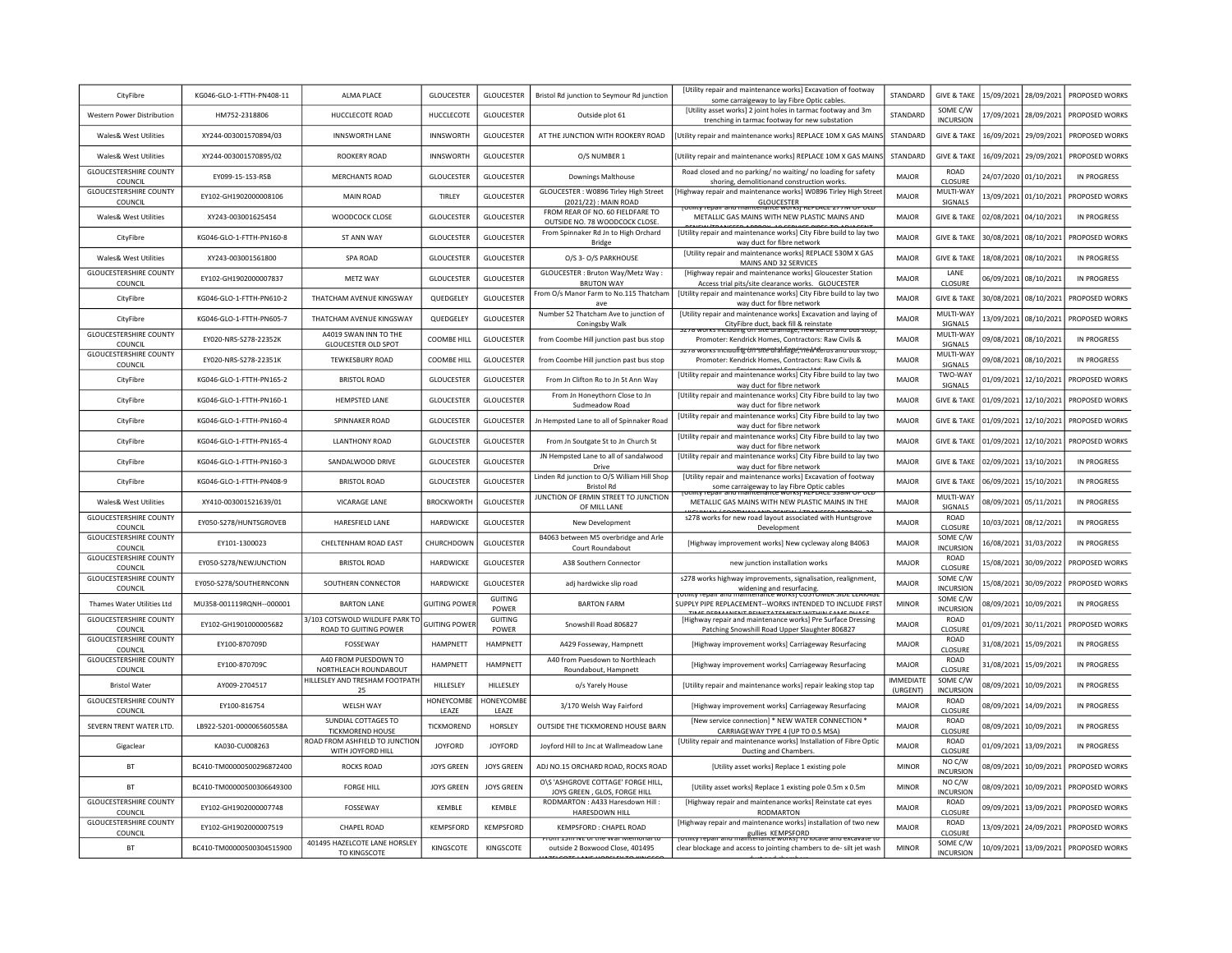| SEVERN TRENT WATER LTD.                  | LB901-1303-000012869129   | CROW MEADOW                                            | <b>KINGSWOOD</b>         | <b>KINGSWOOD</b>       | $O/S$ 18                                                                                                                       | [Utility repair and maintenance works] * CARRIAGEWAY TYPE 4<br>(UP TO 0.5 MSA) * HV Boundary box Install 25mm - Signifcant leak                                                                         | <b>MINOR</b>                 | SOME C/W<br><b>INCURSION</b>  | 09/09/2021 | 13/09/2021            | IN PROGRESS          |
|------------------------------------------|---------------------------|--------------------------------------------------------|--------------------------|------------------------|--------------------------------------------------------------------------------------------------------------------------------|---------------------------------------------------------------------------------------------------------------------------------------------------------------------------------------------------------|------------------------------|-------------------------------|------------|-----------------------|----------------------|
| Gigaclear                                | KA080-GC/C208620/S412868A | <b>TYNDALE VIEW</b>                                    | <b>KINGSWOOD</b>         | KINGSWOOD              | FW V FROM S/O 27 TO O/S 22 TYNDALE<br>VIEW, KINGSWOOD                                                                          | [Utility repair and maintenance works] LOSS OF SERVICE                                                                                                                                                  | <b>IMMEDIATE</b><br>(URGENT) | NO C/W<br><b>INCURSION</b>    | 09/09/2021 | 13/09/2021            | <b>IN PROGRESS</b>   |
| SEVERN TRENT WATER LTD.                  | LB922-5201-000006531427A  | <b>WICKWAR ROAD</b>                                    | <b>KINGSWOOD</b>         | <b>KINGSWOOD</b>       | OPP NUMBERS 25-27                                                                                                              | [Remedial works] Interim-Perm. lay anti skid                                                                                                                                                            | <b>MINOR</b>                 | TWO-WAY<br>SIGNALS            | 14/09/2021 | 14/09/2021            | PROPOSED<br>REMEDIAL |
| Thames Water Utilities Itd               | MU026-00019240            | <b>HIGH STREET</b>                                     | <b>IFCHIADE</b>          | LECHLADE               | FLAT 2 THE POST OFFICE HIGH STREET                                                                                             | [Utility repair and maintenance works] BLOCKAGE INVESTIGATION                                                                                                                                           | <b>IMMEDIATE</b><br>(URGENT) | SOME C/W<br>INCURSION         | 08/09/2021 | 10/09/2021            | IN PROGRESS          |
| Airband Community Internet<br>Ltd        | A8001-CI-COX036842-BP     | A449 PRESTON CROSS TO COUNTY<br><b>BOUNDARY</b>        | <b>PRESTON CROSS</b>     | LEDBURY                | .<br>טט <del>וי</del> כג <i>ו כ</i> ויכטטכ ־ טכ <del>ויוי</del> כג <i>ו ב</i> טסטטכ<br>Between Veldt Hoouse Cottages and woods | formità asser moresì numi uni e obrir canie ien orei uean ale<br>existing BT pole infrastructure. Cable will need to cross the main                                                                     | <b>MINOR</b>                 | MULTI-WAY<br>SIGNALS          | 14/09/2021 | 14/09/2021            | PROPOSED WORKS       |
| <b>BT</b>                                | BC410-TM00000500306628000 | <b>WOODLANDS</b>                                       | LEONARD<br>STANLEY       | LEONARD<br>STANLEY     | 0/S NO 29/30, WOODLANDS                                                                                                        | [Utility repair and maintenance works] Replace 1 existing pole<br>$0.5m \times 0.5m$                                                                                                                    | <b>MINOR</b>                 | SOME C/W<br><b>INCURSION</b>  | 16/09/2021 | 20/09/2021            | PROPOSED WORKS       |
| <b>BT</b>                                | BC010-01594823162         | <b>BROAD STREET</b>                                    | LITTLEDEAN               | LITTLEDEAN             | OPPOSITE GRANGE LANE, BROAD STREET,<br><b>GL14 3NH</b>                                                                         | [Utility asset works] Disconnect and Remove Kiosk                                                                                                                                                       | <b>MINOR</b>                 | SOME C/W<br>INCURSION         | 10/09/2021 | 10/09/2021            | PROPOSED WORKS       |
| <b>GLOUCESTERSHIRE COUNTY</b><br>COUNCIL | EY102-GH1902000007884     | <b>GRANGE LANE</b>                                     | LITTLEDEAN               | LITTLEDEAN             | LITTLEDEAN : Grange Lane, Littledean, GL14<br>3NQ: GRANGE LANE                                                                 | [Highway repair and maintenance works] Drainage investigation.<br>then repair to connect in existing line. LITTLEDEAN                                                                                   | <b>MINOR</b>                 | MULTI-WAY<br>SIGNALS          | 08/09/2021 | 10/09/2021            | <b>IN PROGRESS</b>   |
| Gigaclear                                | KA030-CU008690            | 3/272 LITTLE LARKHILL TO LONG<br><b>NEWTON TETBURY</b> | LONG<br>NEWNTON          | LONG<br>NEWNTON        | Glebe Cottage to Great Larkhill Cottages                                                                                       | [Utility repair and maintenance works] Excavating in verge to<br>locate and fix multiple customer microduct faults                                                                                      | <b>MINOR</b>                 | <b>GIVE &amp; TAKE</b>        | 10/09/2021 | 14/09/2021            | PROPOSED WORKS       |
| Gigaclear                                | KA030-CU008691            | CRUDWELL LANE                                          | LONG<br>NEWNTON          | LONG<br><b>NEWNTON</b> | COLSWOID MOLOF SLOTage to Turnctio<br>3/272 LITTLE LARKHILL TO LONG NEWTON                                                     | [Utility repair and maintenance works] Excavating in verge to<br>locate and fix multiple customer microduct faults                                                                                      | <b>MINOR</b>                 | <b>GIVE &amp; TAKE</b>        | 10/09/2021 | 14/09/2021            | PROPOSED WORKS       |
| <b>Western Power Distribution</b>        | HM744-2308087             | MORETON ROAD                                           | LONGBOROUGH              | LONGBOROUG<br>H        | 580M from junction with Stow Road                                                                                              | [New service connection] 1 joint hole in grass verge for new supply                                                                                                                                     | STANDARD                     | TWO-WAY<br>SIGNALS            | 06/09/2021 | 11/09/2021            | <b>IN PROGRESS</b>   |
| <b>Highways England</b>                  | FN402-NEM210581CHURCHROAD | <b>CHURCH ROAD</b>                                     | LONGHOPE                 | LONGHOPE               | A40 Boxbush (Church Road)                                                                                                      | [Optional permit no fee] multiway traffic signals to rebuild<br>retaining wall outside Norton House (traffic head only)                                                                                 | MAJOR                        | MULTI-WAY<br>SIGNALS          | 09/08/2021 | 24/09/2021            | <b>IN PROGRESS</b>   |
| Highways England                         | FN402-NEM210581BARRELLANE | <b>BARREL LANE</b>                                     | LONGHOPE                 | LONGHOPE               | A40 Boxbush (Barrel Lane)                                                                                                      | [Optional permit no fee] multiway traffic signals to rebuild<br>retaining wall outside Norton House (traffic head only)                                                                                 | MAJOR                        | MULTI-WAY<br>SIGNALS          | 09/08/2021 | 24/09/2021            | IN PROGRESS          |
| <b>BT</b>                                | BC008-09SEPSSBNX517       | ROAD FROM COUNTY BOUNDARY TO<br>THE FORGE              | <b>BISHOPSWOOD</b>       | <b>LYDBROOK</b>        | ן צוטטים ואוטחז שו <i>אט</i> ה כמחשיג ווא אז<br>BOUNDARY TO THE FORGE BISHOPSWOOD                                              | [Highway repair and maintenance works] Safety for Engineer to<br>work in Underground structure                                                                                                          | <b>MINOR</b>                 | TWO-WAY<br>SIGNALS            | 09/09/2021 | 09/09/2021            | IN PROGRESS          |
| <b>BT</b>                                | BC410-TM00000500306648800 | <b>HOLBROOK</b>                                        | <b>UPPER</b><br>LYDBROOK | LYDBROOK               | <u>PPROXYSIWISOVYHITTPRIIMAKTISCHOOL</u><br>OPP 'GREENFIELDS' HOLBROOK, UPPER                                                  | [Utility asset works] Replace 1 existing pole                                                                                                                                                           | MAJOR                        | NO C/W<br><b>INCURSION</b>    | 09/09/2021 | 10/09/2021            | PROPOSED WORKS       |
| Gigaclear                                | KA030-CU008220            | PROBERTS BARN LANE                                     | <b>LYDBROOK</b>          | <b>I YDBROOK</b>       | Tump Lane to B4234                                                                                                             | <b>IUtility repair and maintenance works] Instalation of Fibre Optic</b><br><b>Ducting and Chambers</b>                                                                                                 | <b>MAJOR</b>                 | <b>ROAD</b><br><b>CLOSURE</b> | 06/09/2021 | 01/10/2021            | PROPOSED WORKS       |
| Gigaclear                                | KA030-CU008222            | MILL ROW                                               | LYDBROOK                 | <b>LYDBROOK</b>        | B4234 to B4234 by Rubblestones                                                                                                 | <b>IUtility repair and maintenance works] Instalation of Fibre Optic</b><br><b>Ducting and Chambers</b>                                                                                                 | MAJOR                        | ROAD<br>CLOSURE               | 15/09/2021 | 01/10/2021            | PROPOSED WORKS       |
| Western Power Distribution               | HM755-2312344A            | <b>ALBERT STREET</b>                                   | <b>I YDNEY</b>           | <b>I YDNEY</b>         | outside 5 Springfield Road                                                                                                     | [Utility asset works] Traffic light head only - no excavation in<br>conjunction with parts B and C                                                                                                      | <b>STANDARD</b>              | MULTI-WAY<br>SIGNALS          | 01/09/2021 | 10/09/2021            | IN PROGRESS          |
| Western Power Distribution               | HM755-2312344C            | SPRINGFIELD ROAD                                       | LYDNEY                   | LYDNEY                 | deom the junction with Spring Meadow<br>Road to adjacent 11                                                                    | asset worksi 3 joint noies in tarmat rootway and 1091<br>trenching in tarmac footway and tarmac road for under grounding                                                                                | STANDARD                     | MULTI-WAY<br>SIGNALS          | 01/09/2021 | 10/09/2021            | <b>IN PROGRESS</b>   |
| Gigaclear                                | KA170-K170-OCU-HEYY/9     | TUTNALLS STREET                                        | LYDNEY                   | LYDNEY                 | Works along Tutnalls street                                                                                                    | <del>rothky repan and maintenante worksjicktavación to instan ido</del><br>optic cable in surface location listed Approx 130M of works to be                                                            | STANDARD                     | MULTI-WAY<br>SIGNALS          | 31/08/2021 | 10/09/2021            | IN PROGRESS          |
| Western Power Distribution               | HM755-2312344B            | SPRING MEADOW ROAD                                     | <b>I YDNEY</b>           | <b>I YDNEY</b>         | from outside 39 to the junction with<br>SPringfield Road                                                                       | Tothity asset works) bein trenthing in tarmac rootway for<br>grounding cables, pole changes - ESQCR in conjunction with parts                                                                           | STANDARD                     | MULTI-WAY<br>SIGNALS          | 01/09/2021 | 10/09/2021            | IN PROGRESS          |
| Gigaclear                                | KA170-OCU-BREYNY/0025     | FOOTWAY ADJOINING 16 AND 17<br>TRENCHARD ROAD          | BREAM                    | LYDNEY                 | WORKS LOCATED IN FOOTWAY                                                                                                       | zulluv repair anu maintenarice wurksi cxcavation to r<br>optic cable in surface location listed Approx 12M of works to be                                                                               | <b>MAJOR</b>                 | <b>GIVE &amp; TAKE</b>        | 10/08/2021 | 10/09/2021            | <b>IN PROGRESS</b>   |
| <b>GLOUCESTERSHIRE COUNTY</b><br>COUNCIL | EY100-851614              | A48 FROM ROUNDABOUT TO HIGH<br>STREET AYLBURTON        | <b>I YDNEY</b>           | <b>IYDNEY</b>          | A48 from Roundabout to High Street,<br>Aylburton                                                                               | [Highway improvement works] Carriageway Resurfacing - Lining o<br>Saturdav                                                                                                                              | MAIOR                        | <b>ROAD</b><br>CLOSURE        | 06/09/2021 | 11/09/2021            | <b>IN PROGRESS</b>   |
| SEVERN TRENT WATER LTD.                  | LB901-1303-000060407814   | PINE TREE WAY                                          | <b>VINEY HILL</b>        | LYDNEY                 | OPPOSITE BEECH GROVE                                                                                                           | [Utility repair and maintenance works] HV Bbox Install, Clear to<br><b>Boundary logger</b>                                                                                                              | <b>IMMEDIATE</b><br>(URGENT) | SOME C/W<br><b>INCURSION</b>  | 09/09/2021 | 13/09/2021            | <b>IN PROGRESS</b>   |
| Western Power Distribution               | HM755-2312762             | PRIMROSE WAY                                           | LYDNEY                   | LYDNEY                 | Outside 17                                                                                                                     | [Disconnection or alteration of supply] 1 joint hole in tarmac<br>footway and 1m trenching in tarmac footway for supply alteratior                                                                      | STANDARD                     | NO C/W<br>INCURSION           | 03/09/2021 | 13/09/2021            | IN PROGRESS          |
| Gigaclear                                | KA170-OCU-HGHYNY/PLINTH1  | <b>DRIFFIELD ROAD</b>                                  | LYDNEY                   | LYDNEY                 | s/o tan-y-bryn                                                                                                                 | [Utility repair and maintenance works] Excavation to install acces<br>cab in prep to build trench to install fibre optic cable                                                                          | STANDARD                     | <b>GIVE &amp; TAKE</b>        | 02/09/2021 | 15/09/2021            | <b>IN PROGRESS</b>   |
| Gigaclear                                | KA170-K170-OCU-HEYY/8-B   | <b>NAAS LANE</b>                                       | <b>I YDNFY</b>           | <b>IYDNEY</b>          | Works along tutnalls street                                                                                                    | <u>ty repair ario maintenance worksj excavation to instalin</u><br>optic cable in surface location listed Approx 100M of works to be                                                                    | STANDARD                     | MULTI-WAY<br>SIGNALS          | 03/09/2021 | 16/09/2021            | IN PROGRESS          |
| Gigaclear                                | KA170-K170-OCU-HEYY/8     | NAAS LANE                                              | LYDNEY                   | LYDNEY                 | Works along Nass lane                                                                                                          | otility repair and maintenance works Excavation to install nor<br>optic cable in surface location listed Approx 150M of works to be<br>rotility repair and maintenancé worksi Excavation to install non | <b>STANDARD</b>              | MULTI-WAY<br>SIGNALS          | 20/08/2021 | 17/09/2021            | IN PROGRESS          |
| Gigaclear                                | KA170-K170-OCU-HEYY/4     | <b>NEWERNE STREET</b>                                  | LYDNEY                   | LYDNEY                 | Works located along Newerne street                                                                                             | optic cable in surface location listed Approx 300M of works to be                                                                                                                                       | STANDARD                     | <b>GIVE &amp; TAKE</b>        | 09/09/2021 | 20/09/2021            | PROPOSED WORKS       |
| Gigaclear                                | KA170-OCU-STRCHW/0037     | 500015 OFF A48 BROOKEND                                | LYDNEY                   | LYDNEY                 | FROM JNC O/S LANDOWNE HOUSE TO<br>PRIVATE TRACK O/S LAUREL COTTAGE                                                             | יטנווונץ וכטמו מוזע ווומווונפוומוונפ שטואלן באנמעמנוטוו גט ווואנמו ווטוי<br>optic cable in surface location listed Approx [*]M of works to be<br><u>ty repair and maintenancé worksj excavation</u>     | MAJOR                        | LANE<br>CLOSURE               | 05/08/2021 | 22/09/2021            | IN PROGRESS          |
| Gigaclear                                | KA170-OCU-STRCHW/22       | <b>KERRIN LANE</b>                                     | <b>WOOLASTON</b>         | LYDNEY                 | rom jnc on A48 o/s the Bungalow to Kerrir<br>Farm, KERRIN LANE, GL15 6PL                                                       | optic cable in surface location listed Approx 180M of works to be<br><del>ty repair anu maintenancé worksj excavation to insta</del>                                                                    | <b>MAJOR</b>                 | <b>ROAD</b><br>CLOSURE        | 06/09/2021 | 24/09/2021            | PROPOSED WORKS       |
| Gigaclear                                | KA170-K170-OCU-HEYY/14-B  | <b>KIMBERI FY DRIVE</b>                                | LYDNEY                   | <b>I YDNEY</b>         | Works along Kimberely Drive                                                                                                    | optic cable in surface location listed Approx 80M of works to be                                                                                                                                        | MAIOR                        | <b>GIVE &amp; TAKE</b>        | 13/09/2021 | 28/09/2021            | PROPOSED WORKS       |
| Thames Water Utilities Itd               | MU305-000031670905-001    | <b>LONG MARSTON LANE</b>                               | <b>MICKLETON</b>         | <b>MICKLETON</b>       | $\overline{3}$                                                                                                                 | [Utility repair and maintenance works] Service Pipe Repair >33mn<br>Fway in Footway.                                                                                                                    | <b>IMMEDIATE</b><br>(URGENT) | TWO-WAY<br>SIGNALS            |            | 08/09/2021 10/09/2021 | IN PROGRESS          |
| <b>Wales&amp; West Utilities</b>         | XY245-004000172275        | <b>HIGH STREET</b>                                     | <b>MICKLETON</b>         | MICKLETON              | O/S HOLLYMOUNT                                                                                                                 | [Utility repair and maintenance works] LAY NEW GAS SERVICE 3M<br>PUBLIC                                                                                                                                 | STANDARD                     | TWO-WAY<br>SIGNALS            |            | 07/09/2021 13/09/2021 | <b>IN PROGRESS</b>   |
| Thames Water Utilities Ltd               | MU305-000031638117-002    | <b>FURZE LANE</b>                                      | <b>MICKLETON</b>         | MICKLETON              | 400M FROM LONGLANDS COTTAGES                                                                                                   | [Utility repair and maintenance works] Air Valve exchange Fway ir<br>Footway                                                                                                                            | <b>MINOR</b>                 | SOME C/W<br><b>INCURSION</b>  | 06/09/2021 | 17/09/2021            | <b>IN PROGRESS</b>   |
| Wales& West Utilities                    | XY245-004000172404        | NURSERY CLOSE                                          | MICKLETON                | MICKLETON              | O/S 7 LAYING TO 9                                                                                                              | [Utility repair and maintenance works] LAY NEW GAS SERVICE 2M<br>PUBLIC - 47M PRIVATE                                                                                                                   | STANDARD                     | SOME C/W<br><b>INCURSION</b>  | 13/09/2021 | 17/09/2021            | PROPOSED WORKS       |
| <b>GLOUCESTERSHIRE COUNTY</b><br>COUNCIL | EY030-1303/WARWICKSHIRE   | STRATFORD ROAD                                         | <b>MICKLETON</b>         | MICKLETON              | B4632 Long Marston                                                                                                             | Warwickshire Diversion Route                                                                                                                                                                            | STANDARD                     | NO C/W<br><b>INCURSION</b>    | 14/09/2021 | 27/09/2021            | PROPOSED WORKS       |
| Western Power Distribution               | HM744-2308206B            | ARBOUR CLOSE                                           | <b>MICKLETON</b>         | <b>MICKLETON</b>       | from outside 6 up to the junction with<br>Pound Lane                                                                           | עוווגן סאפ <i>נ אטו</i> ואזן בןטוווג ווטו <del>כ וווינגונגוווסט וטטנאפ</del> ן פווט בבע<br>trenching in tarmac footway and 6m road crossing in tarmac road                                              | <b>MAJOR</b>                 | MULTI-WAY<br><b>SIGNALS</b>   | 13/09/2021 | 05/10/2021            | PROPOSED WORKS       |
|                                          |                           |                                                        |                          |                        |                                                                                                                                |                                                                                                                                                                                                         |                              |                               |            |                       |                      |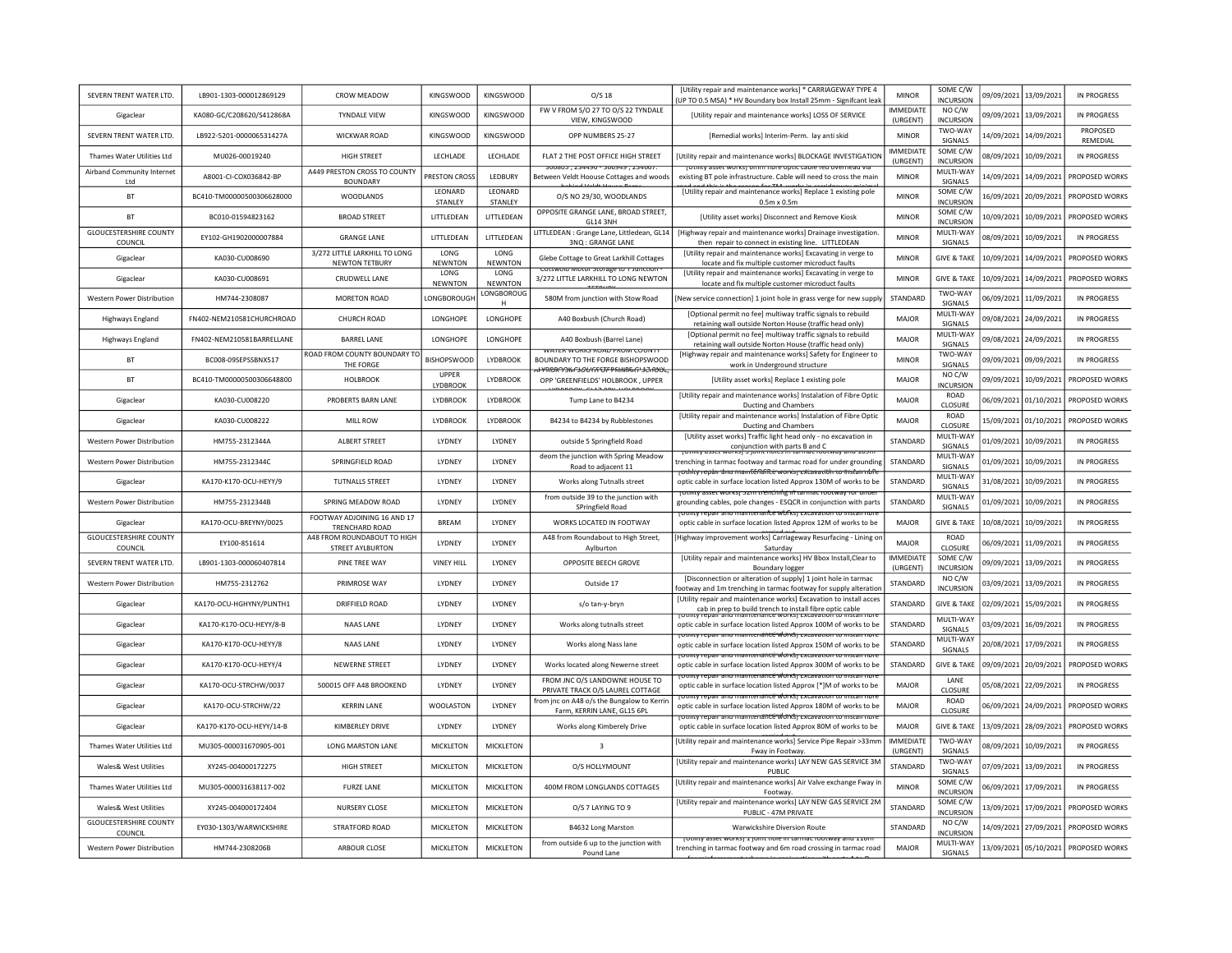| Gigaclear                                | KA030-CU008054            | <b>BUCKSTONE CLOSE</b>                             | MILE END                       | MILE END                  | O/s 6 Woodgate Road to O/s 5 Buckstone<br>Close                            | [Utility repair and maintenance works] Instalation of Fibre Optic<br>Ducting and Chambers                                                                                    | <b>STANDARD</b>              | MULTI-WAY<br>SIGNALS          |            | 01/09/2021 10/09/2021   | PROPOSED WORKS        |
|------------------------------------------|---------------------------|----------------------------------------------------|--------------------------------|---------------------------|----------------------------------------------------------------------------|------------------------------------------------------------------------------------------------------------------------------------------------------------------------------|------------------------------|-------------------------------|------------|-------------------------|-----------------------|
| Gigaclear                                | KA030-CU008056            | <b>EDGE END ROAD</b>                               | MILE END                       | MILE END                  | Wood Road to Main Road                                                     | [Utility repair and maintenance works] Instalation of Fibre Optic<br>Ducting and Chambers                                                                                    | STANDARD                     | MULTI-WAY<br>SIGNALS          |            | 10/09/2021 17/09/2021   | PROPOSED WORKS        |
| Gigaclear                                | KA030-CU008057            | MAIN ROAD                                          | MILE END                       | MILE END                  | Junction with Edge End Road to O/s 4 Edge<br>End Road, Mile End            | [Utility repair and maintenance works] Instalation of Fibre Optic<br>Ducting and Chambers                                                                                    | STANDARD                     | MULTI-WAY<br>SIGNALS          |            | 10/09/2021 17/09/2021   | PROPOSED WORKS        |
| Gigaclear                                | KA030-CU008058            | MILE END ROAD                                      | MILE END                       | MILE END                  | Junc Woodgate Road to Junc with Bakers<br>Hill                             | [Utility repair and maintenance works] Instalation of Fibre Optic<br>Ducting and Chambers                                                                                    | <b>STANDARD</b>              | MULTI-WAY<br>SIGNALS          |            | 15/09/2021 28/09/2021   | PROPOSED WORKS        |
| SEVERN TRENT WATER LTD.                  | LB901-1303-000012869077   | <b>STATION ROAD</b>                                | MILKWALL                       | MILKWALL                  | OPP DEPOT                                                                  | [Utility repair and maintenance works] * Stop visible or significant<br>leakage                                                                                              | <b>IMMEDIATE</b><br>(URGENT) | TWO-WAY<br>SIGNALS            |            | 03/09/2021 10/09/2021   | <b>IN PROGRESS</b>    |
| SEVERN TRENT WATER LTD.                  | 18901-1303-000060408618   | <b>KING STREET</b>                                 | <b>MINCHINHAMPT</b><br>ON      | MINCHINHAMI<br><b>TON</b> | O/S <sub>2</sub>                                                           | [Utility repair and maintenance works] * HV Boundary box Renew<br>25mm * non visible leak                                                                                    | <b>IMMEDIATE</b><br>(URGENT) | SOME C/W<br><b>INCURSION</b>  |            | 08/09/2021 10/09/2021   | <b>IN PROGRESS</b>    |
| <b>BT</b>                                | BC410-TM00000500311341700 | <b>SCAR HILL</b>                                   | MINCHINHAMPT MINCHINHAMP<br>ON | <b>TON</b>                | OPP S/O 1/2 SCAR HILL COTTAGES TO OPP<br>SO NUT COTTAGE ON, SCAR HILL      | [Utility repair and maintenance works] Install 102m of 1 way poly<br>duct in carriageway                                                                                     | MAJOR                        | ROAD<br>CLOSURE               |            | 14/09/2021 20/09/2021   | PROPOSED WORKS        |
| <b>GLOUCESTERSHIRE COUNTY</b><br>COUNCIL | EY099-S50-00891           | SUMMERSFIELD ROAD                                  | MINCHINHAMPT MINCHINHAMI<br>ON | <b>TON</b>                | outside 10                                                                 | New drainage connection, Contractor: Beard Construction                                                                                                                      | MAJOR                        | ROAD<br>CLOSURE               | 06/09/2021 | 24/09/2021              | IN PROGRESS           |
| Gigaclear                                | KA030-CU008612            | <b>MAIN ROAD</b>                                   | MINSTERWORT MINSTERWORT<br>H   | H                         | Outside North View to Enderley                                             | [Utility repair and maintenance works] Instalation of Fibre Optic<br>Ducting and Chambers                                                                                    | STANDARD                     | MULTI-WAY<br>SIGNALS          |            | 13/09/2021 24/09/2021   | PROPOSED WORKS        |
| <b>GLOUCESTERSHIRE COUNTY</b><br>COUNCIL | EY010-NRS-MISF21502FC     | <b>STENDERS ROAD</b>                               | MITCHELDEAN                    | MITCHELDEAN               | from junction Baynham Road to junction<br>with High Street                 | Mitcheldean War Memorial Unveiling, Promoter: Mitcheldean<br>Parish Council                                                                                                  | MAJOR                        | ROAD<br>CLOSURE               |            | 15/09/2021 15/09/2021   | PROPOSED WORKS        |
| Western Power Distribution               | HM755-2315241             | OLD DEAN ROAD                                      | MITCHELDEAN                    | MITCHELDEAN               | outside 35                                                                 | [Utility asset works] 1 joint hole in tarmac footway for link box<br>replacement/installation - with excavation                                                              | STANDARD                     | SOME C/W<br><b>INCURSION</b>  |            | 14/09/2021 17/09/2021   | PROPOSED WORKS        |
| Gigaclear                                | KA030-CU008065            | <b>BRADLEY COURT ROAD</b>                          | MITCHELDEAN                    | MITCHELDEAN               | Denbara Lodge to Junc with Carisbrook<br>Road                              | [Utility repair and maintenance works] Installation of fibre ducts                                                                                                           | <b>MAJOR</b>                 | <b>ROAD</b><br>CLOSURE        |            | 14/09/2021 18/10/2021   | PROPOSED WORKS        |
| <b>GLOUCESTERSHIRE COUNTY</b><br>COUNCIL | EY010-JH-MENDIPFOREST-01  | A466 LOWER REDBROOK TO GREAT<br><b>GROVE</b>       | LOWER<br>REDBROOK              | MONMOUTH                  | A466                                                                       | <b>Tree Felling</b>                                                                                                                                                          | MAJOR                        | TWO-WAY<br>SIGNALS            |            | 31/08/2021 28/09/2021   | PROPOSED WORKS        |
| <b>BT</b>                                | BC007-WCNTDH3S            | FOSSEWAY AVENUE                                    | MORETON-IN-<br>MARSH           | MORETON-IN<br>MARSH       | SIDE OF NUMBER 146 FOSSEWAY GL56 OEH                                       | ונש וכעמון מווע ווומווונכוומוונכ שטו גמו ושמון<br>to expose and repair a faulty buried joint/cable. Possibly attempt                                                         | <b>IMMEDIATE</b><br>(URGENT) | NO C/W<br><b>INCURSION</b>    |            | 08/09/2021 10/09/2021   | <b>IN PROGRESS</b>    |
| <b>Wales&amp; West Utilities</b>         | XY245-005000319531        | <b>HOSPITAL ROAD</b>                               | MORETON-IN-<br>MARSH           | MORETON-IN-<br>MARSH      | O/S FORMER COTTAGE HOSPITAL                                                | [Utility repair and maintenance works] LAY NEW GAS<br>SERVICE(S)X15 2M PUBLIC                                                                                                | STANDARD                     | <b>GIVE &amp; TAKE</b>        | 07/09/2021 | 15/09/2021              | <b>IN PROGRESS</b>    |
| Thames Water Utilities Itd               | MU305-000031671757-001    | HOSPITAL ROAD                                      | MORETON-IN-<br>MARSH           | MORFTON-IN<br>MARSH       | outside Asilah                                                             | Cway in Carriageway. Our intention is tocomplete the Permanent                                                                                                               | <b>IMMEDIATE</b><br>(URGENT) | SOME C/W<br><b>INCURSION</b>  | 09/09/2021 | 15/09/2021              | IN PROGRESS           |
| Thames Water Utilities Ltd               | MU306-000809648490030-001 | HOSPITAL ROAD                                      | MORETON-IN-<br>MARSH           | MORETON-IN-<br>MARSH      | Location on Hospital Road opposite Asilah                                  | wew service competition restablishment and wan<br>new site main to the existingpare nt main. in Carriageway. in                                                              | STANDARD                     | SOME C/W<br><b>INCURSION</b>  |            | 13/09/2021 17/09/2021   | PROPOSED WORKS        |
| SEVERN TRENT WATER LTD.                  | LB901-1303-000060407201   | CHURCHILL ROAD                                     | NAILSWORTH                     | NAILSWORTH                | O/S 81                                                                     | [Utility repair and maintenance works] * Hydrant Repair                                                                                                                      | <b>MINOR</b>                 | NO C/W<br><b>INCURSION</b>    |            | 07/09/2021 09/09/2021   | PROPOSED WORKS        |
| Gigaclear                                | KA030-CU008077            | NEWMARKET ROAD                                     | NAILSWORTH                     | NAILSWORTH                | Junction Horsley Road to Chestnut Hill                                     | [Utility repair and maintenance works] Duct and chamber<br>installation                                                                                                      | STANDARD                     | MULTI-WAY<br>SIGNALS          | 02/09/2021 | 09/09/2021              | PROPOSED WORKS        |
| Gigaclear                                | KA030-CU006713            | ROAD FROM TERRETTS MILL TO<br>LOWER NEWMARKET ROAD | NEWMARKET                      | NAILSWORTH                | The Lot House to Lower Newmarket Road                                      | [Utility repair and maintenance works] Excavate to install fibre<br>optic cables. Working hours 07:00-19:00. TM: Road Closure                                                | MAJOR                        | ROAD<br>CLOSURE               |            | 11/09/2021   12/09/2021 | PROPOSED WORKS        |
| Gigaclear                                | KA030-CU008078            | SPRING HILL                                        | NAILSWORTH                     | NAILSWORTH                | Spring Hill Close to A46 Fountain Street                                   | [Utility repair and maintenance works] Duct and chamber<br>installation                                                                                                      | <b>STANDARD</b>              | MULTI-WAY<br>SIGNALS          | 07/09/2021 | 14/09/2021              | PROPOSED WORKS        |
| Gigaclear                                | KA030-CU008079            | <b>GEORGE STREET</b>                               | NAILSWORTH                     | NAILSWORTH                | Spring Hill to Watledge Road                                               | [Utility repair and maintenance works] Duct and chamber<br>installation                                                                                                      | STANDARD                     | MULTI-WAY<br>SIGNALS          |            | 10/09/2021 17/09/2021   | PROPOSED WORKS        |
| Gigaclear                                | KA030-CU008450            | OLD HORSLEY ROAD                                   | NAILSWORTH                     | NAILSWORTH                | Junction Pike Lane to Junction Newmarket<br>Road                           | enance works<br>customer connection. Working hours 0800-1700. TM: Road                                                                                                       | MAJOR                        | ROAD<br>CLOSURE               |            | 06/09/2021 18/09/2021   | IN PROGRESS           |
| Gigaclear                                | KA030-CU008080            | <b>HOLLIES HILL</b>                                | NAILSWORTH                     | NAILSWORTH                | Junction With 300265 Box To George Street<br>to End Outside Hartford House | [Utility repair and maintenance works] Duct and chamber<br>installation                                                                                                      | STANDARD                     | MULTI-WAY<br>SIGNALS          | 15/09/2021 | 22/09/2021              | PROPOSED WORKS        |
| <b>Wales&amp; West Utilities</b>         | XY410-003001521267        | DARK LANE                                          | NAILSWORTH                     | NAILSWORTH                | JUNC BURMA ROAD - JUNC FEWSTER ROAD                                        | ulity repair and maintenance works) REPLACE 497M OF OL<br>METALLIC GAS MAINS WITH NEW PLASTIC MAINS AND                                                                      | MAJOR                        | <b>GIVE &amp; TAKE</b>        |            | 28/07/2021 28/09/2021   | <b>IN PROGRESS</b>    |
| Gigaclear                                | KA030-CU006981            | <b>ROCKNESS HILL</b>                               | <b>NAILSWORTH</b>              | NAILSWORTH                | Horsley Road to Pike Lane                                                  | <b>TOthity Kepan and mannemance works in Islam montout Candi</b><br>customer connection. Working hours 0800-1700. TM: Road                                                   | MAJOR                        | <b>ROAD</b><br>CLOSURE        | 16/09/2021 | 11/10/2021              | PROPOSED WORKS        |
| Wales& West Utilities                    | XY410-003001521261        | CHURCHILL ROAD                                     | <b>NAILSWORTH</b>              | <b>NAILSWORTH</b>         | 0/S NO. 2 - 0/S NO. 38 - 0/S NO. 81                                        | Totility repair and maintenafice works) REPLACE 391IVI OF OLD<br>METALLIC GAS MAINS WITH NEW PLASTIC MAINS AND<br>DEMEVY ÉDANYATET NAMREAM JEE WORKSER LY LAELE SUIN LYFELLE | <b>MAJOR</b>                 | <b>GIVE &amp; TAKE</b>        |            | 25/08/2021 12/10/2021   | <b>IN PROGRESS</b>    |
| Wales& West Utilities                    | XY410-003001521264        | CHURCHILL CLOSE                                    | NAILSWORTH                     | NAILSWORTH                | JUNC CHURCHILL ROAD - O/S NO. 6                                            | METALLIC GAS MAINS WITH NEW PLASTIC MAINS AND                                                                                                                                | MAJOR                        | <b>GIVE &amp; TAKE</b>        | 25/08/2021 | 12/10/2021              | <b>IN PROGRESS</b>    |
| <b>GLOUCESTERSHIRE COUNTY</b><br>COUNCIL | EY050-SDC/180121          | RINGFIELD CLOSE                                    | NAILSWORTH                     | NAILSWORTH                | ringfield close                                                            | construction of new houses by beard construction on behalf of<br>SDC                                                                                                         | MAJOR                        | <b>ROAD</b><br>CLOSURE        |            | 18/01/2021 23/12/2021   | <b>IN PROGRESS</b>    |
| <b>Wales&amp; West Utilities</b>         | XY410-003001521261/999    | CHURCHILL ROAD                                     | NAILSWORTH                     | NAILSWORTH                | SIDE OF 40 CHURCHILL ROAD                                                  | [Utility repair and maintenance works] WELFARE UNIT LOCATION                                                                                                                 | MAJOR                        | NO C/W<br><b>INCURSION</b>    |            | 07/09/2021 03/02/2022   | <b>IN PROGRESS</b>    |
| <b>GLOUCESTERSHIRE COUNTY</b><br>COUNCIL | EY102-GH1901000005683     | 3/103 GUITING POWER JUNCTION<br>TO SNOWSHILL ROAD  | <b>NAUNTON</b>                 | <b>NAUNTON</b>            | Snowshill Road 806827                                                      | [Highway repair and maintenance works] Pre Surface Dressing<br>Patching Snowshill Upper Slaughter 806827                                                                     | MAJOR                        | <b>ROAD</b><br><b>CLOSURE</b> |            | 01/09/2021 30/11/2021   | PROPOSED WORKS        |
| <b>GLOUCESTERSHIRE COUNTY</b><br>COUNCIL | EY102-GH1902000007953     | <b>BROAD STREET</b>                                | NEWENT                         | <b>NFWFNT</b>             | NEWENT BROAD STREET                                                        | [Highway repair and maintenance works] relay 4m2 block modules<br>from channel drainage and remove spray paint markings NEWENT                                               | <b>MINOR</b>                 | TWO-WAY<br>SIGNALS            |            | 10/09/2021 10/09/2021   | PROPOSED WORKS        |
| SEVERN TRENT WATER LTD.                  | IB901-1303-000012703819A  | <b>BRADFORDS LANF</b>                              | NEWENT                         | NEWENT                    | <b>OUTSIDE BRADEORDS COTTAGE</b>                                           | [Utility repair and maintenance works] Sluice Valve Rebuild<br>chamber                                                                                                       | MAJOR                        | ROAD<br>CLOSURE               |            | 08/09/2021 10/09/2021   | IN PROGRESS           |
| <b>GLOUCESTERSHIRE COUNTY</b><br>COUNCIL | EY102-GH1902000007954     | SOUTHEND LANE                                      | NEWENT                         | <b>NEWENT</b>             | <b>NEWENT Southend Lane</b>                                                | [Highway repair and maintenance works] Ditching NEWENT                                                                                                                       | <b>MINOR</b>                 | <b>GIVE &amp; TAKE</b>        |            | 13/09/2021 14/09/2021   | PROPOSED WORKS        |
| <b>GLOUCESTERSHIRE COUNTY</b><br>COUNCIL | EY099-S50-00827A          | <b>CULVER STREET</b>                               | NEWENT                         | NEWENT                    | opposite Lothlorien                                                        | New foul water connection, Contractors: Dun Mill Construction,<br>Promoter: Bromford Housing                                                                                 | MAJOR                        | <b>ROAD</b><br>CLOSURE        |            | 13/09/2021 17/09/2021   | PROPOSED<br>PERMANENT |
| Western Power Distribution               | HM755-2313038A            | ORCHARD RISE                                       | <b>NEWNHAM</b>                 | NEWNHAM                   | Between junctions of Dean Road and<br>Queens Acre                          | <b>Othity asset works</b> of form mores in tarmac rootwa<br>trenching in tarmac footway for supply alteration, under                                                         | STANDARD                     | SOME C/W<br><b>INCURSION</b>  |            | 01/09/2021 13/09/2021   | <b>IN PROGRESS</b>    |
| Western Power Distribution               | HM755-2313038C            | <b>DEAN ROAD</b>                                   | <b>NEWNHAM</b>                 | NEWNHAM                   | From junction of Orchard Rise to adjacent<br><b>Hither Brome</b>           | <del>otmty asset works pashf trentning ih tarinac rootway for supp</del> r<br>alteration. Works to be done in conjunction with HM7552313038A                                 | STANDARD                     | SOME C/W<br><b>INCURSION</b>  | 01/09/2021 | 13/09/2021              | <b>IN PROGRESS</b>    |
| <b>Western Power Distribution</b>        | HM755-2313038B            | FOOTWAY FROM DEAN ROAD TO<br>ALLSOPP CLOSE         | NEWNHAM                        | NFWNHAM                   | From junction of Dean Road to rear of 8<br><b>Orchard Rise</b>             | <u>נרטוווגן asset works) וויזט נוכחולוווקט וויזט נא</u><br>alteration, under grounding cables. Works to be done in                                                           | <b>STANDARD</b>              | SOME C/W<br><b>INCURSION</b>  |            | 01/09/2021 13/09/2021   | IN PROGRESS           |
|                                          |                           |                                                    |                                |                           |                                                                            |                                                                                                                                                                              |                              |                               |            |                         |                       |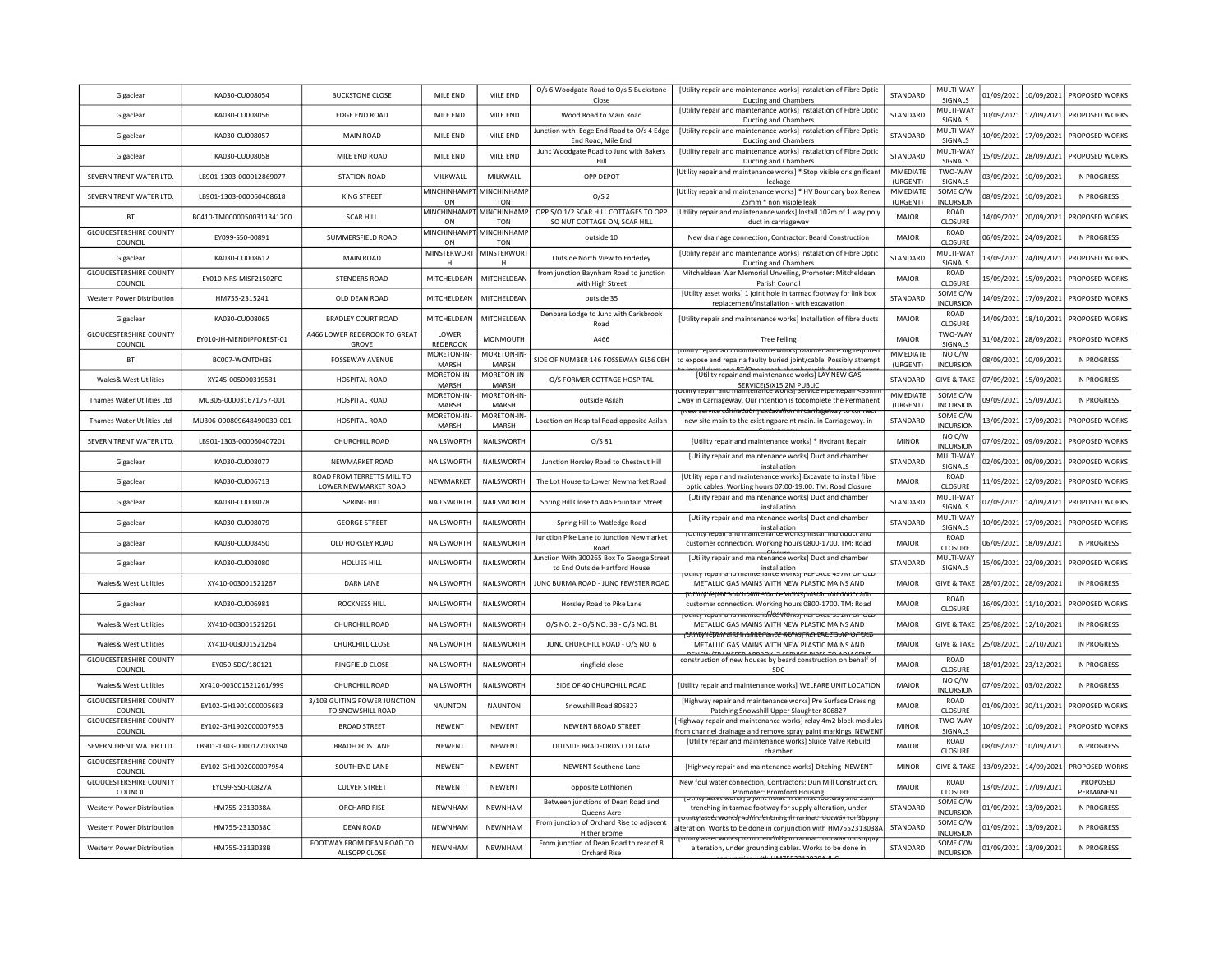| Gigaclear                                | KA030-CU008240            | THE STROOD                                                   | <b>BROADOAK</b>                 | NEWNHAM                   | <b>Entirety of The Strood</b>                                                          | [Utility repair and maintenance works] Instalation of Fibre Optic<br>Ducting and Chambers. Long Delays                                     | <b>STANDARD</b>                       | <b>GIVE &amp; TAKE</b>     |                       | 13/09/2021 17/09/2021   | PROPOSED WORKS     |
|------------------------------------------|---------------------------|--------------------------------------------------------------|---------------------------------|---------------------------|----------------------------------------------------------------------------------------|--------------------------------------------------------------------------------------------------------------------------------------------|---------------------------------------|----------------------------|-----------------------|-------------------------|--------------------|
| Gigaclear                                | KA030-CU007873            | ROAD FROM ST MARYS CHURCH TO<br>JUNCTION WITH ELTON LANE     | FLAXLEY                         | <b>NEWNHAM</b>            | From junction with New Road to Peglar's<br>Farm                                        | [Utility repair and maintenance works] Instalation of Fibre Optic<br>Ducting and Chambers                                                  | <b>MAJOR</b>                          | <b>ROAD</b><br>CLOSURE     |                       | 02/09/2021 20/09/2021   | <b>IN PROGRESS</b> |
| Gigaclear                                | KA030-CU008239            | <b>LUMBARS LANE</b>                                          | ELTON                           | NEWNHAM                   | Junc Eldon Road to Bells House                                                         | [Utility repair and maintenance works] Instalation of Fibre Optic<br>Ducting and Chambers. Long Delays                                     | <b>MAJOR</b>                          | <b>GIVE &amp; TAKE</b>     |                       | 07/09/2021 21/09/2021   | PROPOSED WORKS     |
| Gigaclear                                | KA080-GC/S903817          | NORTH CERNEY BRIDLEWAY 14                                    | NORTH CERNEY                    | <b>NORTH CERNEY</b>       | VERGE SOUTH OF PERROTTS BROOK FARM                                                     | [Utility repair and maintenance works] TRIAL HOLES TO LOCATE<br><b>BREAK IN FIBRE</b>                                                      | <b>MINOR</b>                          | NO C/W<br><b>INCURSION</b> | 09/09/2021            | 13/09/2021              | PROPOSED WORKS     |
| Western Power Distribution               | HM754-0702997             | <b>SMARTS GREEN</b>                                          | NORTH NIBI FY                   | NORTH NIBLEY              | adiacent MountPleasant and The Gables                                                  | [Utility repair and maintenance works] Tree trimming for Birch -<br>No excavation - Stop and Go boards required                            | <b>MINOR</b>                          | STOP/GO<br><b>BOARDS</b>   | 13/09/2021            | 13/09/2021              | PROPOSED WORKS     |
| Gigaclear                                | KA030-CU008694            | <b>ROAD GREEN</b>                                            | NORTH NIBLEY                    | NORTH NIBLEY              | Entrance to Fortunate Farm to Holt's Farm                                              | [Utility repair and maintenance works] Excavating in verge to<br>locate and fix customer microduct fault                                   | <b>MINOR</b>                          | <b>GIVE &amp; TAKE</b>     | 15/09/2021            | 17/09/2021              | PROPOSED WORKS     |
| Gigaclear                                | KA030-CU008696            | <b>FROG LANE</b>                                             | NORTH NIBI FY                   | NORTH NIBLEY              | Crossroads to Netherfields                                                             | [Utility repair and maintenance works] Excavating in verge to<br>locate and fix multiple customer microduct faults                         | <b>MINOR</b>                          | <b>GIVE &amp; TAKE</b>     | 16/09/2021            | 20/09/2021              | PROPOSED WORKS     |
| Gigaclear                                | KA030-CU008695            | NIBLEY GREEN TO B4060                                        | <b>NIBLEY GREEN</b>             | <b>NORTH NIBLEY</b>       | Fieldside to Crossroads                                                                | [Utility repair and maintenance works] Excavating in verge to<br>locate and fix multiple customer microduct faults                         | <b>MINOR</b>                          | <b>GIVE &amp; TAKE</b>     | 16/09/2021            | 20/09/2021              | PROPOSED WORKS     |
| Thames Water Utilities Ltd               | MU305-000031670251-001    | JESSOP DRIVE                                                 | NORTHLEACH                      | NORTHLEACH                | 8 JESSOP DRIVE, GL54 3JG                                                               | [Utility repair and maintenance works] Boundary Box Exchange<br>Cway in Carriageway.                                                       | <b>IMMEDIATE</b><br>(URGENT)          | SOME C/W<br>INCURSION      | 07/09/2021            | 09/09/2021              | IN PROGRESS        |
| <b>GLOUCESTERSHIRE COUNTY</b><br>COUNCIL | EY100-870709A             | FOSSEWAY                                                     | NORTHLEACH                      | NORTHLEACH                | A429 Fosseway, Northleach                                                              | [Highway improvement works] Carriageway Resurfacing                                                                                        | MAJOR                                 | ROAD<br>CLOSURE            |                       | 31/08/2021 15/09/2021   | <b>IN PROGRESS</b> |
| <b>GLOUCESTERSHIRE COUNTY</b><br>COUNCIL | EY100-870709B             | <b>LONDON ROAD</b>                                           | NORTHLEACH                      | NORTHLEACH                | A40 London Road, Northleach                                                            | [Highway improvement works] Carriageway Resurfacing                                                                                        | MAIOR                                 | ROAD<br>CLOSURE            |                       | 31/08/2021 15/09/2021   | IN PROGRESS        |
| <b>GLOUCESTERSHIRE COUNTY</b><br>COUNCIL | EY102-GH1901000005710     | <b>AMPNEY LANE</b>                                           | <b>NORTHWOOD</b><br>GREEN       | NORTHWOOD<br>GREEN        | For the attention of Ali Jackson : Whole of<br>gloucestershire, for mass orders only   | [Highway repair and maintenance works] Pre Surface Dressing<br>Patching Ampney Green Northwood Green 807238                                | MAJOR                                 | ROAD<br>CLOSURE            |                       | 01/09/2021 30/11/2021   | PROPOSED WORKS     |
| <b>GLOUCESTERSHIRE COUNTY</b><br>COUNCIL | EY102-GH1901000005708     | WINTLES LANE                                                 | <b>NORTHWOOD</b><br>GREEN       | <b>NORTHWOOD</b><br>GREEN | : For the attention of Ali Jackson : Whole of<br>gloucestershire, for mass orders only | [Highway repair and maintenance works] Pre Surface Dressing<br>Patching Wintles Lane Northwood Green 807238                                | MAJOR                                 | <b>ROAD</b><br>CLOSURE     | 01/09/2021            | 30/11/2021              | PROPOSED WORKS     |
| <b>GLOUCESTERSHIRE COUNTY</b><br>COUNCIL | EY099-L-MAIN-00011994     | ROAD FROM JUNCTION AT CROWN<br>LODGE TO OXENHALL COURT       | SHAW<br>COMMON                  | OXENHALL                  | outside Old Crown Lodge                                                                | DFT Video camera traffic survey                                                                                                            | <b>HIGHWAYS</b><br><b>ACT PERMITS</b> | NO C/W<br>INCURSION        | 09/09/2021            | 12/09/2021              | POTENTIAL WORKS    |
| SEVERN TRENT WATER LTD                   | LB901-1303-000060407887   | KINGS MILL LANE                                              | PAINSWICK                       | PAINSWICK                 | Robin hill                                                                             | [Utility repair and maintenance works] * Short Comm Pipe Repair<br>25mm * non visible leak * CARRIAGEWAY TYPE 4 (UP TO 0.5 MSA)            | <b>IMMEDIATE</b><br>(URGENT)          | ROAD<br>CLOSURE            |                       | 07/09/2021 09/09/2021   | <b>IN PROGRESS</b> |
| <b>GLOUCESTERSHIRE COUNTY</b><br>COUNCIL | EY050-LURSB232381         | <b>STROUD ROAD</b>                                           | PAINSWICK                       | PAINSWICK                 | just north of junction with wragg castle land                                          | <b>Tree Works</b>                                                                                                                          | <b>MINOR</b>                          | TWO-WAY<br>SIGNALS         | 15/09/2021            | 15/09/2021              | PROPOSED WORKS     |
| Gigaclear                                | KA030-CU008689            | <b>GLOUCESTER ROAD TO NORTH VIEW</b>                         | <b>MADAMS</b><br><b>WOOD</b>    | PAINSWICK                 | <b>Blissets to North View</b>                                                          | <u>TOUTHLY TEDAIT and maintenance workst small excavation in verg</u><br>to locate and fix customer microduct fault. Long delay boards (15 | <b>MINOR</b>                          | <b>GIVE &amp; TAKE</b>     | 13/09/2021            | 15/09/2021              | PROPOSED WORKS     |
| Wales& West Utilities                    | XY243-004000172097        | <b>VICARAGE STREET</b>                                       | PAINSWICK                       | PAINSWICK                 | O/S TROOPERS REST                                                                      | [Utility repair and maintenance works] LAY NEW GAS SERVICE 4M<br>PUBLIC                                                                    | <b>STANDARD</b>                       | <b>GIVE &amp; TAKE</b>     | 12/09/2021            | 16/09/2021              | PROPOSED WORKS     |
| Gigaclear                                | KA080-GC/S903817B         | ROAD TO PERROTTS BROOK FARM                                  | <b>PERROTTS</b><br><b>BROOK</b> | PERROTTS<br><b>BROOK</b>  | VERGE OS PERROTS BROOK BARN                                                            | [Utility repair and maintenance works] TRIAL HOLES TO LOCATE<br><b>BREAK IN FIBRE</b>                                                      | <b>MINOR</b>                          | NO C/W<br>INCURSION        | 09/09/2021            | 13/09/2021              | PROPOSED WORKS     |
| <b>GLOUCESTERSHIRE COUNTY</b><br>COUNCIL | EY030-1268/GRIDSERVE      | <b>WITPIT LANE</b>                                           | PRESTON                         | PRESTON                   | East side of Witpit Lane                                                               | Construction of Solar Farm                                                                                                                 | MAJOR                                 | ROAD<br>CLOSURE            | 04/05/2021            | 30/11/2021              | <b>IN PROGRESS</b> |
| <b>GLOUCESTERSHIRE COUNTY</b><br>COUNCIL | EY102-GH1902000007749     | HARESDOWN HILL                                               | RODMARTON                       | <b>RODMARTON</b>          | RODMARTON: A433 Haresdown Hill:<br>HARESDOWN HILL                                      | [Highway repair and maintenance works] Reinstate cat eyes                                                                                  | MAJOR                                 | <b>ROAD</b><br>CLOSURE     | 09/09/2021            | 13/09/2021              | PROPOSED WORKS     |
| <b>BT</b>                                | BC410-TM00000500296875500 | HIGH BEECH ROAD                                              | THE PLUDDS                      | RUARDEAN                  | S\O 'DEAN'S EDGE'. HIGH BEECH ROAD                                                     | [Utility asset works] Replace 1 existing pole                                                                                              | <b>MINOR</b>                          | NO C/W<br><b>INCURSION</b> | 08/09/2021            | 10/09/2021              | PROPOSED WORKS     |
| Gigaclear                                | KA030-CU007997            | THE HOLLOW                                                   | RUARDEAN HIL                    | RUARDEAN<br>HII I         | Junc Morse Road to The Hollow                                                          | [Utility repair and maintenance works] Instalation of Fibre Optic<br>Ducting and Chambers                                                  | <b>MAJOR</b>                          | <b>ROAD</b><br>CLOSURE     |                       | 15/09/2021   22/10/2021 | PROPOSED WORKS     |
| Gigaclear                                | KA030-CU007998            | THE HOLLOW                                                   | <b>RUARDEAN HILL</b>            | RUARDEAN<br>HILL.         | Junc with Spout lane to Highview Road                                                  | [Utility repair and maintenance works] Instalation of Fibre Optic<br>Ducting and Chambers                                                  | MAIOR                                 | ROAD<br>CLOSURE            |                       | 15/09/2021 22/10/2021   | PROPOSED WORKS     |
| Gigaclear                                | KA030-CU007999            | SPOUT LANE                                                   | RUARDEAN HILL                   | RUARDEAN<br><b>HILL</b>   | Junc The Hollow to Outside Woodvatts                                                   | [Utility repair and maintenance works] Instalation of Fibre Optic<br>Ducting and Chambers                                                  | MAJOR                                 | ROAD<br>CLOSURE            |                       | 15/09/2021 22/10/2021   | PROPOSED WORKS     |
| Gigaclear                                | KA030-CU008127            | NEWHAM BOTTOM                                                | <b>RUARDEAN</b><br>WOODSIDE     | RUARDEAN<br>WOODSIDE      | Brierley Road to Barn Lane                                                             | [Utility repair and maintenance works] Instalation of Fibre Optic<br>Ducting and Chambers TM Long Delays                                   | MAIOR                                 | <b>GIVE &amp; TAKE</b>     | 01/09/2021            | 17/09/2021              | PROPOSED WORKS     |
| <b>GLOUCESTERSHIRE COUNTY</b><br>COUNCIL | EY102-GH1902000007956     | <b>MAIN ROAD</b>                                             | <b>RUDFORD</b>                  | <b>RUDFORD</b>            | RUDFORD : between church lane and<br>whitehall lane b4251 rudford : MAIN ROAD          | [Highway repair and maintenance works] Clear ditch. dispose of<br>waste in county chippings yard. tm two way lights RUDFORD                | <b>MINOR</b>                          | TWO-WAY<br>SIGNALS         |                       | 10/09/2021 10/09/2021   | PROPOSED WORKS     |
| <b>GLOUCESTERSHIRE COUNTY</b><br>COUNCIL | EY099-L-MAIN-00011951     | <b>B4632 LOWER FARM TO WILLERSEY</b>                         | SAINTBURY                       | SAINTBURY                 | just up from Badsey Lane junction                                                      | ATC Speed Count Traffic Survey                                                                                                             | <b>HIGHWAYS</b><br><b>ACT PERMITS</b> | NO C/W<br>INCURSION        |                       | 01/09/2021 09/09/2021   | PROPOSED WORKS     |
| Thames Water Utilities Ltd               | MU306-000807850620125-001 | <b>400503 LOWER FARM SAINTBURY TO</b><br><b>CAMPDEN LANE</b> | SAINTBURY                       | SAINTBURY                 | Barn at Saintbury Hill Buckle Street,<br>Saintbury WR12 7LB                            | EW SERVICE CONNECTION PRINT FEL EXZONIN WIDEL HIGH SPI<br>Carriageway. Our intention is tocomplete the Permanent                           | <b>MAJOR</b>                          | ROAD<br>CLOSURE            | 07/09/2021            | 13/09/2021              | <b>IN PROGRESS</b> |
| <b>GLOUCESTERSHIRE COUNTY</b><br>COUNCIL | FY102-GH1901000005699     | STROUD ROAD                                                  | SAPPERTON                       | SAPPERTON                 | For the attention of Ali Jackson : Whole of<br>gloucestershire, for mass orders only   | [Highway repair and maintenance works] Pre Surface Dressing<br>Patching Stroud Road Cowcombe Hill Chalford 806091                          | MAIOR                                 | <b>ROAD</b><br>CLOSURE     | 01/09/2021            | 30/11/2021              | PROPOSED WORKS     |
| Gigaclear                                | KA170-OCU-SEBURY/017      | <b>TALLARDS PLACE</b>                                        | SEDBURY                         | SEDBURY                   | WORKS LOCATED IN TALLARDS PLACE                                                        | [Remedial works] Excavation to install fibre optic cable in surface<br>Icoation listed Approx 40M of works to be carried out               | STANDARD                              | <b>GIVE &amp; TAKE</b>     | 06/09/2021            | 16/09/2021              | IN PROGRESS        |
| Gigaclear                                | KA080-GC/S451510A         | <b>STOW ROAD</b>                                             | SEZINCOTE                       | SEZINCOTE                 | CW V FROM ENTRANCE TO CORONATION<br>LODGE TO S/O HILL FARM                             | [Utility repair and maintenance works] Relocating pots to<br>customer boundary                                                             | <b>MINOR</b>                          | TWO-WAY<br>SIGNALS         | 14/09/2021            | 16/09/2021              | PROPOSED WORKS     |
| Thames Water Utilities Ltd               | MU305-000031670525-001    | <b>ASHTON ROAD</b>                                           | SIDDINGTON                      | SIDDINGTON                | S/O 4 Siddington Villas, GL7 6HA                                                       | [Utility repair and maintenance works] Main Clamp 0 to 6' Cway in<br>Carriageway                                                           | <b>IMMEDIATE</b><br>(URGENT)          | ROAD<br>CLOSURE            |                       | 07/09/2021 10/09/2021   | <b>IN PROGRESS</b> |
| Wales& West Utilities                    | XY242-004000171526        | THE TWENTIES                                                 | SIDDINGTON                      | SIDDINGTON                | O/S9                                                                                   | [Utility repair and maintenance works] LAY NEW GAS SERVICE 3M<br>PUBLIC                                                                    | STANDARD                              | <b>GIVE &amp; TAKE</b>     | 15/09/2021            | 20/09/2021              | PROPOSED WORKS     |
| <b>GLOUCESTERSHIRE COUNTY</b><br>COUNCIL | EY030-NRS-RSB-RYDON13507  | <b>CIRENCESTER ROAD</b>                                      | SIDDINGTON                      | SIDDINGTON                | approx 100m north-west of garden centre<br>entrance                                    | Excavation in private verge for works associated with new site,<br>Contractor: G Works, Promoter: Rydons                                   | MAJOR                                 | NO C/W<br><b>INCURSION</b> | 08/09/2021            | 24/09/2021              | PROPOSED WORKS     |
| Gigaclear                                | KA080-GC/C127343/S413099A | STEANBRIDGE MILL TO SLAD ROAD                                | SLAD                            | SLAD                      | VERGE THE WHOLE USRN                                                                   | [Utility repair and maintenance works] LOCATING AND RESOLVING<br><b>BLOCKAGES</b>                                                          | <b>MINOR</b>                          | NO C/W<br><b>INCURSION</b> |                       | 09/09/2021 13/09/2021   | PROPOSED WORKS     |
| Gigaclear                                | KA080-GC/C218631/S411371  | <b>SLAD ROAD</b>                                             | SLAD                            | SLAD                      | FW/VERGE THE OLD POST - OPP THE<br>SCHOOL HOUSE                                        | [Utility repair and maintenance works] Locating and resolving<br>blockage                                                                  | <b>MINOR</b>                          | TWO-WAY<br>SIGNALS         |                       | 13/09/2021 15/09/2021   | PROPOSED WORKS     |
| <b>GLOUCESTERSHIRE COUNTY</b>            |                           |                                                              |                                 |                           |                                                                                        | Concrete bases for new sculptures, Promoter: WWT, Contractor:                                                                              |                                       | NO C/W                     |                       |                         |                    |
| COUNCIL                                  | EY099-S50-00721           | A38 SLIMBRIDGE CROSSROADS                                    | SLIMBRIDGE                      | SLIMBRIDGE                | Roundabout                                                                             | DE Spencer & Sons                                                                                                                          | STANDARD                              | <b>INCURSION</b>           | 06/09/2021 10/09/2021 |                         | <b>IN PROGRESS</b> |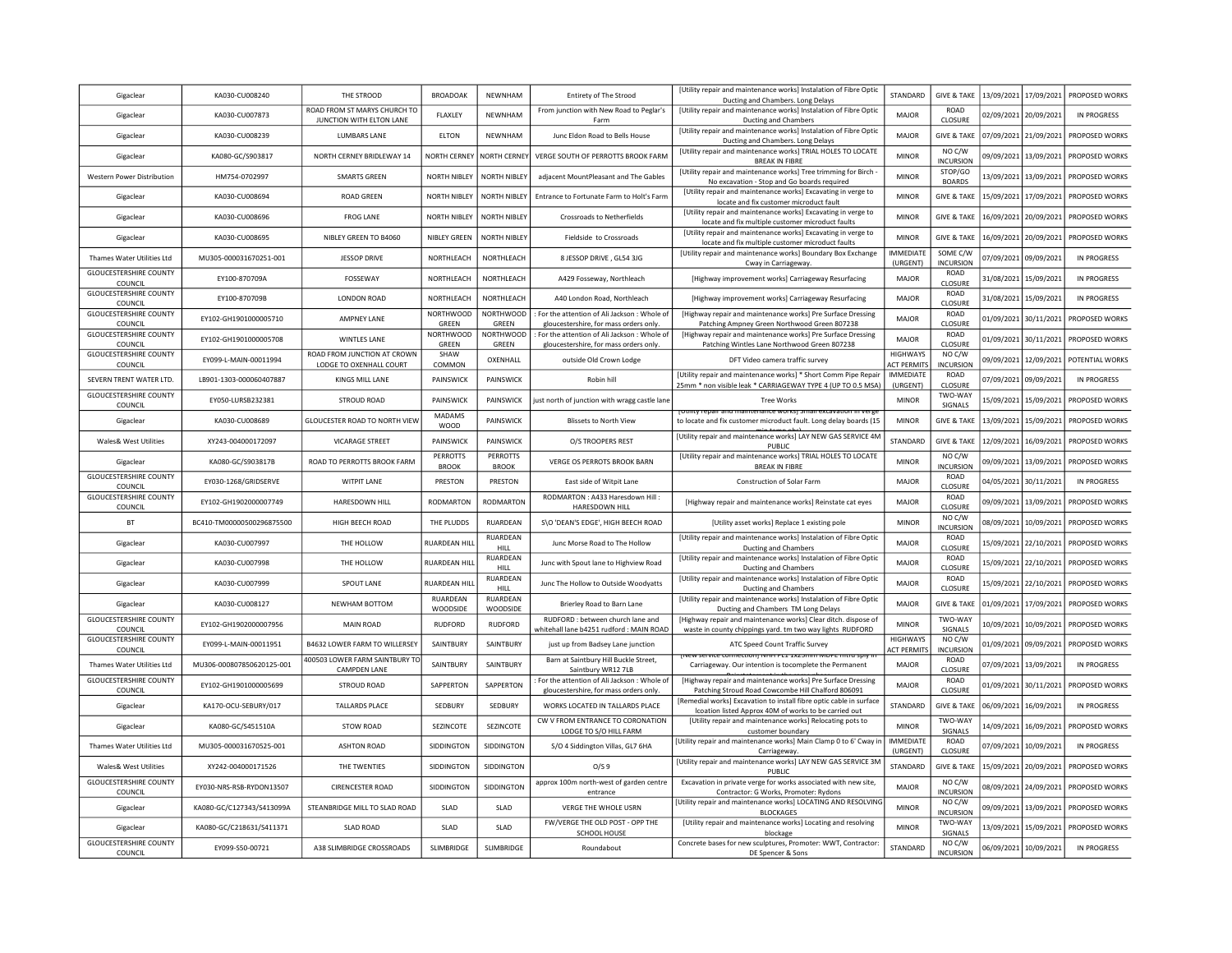| Gigaclear                                | KA170-OCU-BREYNY/005      | CHEPSTOW ROAD                                              | SLING               | <b>SLING</b>        | Cottage at jnc on Chepstow road To jnc                                                | epair and maintenance works   excavation<br>optic cable in surface location listed Approx 490M of works to be                                | MAJOR                          | MULTI-WAY<br>SIGNALS          | 05/03/2021 | 10/09/2021 | IN PROGRESS        |
|------------------------------------------|---------------------------|------------------------------------------------------------|---------------------|---------------------|---------------------------------------------------------------------------------------|----------------------------------------------------------------------------------------------------------------------------------------------|--------------------------------|-------------------------------|------------|------------|--------------------|
| Gigaclear                                | KA030-CU007919            | <b>CLEMENTS END ROAD</b>                                   | SLING               | SLING               | Clements End Rd to Marsh Lane                                                         | [Utility repair and maintenance works] Instalation of Fibre Optic<br>Ducting and Chambers                                                    | MAJOR                          | ROAD<br><b>CLOSURE</b>        | 27/07/2021 | 13/09/2021 | <b>IN PROGRESS</b> |
| SEVERN TRENT WATER LTD                   | LB901-1303-000060402834B  | CHEPSTOW ROAD                                              | SLING               | SLING               | OREPOOL INN                                                                           | [Utility repair and maintenance works] Marker post Install                                                                                   | <b>MINOR</b>                   | SOME C/W<br><b>INCURSION</b>  | 10/09/2021 | 14/09/2021 | PROPOSED WORKS     |
| SEVERN TRENT WATER LTD                   | LB922-5201-000006608367   | <b>MARSH LANE</b>                                          | SLING               | <b>SLING</b>        | OPP JASMINE COTTAGE                                                                   | <u>ואפאי אפראונפ נטוווופנגוטוון - ואפאי כופמון אאמנפו כטוווופנגוטו</u><br>service pipe from 90mm MDPE main located in farside c/way to *     | MAJOR                          | ROAD<br>CLOSURE               | 13/09/2021 | 15/09/2021 | PROPOSED WORKS     |
| Gigaclear                                | KA030-CU008098            | MARSH HILL                                                 | SLING               | <b>SLING</b>        | O/s BrambleCottage in the Layby                                                       | [Utility repair and maintenance works] Storage compound                                                                                      | <b>MAJOR</b>                   | NO C/W<br><b>INCURSION</b>    | 14/05/2021 | 27/09/2021 | <b>IN PROGRESS</b> |
| <b>GLOUCESTERSHIRE COUNTY</b><br>COUNCIL | FY102-GH1901000005701     | CHEPSTOW ROAD                                              | SLING               | <b>SLING</b>        | For the attention of Ali Jackson : Whole of<br>gloucestershire, for mass orders only. | [Highway repair and maintenance works] Pre Surface Dressing<br>Patching Chepstow Road Newland 806243                                         | MAIOR                          | ROAD<br>CLOSURE               | 01/09/2021 | 30/11/2021 | PROPOSED WORKS     |
| <b>GLOUCESTERSHIRE COUNTY</b><br>COUNCIL | EY102-GH1901000005689     | <b>CERNEY WICK LANE</b>                                    | <b>CERNEY WICK</b>  | <b>SOUTH CERNEY</b> | Cerney Wick Lane South Cerney 807007                                                  | [Highway repair and maintenance works] Pre Surface Dressing<br>Patching Cerney Wick Lane South Cerney 807007                                 | MAJOR                          | ROAD<br><b>CLOSURE</b>        | 09/09/2021 | 10/09/2021 | <b>IN PROGRESS</b> |
| <b>Wales&amp; West Utilities</b>         | XY242-004000172127        | <b>WILLOW GROVE</b>                                        | <b>SOUTH CERNEY</b> | SOUTH CERNEY        | $O/S$ 16                                                                              | [Utility repair and maintenance works] LAY NEW GAS SERVICE 1M<br>PUBLIC                                                                      | <b>MINOR</b>                   | SOME C/W<br><b>INCURSION</b>  | 10/09/2021 | 14/09/2021 | PROPOSED WORKS     |
| Thames Water Utilities Ltd               | MU055-J823-20-DSR-TV-01   | <b>CLARKS HAY</b>                                          | <b>SOUTH CERNEY</b> | SOUTH CERNEY        | From O/S Rydale to O/S United Church                                                  | [Utility asset works] Sewer patching and lining works to 150mm<br>pipe                                                                       | <b>MINOR</b>                   | MULTI-WAY<br>SIGNALS          | 13/09/2021 | 15/09/2021 | PROPOSED WORKS     |
| Thames Water Utilities Ltd               | MU055-J823-20-DSR-TV-02   | MEADOW WAY                                                 | SOUTH CERNEY        | SOUTH CERNEY        | J/O Clarkes Hay                                                                       | [Optional permit no fee] Sewer patching and lining works to<br>150mm pipe                                                                    | <b>MINOR</b>                   | MULTI-WAY<br>SIGNALS          | 13/09/2021 | 15/09/2021 | PROPOSED WORKS     |
| <b>GLOUCESTERSHIRE COUNTY</b><br>COUNCIL | EY099-L-MAIN-00011756     | SPINE ROAD EAST                                            | SOUTH CERNEY        | SOUTH CERNEY        | just north of summer lake                                                             | DFT Video Camera Traffic Survey                                                                                                              | HIGHWAYS<br><b>ACT PERMITS</b> | NO C/W<br><b>INCURSION</b>    | 15/09/2021 | 15/09/2021 | PROPOSED WORKS     |
| <b>BT</b>                                | BC410-BW00000500309442400 | <b>CLARKS HAY</b>                                          | SOUTH CERNEY        | SOUTH CERNEY        | O/S OLD CHAPEL ON, CLARKS HAY                                                         | [Utility repair and maintenance works] Excavate 1 location/s and<br>install copper earthing strip to en                                      | <b>MINOR</b>                   | SOME C/W<br><b>INCURSION</b>  | 17/09/2021 | 21/09/2021 | PROPOSED WORKS     |
| <b>Wales&amp; West Utilities</b>         | XY242-004000172580        | <b>SILVER STREET</b>                                       | SOUTH CERNEY        | SOUTH CERNEY        | O/S BERRYFARM                                                                         | [Utility repair and maintenance works] LAY NEW GAS SERVICE 1M<br>PUBLIC                                                                      | STANDARD                       | TWO-WAY<br>SIGNALS            | 16/09/2021 | 21/09/2021 | PROPOSED WORKS     |
| SEVERN TRENT WATER LTD                   | LB901-1303-000012879361   | <b>LOWER ROAD</b>                                          | <b>ST BRIAVELS</b>  | <b>ST BRIAVELS</b>  | THE BREEZES                                                                           | [Utility repair and maintenance works] * Short Comm Pipe Repair<br>25mm - stop significant leak<br>I maintenance worksj excaval              | <b>IMMEDIATE</b><br>(URGENT)   | <b>GIVE &amp; TAKE</b>        | 08/09/2021 | 10/09/2021 | <b>IN PROGRESS</b> |
| Gigaclear                                | KA170-OCU-STBYY-1         | <b>COLEFORD ROAD</b>                                       | <b>ST BRIAVELS</b>  | <b>ST BRIAVELS</b>  | Coleford road, St Brivals                                                             | optic cable in surface location listed Approx 300M of works to be                                                                            | STANDARD                       | <b>GIVE &amp; TAKE</b>        | 01/09/2021 | 10/09/2021 | IN PROGRESS        |
| Gigaclear                                | KA170-OCU-STBYY-7-34      | <b>COXBURY LANE</b>                                        | <b>ST BRIAVELS</b>  | <b>ST BRIAVELS</b>  | Works located from track to lodge barn<br>farm to WYEGATE LANE                        | <u>totility repair and maintenance workst excavation to install nor</u><br>optic cable in surface location listed Approx 250M of works to be | STANDARD                       | ROAD<br>CLOSURE               | 27/08/2021 | 10/09/2021 | IN PROGRESS        |
| Gigaclear                                | KA170-OCU-STBYY-4         | HEWELSFIELD LANE                                           | <b>ST BRIAVELS</b>  | ST BRIAVELS         | Along Hewelsfield lane                                                                | [Utility repair and maintenance works] Excavation Dig trench and<br>install main ducts between CHA07 and CHA30                               | MAIOR                          | <b>ROAD</b><br><b>CLOSURE</b> | 13/07/2021 | 14/09/2021 | IN PROGRESS        |
| Gigaclear                                | KA170-OCU-STBYY-8         | <b>STOWE LANE</b>                                          | <b>ST BRIAVELS</b>  | <b>ST BRIAVELS</b>  | works located in Stowe lane                                                           | optic cable in surface location listed Approx 1400M of works to be                                                                           | <b>MINOR</b>                   | MULTI-WAY<br>SIGNALS          | 01/09/2021 | 14/09/2021 | <b>IN PROGRESS</b> |
| Gigaclear                                | KA170-OCU-STBYY-7-36      | WYEGATE LANE                                               | <b>ST BRIAVELS</b>  | <b>ST BRIAVELS</b>  | works located in wyegate lane                                                         | rotility repair and maintenance works) excavation to big trenci<br>and install drop ducts (section #1) off CHA39 prior to installing         | STANDARD                       | <b>ROAD</b><br>CLOSURE        | 27/08/2021 | 17/09/2021 | IN PROGRESS        |
| Gigaclear                                | KA170-OCU-STBYY-COM       | <b>HEWELSFIELD LANE</b>                                    | <b>ST BRIAVELS</b>  | <b>ST BRIAVELS</b>  | Near conrer of Park close                                                             | [Utility repair and maintenance works] Permit to be used to notify<br>compound located on Hewelsfield Lane                                   | MAJOR                          | <b>GIVE &amp; TAKE</b>        | 08/07/2021 | 17/09/2021 | IN PROGRESS        |
| Gigaclear                                | KA170-OCU-STBYY-3         | <b>EAST STREET</b>                                         | <b>ST BRIAVELS</b>  | <b>ST BRIAVELS</b>  | ON CORNER OF EAST STREET                                                              | [Utility repair and maintenance works] Excavation to Install<br><b>Chamber CHA07</b>                                                         | STANDARD                       | MULTI-WAY<br>SIGNALS          | 13/09/2021 | 20/09/2021 | PROPOSED WORKS     |
| Gigaclear                                | KA170-OCU-STBYY-13-8      | SMITHVILLE CLOSE                                           | ST BRIAVELS         | ST BRIAVELS         | works locted on Smithville close                                                      | optic cable in surface location listed Approx 30M of works to be                                                                             | <b>STANDARD</b>                | MULTI-WAY<br><b>SIGNALS</b>   | 10/09/2021 | 20/09/2021 | PROPOSED WORKS     |
| <b>BT</b>                                | BC008-PTMS172209A         | <b>LEDBURY ROAD</b>                                        | STAUNTON            | <b>STAUNTON</b>     | LEDBURY ROAD O/S HAW GREEN COTTAGE<br>STAUNTON FOREST OF DEAN GL19 3QA                | [Utility asset works] TM REQUIRED FOR SAFE WORKING ZONE FOR<br>POLETEST                                                                      | <b>MINOR</b>                   | TWO-WAY<br>SIGNALS            | 09/09/2021 | 09/09/2021 | <b>IN PROGRESS</b> |
| <b>GLOUCESTERSHIRE COUNTY</b><br>COUNCIL | EY102-GH1901000007999     | ROAD FROM JUNCTION AT ALL<br>SAINTS TO JUNCTION WITH A4136 | <b>STAUNTON</b>     | STAUNTON            | Staunton Road                                                                         | [Highway repair and maintenance works] Sinkhole / drainage                                                                                   | <b>IMMEDIATE</b><br>(URGENT)   | <b>GIVE &amp; TAKE</b>        | 18/08/2021 | 15/09/2021 | IN PROGRESS        |
| SEVERN TRENT WATER LTD                   | LB901-1303-000012879962   | PEARCROFT ROAD                                             | STONEHOUSE          | STONEHOUSE          | OUTSIDE PROP KNOWN AS WEST END                                                        | [Utility repair and maintenance works] * HV Boundary box Renew<br>25mm * visible leak in footway                                             | <b>IMMEDIATE</b><br>(URGENT)   | <b>GIVE &amp; TAKE</b>        | 07/09/2021 | 09/09/2021 | <b>IN PROGRESS</b> |
| Western Power Distribution               | HM752-0700228             | <b>GROVE LANE</b>                                          | WESTEND             | STONEHOUSE          | Outside Westend Farm                                                                  | [Utility asset works] Decayed pole change - remove 2 old poles                                                                               | <b>MINOR</b>                   | TWO-WAY<br>SIGNALS            | 09/09/2021 | 09/09/2021 | PROPOSED WORKS     |
| <b>ES Pipelines Ltd</b>                  | ZY006-5088904A            | <b>RATH ROAD</b>                                           | HARESFIELD          | <b>STONEHOUSE</b>   | Near roundabout near Javelin Park                                                     | Utility repair and maintenance works] Excavate and install appro:<br>16m new gas pipe in f/way. E380211 N210502 - E380195 N210499            | STANDARD                       | SOME C/W<br><b>INCURSION</b>  | 4/08/2021  | 10/09/2021 | IN PROGRESS        |
| <b>BT</b>                                | BC008-PTMS250640A         | RYEFORD ROAD SOUTH                                         | RYEFORD             | STONEHOUSE          | <b>RYEFORD ROAD SOUTH BETWEEN JUNCTION</b><br>WITH A419 AND STANLEY MILLS GL10 3HE    | [Utility asset works] TM REQUIRED FOR SAFE WORKING ZONE FOR<br>POLETEST                                                                      | <b>MINOR</b>                   | TWO-WAY<br>SIGNALS            | 13/09/2021 | 13/09/2021 | PROPOSED WORKS     |
| Netomnia Ltd                             | D2003-LSST69759-B7        | <b>SEVERN ROAD</b>                                         | STONEHOUSE          | STONEHOUSE          | O/S 22-26 Severn Road                                                                 | [Utility asset works] Excavation required to locate and clear<br>blockages in telecoms ducting                                               | <b>MINOR</b>                   | SOME C/W<br><b>INCURSION</b>  | 09/09/2021 | 13/09/2021 | PROPOSED WORKS     |
| Netomnia Ltd                             | D2003-LSCH69538-1A        | <b>GLOUCESTER ROAD</b>                                     | STONEHOUSE          | STONEHOUSE          | Jct of Gloucester Rd & Grosvenor Rd                                                   | [Utility asset works] De-silt to be carried out telecoms assets.                                                                             | <b>MINOR</b>                   | MULTI-WAY<br>SIGNALS          | 12/09/2021 | 14/09/2021 | PROPOSED WORKS     |
| Netomnia Ltd                             | D2003-LSCH69538-1B        | <b>GROSVENOR ROAD</b>                                      | STONEHOUSE          | STONEHOUSE          | Jct of Gloucester Rd & Grosvenor Rd                                                   | [Utility asset works] De-silt to be carried out telecoms assets.                                                                             | <b>MINOR</b>                   | MULTI-WAY<br>SIGNALS          | 12/09/2021 | 14/09/2021 | PROPOSED WORKS     |
| Netomnia Ltd                             | D2003-LSST70699-8SPINE/5  | <b>BRISTOL ROAD</b>                                        | STONEHOUSE          | STONEHOUSE          | A419, Bristol Road                                                                    | TULINLY asset works   Excavation to carry out won<br>telecommunication assets - Prove and sub-duct the sections as pe                        | <b>MINOR</b>                   | TWO-WAY<br>SIGNALS            | 13/09/2021 | 15/09/2021 | PROPOSED WORKS     |
| Netomnia Itd                             | D2003-LSST70699-8SPINF/6  | OLDENDS LANE ROUNDABOUT                                    | <b>STONFHOUSE</b>   | STONEHOUSE          | A419. Oldends Lane Roundabout                                                         | <u>נטנווונץ asset works בללמע&amp;נוסודנט כמוזץ טענ work ו</u><br>telecommunication assets - Prove and sub-duct the sections as pe           | <b>MINOR</b>                   | TWO-WAY<br>SIGNALS            | 13/09/2021 | 15/09/2021 | PROPOSED WORKS     |
| Netomnia Ltd                             | D2003-LSST70699-8SPINE/2  | A419 OLDENDS LANE TO NASTEND                               | STONEHOUSE          | STONEHOUSE          | A419, Nastend Lane to Oldends Lane<br>Roundabout                                      | omrv asser workst excavation to carry out work t<br>telecommunication assets - Prove and sub-duct the sections as per                        | <b>MINOR</b>                   | TWO-WAY<br>SIGNALS            | 13/09/2021 | 15/09/2021 | PROPOSED WORKS     |
| Netomnia Ltd                             | D2003-LSST70699-8SPINE/3  | <b>OLDENDS LANE</b>                                        | STONEHOUSE          | STONEHOUSE          | A419, Oldends Lane                                                                    | <u>Totility asset worksjie kaar af form to carry out work of</u><br>telecommunication assets - Prove and sub-duct the sections as per        | <b>MINOR</b>                   | TWO-WAY<br>SIGNALS            | 13/09/2021 | 15/09/2021 | PROPOSED WORKS     |
| Netomnia Ltd                             | D2003-LSST70699-8SPINE/4  | <b>SPERRY WAY</b>                                          | STONEHOUSE          | STONEHOUSE          | A419, Sperry Way                                                                      | <u>TOtility asset workst excavation to carry out work or</u><br>telecommunication assets - Prove and sub-duct the sections as per            | <b>MINOR</b>                   | TWO-WAY<br>SIGNALS            | 13/09/2021 | 15/09/2021 | PROPOSED WORKS     |
| <b>GLOUCESTERSHIRE COUNTY</b><br>COUNCIL | EY050-NRS-RBS-SYM04633    | <b>BATH ROAD</b>                                           | HARESFIELD          | <b>STONEHOUSE</b>   | approx 200m south of Javelin Park entrance                                            | Vegetation clearance and trial holes prior to highway works for<br>development at Symetry Park<br>worksj Excavation required to id           | STANDARD                       | TWO-WAY<br><b>SIGNALS</b>     | 13/09/2021 | 16/09/2021 | PROPOSED WORKS     |
| Netomnia Itd                             | D2003-LSST69538-B3        | <b>GLOUCESTER ROAD</b>                                     | <b>STONEHOUSE</b>   | STONEHOUSE          | O/S 40 and O/S 122 Grosvenor Road                                                     | blockages in telecoms duct. one blockage at each end of the                                                                                  | <b>MINOR</b>                   | TWO-WAY<br>SIGNALS            | 15/09/2021 | 17/09/2021 | PROPOSED WORKS     |
|                                          |                           |                                                            |                     |                     |                                                                                       |                                                                                                                                              |                                |                               |            |            |                    |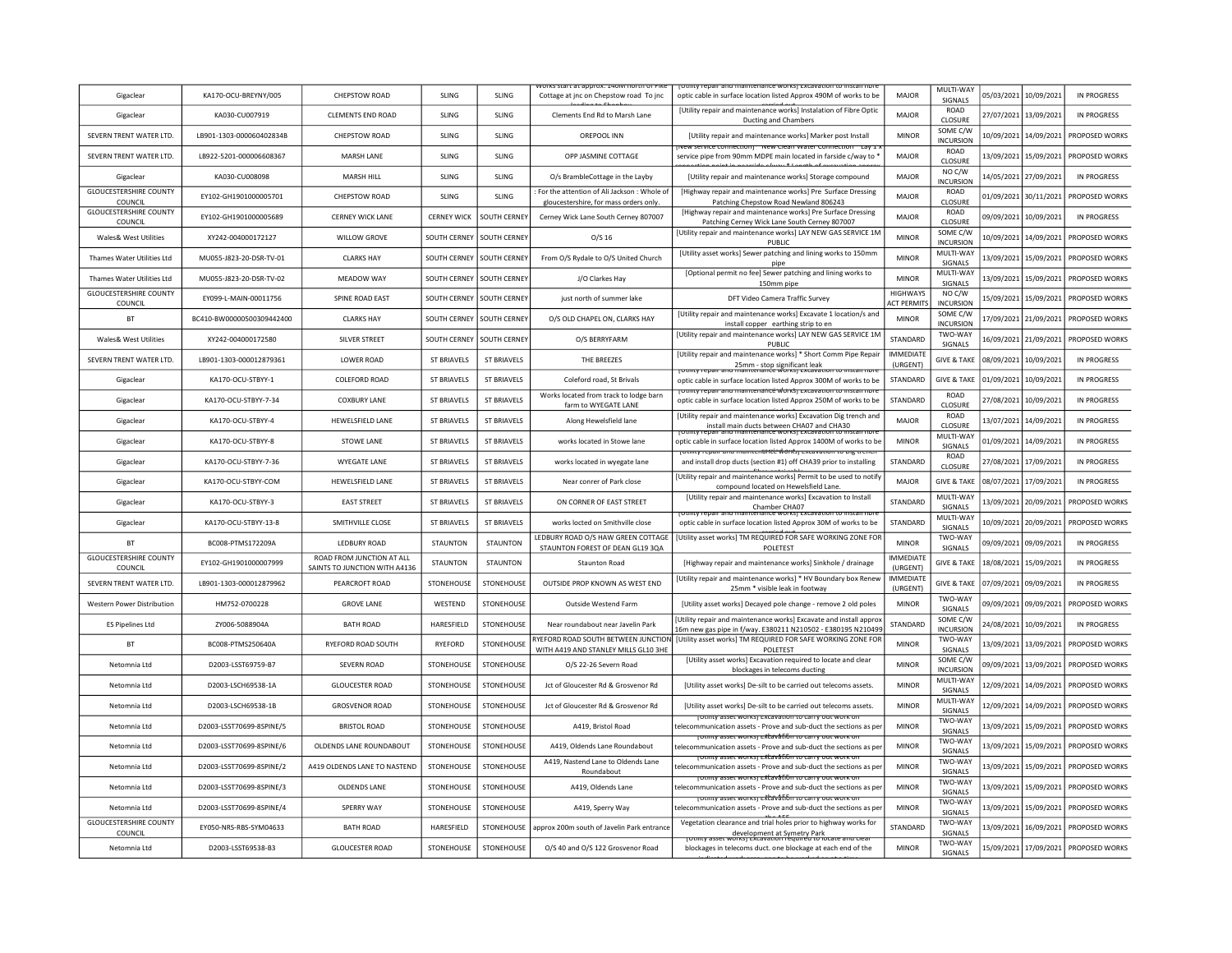| <b>GLOUCESTERSHIRE COUNTY</b><br>STOW-ON-THE-<br>STOW-ON-THE<br>ROAD<br>EY100-853404A<br>PARK STREET<br>A436 Park Street, Stow-on-the-Wold<br>[Highway improvement works] Carriageway Resurfacing<br>MAJOR<br>26/08/2021<br>09/09/2021<br><b>IN PROGRESS</b><br>CLOSURE<br>COUNCIL<br>WOLD<br>WOLD<br><b>GLOUCESTERSHIRE COUNTY</b><br>STOW-ON-THE-<br>STOW-ON-THE<br>ROAD<br>FY100-853404<br>SHEEP STREET<br>MAIOR<br>26/08/2021<br>09/09/2021<br>IN PROGRESS<br>A436 Sheep Street, Stow-on-the-Wold<br>[Highway improvement works] Carriageway Resurfacing<br>CLOSURE<br><b>COUNCIL</b><br>WOLD<br>WOLD<br>יו טיש איטו וויט איט וויידי אויידי אויס<br><b>GLOUCESTERSHIRE COUNTY</b><br>STOW-ON-THE-<br>STOW-ON-THE<br><b>IMMEDIATE</b><br>SOME C/W<br>[Highway repair and maintenance works] Repairs to damaged wall<br>EY102-GH1902000008200<br>SHEEP STREET<br>09/09/2021<br>10/09/2021<br>IN PROGRESS<br>top of Sheep street by Unicorn: SHEEP<br>(URGENT)<br><b>INCURSION</b><br>COUNCIL<br>WOLD<br>WOLD<br>as directed, including safety marker posts, STOW-ON-THE-WOLD<br>MULTI-WAY<br>One trial hole located in the centre of the<br>Thames Water Utilities Ltd<br>MU306-J528CHESERTONTP06-1<br><b>STRATTON</b><br>STRATTON<br><b>MINOR</b><br>06/09/2021<br>09/09/2021<br><b>IN PROGRESS</b><br><b>GLOUCESTER ROAD</b><br>prove the existing line and levels of the services. Dimensions are:<br>SIGNALS<br>carriageway<br><del>ioisconnection of âlteration of supplyj frie Second nair or reo</del><br>One trial hole located in the carriageway.<br>MULTI-WAY<br>Thames Water Utilities Ltd<br>MU306-J528CHESERTONTP06-2<br><b>GLOUCESTER ROAD</b><br>STRATTON<br>STRATTON<br><b>MINOR</b><br>08/09/2021<br>09/09/2021<br><b>IN PROGRESS</b><br>required to prove the existing line and levels of the services.<br>The second half of TP06.<br>SIGNALS<br>piscomfection or arteration or supprof fone than hore to comm<br>One trial hole located in the carriageway<br>TWO-WAY<br>Thames Water Utilities Ltd<br>MU306-J528CHESERTONTP04<br><b>GLOUCESTER ROAD</b><br><b>STRATTON</b><br><b>STRATTON</b><br><b>MINOR</b><br>13/09/2021<br>the line and level of existing services. Dimensions are 3m x 1.5m ><br>10/09/2021<br>PROPOSED WORKS<br>SIGNALS<br>and verge.<br>Tremedial workst rectiny Dangerous rein defect - non-pay<br>SOME C/W<br>PROPOSED<br>Thames Water Utilities Ltd<br>MU306-000811014500045-001<br><b>VALE ROAD</b><br><b>STRATTON</b><br>STRATTON<br>$\overline{7}$<br><b>MINOR</b><br>13/09/2021<br>15/09/2021<br>Footway. Our intention is tocomplete the Permanent<br>REMEDIAL<br>INCURSION<br><sub>T</sub> oisconnection Or atteration of supply cone than noie required to<br>TWO-WAY<br>Thames Water Utilities Ltd<br>MU306-J528CHESERTONTP05<br><b>GLOUCESTER ROAD</b><br><b>STRATTON</b><br>STRATTON<br>One trial hole located in the carriageway.<br><b>MINOR</b><br>14/09/2021<br>15/09/2021<br>PROPOSED WORKS<br>prove the live and levels of existing services. Dimensions are 3m ><br>SIGNALS<br><u> השפש אשמות האיזורה אדור החדרת האשמות ה</u><br>ROAD<br>ALBION STREET<br><b>STRATTON</b><br><b>STRATTON</b><br>CIL GARAGE ALBION STREET GL7 2HT<br>MAIOR<br>PROPOSED WORKS<br>Thames Water Utilities Ltd<br>MU306-000810303920045-001<br>Carriageway. Our intention is to complete thePermanent<br>13/09/2021 17/09/2021<br>CLOSURE<br>isconnection Or arteration of supply rone than noie required to<br>MULTI-WAY<br>Thames Water Utilities Ltd<br>MU306-J528CHESERTONTP09<br><b>GLOUCESTER ROAD</b><br><b>STRATTON</b><br><b>STRATTON</b><br><b>MINOR</b><br>16/09/2021<br>17/09/2021<br>PROPOSED WORKS<br>One trial hole located in the carriageway.<br>prove the line and levels of existing services. Dimensions are 4.5m<br>SIGNALS<br>י צוטוד טוויטג ווערטת ז<br>ew service commection — rifew cream water co<br>TWO-WAY<br>SEVERN TRENT WATER LTD.<br>LB922-5201-000006611800<br><b>STROAT</b><br><b>STROAT</b><br>ADJ WIBDON FRUIT FARM<br><b>MINOR</b><br>07/09/2021 09/09/2021<br><b>IN PROGRESS</b><br>WOOLASTON GRANGE TO ILINCTION<br>service pipe from 4'CI main located in nearside f/way to *<br>SIGNALS<br>[Utility repair and maintenance works] HV Bbox Renew 25mm add<br><b>IMMEDIATE</b><br>SEVERN TRENT WATER LTD.<br>LB901-1303-000060408641<br>THE OLD COMMON<br>CHALFORD<br><b>IN PROGRESS</b><br>STROUD<br>O/S 84<br><b>GIVE &amp; TAKE</b><br>07/09/2021<br>09/09/2021<br>Meter<br>(URGENT)<br><b>GLOUCESTERSHIRE COUNTY</b><br>: Whole of Gloucestershire : Whole of<br>ROAD<br>EY102-GH1902000006257<br><b>BEAR HILL</b><br>RODBOROUGH<br><b>STROUD</b><br>MAJOR<br>06/09/2021<br>09/09/2021<br><b>IN PROGRESS</b><br>[Highway repair and maintenance works] Ash Die Back Bear Hill<br>COUNCIL<br>CLOSURE<br>gloucestershire, for mass orders only<br>[Utility repair and maintenance works] * Short Comm Pipe Repair<br><b>IMMEDIATE</b><br>SEVERN TRENT WATER LTD.<br>LB901-1303-000060408642<br>THE OLD COMMON<br>CHALFORD<br>STROUD<br>85<br><b>GIVE &amp; TAKE</b><br>08/09/2021<br>10/09/2021<br><b>IN PROGRESS</b><br>25mm - stop significant leak<br>(URGENT)<br>SOME C/W<br><b>IMMEDIATE</b><br>KA080-GC/C153933/S417792<br>SKIVERALLS<br>CHALFORD HILL<br>STROUD<br>CW O/S CHIPPINGS<br>Gigaclear<br>[Utility repair and maintenance works] LOSS OF SERVICE<br>08/09/2021<br>10/09/2021<br>IN PROGRESS<br>(URGENT)<br><b>INCURSION</b><br><b>GLOUCESTERSHIRE COUNTY</b><br><b>HIGHWAYS</b><br>NO C/W<br>FY099-1-MAIN-00011737<br>SPIDER LANE<br>STROUD<br><b>STROUD</b><br>10/09/2021<br>PROPOSED WORKS<br>0/s <sub>9</sub><br>10/09/2021<br>DFT Video Camera traffic survey<br><b>ACT PERMITS</b><br><b>INCURSION</b><br>COUNCIL<br>SOME C/W<br>[Utility repair and maintenance works] Replace 1 existing pole<br>BC410-TM00000500307086403<br><b>BISLEY ROAD</b><br>STROUD<br><b>STROUD</b><br>OPP 171, BISLEY ROAD<br><b>MINOR</b><br>13/09/2021<br>PROPOSED WORKS<br><b>BT</b><br>09/09/2021<br><b>INCURSION</b><br>$0.5m \times 0.5m$<br>[Utility repair and maintenance works] LOCATE AND CLEAR<br>SOME C/W<br>KA080-GC/C222985/S410821<br><b>HALFWAY PITCH</b><br>PITCHCOMBE<br>STROUD<br>CW, VERGE ALONG HALFWAY PITCH<br><b>MINOR</b><br>09/09/2021<br>13/09/2021<br>PROPOSED WORKS<br>Gigaclear<br><b>BLOCKAGES</b><br><b>INCURSION</b><br>CYCLEWAY FROM DUDBRIDGE ROAD<br><b>IMMEDIATE</b><br>NO C/W<br>SEVERN TRENT WATER LTD.<br>LB901-1303-000012881186<br>STROUD<br><b>STROUD</b><br>58<br>[Utility repair and maintenance works] Trunk Main Repair Collar<br>09/09/2021<br>13/09/2021<br><b>IN PROGRESS</b><br>TO WALLBRIDGE INDUSTRIAL ESTATE<br>(URGENT)<br><b>INCURSION</b><br>NEXT TO NUMBER 136, BISLEY OLD ROAD,<br><b>BT</b><br>BC010-01453764608<br><b>BISLEY OLD ROAD</b><br><b>STROUD</b><br>STROUD<br>[Utility asset works] Disconnect and Remove Kiosk<br><b>MINOR</b><br><b>GIVE &amp; TAKE</b><br>10/09/2021<br>14/09/2021<br>PROPOSED WORKS<br>GL5 1NF<br>[Utility repair and maintenance works] LAY NEW GAS SERVICE 7M<br>$O/S$ 53<br>STANDARD<br><b>Wales&amp; West Utilities</b><br>XY243-004000169509<br>THOMPSON ROAD<br><b>UPLANDS</b><br><b>STROUD</b><br><b>GIVE &amp; TAKE</b><br>08/09/2021<br>14/09/2021<br>IN PROGRESS<br>PUBLIC<br><b>IMMEDIATE</b><br>NO C/W<br>[Utility repair and maintenance works] Urgent excavation in<br>HM753-6005814<br><b>RANDWICK BRIDLEWAY 25</b><br><b>STROUD</b><br><b>STROUD</b><br>14/09/2021<br><b>IN PROGRESS</b><br>Western Power Distribution<br>Outside Temperance Cottage<br>08/09/2021<br><b>INCURSION</b><br>(URGENT)<br>highway to locate and repair street light cable fault<br>SOME C/W<br>[New service connection] 1 joint hole in tarmac footway for new<br>HM753-2312526B<br><b>BEDFORD STREET</b><br>STROUD<br>STROUD<br>STANDARD<br>06/09/2021<br>15/09/2021<br><b>IN PROGRESS</b><br><b>Western Power Distribution</b><br>Adiacent to No 2<br><b>INCURSION</b><br>supply. Works to be done in conjunction with HM7532312526-A<br>SOME C/W<br><b>FAWKES PLACE</b><br>STROUD<br>STROUD<br>STANDARD<br>HM753-2312526A<br>trenching in tarmac road for new supply. Works to be done in<br>06/09/2021<br>15/09/2021<br>IN PROGRESS<br><b>Western Power Distribution</b><br>Behind sub station<br><b>INCURSION</b> |
|--------------------------------------------------------------------------------------------------------------------------------------------------------------------------------------------------------------------------------------------------------------------------------------------------------------------------------------------------------------------------------------------------------------------------------------------------------------------------------------------------------------------------------------------------------------------------------------------------------------------------------------------------------------------------------------------------------------------------------------------------------------------------------------------------------------------------------------------------------------------------------------------------------------------------------------------------------------------------------------------------------------------------------------------------------------------------------------------------------------------------------------------------------------------------------------------------------------------------------------------------------------------------------------------------------------------------------------------------------------------------------------------------------------------------------------------------------------------------------------------------------------------------------------------------------------------------------------------------------------------------------------------------------------------------------------------------------------------------------------------------------------------------------------------------------------------------------------------------------------------------------------------------------------------------------------------------------------------------------------------------------------------------------------------------------------------------------------------------------------------------------------------------------------------------------------------------------------------------------------------------------------------------------------------------------------------------------------------------------------------------------------------------------------------------------------------------------------------------------------------------------------------------------------------------------------------------------------------------------------------------------------------------------------------------------------------------------------------------------------------------------------------------------------------------------------------------------------------------------------------------------------------------------------------------------------------------------------------------------------------------------------------------------------------------------------------------------------------------------------------------------------------------------------------------------------------------------------------------------------------------------------------------------------------------------------------------------------------------------------------------------------------------------------------------------------------------------------------------------------------------------------------------------------------------------------------------------------------------------------------------------------------------------------------------------------------------------------------------------------------------------------------------------------------------------------------------------------------------------------------------------------------------------------------------------------------------------------------------------------------------------------------------------------------------------------------------------------------------------------------------------------------------------------------------------------------------------------------------------------------------------------------------------------------------------------------------------------------------------------------------------------------------------------------------------------------------------------------------------------------------------------------------------------------------------------------------------------------------------------------------------------------------------------------------------------------------------------------------------------------------------------------------------------------------------------------------------------------------------------------------------------------------------------------------------------------------------------------------------------------------------------------------------------------------------------------------------------------------------------------------------------------------------------------------------------------------------------------------------------------------------------------------------------------------------------------------------------------------------------------------------------------------------------------------------------------------------------------------------------------------------------------------------------------------------------------------------------------------------------------------------------------------------------------------------------------------------------------------------------------------------------------------------------------------------------------------------------------------------------------------------------------------------------------------------------------------------------------------------------------------------------------------------------------------------------------------------------------------------------------------------------------------------------------------------------------------------------------------------------------------------------------------------------------------------------------------------------------------------------------------------------------------------------------------------------------------------------------------------------------------------------------------------------------------------------------------------------------------------------------------------------------------------------------------------------------------------------------------------------------------------------------------------------------------------------------------------------------------------------------------------------------------------------------------------------------------------------------------------------------------------------------------------------------------------------------------------------------------------------------------------------------------------------------------------------------------------------------------------------------------------------------------------------------------------------------------------------------------------------------------------------------------------------------------------------------------------------------------------------------------------------------------------------------------------------------------------------------------------------------------------------------------------------------------------------------------------------------------------------------------------------------------------------------------------------------------------------------------------------------------------------------------------------------------------------------------------------------------------------------------------------------------------------------------------------------------------------------------------------------------------------------------------------------------------------------------------------------------------------------------------------------------------------------------------|
|                                                                                                                                                                                                                                                                                                                                                                                                                                                                                                                                                                                                                                                                                                                                                                                                                                                                                                                                                                                                                                                                                                                                                                                                                                                                                                                                                                                                                                                                                                                                                                                                                                                                                                                                                                                                                                                                                                                                                                                                                                                                                                                                                                                                                                                                                                                                                                                                                                                                                                                                                                                                                                                                                                                                                                                                                                                                                                                                                                                                                                                                                                                                                                                                                                                                                                                                                                                                                                                                                                                                                                                                                                                                                                                                                                                                                                                                                                                                                                                                                                                                                                                                                                                                                                                                                                                                                                                                                                                                                                                                                                                                                                                                                                                                                                                                                                                                                                                                                                                                                                                                                                                                                                                                                                                                                                                                                                                                                                                                                                                                                                                                                                                                                                                                                                                                                                                                                                                                                                                                                                                                                                                                                                                                                                                                                                                                                                                                                                                                                                                                                                                                                                                                                                                                                                                                                                                                                                                                                                                                                                                                                                                                                                                                                                                                                                                                                                                                                                                                                                                                                                                                                                                                                                                                                                                                                                                                                                                                                                                                                                                                                                                                                                                                                                                                                                        |
|                                                                                                                                                                                                                                                                                                                                                                                                                                                                                                                                                                                                                                                                                                                                                                                                                                                                                                                                                                                                                                                                                                                                                                                                                                                                                                                                                                                                                                                                                                                                                                                                                                                                                                                                                                                                                                                                                                                                                                                                                                                                                                                                                                                                                                                                                                                                                                                                                                                                                                                                                                                                                                                                                                                                                                                                                                                                                                                                                                                                                                                                                                                                                                                                                                                                                                                                                                                                                                                                                                                                                                                                                                                                                                                                                                                                                                                                                                                                                                                                                                                                                                                                                                                                                                                                                                                                                                                                                                                                                                                                                                                                                                                                                                                                                                                                                                                                                                                                                                                                                                                                                                                                                                                                                                                                                                                                                                                                                                                                                                                                                                                                                                                                                                                                                                                                                                                                                                                                                                                                                                                                                                                                                                                                                                                                                                                                                                                                                                                                                                                                                                                                                                                                                                                                                                                                                                                                                                                                                                                                                                                                                                                                                                                                                                                                                                                                                                                                                                                                                                                                                                                                                                                                                                                                                                                                                                                                                                                                                                                                                                                                                                                                                                                                                                                                                                        |
|                                                                                                                                                                                                                                                                                                                                                                                                                                                                                                                                                                                                                                                                                                                                                                                                                                                                                                                                                                                                                                                                                                                                                                                                                                                                                                                                                                                                                                                                                                                                                                                                                                                                                                                                                                                                                                                                                                                                                                                                                                                                                                                                                                                                                                                                                                                                                                                                                                                                                                                                                                                                                                                                                                                                                                                                                                                                                                                                                                                                                                                                                                                                                                                                                                                                                                                                                                                                                                                                                                                                                                                                                                                                                                                                                                                                                                                                                                                                                                                                                                                                                                                                                                                                                                                                                                                                                                                                                                                                                                                                                                                                                                                                                                                                                                                                                                                                                                                                                                                                                                                                                                                                                                                                                                                                                                                                                                                                                                                                                                                                                                                                                                                                                                                                                                                                                                                                                                                                                                                                                                                                                                                                                                                                                                                                                                                                                                                                                                                                                                                                                                                                                                                                                                                                                                                                                                                                                                                                                                                                                                                                                                                                                                                                                                                                                                                                                                                                                                                                                                                                                                                                                                                                                                                                                                                                                                                                                                                                                                                                                                                                                                                                                                                                                                                                                                        |
|                                                                                                                                                                                                                                                                                                                                                                                                                                                                                                                                                                                                                                                                                                                                                                                                                                                                                                                                                                                                                                                                                                                                                                                                                                                                                                                                                                                                                                                                                                                                                                                                                                                                                                                                                                                                                                                                                                                                                                                                                                                                                                                                                                                                                                                                                                                                                                                                                                                                                                                                                                                                                                                                                                                                                                                                                                                                                                                                                                                                                                                                                                                                                                                                                                                                                                                                                                                                                                                                                                                                                                                                                                                                                                                                                                                                                                                                                                                                                                                                                                                                                                                                                                                                                                                                                                                                                                                                                                                                                                                                                                                                                                                                                                                                                                                                                                                                                                                                                                                                                                                                                                                                                                                                                                                                                                                                                                                                                                                                                                                                                                                                                                                                                                                                                                                                                                                                                                                                                                                                                                                                                                                                                                                                                                                                                                                                                                                                                                                                                                                                                                                                                                                                                                                                                                                                                                                                                                                                                                                                                                                                                                                                                                                                                                                                                                                                                                                                                                                                                                                                                                                                                                                                                                                                                                                                                                                                                                                                                                                                                                                                                                                                                                                                                                                                                                        |
|                                                                                                                                                                                                                                                                                                                                                                                                                                                                                                                                                                                                                                                                                                                                                                                                                                                                                                                                                                                                                                                                                                                                                                                                                                                                                                                                                                                                                                                                                                                                                                                                                                                                                                                                                                                                                                                                                                                                                                                                                                                                                                                                                                                                                                                                                                                                                                                                                                                                                                                                                                                                                                                                                                                                                                                                                                                                                                                                                                                                                                                                                                                                                                                                                                                                                                                                                                                                                                                                                                                                                                                                                                                                                                                                                                                                                                                                                                                                                                                                                                                                                                                                                                                                                                                                                                                                                                                                                                                                                                                                                                                                                                                                                                                                                                                                                                                                                                                                                                                                                                                                                                                                                                                                                                                                                                                                                                                                                                                                                                                                                                                                                                                                                                                                                                                                                                                                                                                                                                                                                                                                                                                                                                                                                                                                                                                                                                                                                                                                                                                                                                                                                                                                                                                                                                                                                                                                                                                                                                                                                                                                                                                                                                                                                                                                                                                                                                                                                                                                                                                                                                                                                                                                                                                                                                                                                                                                                                                                                                                                                                                                                                                                                                                                                                                                                                        |
|                                                                                                                                                                                                                                                                                                                                                                                                                                                                                                                                                                                                                                                                                                                                                                                                                                                                                                                                                                                                                                                                                                                                                                                                                                                                                                                                                                                                                                                                                                                                                                                                                                                                                                                                                                                                                                                                                                                                                                                                                                                                                                                                                                                                                                                                                                                                                                                                                                                                                                                                                                                                                                                                                                                                                                                                                                                                                                                                                                                                                                                                                                                                                                                                                                                                                                                                                                                                                                                                                                                                                                                                                                                                                                                                                                                                                                                                                                                                                                                                                                                                                                                                                                                                                                                                                                                                                                                                                                                                                                                                                                                                                                                                                                                                                                                                                                                                                                                                                                                                                                                                                                                                                                                                                                                                                                                                                                                                                                                                                                                                                                                                                                                                                                                                                                                                                                                                                                                                                                                                                                                                                                                                                                                                                                                                                                                                                                                                                                                                                                                                                                                                                                                                                                                                                                                                                                                                                                                                                                                                                                                                                                                                                                                                                                                                                                                                                                                                                                                                                                                                                                                                                                                                                                                                                                                                                                                                                                                                                                                                                                                                                                                                                                                                                                                                                                        |
|                                                                                                                                                                                                                                                                                                                                                                                                                                                                                                                                                                                                                                                                                                                                                                                                                                                                                                                                                                                                                                                                                                                                                                                                                                                                                                                                                                                                                                                                                                                                                                                                                                                                                                                                                                                                                                                                                                                                                                                                                                                                                                                                                                                                                                                                                                                                                                                                                                                                                                                                                                                                                                                                                                                                                                                                                                                                                                                                                                                                                                                                                                                                                                                                                                                                                                                                                                                                                                                                                                                                                                                                                                                                                                                                                                                                                                                                                                                                                                                                                                                                                                                                                                                                                                                                                                                                                                                                                                                                                                                                                                                                                                                                                                                                                                                                                                                                                                                                                                                                                                                                                                                                                                                                                                                                                                                                                                                                                                                                                                                                                                                                                                                                                                                                                                                                                                                                                                                                                                                                                                                                                                                                                                                                                                                                                                                                                                                                                                                                                                                                                                                                                                                                                                                                                                                                                                                                                                                                                                                                                                                                                                                                                                                                                                                                                                                                                                                                                                                                                                                                                                                                                                                                                                                                                                                                                                                                                                                                                                                                                                                                                                                                                                                                                                                                                                        |
|                                                                                                                                                                                                                                                                                                                                                                                                                                                                                                                                                                                                                                                                                                                                                                                                                                                                                                                                                                                                                                                                                                                                                                                                                                                                                                                                                                                                                                                                                                                                                                                                                                                                                                                                                                                                                                                                                                                                                                                                                                                                                                                                                                                                                                                                                                                                                                                                                                                                                                                                                                                                                                                                                                                                                                                                                                                                                                                                                                                                                                                                                                                                                                                                                                                                                                                                                                                                                                                                                                                                                                                                                                                                                                                                                                                                                                                                                                                                                                                                                                                                                                                                                                                                                                                                                                                                                                                                                                                                                                                                                                                                                                                                                                                                                                                                                                                                                                                                                                                                                                                                                                                                                                                                                                                                                                                                                                                                                                                                                                                                                                                                                                                                                                                                                                                                                                                                                                                                                                                                                                                                                                                                                                                                                                                                                                                                                                                                                                                                                                                                                                                                                                                                                                                                                                                                                                                                                                                                                                                                                                                                                                                                                                                                                                                                                                                                                                                                                                                                                                                                                                                                                                                                                                                                                                                                                                                                                                                                                                                                                                                                                                                                                                                                                                                                                                        |
|                                                                                                                                                                                                                                                                                                                                                                                                                                                                                                                                                                                                                                                                                                                                                                                                                                                                                                                                                                                                                                                                                                                                                                                                                                                                                                                                                                                                                                                                                                                                                                                                                                                                                                                                                                                                                                                                                                                                                                                                                                                                                                                                                                                                                                                                                                                                                                                                                                                                                                                                                                                                                                                                                                                                                                                                                                                                                                                                                                                                                                                                                                                                                                                                                                                                                                                                                                                                                                                                                                                                                                                                                                                                                                                                                                                                                                                                                                                                                                                                                                                                                                                                                                                                                                                                                                                                                                                                                                                                                                                                                                                                                                                                                                                                                                                                                                                                                                                                                                                                                                                                                                                                                                                                                                                                                                                                                                                                                                                                                                                                                                                                                                                                                                                                                                                                                                                                                                                                                                                                                                                                                                                                                                                                                                                                                                                                                                                                                                                                                                                                                                                                                                                                                                                                                                                                                                                                                                                                                                                                                                                                                                                                                                                                                                                                                                                                                                                                                                                                                                                                                                                                                                                                                                                                                                                                                                                                                                                                                                                                                                                                                                                                                                                                                                                                                                        |
|                                                                                                                                                                                                                                                                                                                                                                                                                                                                                                                                                                                                                                                                                                                                                                                                                                                                                                                                                                                                                                                                                                                                                                                                                                                                                                                                                                                                                                                                                                                                                                                                                                                                                                                                                                                                                                                                                                                                                                                                                                                                                                                                                                                                                                                                                                                                                                                                                                                                                                                                                                                                                                                                                                                                                                                                                                                                                                                                                                                                                                                                                                                                                                                                                                                                                                                                                                                                                                                                                                                                                                                                                                                                                                                                                                                                                                                                                                                                                                                                                                                                                                                                                                                                                                                                                                                                                                                                                                                                                                                                                                                                                                                                                                                                                                                                                                                                                                                                                                                                                                                                                                                                                                                                                                                                                                                                                                                                                                                                                                                                                                                                                                                                                                                                                                                                                                                                                                                                                                                                                                                                                                                                                                                                                                                                                                                                                                                                                                                                                                                                                                                                                                                                                                                                                                                                                                                                                                                                                                                                                                                                                                                                                                                                                                                                                                                                                                                                                                                                                                                                                                                                                                                                                                                                                                                                                                                                                                                                                                                                                                                                                                                                                                                                                                                                                                        |
|                                                                                                                                                                                                                                                                                                                                                                                                                                                                                                                                                                                                                                                                                                                                                                                                                                                                                                                                                                                                                                                                                                                                                                                                                                                                                                                                                                                                                                                                                                                                                                                                                                                                                                                                                                                                                                                                                                                                                                                                                                                                                                                                                                                                                                                                                                                                                                                                                                                                                                                                                                                                                                                                                                                                                                                                                                                                                                                                                                                                                                                                                                                                                                                                                                                                                                                                                                                                                                                                                                                                                                                                                                                                                                                                                                                                                                                                                                                                                                                                                                                                                                                                                                                                                                                                                                                                                                                                                                                                                                                                                                                                                                                                                                                                                                                                                                                                                                                                                                                                                                                                                                                                                                                                                                                                                                                                                                                                                                                                                                                                                                                                                                                                                                                                                                                                                                                                                                                                                                                                                                                                                                                                                                                                                                                                                                                                                                                                                                                                                                                                                                                                                                                                                                                                                                                                                                                                                                                                                                                                                                                                                                                                                                                                                                                                                                                                                                                                                                                                                                                                                                                                                                                                                                                                                                                                                                                                                                                                                                                                                                                                                                                                                                                                                                                                                                        |
|                                                                                                                                                                                                                                                                                                                                                                                                                                                                                                                                                                                                                                                                                                                                                                                                                                                                                                                                                                                                                                                                                                                                                                                                                                                                                                                                                                                                                                                                                                                                                                                                                                                                                                                                                                                                                                                                                                                                                                                                                                                                                                                                                                                                                                                                                                                                                                                                                                                                                                                                                                                                                                                                                                                                                                                                                                                                                                                                                                                                                                                                                                                                                                                                                                                                                                                                                                                                                                                                                                                                                                                                                                                                                                                                                                                                                                                                                                                                                                                                                                                                                                                                                                                                                                                                                                                                                                                                                                                                                                                                                                                                                                                                                                                                                                                                                                                                                                                                                                                                                                                                                                                                                                                                                                                                                                                                                                                                                                                                                                                                                                                                                                                                                                                                                                                                                                                                                                                                                                                                                                                                                                                                                                                                                                                                                                                                                                                                                                                                                                                                                                                                                                                                                                                                                                                                                                                                                                                                                                                                                                                                                                                                                                                                                                                                                                                                                                                                                                                                                                                                                                                                                                                                                                                                                                                                                                                                                                                                                                                                                                                                                                                                                                                                                                                                                                        |
|                                                                                                                                                                                                                                                                                                                                                                                                                                                                                                                                                                                                                                                                                                                                                                                                                                                                                                                                                                                                                                                                                                                                                                                                                                                                                                                                                                                                                                                                                                                                                                                                                                                                                                                                                                                                                                                                                                                                                                                                                                                                                                                                                                                                                                                                                                                                                                                                                                                                                                                                                                                                                                                                                                                                                                                                                                                                                                                                                                                                                                                                                                                                                                                                                                                                                                                                                                                                                                                                                                                                                                                                                                                                                                                                                                                                                                                                                                                                                                                                                                                                                                                                                                                                                                                                                                                                                                                                                                                                                                                                                                                                                                                                                                                                                                                                                                                                                                                                                                                                                                                                                                                                                                                                                                                                                                                                                                                                                                                                                                                                                                                                                                                                                                                                                                                                                                                                                                                                                                                                                                                                                                                                                                                                                                                                                                                                                                                                                                                                                                                                                                                                                                                                                                                                                                                                                                                                                                                                                                                                                                                                                                                                                                                                                                                                                                                                                                                                                                                                                                                                                                                                                                                                                                                                                                                                                                                                                                                                                                                                                                                                                                                                                                                                                                                                                                        |
|                                                                                                                                                                                                                                                                                                                                                                                                                                                                                                                                                                                                                                                                                                                                                                                                                                                                                                                                                                                                                                                                                                                                                                                                                                                                                                                                                                                                                                                                                                                                                                                                                                                                                                                                                                                                                                                                                                                                                                                                                                                                                                                                                                                                                                                                                                                                                                                                                                                                                                                                                                                                                                                                                                                                                                                                                                                                                                                                                                                                                                                                                                                                                                                                                                                                                                                                                                                                                                                                                                                                                                                                                                                                                                                                                                                                                                                                                                                                                                                                                                                                                                                                                                                                                                                                                                                                                                                                                                                                                                                                                                                                                                                                                                                                                                                                                                                                                                                                                                                                                                                                                                                                                                                                                                                                                                                                                                                                                                                                                                                                                                                                                                                                                                                                                                                                                                                                                                                                                                                                                                                                                                                                                                                                                                                                                                                                                                                                                                                                                                                                                                                                                                                                                                                                                                                                                                                                                                                                                                                                                                                                                                                                                                                                                                                                                                                                                                                                                                                                                                                                                                                                                                                                                                                                                                                                                                                                                                                                                                                                                                                                                                                                                                                                                                                                                                        |
|                                                                                                                                                                                                                                                                                                                                                                                                                                                                                                                                                                                                                                                                                                                                                                                                                                                                                                                                                                                                                                                                                                                                                                                                                                                                                                                                                                                                                                                                                                                                                                                                                                                                                                                                                                                                                                                                                                                                                                                                                                                                                                                                                                                                                                                                                                                                                                                                                                                                                                                                                                                                                                                                                                                                                                                                                                                                                                                                                                                                                                                                                                                                                                                                                                                                                                                                                                                                                                                                                                                                                                                                                                                                                                                                                                                                                                                                                                                                                                                                                                                                                                                                                                                                                                                                                                                                                                                                                                                                                                                                                                                                                                                                                                                                                                                                                                                                                                                                                                                                                                                                                                                                                                                                                                                                                                                                                                                                                                                                                                                                                                                                                                                                                                                                                                                                                                                                                                                                                                                                                                                                                                                                                                                                                                                                                                                                                                                                                                                                                                                                                                                                                                                                                                                                                                                                                                                                                                                                                                                                                                                                                                                                                                                                                                                                                                                                                                                                                                                                                                                                                                                                                                                                                                                                                                                                                                                                                                                                                                                                                                                                                                                                                                                                                                                                                                        |
|                                                                                                                                                                                                                                                                                                                                                                                                                                                                                                                                                                                                                                                                                                                                                                                                                                                                                                                                                                                                                                                                                                                                                                                                                                                                                                                                                                                                                                                                                                                                                                                                                                                                                                                                                                                                                                                                                                                                                                                                                                                                                                                                                                                                                                                                                                                                                                                                                                                                                                                                                                                                                                                                                                                                                                                                                                                                                                                                                                                                                                                                                                                                                                                                                                                                                                                                                                                                                                                                                                                                                                                                                                                                                                                                                                                                                                                                                                                                                                                                                                                                                                                                                                                                                                                                                                                                                                                                                                                                                                                                                                                                                                                                                                                                                                                                                                                                                                                                                                                                                                                                                                                                                                                                                                                                                                                                                                                                                                                                                                                                                                                                                                                                                                                                                                                                                                                                                                                                                                                                                                                                                                                                                                                                                                                                                                                                                                                                                                                                                                                                                                                                                                                                                                                                                                                                                                                                                                                                                                                                                                                                                                                                                                                                                                                                                                                                                                                                                                                                                                                                                                                                                                                                                                                                                                                                                                                                                                                                                                                                                                                                                                                                                                                                                                                                                                        |
|                                                                                                                                                                                                                                                                                                                                                                                                                                                                                                                                                                                                                                                                                                                                                                                                                                                                                                                                                                                                                                                                                                                                                                                                                                                                                                                                                                                                                                                                                                                                                                                                                                                                                                                                                                                                                                                                                                                                                                                                                                                                                                                                                                                                                                                                                                                                                                                                                                                                                                                                                                                                                                                                                                                                                                                                                                                                                                                                                                                                                                                                                                                                                                                                                                                                                                                                                                                                                                                                                                                                                                                                                                                                                                                                                                                                                                                                                                                                                                                                                                                                                                                                                                                                                                                                                                                                                                                                                                                                                                                                                                                                                                                                                                                                                                                                                                                                                                                                                                                                                                                                                                                                                                                                                                                                                                                                                                                                                                                                                                                                                                                                                                                                                                                                                                                                                                                                                                                                                                                                                                                                                                                                                                                                                                                                                                                                                                                                                                                                                                                                                                                                                                                                                                                                                                                                                                                                                                                                                                                                                                                                                                                                                                                                                                                                                                                                                                                                                                                                                                                                                                                                                                                                                                                                                                                                                                                                                                                                                                                                                                                                                                                                                                                                                                                                                                        |
|                                                                                                                                                                                                                                                                                                                                                                                                                                                                                                                                                                                                                                                                                                                                                                                                                                                                                                                                                                                                                                                                                                                                                                                                                                                                                                                                                                                                                                                                                                                                                                                                                                                                                                                                                                                                                                                                                                                                                                                                                                                                                                                                                                                                                                                                                                                                                                                                                                                                                                                                                                                                                                                                                                                                                                                                                                                                                                                                                                                                                                                                                                                                                                                                                                                                                                                                                                                                                                                                                                                                                                                                                                                                                                                                                                                                                                                                                                                                                                                                                                                                                                                                                                                                                                                                                                                                                                                                                                                                                                                                                                                                                                                                                                                                                                                                                                                                                                                                                                                                                                                                                                                                                                                                                                                                                                                                                                                                                                                                                                                                                                                                                                                                                                                                                                                                                                                                                                                                                                                                                                                                                                                                                                                                                                                                                                                                                                                                                                                                                                                                                                                                                                                                                                                                                                                                                                                                                                                                                                                                                                                                                                                                                                                                                                                                                                                                                                                                                                                                                                                                                                                                                                                                                                                                                                                                                                                                                                                                                                                                                                                                                                                                                                                                                                                                                                        |
|                                                                                                                                                                                                                                                                                                                                                                                                                                                                                                                                                                                                                                                                                                                                                                                                                                                                                                                                                                                                                                                                                                                                                                                                                                                                                                                                                                                                                                                                                                                                                                                                                                                                                                                                                                                                                                                                                                                                                                                                                                                                                                                                                                                                                                                                                                                                                                                                                                                                                                                                                                                                                                                                                                                                                                                                                                                                                                                                                                                                                                                                                                                                                                                                                                                                                                                                                                                                                                                                                                                                                                                                                                                                                                                                                                                                                                                                                                                                                                                                                                                                                                                                                                                                                                                                                                                                                                                                                                                                                                                                                                                                                                                                                                                                                                                                                                                                                                                                                                                                                                                                                                                                                                                                                                                                                                                                                                                                                                                                                                                                                                                                                                                                                                                                                                                                                                                                                                                                                                                                                                                                                                                                                                                                                                                                                                                                                                                                                                                                                                                                                                                                                                                                                                                                                                                                                                                                                                                                                                                                                                                                                                                                                                                                                                                                                                                                                                                                                                                                                                                                                                                                                                                                                                                                                                                                                                                                                                                                                                                                                                                                                                                                                                                                                                                                                                        |
|                                                                                                                                                                                                                                                                                                                                                                                                                                                                                                                                                                                                                                                                                                                                                                                                                                                                                                                                                                                                                                                                                                                                                                                                                                                                                                                                                                                                                                                                                                                                                                                                                                                                                                                                                                                                                                                                                                                                                                                                                                                                                                                                                                                                                                                                                                                                                                                                                                                                                                                                                                                                                                                                                                                                                                                                                                                                                                                                                                                                                                                                                                                                                                                                                                                                                                                                                                                                                                                                                                                                                                                                                                                                                                                                                                                                                                                                                                                                                                                                                                                                                                                                                                                                                                                                                                                                                                                                                                                                                                                                                                                                                                                                                                                                                                                                                                                                                                                                                                                                                                                                                                                                                                                                                                                                                                                                                                                                                                                                                                                                                                                                                                                                                                                                                                                                                                                                                                                                                                                                                                                                                                                                                                                                                                                                                                                                                                                                                                                                                                                                                                                                                                                                                                                                                                                                                                                                                                                                                                                                                                                                                                                                                                                                                                                                                                                                                                                                                                                                                                                                                                                                                                                                                                                                                                                                                                                                                                                                                                                                                                                                                                                                                                                                                                                                                                        |
|                                                                                                                                                                                                                                                                                                                                                                                                                                                                                                                                                                                                                                                                                                                                                                                                                                                                                                                                                                                                                                                                                                                                                                                                                                                                                                                                                                                                                                                                                                                                                                                                                                                                                                                                                                                                                                                                                                                                                                                                                                                                                                                                                                                                                                                                                                                                                                                                                                                                                                                                                                                                                                                                                                                                                                                                                                                                                                                                                                                                                                                                                                                                                                                                                                                                                                                                                                                                                                                                                                                                                                                                                                                                                                                                                                                                                                                                                                                                                                                                                                                                                                                                                                                                                                                                                                                                                                                                                                                                                                                                                                                                                                                                                                                                                                                                                                                                                                                                                                                                                                                                                                                                                                                                                                                                                                                                                                                                                                                                                                                                                                                                                                                                                                                                                                                                                                                                                                                                                                                                                                                                                                                                                                                                                                                                                                                                                                                                                                                                                                                                                                                                                                                                                                                                                                                                                                                                                                                                                                                                                                                                                                                                                                                                                                                                                                                                                                                                                                                                                                                                                                                                                                                                                                                                                                                                                                                                                                                                                                                                                                                                                                                                                                                                                                                                                                        |
|                                                                                                                                                                                                                                                                                                                                                                                                                                                                                                                                                                                                                                                                                                                                                                                                                                                                                                                                                                                                                                                                                                                                                                                                                                                                                                                                                                                                                                                                                                                                                                                                                                                                                                                                                                                                                                                                                                                                                                                                                                                                                                                                                                                                                                                                                                                                                                                                                                                                                                                                                                                                                                                                                                                                                                                                                                                                                                                                                                                                                                                                                                                                                                                                                                                                                                                                                                                                                                                                                                                                                                                                                                                                                                                                                                                                                                                                                                                                                                                                                                                                                                                                                                                                                                                                                                                                                                                                                                                                                                                                                                                                                                                                                                                                                                                                                                                                                                                                                                                                                                                                                                                                                                                                                                                                                                                                                                                                                                                                                                                                                                                                                                                                                                                                                                                                                                                                                                                                                                                                                                                                                                                                                                                                                                                                                                                                                                                                                                                                                                                                                                                                                                                                                                                                                                                                                                                                                                                                                                                                                                                                                                                                                                                                                                                                                                                                                                                                                                                                                                                                                                                                                                                                                                                                                                                                                                                                                                                                                                                                                                                                                                                                                                                                                                                                                                        |
|                                                                                                                                                                                                                                                                                                                                                                                                                                                                                                                                                                                                                                                                                                                                                                                                                                                                                                                                                                                                                                                                                                                                                                                                                                                                                                                                                                                                                                                                                                                                                                                                                                                                                                                                                                                                                                                                                                                                                                                                                                                                                                                                                                                                                                                                                                                                                                                                                                                                                                                                                                                                                                                                                                                                                                                                                                                                                                                                                                                                                                                                                                                                                                                                                                                                                                                                                                                                                                                                                                                                                                                                                                                                                                                                                                                                                                                                                                                                                                                                                                                                                                                                                                                                                                                                                                                                                                                                                                                                                                                                                                                                                                                                                                                                                                                                                                                                                                                                                                                                                                                                                                                                                                                                                                                                                                                                                                                                                                                                                                                                                                                                                                                                                                                                                                                                                                                                                                                                                                                                                                                                                                                                                                                                                                                                                                                                                                                                                                                                                                                                                                                                                                                                                                                                                                                                                                                                                                                                                                                                                                                                                                                                                                                                                                                                                                                                                                                                                                                                                                                                                                                                                                                                                                                                                                                                                                                                                                                                                                                                                                                                                                                                                                                                                                                                                                        |
|                                                                                                                                                                                                                                                                                                                                                                                                                                                                                                                                                                                                                                                                                                                                                                                                                                                                                                                                                                                                                                                                                                                                                                                                                                                                                                                                                                                                                                                                                                                                                                                                                                                                                                                                                                                                                                                                                                                                                                                                                                                                                                                                                                                                                                                                                                                                                                                                                                                                                                                                                                                                                                                                                                                                                                                                                                                                                                                                                                                                                                                                                                                                                                                                                                                                                                                                                                                                                                                                                                                                                                                                                                                                                                                                                                                                                                                                                                                                                                                                                                                                                                                                                                                                                                                                                                                                                                                                                                                                                                                                                                                                                                                                                                                                                                                                                                                                                                                                                                                                                                                                                                                                                                                                                                                                                                                                                                                                                                                                                                                                                                                                                                                                                                                                                                                                                                                                                                                                                                                                                                                                                                                                                                                                                                                                                                                                                                                                                                                                                                                                                                                                                                                                                                                                                                                                                                                                                                                                                                                                                                                                                                                                                                                                                                                                                                                                                                                                                                                                                                                                                                                                                                                                                                                                                                                                                                                                                                                                                                                                                                                                                                                                                                                                                                                                                                        |
| <b>GLOUCESTERSHIRE COUNTY</b><br>MAIN ROAD MIDDLEYARD TO THE<br>[Highway repair and maintenance works] Footwat resurfacing and<br>TWO-WAY<br>EY102-GH1902000007904<br><b>SELSLEY WEST</b><br><b>STROUD</b><br>STROUD POOLES LANE<br>STANDARD<br>06/09/2021<br>15/09/2021<br><b>IN PROGRESS</b><br>COUNCIL<br><b>GROVE</b><br>Kerbig STROUD<br>SIGNALS                                                                                                                                                                                                                                                                                                                                                                                                                                                                                                                                                                                                                                                                                                                                                                                                                                                                                                                                                                                                                                                                                                                                                                                                                                                                                                                                                                                                                                                                                                                                                                                                                                                                                                                                                                                                                                                                                                                                                                                                                                                                                                                                                                                                                                                                                                                                                                                                                                                                                                                                                                                                                                                                                                                                                                                                                                                                                                                                                                                                                                                                                                                                                                                                                                                                                                                                                                                                                                                                                                                                                                                                                                                                                                                                                                                                                                                                                                                                                                                                                                                                                                                                                                                                                                                                                                                                                                                                                                                                                                                                                                                                                                                                                                                                                                                                                                                                                                                                                                                                                                                                                                                                                                                                                                                                                                                                                                                                                                                                                                                                                                                                                                                                                                                                                                                                                                                                                                                                                                                                                                                                                                                                                                                                                                                                                                                                                                                                                                                                                                                                                                                                                                                                                                                                                                                                                                                                                                                                                                                                                                                                                                                                                                                                                                                                                                                                                                                                                                                                                                                                                                                                                                                                                                                                                                                                                                                                                                                                                  |
| SOME C/W<br>KITESNEST LANE<br><b>MAJOR</b><br><b>Wales&amp; West Utilities</b><br>XY410-003001520905/999<br>LIGHTPILL<br><b>STROUD</b><br><b>OPP 25</b><br>[Utility repair and maintenance works] WELFARE UNIT LOCATION<br>09/03/2021<br>17/09/2021<br>IN PROGRESS<br><b>INCURSION</b>                                                                                                                                                                                                                                                                                                                                                                                                                                                                                                                                                                                                                                                                                                                                                                                                                                                                                                                                                                                                                                                                                                                                                                                                                                                                                                                                                                                                                                                                                                                                                                                                                                                                                                                                                                                                                                                                                                                                                                                                                                                                                                                                                                                                                                                                                                                                                                                                                                                                                                                                                                                                                                                                                                                                                                                                                                                                                                                                                                                                                                                                                                                                                                                                                                                                                                                                                                                                                                                                                                                                                                                                                                                                                                                                                                                                                                                                                                                                                                                                                                                                                                                                                                                                                                                                                                                                                                                                                                                                                                                                                                                                                                                                                                                                                                                                                                                                                                                                                                                                                                                                                                                                                                                                                                                                                                                                                                                                                                                                                                                                                                                                                                                                                                                                                                                                                                                                                                                                                                                                                                                                                                                                                                                                                                                                                                                                                                                                                                                                                                                                                                                                                                                                                                                                                                                                                                                                                                                                                                                                                                                                                                                                                                                                                                                                                                                                                                                                                                                                                                                                                                                                                                                                                                                                                                                                                                                                                                                                                                                                                 |
| .<br>נווונץ asset works   באנסיסנפ מות ומץ Soky מות דפופ<br>From the Junction Selsley Hill to Outside<br>MULTI-WAY<br>Western Power Distribution<br>HM762-90373369C<br><b>DUDBRIDGE HILL</b><br>STROUD<br><b>STROUD</b><br>MAJOR<br>16/08/2021<br>17/09/2021<br>IN PROGRESS<br>This has to be done in conjunction with HM76290373369A<br>Shroud Recovery<br>SIGNALS                                                                                                                                                                                                                                                                                                                                                                                                                                                                                                                                                                                                                                                                                                                                                                                                                                                                                                                                                                                                                                                                                                                                                                                                                                                                                                                                                                                                                                                                                                                                                                                                                                                                                                                                                                                                                                                                                                                                                                                                                                                                                                                                                                                                                                                                                                                                                                                                                                                                                                                                                                                                                                                                                                                                                                                                                                                                                                                                                                                                                                                                                                                                                                                                                                                                                                                                                                                                                                                                                                                                                                                                                                                                                                                                                                                                                                                                                                                                                                                                                                                                                                                                                                                                                                                                                                                                                                                                                                                                                                                                                                                                                                                                                                                                                                                                                                                                                                                                                                                                                                                                                                                                                                                                                                                                                                                                                                                                                                                                                                                                                                                                                                                                                                                                                                                                                                                                                                                                                                                                                                                                                                                                                                                                                                                                                                                                                                                                                                                                                                                                                                                                                                                                                                                                                                                                                                                                                                                                                                                                                                                                                                                                                                                                                                                                                                                                                                                                                                                                                                                                                                                                                                                                                                                                                                                                                                                                                                                                    |
| otmty asset workspexcavate and 189 33 27 and heret<br>From the Junction with Selsley Hill to<br>MULTI-WAY<br>DUDBRIDGE ROAD<br>STROUD<br>STROUD<br>MAJOR<br>12/07/2021<br>17/09/2021<br>Western Power Distribution<br>HM762-90373369D<br><b>IN PROGRESS</b><br>This has to be done in conjunction with HM76290373369A<br>Outside Shroud Recovery<br>SIGNALS                                                                                                                                                                                                                                                                                                                                                                                                                                                                                                                                                                                                                                                                                                                                                                                                                                                                                                                                                                                                                                                                                                                                                                                                                                                                                                                                                                                                                                                                                                                                                                                                                                                                                                                                                                                                                                                                                                                                                                                                                                                                                                                                                                                                                                                                                                                                                                                                                                                                                                                                                                                                                                                                                                                                                                                                                                                                                                                                                                                                                                                                                                                                                                                                                                                                                                                                                                                                                                                                                                                                                                                                                                                                                                                                                                                                                                                                                                                                                                                                                                                                                                                                                                                                                                                                                                                                                                                                                                                                                                                                                                                                                                                                                                                                                                                                                                                                                                                                                                                                                                                                                                                                                                                                                                                                                                                                                                                                                                                                                                                                                                                                                                                                                                                                                                                                                                                                                                                                                                                                                                                                                                                                                                                                                                                                                                                                                                                                                                                                                                                                                                                                                                                                                                                                                                                                                                                                                                                                                                                                                                                                                                                                                                                                                                                                                                                                                                                                                                                                                                                                                                                                                                                                                                                                                                                                                                                                                                                                            |
| SOME C/W<br>[New service connection] 1 joint hole in modular footway and 1m<br>HM753-2312914<br><b>KING STREET</b><br>STROUD<br><b>STROUD</b><br><b>MINOR</b><br>13/09/2021<br>17/09/2021<br>PROPOSED WORKS<br>Western Power Distribution<br>Adjacent to Flats 7/9/13<br><b>INCURSION</b><br>trenching in modular footway for new supply                                                                                                                                                                                                                                                                                                                                                                                                                                                                                                                                                                                                                                                                                                                                                                                                                                                                                                                                                                                                                                                                                                                                                                                                                                                                                                                                                                                                                                                                                                                                                                                                                                                                                                                                                                                                                                                                                                                                                                                                                                                                                                                                                                                                                                                                                                                                                                                                                                                                                                                                                                                                                                                                                                                                                                                                                                                                                                                                                                                                                                                                                                                                                                                                                                                                                                                                                                                                                                                                                                                                                                                                                                                                                                                                                                                                                                                                                                                                                                                                                                                                                                                                                                                                                                                                                                                                                                                                                                                                                                                                                                                                                                                                                                                                                                                                                                                                                                                                                                                                                                                                                                                                                                                                                                                                                                                                                                                                                                                                                                                                                                                                                                                                                                                                                                                                                                                                                                                                                                                                                                                                                                                                                                                                                                                                                                                                                                                                                                                                                                                                                                                                                                                                                                                                                                                                                                                                                                                                                                                                                                                                                                                                                                                                                                                                                                                                                                                                                                                                                                                                                                                                                                                                                                                                                                                                                                                                                                                                                               |
| SOME C/W<br>[Utility repair and maintenance works] Replace 1 existing pole<br>STROUD<br><b>MINOR</b><br>PROPOSED WORKS<br><b>BT</b><br>BC410-TM00000500306641800<br><b>DEVERFAUX CRESCENT</b><br><b>FBI FY</b><br>O/S 48/50, DEVEREAUX CRESCENT<br>16/09/2021<br>20/09/2021<br><b>INCURSION</b><br>$0.5m \times 0.5m$                                                                                                                                                                                                                                                                                                                                                                                                                                                                                                                                                                                                                                                                                                                                                                                                                                                                                                                                                                                                                                                                                                                                                                                                                                                                                                                                                                                                                                                                                                                                                                                                                                                                                                                                                                                                                                                                                                                                                                                                                                                                                                                                                                                                                                                                                                                                                                                                                                                                                                                                                                                                                                                                                                                                                                                                                                                                                                                                                                                                                                                                                                                                                                                                                                                                                                                                                                                                                                                                                                                                                                                                                                                                                                                                                                                                                                                                                                                                                                                                                                                                                                                                                                                                                                                                                                                                                                                                                                                                                                                                                                                                                                                                                                                                                                                                                                                                                                                                                                                                                                                                                                                                                                                                                                                                                                                                                                                                                                                                                                                                                                                                                                                                                                                                                                                                                                                                                                                                                                                                                                                                                                                                                                                                                                                                                                                                                                                                                                                                                                                                                                                                                                                                                                                                                                                                                                                                                                                                                                                                                                                                                                                                                                                                                                                                                                                                                                                                                                                                                                                                                                                                                                                                                                                                                                                                                                                                                                                                                                                  |
| [New service connection] 1 joint hole in tarmac footway and 2m<br>SOME C/W<br>HM753-2312919<br><b>GLOUCESTER STREET</b><br>STROUD<br><b>STROUD</b><br><b>MINOR</b><br>16/09/2021<br>20/09/2021<br>PROPOSED WORKS<br>Western Power Distribution<br>at the front of 26<br><b>INCURSION</b><br>trenching in tarmac footway for new supply                                                                                                                                                                                                                                                                                                                                                                                                                                                                                                                                                                                                                                                                                                                                                                                                                                                                                                                                                                                                                                                                                                                                                                                                                                                                                                                                                                                                                                                                                                                                                                                                                                                                                                                                                                                                                                                                                                                                                                                                                                                                                                                                                                                                                                                                                                                                                                                                                                                                                                                                                                                                                                                                                                                                                                                                                                                                                                                                                                                                                                                                                                                                                                                                                                                                                                                                                                                                                                                                                                                                                                                                                                                                                                                                                                                                                                                                                                                                                                                                                                                                                                                                                                                                                                                                                                                                                                                                                                                                                                                                                                                                                                                                                                                                                                                                                                                                                                                                                                                                                                                                                                                                                                                                                                                                                                                                                                                                                                                                                                                                                                                                                                                                                                                                                                                                                                                                                                                                                                                                                                                                                                                                                                                                                                                                                                                                                                                                                                                                                                                                                                                                                                                                                                                                                                                                                                                                                                                                                                                                                                                                                                                                                                                                                                                                                                                                                                                                                                                                                                                                                                                                                                                                                                                                                                                                                                                                                                                                                                 |
| <b>GLOUCESTERSHIRE COUNTY</b><br>ROAD<br>EY099-S50-00888<br>YNDHOLME TO TIVOLI EASTCOMBE<br><b>BUSSAGE</b><br>STROUD<br>outside Risedale<br>New foul water connection, Contractor: Yateman & Sons Ltd<br>MAJOR<br>07/09/2021<br>20/09/2021<br>IN PROGRESS<br>COUNCIL<br>CLOSURE                                                                                                                                                                                                                                                                                                                                                                                                                                                                                                                                                                                                                                                                                                                                                                                                                                                                                                                                                                                                                                                                                                                                                                                                                                                                                                                                                                                                                                                                                                                                                                                                                                                                                                                                                                                                                                                                                                                                                                                                                                                                                                                                                                                                                                                                                                                                                                                                                                                                                                                                                                                                                                                                                                                                                                                                                                                                                                                                                                                                                                                                                                                                                                                                                                                                                                                                                                                                                                                                                                                                                                                                                                                                                                                                                                                                                                                                                                                                                                                                                                                                                                                                                                                                                                                                                                                                                                                                                                                                                                                                                                                                                                                                                                                                                                                                                                                                                                                                                                                                                                                                                                                                                                                                                                                                                                                                                                                                                                                                                                                                                                                                                                                                                                                                                                                                                                                                                                                                                                                                                                                                                                                                                                                                                                                                                                                                                                                                                                                                                                                                                                                                                                                                                                                                                                                                                                                                                                                                                                                                                                                                                                                                                                                                                                                                                                                                                                                                                                                                                                                                                                                                                                                                                                                                                                                                                                                                                                                                                                                                                        |
| <b>GLOUCESTERSHIRE COUNTY</b><br>ROAD<br>[Highway repair and maintenance works] Ash Die Back<br>EY102-GH1902000006258<br><b>BRIMSCOMBE HILL</b><br><b>BURLEIGH</b><br>MAJOR<br><b>STROUD</b><br><b>Brimscombe Hill Stroud</b><br>10/09/2021<br>21/09/2021<br>PROPOSED WORKS<br>COUNCIL<br>Brimscombe Hill Stroud<br>CLOSURE                                                                                                                                                                                                                                                                                                                                                                                                                                                                                                                                                                                                                                                                                                                                                                                                                                                                                                                                                                                                                                                                                                                                                                                                                                                                                                                                                                                                                                                                                                                                                                                                                                                                                                                                                                                                                                                                                                                                                                                                                                                                                                                                                                                                                                                                                                                                                                                                                                                                                                                                                                                                                                                                                                                                                                                                                                                                                                                                                                                                                                                                                                                                                                                                                                                                                                                                                                                                                                                                                                                                                                                                                                                                                                                                                                                                                                                                                                                                                                                                                                                                                                                                                                                                                                                                                                                                                                                                                                                                                                                                                                                                                                                                                                                                                                                                                                                                                                                                                                                                                                                                                                                                                                                                                                                                                                                                                                                                                                                                                                                                                                                                                                                                                                                                                                                                                                                                                                                                                                                                                                                                                                                                                                                                                                                                                                                                                                                                                                                                                                                                                                                                                                                                                                                                                                                                                                                                                                                                                                                                                                                                                                                                                                                                                                                                                                                                                                                                                                                                                                                                                                                                                                                                                                                                                                                                                                                                                                                                                                            |
| Othity asset works) excavate and lay 33KV and<br>From Outside Millvale Engineering to<br>TWO-WAY<br>Western Power Distribution<br>HM762-90373369B<br>SELSLEY HILL<br><b>STROUD</b><br>STROUD<br>STANDARD<br>12/07/2021<br>24/09/2021<br><b>IN PROGRESS</b><br>This has to be done in conjunction with HM76290373369A<br>SIGNALS<br>Outside Esso MFG                                                                                                                                                                                                                                                                                                                                                                                                                                                                                                                                                                                                                                                                                                                                                                                                                                                                                                                                                                                                                                                                                                                                                                                                                                                                                                                                                                                                                                                                                                                                                                                                                                                                                                                                                                                                                                                                                                                                                                                                                                                                                                                                                                                                                                                                                                                                                                                                                                                                                                                                                                                                                                                                                                                                                                                                                                                                                                                                                                                                                                                                                                                                                                                                                                                                                                                                                                                                                                                                                                                                                                                                                                                                                                                                                                                                                                                                                                                                                                                                                                                                                                                                                                                                                                                                                                                                                                                                                                                                                                                                                                                                                                                                                                                                                                                                                                                                                                                                                                                                                                                                                                                                                                                                                                                                                                                                                                                                                                                                                                                                                                                                                                                                                                                                                                                                                                                                                                                                                                                                                                                                                                                                                                                                                                                                                                                                                                                                                                                                                                                                                                                                                                                                                                                                                                                                                                                                                                                                                                                                                                                                                                                                                                                                                                                                                                                                                                                                                                                                                                                                                                                                                                                                                                                                                                                                                                                                                                                                                    |
| FOOTWAY ADJOINING 23 TO 33 THE<br><b>GLOUCESTERSHIRE COUNTY</b><br>STROUD: The Bridle, Cashes Green<br>Highway repair and maintenance works] Footway patching work<br><b>CASHES GREEN</b><br>STROUD<br>STANDARD<br><b>GIVE &amp; TAKE</b><br>EY102-GH1902000007924<br>13/09/2021<br>24/09/2021<br>PROPOSED WORKS<br>OOTWAY ADJOINING 23 TO 33 THE BRIDLE<br>COUNCIL<br><b>BRIDLE</b><br><b>STROUD</b>                                                                                                                                                                                                                                                                                                                                                                                                                                                                                                                                                                                                                                                                                                                                                                                                                                                                                                                                                                                                                                                                                                                                                                                                                                                                                                                                                                                                                                                                                                                                                                                                                                                                                                                                                                                                                                                                                                                                                                                                                                                                                                                                                                                                                                                                                                                                                                                                                                                                                                                                                                                                                                                                                                                                                                                                                                                                                                                                                                                                                                                                                                                                                                                                                                                                                                                                                                                                                                                                                                                                                                                                                                                                                                                                                                                                                                                                                                                                                                                                                                                                                                                                                                                                                                                                                                                                                                                                                                                                                                                                                                                                                                                                                                                                                                                                                                                                                                                                                                                                                                                                                                                                                                                                                                                                                                                                                                                                                                                                                                                                                                                                                                                                                                                                                                                                                                                                                                                                                                                                                                                                                                                                                                                                                                                                                                                                                                                                                                                                                                                                                                                                                                                                                                                                                                                                                                                                                                                                                                                                                                                                                                                                                                                                                                                                                                                                                                                                                                                                                                                                                                                                                                                                                                                                                                                                                                                                                                  |
| <b>GLOUCESTERSHIRE COUNTY</b><br><b>ROAD</b><br>STROUD<br>FY100-817675<br><b>FOXMOOR LANE</b><br><b>FBI FY</b><br>4/7550 Foxmoor Lane Ebley Stroud<br><b>MAIOR</b><br>13/09/2021 29/09/2021<br>PROPOSED WORKS<br>[Highway improvement works] Carriageway Resurfacing<br>CLOSURE<br>COUNCIL                                                                                                                                                                                                                                                                                                                                                                                                                                                                                                                                                                                                                                                                                                                                                                                                                                                                                                                                                                                                                                                                                                                                                                                                                                                                                                                                                                                                                                                                                                                                                                                                                                                                                                                                                                                                                                                                                                                                                                                                                                                                                                                                                                                                                                                                                                                                                                                                                                                                                                                                                                                                                                                                                                                                                                                                                                                                                                                                                                                                                                                                                                                                                                                                                                                                                                                                                                                                                                                                                                                                                                                                                                                                                                                                                                                                                                                                                                                                                                                                                                                                                                                                                                                                                                                                                                                                                                                                                                                                                                                                                                                                                                                                                                                                                                                                                                                                                                                                                                                                                                                                                                                                                                                                                                                                                                                                                                                                                                                                                                                                                                                                                                                                                                                                                                                                                                                                                                                                                                                                                                                                                                                                                                                                                                                                                                                                                                                                                                                                                                                                                                                                                                                                                                                                                                                                                                                                                                                                                                                                                                                                                                                                                                                                                                                                                                                                                                                                                                                                                                                                                                                                                                                                                                                                                                                                                                                                                                                                                                                                             |
| <b>GLOUCESTERSHIRE COUNTY</b><br>ROAD<br>EY100-817675A<br><b>WESTRIP LANE</b><br>STROUD<br>STROUD<br>4/7550 Westrip Lane, Stroud<br>MAJOR<br>13/09/2021 29/09/2021<br>PROPOSED WORKS<br>[Highway improvement works] Carriageway Resurfacing<br><b>CLOSURE</b><br>COUNCIL                                                                                                                                                                                                                                                                                                                                                                                                                                                                                                                                                                                                                                                                                                                                                                                                                                                                                                                                                                                                                                                                                                                                                                                                                                                                                                                                                                                                                                                                                                                                                                                                                                                                                                                                                                                                                                                                                                                                                                                                                                                                                                                                                                                                                                                                                                                                                                                                                                                                                                                                                                                                                                                                                                                                                                                                                                                                                                                                                                                                                                                                                                                                                                                                                                                                                                                                                                                                                                                                                                                                                                                                                                                                                                                                                                                                                                                                                                                                                                                                                                                                                                                                                                                                                                                                                                                                                                                                                                                                                                                                                                                                                                                                                                                                                                                                                                                                                                                                                                                                                                                                                                                                                                                                                                                                                                                                                                                                                                                                                                                                                                                                                                                                                                                                                                                                                                                                                                                                                                                                                                                                                                                                                                                                                                                                                                                                                                                                                                                                                                                                                                                                                                                                                                                                                                                                                                                                                                                                                                                                                                                                                                                                                                                                                                                                                                                                                                                                                                                                                                                                                                                                                                                                                                                                                                                                                                                                                                                                                                                                                               |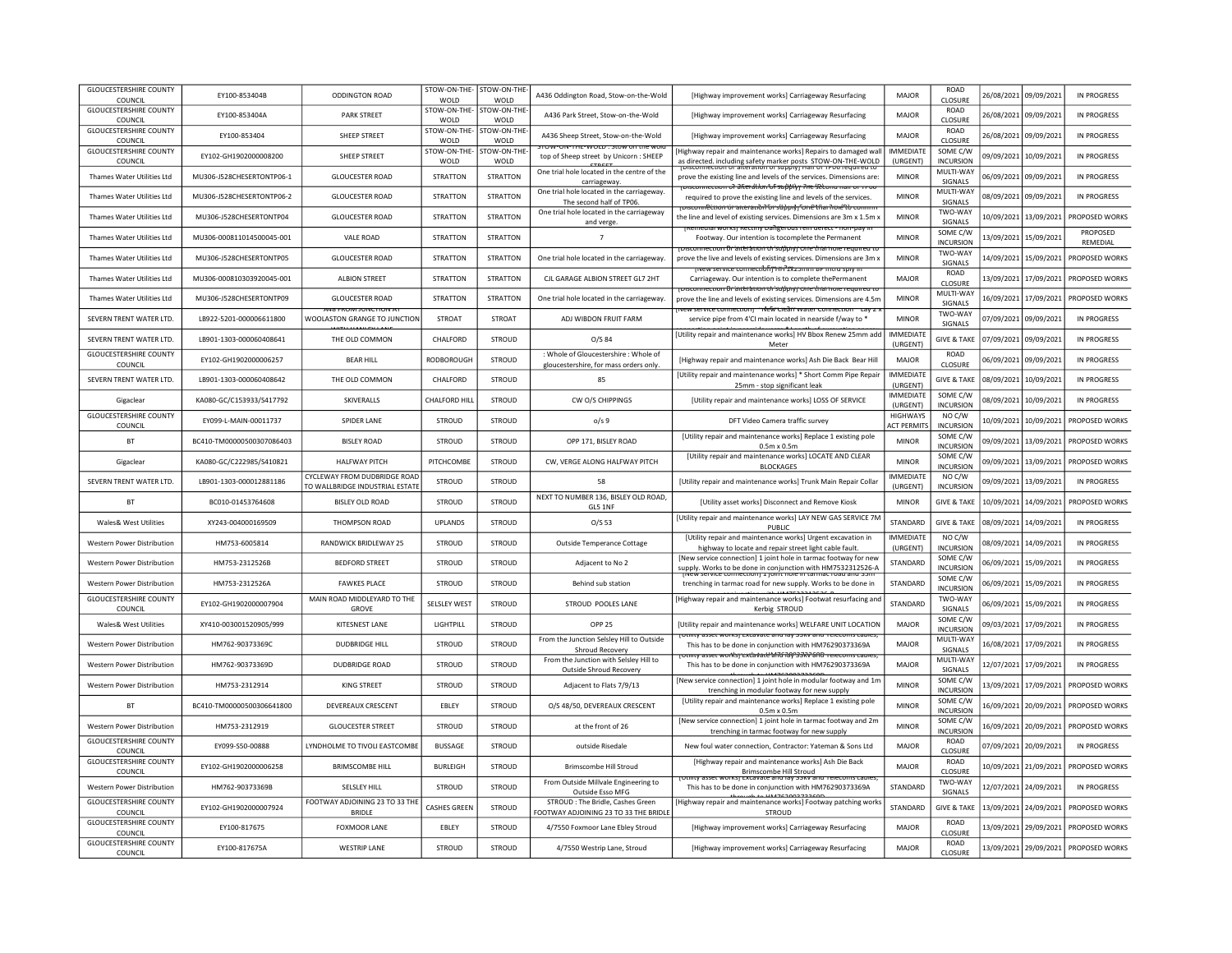| <b>Wales&amp; West Utilities</b>                   | XY410-003001326400/999    | <b>BATH ROAD</b>                                                        | WOODCHESTER                         | STROUD                              | LAYBY ADJACENT TO WOODCHESTER<br>GARAGE                                    | [Utility repair and maintenance works] PERMIT FOR COMPOUND                                                                        | MAJOR                        | NO C/W<br>INCURSION          | 06/08/2021 | 24/12/2021            | <b>IN PROGRESS</b> |
|----------------------------------------------------|---------------------------|-------------------------------------------------------------------------|-------------------------------------|-------------------------------------|----------------------------------------------------------------------------|-----------------------------------------------------------------------------------------------------------------------------------|------------------------------|------------------------------|------------|-----------------------|--------------------|
| <b>GLOUCESTERSHIRE COUNTY</b><br>COUNCIL           | EY050-STC/SUBROOMS        | <b>KENDRICK STREET</b>                                                  | STROUD                              | STROUD                              | Sub Rooms                                                                  | tm only on site due to issues with stonework on sub rooms<br>building - stroud town council                                       | MAJOR                        | SOME C/W<br><b>INCURSION</b> |            | 20/07/2021 31/12/2021 | <b>IN PROGRESS</b> |
| <b>GLOUCESTERSHIRE COUNTY</b><br>COUNCIL           | FY050-STROUDMARKET        | <b>LONDON ROAD</b>                                                      | <b>STROUD</b>                       | <b>STROUD</b>                       | jun cornhill to jun russell st                                             | closures on saturdays only 05.30hrs to 15.30hrs for market----sdc<br>legal order                                                  | MAIOR                        | <b>ROAD</b><br>CLOSURE       | 09/01/2021 | 26/03/2022            | IN PROGRESS        |
| <b>Bristol Water</b>                               | AY009-2704157             | NEW CHURCH STREET                                                       | <b>TETBURY</b>                      | <b>TETBURY</b>                      | Outside 20                                                                 | [Utility repair and maintenance works] Replace leaking stop tap                                                                   | <b>IMMEDIATE</b><br>(URGENT) | TWO-WAY<br>SIGNALS           | 08/09/2021 | 09/09/2021            | <b>IN PROGRESS</b> |
| <b>Bristol Water</b>                               | AY009-2696602             | <b>LONG STREET</b>                                                      | <b>TETBURY</b>                      | <b>TETBURY</b>                      | Outside Number 15                                                          | [Utility repair and maintenance works] New Water Supply's - X7<br>plots. (7 Meter Carriageway, 2.5 Meter Footpath).               | <b>STANDARD</b>              | TWO-WAY<br>SIGNALS           | 07/09/2021 | 10/09/2021            | IN PROGRESS        |
| <b>Bristol Water</b>                               | AY009-2704162             | PRIORY WAY                                                              | <b>TETBURY</b>                      | <b>TETBURY</b>                      | Outside 2 Sargents Court, Priory Way                                       | [Utility repair and maintenance works] Replace leaking stop tap                                                                   | <b>MINOR</b>                 | SOME C/W<br><b>INCURSION</b> | 08/09/2021 | 10/09/2021            | PROPOSED WORKS     |
| <b>GLOUCESTERSHIRE COUNTY</b><br>COUNCIL           | EY102-GH1902000007045     | THE GREEN                                                               | TETBURY                             | TETBURY                             | TETBURY: 4/1533 The Green Tetbury<br>(856371) : THE GREEN                  | [Highway repair and maintenance works] Footway Resurfacing<br><b>TETBURY</b>                                                      | MAJOR                        | ROAD<br>CLOSURE              | 13/09/2021 | 17/09/2021            | PROPOSED WORKS     |
| <b>Wales&amp; West Utilities</b>                   | XY243-004000171961        | <b>CIRENCESTER ROAD</b>                                                 | TETBURY                             | TETBURY                             | $O/S$ 23                                                                   | [Utility repair and maintenance works] LAY NEW GAS SERVICE 7M<br>PUBLIC                                                           | STANDARD                     | <b>GIVE &amp; TAKE</b>       | 13/09/2021 | 17/09/2021            | PROPOSED WORKS     |
| <b>BT</b>                                          | BC007-WCNCG23S01          | <b>CHURCH STREET</b>                                                    | <b>TETBURY</b>                      | <b>TETBURY</b>                      | Near 10 Church Street, Tetbury, GL8 8JG                                    | [Utility repair and maintenance works] excavation in f.way to lay<br>telecoms duct                                                | <b>MINOR</b>                 | NO C/W<br><b>INCURSION</b>   |            | 19/09/2021 22/09/2021 | PROPOSED WORKS     |
| <b>GLOUCESTERSHIRE COUNTY</b><br>COUNCIL           | EY102-GH1902000008113     | <b>TFWKFSBURY BYPASS</b>                                                | TEWKESBURY                          | <b>TEWKESBURY</b>                   | TEWKESBURY TEWKESBURY BYPASS                                               | [Highway repair and maintenance works] Footway Works<br>TEWKESBURY                                                                | <b>MINOR</b>                 | TWO-WAY<br>SIGNALS           |            | 13/09/2021 14/09/2021 | PROPOSED WORKS     |
| Zayo Group UK Ltd (formerly<br>AboveNet)           | ZV007-21-09-008           | <b>MYTHE ROAD</b>                                                       | TEWKESBURY                          | TEWKESBURY                          | S WIVIDE WATER TRAINIEN WORKS TO<br>Approx 200m south Mythe Water          | interiance worksi TO UNCOVERING AND<br>REPAIR EXISTING DUCT IN THE VERG - WORKING ON BEHALF OF                                    | <b>MINOR</b>                 | NO C/W<br><b>INCURSION</b>   | 15/09/2021 | 15/09/2021            | PROPOSED WORKS     |
| <b>GLOUCESTERSHIRE COUNTY</b><br>COUNCIL           | EY102-GH1902000008199     | <b>TEWKESBURY BYPASS</b>                                                | TEWKESBURY                          | TEWKESBURY                          | TEWKESBURY TEWKESBURY BYPASS                                               | [Highway repair and maintenance works] Footway repair<br>TEWKESBURY                                                               | <b>MINOR</b>                 | LANE<br>CLOSURE              | 14/09/2021 | 15/09/2021            | PROPOSED WORKS     |
| <b>BT</b>                                          | BC007-WCPHM68Y            | <b>WEBBS WAY</b>                                                        | TEWKESBURY                          | TEWKESBURY                          | 11 WEBBS WAY, TEWKESBURY.<br>GLOUCESTERSHIRE. GL20 5FR.                    | [Utility repair and maintenance works] Excavation to fix blocked<br>duct for new telecoms cabling to provide new service.         | <b>MINOR</b>                 | SOME C/W<br>INCURSION        | 13/09/2021 | 15/09/2021            | PROPOSED WORKS     |
| <b>GLOUCESTERSHIRE COUNTY</b><br>COUNCIL           | EY020-GB3108              | NORTHWAY LANE                                                           | NORTHWAY                            | TEWKESBURY                          | Northway Lane Jct.                                                         | A46 Jct. Signal refurbishment works                                                                                               | MAJOR                        | LANE<br>CLOSURE              | 31/08/2021 | 17/09/2021            | PROPOSED WORKS     |
| Western Power Distribution                         | HM751-2308933             | OLDBURY ROAD                                                            | TEWKESBURY                          | <b>TFWKFSBURY</b>                   | Opposite number 7                                                          | [Utility repair and maintenance works] 1 joint hole in tarmac<br>footway for link box replacement/installation - with excavation. | STANDARD                     | TWO-WAY<br>SIGNALS           | 13/09/2021 | 17/09/2021            | PROPOSED WORKS     |
| <b>GLOUCESTERSHIRE COUNTY</b><br>COUNCIL           | EY102-GH1902000008038     | <b>HOWELLS ROAD</b>                                                     | TEWKESBURY                          | <b>TEWKESBURY</b>                   | TEWKESBURY : Grass from Link Rd to<br>Howells road HOWELLS ROAD            | [Highway repair and maintenance works] Footway construction                                                                       | STANDARD                     | <b>GIVE &amp; TAKE</b>       | 13/09/2021 | 17/09/2021            | PROPOSED WORKS     |
| <b>BT</b>                                          | BC410-TM00000500306660800 | 40341 SCHOOL HOUSE HASFIELD TO<br><b>GREAT HOUSE HASFIELD</b>           | HASFIELD                            | TEWKESBURY                          | U ZZ7730. GREAT HOUSE LANE ROU<br>TO THE FOLLYOFF TIRLEY/HASFIELD RD,      | [Utility repair and maintenance works] Replace 1 existing pole<br>$0.5m \times 0.5m$                                              | <b>MINOR</b>                 | NO C/W<br><b>INCURSION</b>   | 16/09/2021 | 20/09/2021            | PROPOSED WORKS     |
| Western Power Distribution                         | HM751-2317961             | <b>THE PARK</b>                                                         | <b>NORTHWAY</b>                     | TEWKESBURY                          | Outside number 32                                                          | [Utility asset works] 1 joint hole in tarmac footway for supply<br>alteration                                                     | STANDARD                     | TWO-WAY<br>SIGNALS           | 14/09/2021 | 21/09/2021            | PROPOSED WORKS     |
| <b>Independent Next Generation</b><br>Networks Ltd | UX001-AGTC00803E          | ASHCHURCH ROAD                                                          | TEWKESBURY                          | TEWKESBURY                          | Outside Ashchurch Lodge                                                    | [Utility repair and maintenance works] Excavate verge to repair<br>blockage                                                       | STANDARD                     | NO C/W<br><b>INCURSION</b>   | 11/09/2021 | 23/09/2021            | PROPOSED WORKS     |
| <b>Independent Next Generation</b><br>Networks Ltd | UX001-AGTC00803D          | <b>CHANCE STREET</b>                                                    | <b>TFWKFSBURY</b>                   | TFWKFSBURY                          | Outside 19 - Outside Church                                                | [Utility repair and maintenance works] Excavate carriageway to<br>repair blockage                                                 | STANDARD                     | TWO-WAY<br>SIGNALS           | 11/09/2021 | 23/09/2021            | PROPOSED WORKS     |
| <b>Western Power Distribution</b>                  | HM751-9517617             | <b>GREEN LANE</b>                                                       | NEWTOWN                             | TEWKESBURY                          | Opposite cycleway from Furrowfield Way                                     | [Utility repair and maintenance works] Urgent excavation in<br>highway to locate and repair LV cable fault.                       | <b>IMMEDIATE</b><br>(URGENT) | SOME C/W<br><b>INCURSION</b> | 15/07/2021 | 30/09/2021            | <b>IN PROGRESS</b> |
| <b>GLOUCESTERSHIRE COUNTY</b><br>COUNCIL           | EY020-GB0709              | <b>NATTON</b>                                                           | ASHCHURCH                           | TEWKESBURY                          | by bridge over Tirle Brook just down from<br>Newton Farm                   | highway works for new development/roundabout                                                                                      | MAJOR                        | TWO-WAY<br>SIGNALS           | 07/09/2021 | 22/10/2021            | PROPOSED WORKS     |
| <b>GLOUCESTERSHIRE COUNTY</b><br>COUNCIL           | EY102-GH1901000005694     | 300084 ROAD TO ELMSTONE<br>HARDWICKE                                    | <b>ELMSTONE</b><br>HARDWICKE        | <b>TEWKESBURY</b>                   | Road to Elmstone Hardwicke                                                 | [Highway repair and maintenance works] Pre Surface Dressing<br>Patching Road to Elmstone Hardwicke 807313                         | MAJOR                        | ROAD<br>CLOSURE              | 01/09/2021 | 30/11/2021            | PROPOSED WORKS     |
| SEVERN TRENT WATER LTD.                            | LB529-A6W-12464-02-A      | <b>FLOUR MILLS</b>                                                      | TEWKESBURY                          | TEWKESBURY                          | On the bridge named 'Flour Mills'                                          | sset worksj barners in place to protect beil barr<br>lorries delivering to the STW site) that line either side of the Flour       | MAJOR                        | NO C/W<br><b>INCURSION</b>   | 06/04/2021 | 30/11/2021            | IN PROGRESS        |
| Thames Water Utilities Ltd                         | MU305-000031670115-001    | DITCHFORD ROAD                                                          | TODENHAM                            | TODENHAM                            | 5                                                                          | [Utility repair and maintenance works] Service Pipe Repair >33mm<br>Unmade in Verge                                               | <b>IMMEDIATE</b><br>(URGENT) | SOME C/W<br>INCURSION        | 08/09/2021 | 10/09/2021            | <b>IN PROGRESS</b> |
| SEVERN TRENT WATER LTD.                            | LB901-1303-000060407846A  | <b>COURT GARDEN</b>                                                     | ULEY                                | ULEY                                | O/S 7                                                                      | [Utility repair and maintenance works] * HV Bbox Renew 25mm<br>add Meter - stop significant leak                                  | <b>MINOR</b>                 | SOME C/W<br><b>INCURSION</b> | 14/09/2021 | 16/09/2021            | PROPOSED WORKS     |
| <b>GLOUCESTERSHIRE COUNTY</b><br>COUNCIL           | FY101-WCTIS6              | A40 GOLDEN VALLEY WESTBOUND<br>ARLE COURT TO SLIP ROAD OFF              | <b>CHFITFNHAM</b>                   | <b>UNSPECIFIED</b>                  | A40 Golden Valley (Westbound Exit)                                         | [Highway improvement works] Arle Court Improvements                                                                               | MAIOR                        | <b>I ANF</b><br>CLOSURE      |            | 01/07/2020 31/10/2021 | IN PROGRESS        |
| <b>GLOUCESTERSHIRE COUNTY</b><br>COUNCIL           | EY101-WCTIS8              | A40 GOLDEN VALLEY WESTBOUND<br>ARLE COURT TO SLIP ROAD OFF              | CHELTENHAM                          | UNSPECIFIED                         | A40 Golden Valley (Eastbound Exit)                                         | [Highway improvement works] Arle Court Improvements                                                                               | MAJOR                        | LANE<br>CLOSURE              | 01/07/2020 | 31/10/2021            | <b>IN PROGRESS</b> |
| <b>GLOUCESTERSHIRE COUNTY</b><br>COUNCIL           | EY101-WCTIS1              | 11/11/11 19: <b>VALLET LA 31 DI 41/11</b><br>SLIP ROAD TO ARLE COURT    | CHELTENHAM                          | <b>UNSPECIFIED</b>                  | A40 Golden Valley                                                          | [Highway improvement works] A40 EB Widening - M5 J11 to Arle<br>Court                                                             | MAJOR                        | LANE<br>CLOSURE              | 01/07/2020 | 31/10/2021            | <b>IN PROGRESS</b> |
| <b>GLOUCESTERSHIRE COUNTY</b><br>COUNCIL           | EY101-WCTIS5              | <del>സ സംഗീറി VALLEPLAS സ</del> ംസ<br>SLIP ROAD TO ARLE COURT           | CHELTENHAM                          | UNSPECIFIED                         | A40 Golden Valley (East bound approach)                                    | [Highway improvement works] Arle Court Improvements                                                                               | MAJOR                        | LANE<br>CLOSURE              |            | 01/07/2020 31/10/2021 | <b>IN PROGRESS</b> |
| <b>GLOUCESTERSHIRE COUNTY</b><br>COUNCIL           | FY101-WCTIS7              | י <del>סטנט<i>נור לאויסטייט וחייט</i>נ</del><br>SLIP ROAD TO ARLE COURT | CHELTENHAM                          | UNSPECIFIED                         | A40 Golden Valley (Westbound approach)                                     | [Highway improvement works] Arle Court Improvements                                                                               | MAJOR                        | LANE<br>CLOSURE              |            | 01/07/2020 31/10/2021 | IN PROGRESS        |
| <b>GLOUCESTERSHIRE COUNTY</b><br>COUNCIL           | FY030-IH-S184PIPFR-01     | ROAD FROM BOURTON ROAD TO<br>MITCHEL ROAD                               | <b>UPPER</b><br>RISSINGTON          | <b>UPPER</b><br><b>RISSINGTON</b>   | Near entrance to Wellington Road                                           | S184 - form temp access into new Piper Homes developement                                                                         | <b>STANDARD</b>              | TWO-WAY<br>SIGNALS           | 13/09/2021 | 24/09/2021            | PROPOSED WORKS     |
| Western Power Distribution                         | HM752-6005862             | 41121 RANCE PITCH TO ST<br>LEONARDS CHURCH                              | <b>UPTON ST</b><br>LEONARDS         | <b>UPTON ST</b><br>LEONARDS         | <b>Outside Tennis Courts</b>                                               | [Utility repair and maintenance works] Urgent excavation in<br>highway to locate and repair LV cable fault                        | <b>IMMEDIATE</b><br>(URGENT) | SOME C/W<br>INCURSION        | 08/09/2021 | 14/09/2021            | IN PROGRESS        |
| Gigaclear                                          | KA030-CU007958            | <b>FLAXLEY ROAD</b>                                                     | <b>WESTBURY ON</b><br><b>SEVERN</b> | <b>WESTBURY ON</b><br><b>SEVERN</b> | Peglar's Farm to A48 Jordan Hill                                           | [Utility repair and maintenance works] Instalation of Fibre Optic<br>Ducting and Chambers                                         | MAJOR                        | ROAD<br>CLOSURE              |            | 09/09/2021 22/09/2021 | PROPOSED WORKS     |
| <b>GLOUCESTERSHIRE COUNTY</b><br>COUNCIL           | EY099-S50-00879           | WILLERSEY INDUSTRIAL ESTATE                                             | WILLERSEY                           | WILLERSEY                           | outside unit 1                                                             | Underpinning building wall, Contractors: Highgate Construction<br>Ltd                                                             | STANDARD                     | NO C/W<br><b>INCURSION</b>   | 13/09/2021 | 24/09/2021            | PROPOSED WORKS     |
| Thames Water Utilities Ltd                         | MU305-000031619846-001    | ROAD FROM COMPTON RISE TO<br>HIGH STREET                                | <b>WITHINGTON</b>                   | <b>WITHINGTON</b>                   | SILVERDALE                                                                 | [Utility repair and maintenance works] Chamber Repair Sml Cway<br>in Carriageway.                                                 | <b>MINOR</b>                 | PRIORITY<br>WORKING          | 09/09/2021 | 13/09/2021            | PROPOSED WORKS     |
| <b>GLOUCESTERSHIRE COUNTY</b><br>COUNCIL           | EY102-GH1902000006277     | <b>B4066 SELSLEY HILL TO PENNWOOD</b>                                   | SELSLEY<br>COMMON                   | WOODCHESTEF                         | Selsley Hill                                                               | [Highway repair and maintenance works] Overaching job for Ash<br>Die Back project                                                 | <b>MAJOR</b>                 | ROAD<br>CLOSURI              | 06/09/2021 | 14/09/2021            | <b>IN PROGRESS</b> |
| Gigaclear                                          | KA170-OCU-STRCHW-023TM    | <b>THO ENVIRONMENT OR WITH NEW</b><br>LANE TO JUNCTION AT WOOLASTON     | <b>BROOKEND</b>                     | <b>WOOLASTON</b>                    | Along A48 opp The bungalow to jnc leading<br>to church lane to Wyvem lodge | [Utility repair and maintenance works] Permit to be used for traiffc<br>lights located on A48.                                    | <b>MAJOR</b>                 | TWO-WAY<br><b>SIGNALS</b>    |            | 23/07/2021 09/09/2021 | IN PROGRESS        |
|                                                    |                           |                                                                         |                                     |                                     |                                                                            |                                                                                                                                   |                              |                              |            |                       |                    |